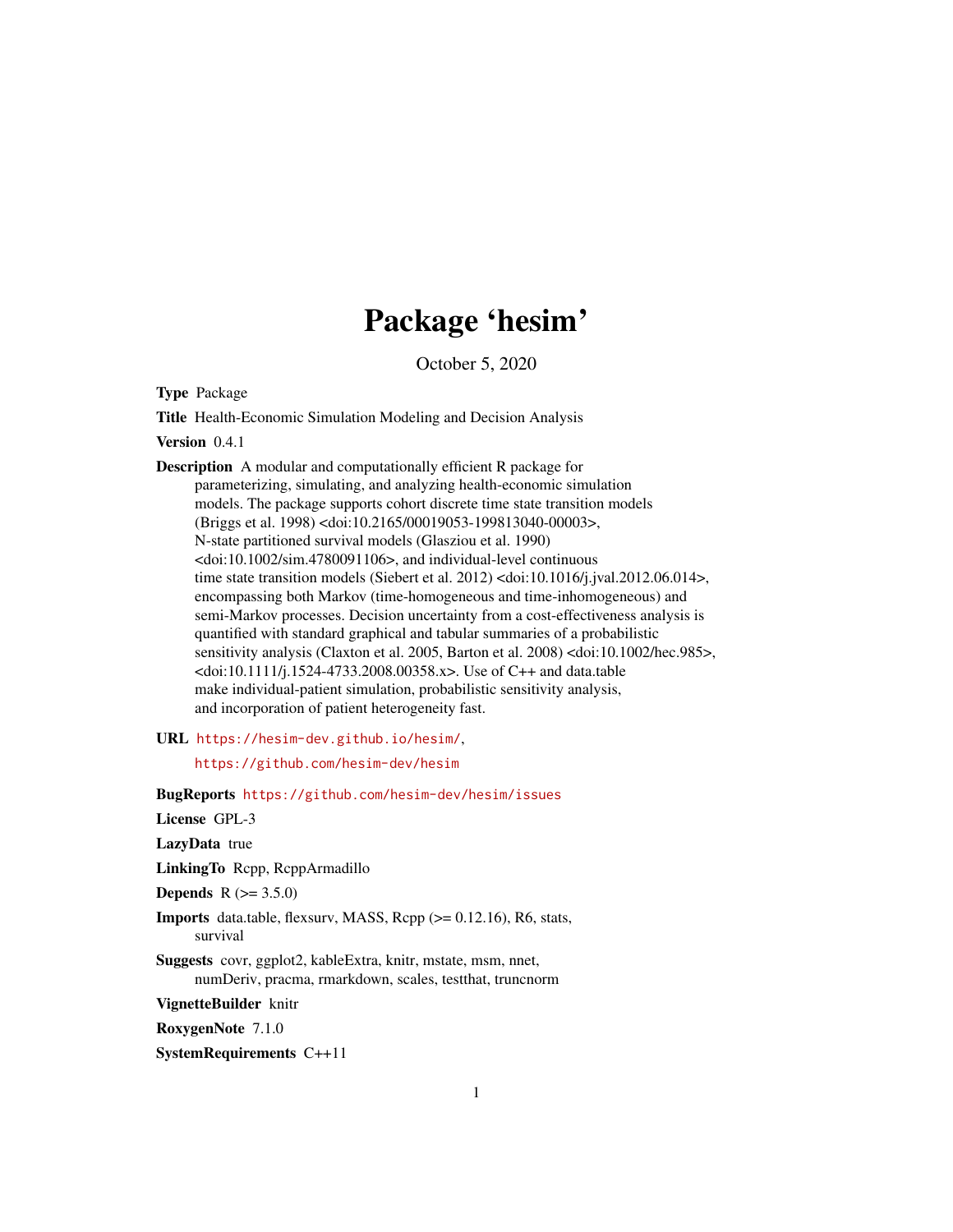# NeedsCompilation yes

Author Devin Incerti [aut, cre], Jeroen P. Jansen [aut], R Core Team [ctb] (hesim uses some slightly modified C functions from base R) Maintainer Devin Incerti <devin.incerti@gmail.com> Repository CRAN Date/Publication 2020-10-05 08:40:07 UTC

# R topics documented:

|                                                                                                                          | 3              |
|--------------------------------------------------------------------------------------------------------------------------|----------------|
|                                                                                                                          | $\overline{4}$ |
| ce.                                                                                                                      |                |
|                                                                                                                          | 5              |
|                                                                                                                          | $\overline{7}$ |
|                                                                                                                          | $\overline{8}$ |
| 11                                                                                                                       |                |
| 13                                                                                                                       |                |
| 14                                                                                                                       |                |
| 14                                                                                                                       |                |
| 15                                                                                                                       |                |
| 17                                                                                                                       |                |
| 18                                                                                                                       |                |
| 19                                                                                                                       |                |
| 21                                                                                                                       |                |
| 22.                                                                                                                      |                |
| 22                                                                                                                       |                |
| 23                                                                                                                       |                |
| 26                                                                                                                       |                |
| 27                                                                                                                       |                |
| 29                                                                                                                       |                |
| 30                                                                                                                       |                |
| $fast\_regengamma \dots \dots \dots \dots \dots \dots \dots \dots \dots \dots \dots \dots \dots \dots \dots \dots$<br>31 |                |
| 32                                                                                                                       |                |
| 32                                                                                                                       |                |
| 33                                                                                                                       |                |
| 34                                                                                                                       |                |
| 35                                                                                                                       |                |
| 35                                                                                                                       |                |
| 36                                                                                                                       |                |
| 38                                                                                                                       |                |
| 39                                                                                                                       |                |
| 43                                                                                                                       |                |
| 47                                                                                                                       |                |
| 48                                                                                                                       |                |
|                                                                                                                          |                |
| 49                                                                                                                       |                |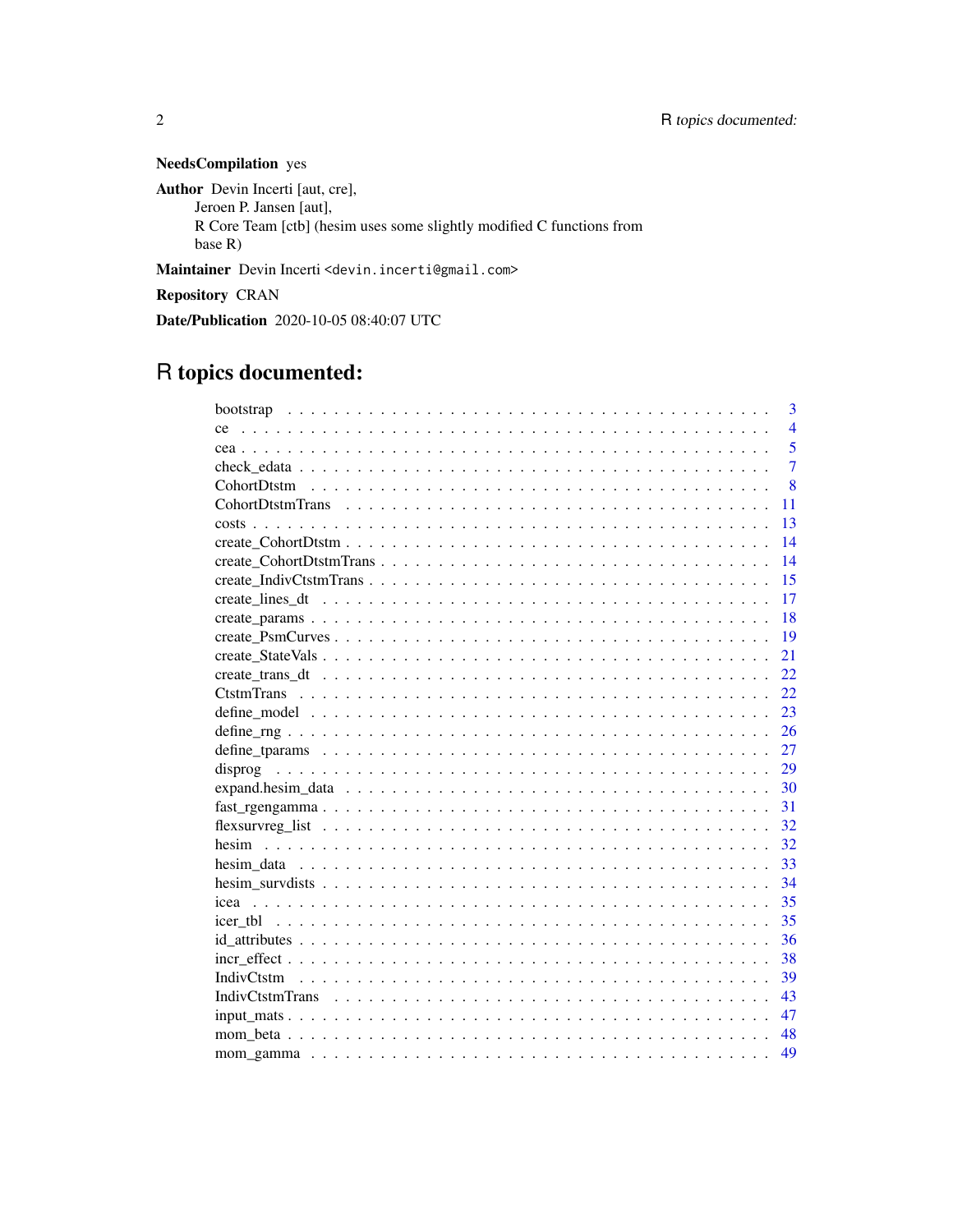#### <span id="page-2-0"></span>bootstrap 3 and 3 and 3 and 3 and 3 and 3 and 3 and 3 and 3 and 3 and 3 and 3 and 3 and 3 and 3 and 3 and 3 and 3 and 3 and 3 and 3 and 3 and 3 and 3 and 3 and 3 and 3 and 3 and 3 and 3 and 3 and 3 and 3 and 3 and 3 and 3

|                                                                                                               |  |  |  |  |  |  |  |  |  |  |  | - 50 |
|---------------------------------------------------------------------------------------------------------------|--|--|--|--|--|--|--|--|--|--|--|------|
|                                                                                                               |  |  |  |  |  |  |  |  |  |  |  | 51   |
|                                                                                                               |  |  |  |  |  |  |  |  |  |  |  | 53   |
|                                                                                                               |  |  |  |  |  |  |  |  |  |  |  | 53   |
|                                                                                                               |  |  |  |  |  |  |  |  |  |  |  | 54   |
|                                                                                                               |  |  |  |  |  |  |  |  |  |  |  | 55   |
|                                                                                                               |  |  |  |  |  |  |  |  |  |  |  | 56   |
|                                                                                                               |  |  |  |  |  |  |  |  |  |  |  | 57   |
|                                                                                                               |  |  |  |  |  |  |  |  |  |  |  | 58   |
|                                                                                                               |  |  |  |  |  |  |  |  |  |  |  | 58   |
| params surv list $\ldots \ldots \ldots \ldots \ldots \ldots \ldots \ldots \ldots \ldots \ldots \ldots \ldots$ |  |  |  |  |  |  |  |  |  |  |  | 61   |
|                                                                                                               |  |  |  |  |  |  |  |  |  |  |  | 62   |
|                                                                                                               |  |  |  |  |  |  |  |  |  |  |  | 65   |
|                                                                                                               |  |  |  |  |  |  |  |  |  |  |  | 66   |
|                                                                                                               |  |  |  |  |  |  |  |  |  |  |  | 69   |
| rcat                                                                                                          |  |  |  |  |  |  |  |  |  |  |  | 70   |
|                                                                                                               |  |  |  |  |  |  |  |  |  |  |  | 71   |
|                                                                                                               |  |  |  |  |  |  |  |  |  |  |  | 72   |
|                                                                                                               |  |  |  |  |  |  |  |  |  |  |  | 74   |
|                                                                                                               |  |  |  |  |  |  |  |  |  |  |  | 75   |
|                                                                                                               |  |  |  |  |  |  |  |  |  |  |  | 75   |
|                                                                                                               |  |  |  |  |  |  |  |  |  |  |  | 77   |
|                                                                                                               |  |  |  |  |  |  |  |  |  |  |  | 79   |
|                                                                                                               |  |  |  |  |  |  |  |  |  |  |  | 80   |
|                                                                                                               |  |  |  |  |  |  |  |  |  |  |  | 80   |
|                                                                                                               |  |  |  |  |  |  |  |  |  |  |  | 81   |
|                                                                                                               |  |  |  |  |  |  |  |  |  |  |  | 82   |
|                                                                                                               |  |  |  |  |  |  |  |  |  |  |  | 83   |
|                                                                                                               |  |  |  |  |  |  |  |  |  |  |  | 84   |
|                                                                                                               |  |  |  |  |  |  |  |  |  |  |  | 85   |
|                                                                                                               |  |  |  |  |  |  |  |  |  |  |  | 86   |
|                                                                                                               |  |  |  |  |  |  |  |  |  |  |  | 87   |
|                                                                                                               |  |  |  |  |  |  |  |  |  |  |  | 89   |

<span id="page-2-1"></span>bootstrap *Bootstrap a statistical model*

# Description

bootstrap is a generic function for generating bootstrap replicates of the parameters of a fitted statistical model.

# Usage

```
bootstrap(object, B, ...)
## S3 method for class 'partsurvfit'
bootstrap(object, B, max_errors = 0, \ldots)
```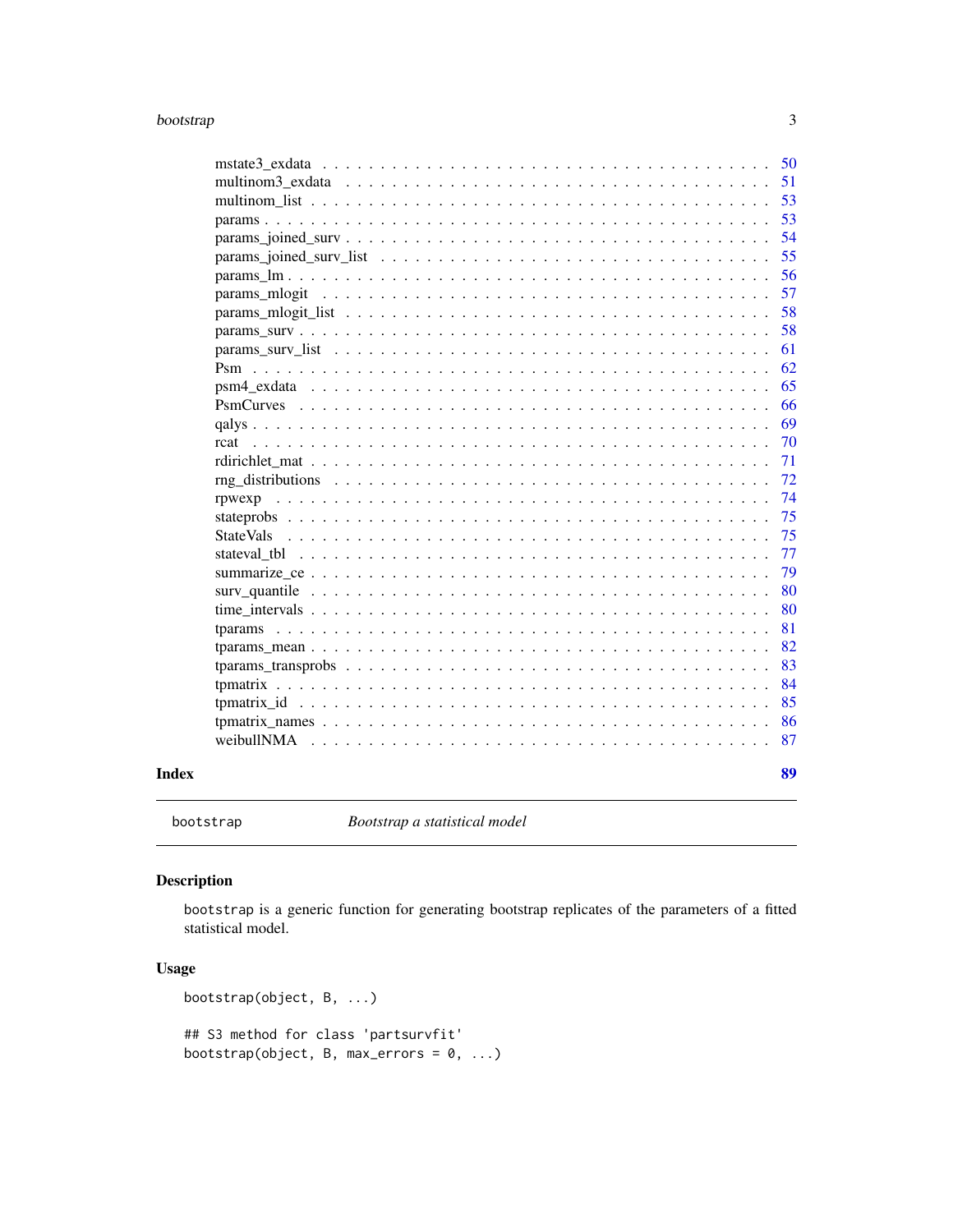#### <span id="page-3-0"></span>Arguments

| object     | A statistical model.                                                                                                                                                                                                                          |
|------------|-----------------------------------------------------------------------------------------------------------------------------------------------------------------------------------------------------------------------------------------------|
| B          | Number of bootstrap replications.                                                                                                                                                                                                             |
| $\cdots$   | Further arguments passed to or from other methods. Currently unused.                                                                                                                                                                          |
| max_errors | Maximum number of errors that are allowed when fitting statistical models dur-<br>ing the bootstrap procedure. This argument may be useful if, for instance, the<br>model fails to converge during some bootstrap replications. Default is 0. |

#### Value

Sampled values of the parameters.

#### ce *A cost-effectiveness object*

# Description

An object that summarizes simulated measures of clinical effectiveness and costs from a simulation model for use in a cost-effectiveness analysis.

#### Format

A list containing two elements:

- costs Total (discounted) costs by category.
- qalys (Discounted) quality-adjusted life-years.

#### **Costs**

The 'costs' [data.table](#page-0-0) contains the following columns:

category The cost category.

dr The discount rate.

sample A randomly sampled parameter set from the probabilistic sensitivity analysis (PSA)

strategy\_id The treatment strategy ID.

grp An optional column denoting a subgroup. If not included, it is assumed that a single subgroup is being analyzed.

costs Costs.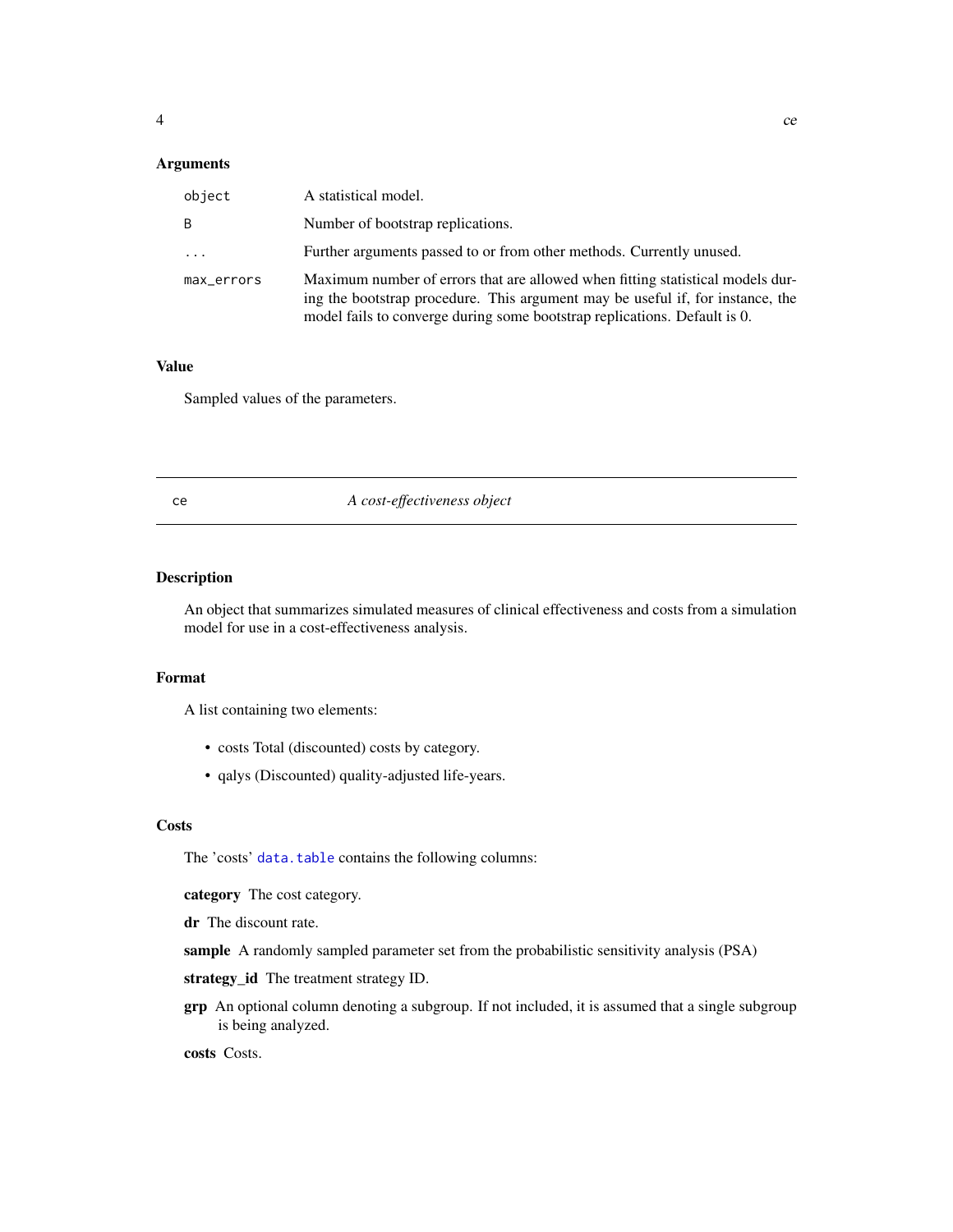<span id="page-4-0"></span>cea 5

#### Quality-adjusted life-years

The 'qalys' [data.table](#page-0-0) contains the following columns:

dr The discount rate.

sample A randomly sampled parameter set from the probabilistic sensitivity analysis (PSA)

strategy\_id The treatment strategy ID.

grp An optional column denoting a subgroup. If not included, it is assumed that a single subgroup is being analyzed.

qalys Quality-adjusted life-years

<span id="page-4-1"></span>cea *Cost-effectiveness analysis*

# <span id="page-4-2"></span>**Description**

Conduct cost-effectiveness analysis (CEA) given output of an economic model; that is, summarize a probabilistic sensitivity analysis (PSA), possibly by subgroup.

- [cea\(\)](#page-4-1) computes the probability that each treatment is most cost-effective, output for a costeffectiveness acceptability frontier, the expected value of perfect information, and the net monetary benefit for each treatment.
- [cea\\_pw\(\)](#page-4-2) conducts pairwise CEA by comparing strategies to a comparator. Computed quantities include the incremental cost-effectiveness ratio, the incremental net monetary benefit, output for a cost-effectiveness plane, and output for a cost-effectiveness acceptability curve.

#### Usage

```
cea(x, \ldots)cea_pw(x, \ldots)## Default S3 method:
cea(x, k = \text{seq}(0, 2e+05, 500), sample, strategy, grp = NULL, e, c, ...)
## Default S3 method:
cea_pw(
  x,
 k = seq(0, 2e+05, 500),
  comparator,
  sample,
  strategy,
  grp = NULL,
  e,
  c,
  ...
```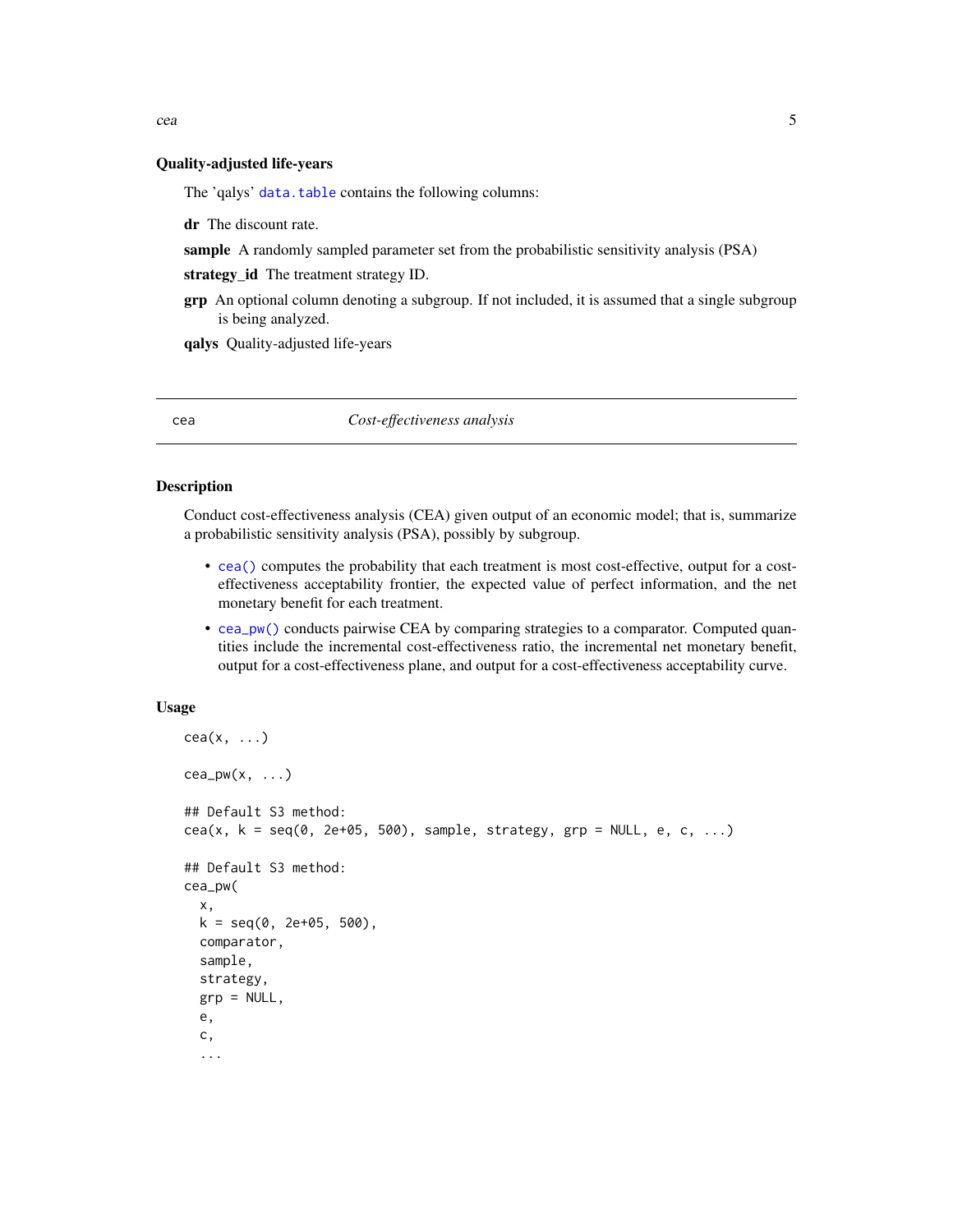```
\mathcal{L}## S3 method for class 'ce'
cea(x, k = seq(0, 2e+05, 500), dr_qalys, dr_costs, ...)
## S3 method for class 'ce'
cea_pw(x, k = \text{seq}(0, 2e+05, 500), comparator, dr_qalys, dr_costs, ...)
```
# Arguments

| x          | An object of simulation output characterizing the probability distribution of<br>clinical effectiveness and costs. If the default method is used, then x must be<br>a data. frame or data. table containing columns of mean costs and clinical<br>effectiveness where each row denotes a randomly sampled parameter set and<br>treatment strategy. |
|------------|----------------------------------------------------------------------------------------------------------------------------------------------------------------------------------------------------------------------------------------------------------------------------------------------------------------------------------------------------|
| $\ddots$   | Further arguments passed to or from other methods. Currently unused.                                                                                                                                                                                                                                                                               |
| k          | Vector of willingness to pay values.                                                                                                                                                                                                                                                                                                               |
| sample     | Character name of column from x denoting a randomly sampled parameter set.                                                                                                                                                                                                                                                                         |
| strategy   | Character name of column from x denoting treatment strategy.                                                                                                                                                                                                                                                                                       |
| grp        | Character name of column from x denoting subgroup. If NULL, then it is assumed<br>that there is only one group.                                                                                                                                                                                                                                    |
| e          | Character name of column from x denoting clinical effectiveness.                                                                                                                                                                                                                                                                                   |
| Ċ          | Character name of column from x denoting costs.                                                                                                                                                                                                                                                                                                    |
| comparator | Name of the comparator strategy in x.                                                                                                                                                                                                                                                                                                              |
| dr_qalys   | Discount rate for quality-adjusted life-years (QALYs).                                                                                                                                                                                                                                                                                             |
| dr_costs   | Discount rate for costs.                                                                                                                                                                                                                                                                                                                           |
|            |                                                                                                                                                                                                                                                                                                                                                    |

#### Value

[cea\(\)](#page-4-1) returns a list of four data.table elements.

- summary A data.table of the mean, 2.5% quantile, and 97.5% quantile by strategy and group for clinical effectiveness and costs.
- mce The probability that each strategy is the most effective treatment for each group for the range of specified willingness to pay values. In addition, the column best denotes the optimal strategy (i.e., the strategy with the highest expected net monetary benefit), which can be used to plot the cost-effectiveness acceptability frontier (CEAF).
- evpi The expected value of perfect information (EVPI) by group for the range of specified willingness to pay values. The EVPI is computed by subtracting the expected net monetary benefit given current information (i.e., the strategy with the highest expected net monetary benefit) from the expected net monetary benefit given perfect information.
- nmb The mean, 2.5% quantile, and 97.5% quantile of net monetary benefits for the range of specified willingness to pay values.

cea\_pw also returns a list of four data.table elements:

 $\epsilon$  6 ceases to be a set of  $\epsilon$  ceases to be a set of  $\epsilon$  ceases to be a set of  $\epsilon$  ceases to be a set of  $\epsilon$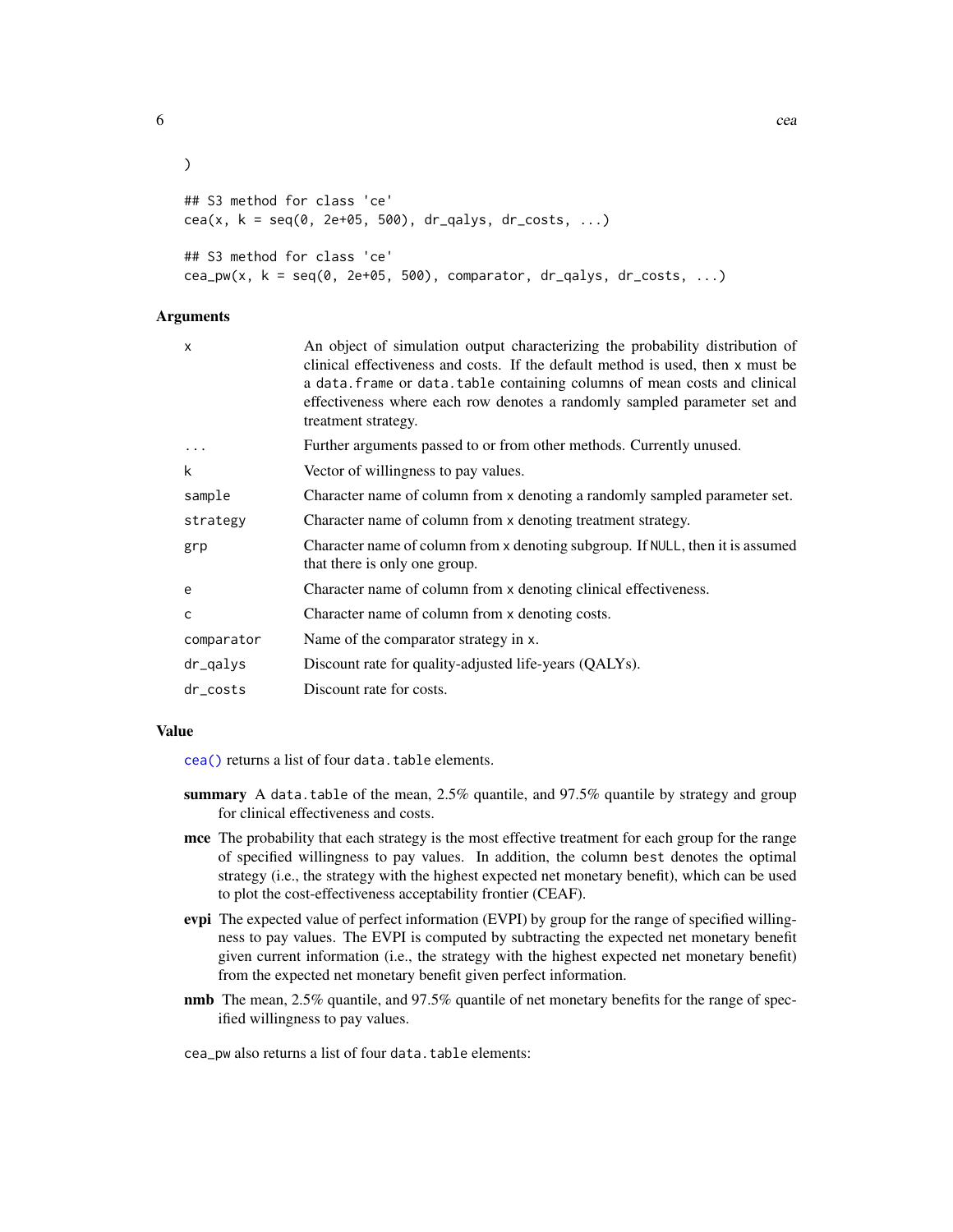- <span id="page-6-0"></span>summary A data.table of the mean, 2.5% quantile, and 97.5% quantile by strategy and group for clinical effectiveness and costs.
- delta Incremental effectiveness and incremental cost for each simulated parameter set by strategy and group. Can be used to plot a cost-effectiveness plane.
- ceac Values needed to plot a cost-effectiveness acceptability curve by group. The CEAC plots the probability that each strategy is more cost-effective than the comparator for the specified willingness to pay values.
- inmb The mean, 2.5% quantile, and 97.5% quantile of incremental net monetary benefits for the range of specified willingness to pay values.

#### Examples

```
# simulation output
n_samples <- 100
sim < data.frame(sample = rep(seq(n_samples), 4),
                  c = c(rlnorm(n_samples, 5, .1), rhorm(n_samples, 5, .1),rlnorm(n_samples, 11, .1), rlnorm(n_samples, 11, .1)),
                  e = c(rnorm(n\_samples, 8, .2), rnorm(n\_samples, 8.5, .1),rnorm(n_samples, 11, .6), rnorm(n_samples, 11.5, .6)),
                  strategy = rep(paste0("Strategy ", seq(1, 2)),
                                 each = n_samples * 2),
                  grp = rep(rep(c("Group 1", "Group 2"),each = n_samples), 2)
)
# cea
cea <- cea(sim, k = seq(0, 200000, 500), sample = "sample", strategy = "strategy",
             grp = "grp", e = "e", c = "c")names(cea)
# The probability that each strategy is the most cost-effective
# in each group with a willingness to pay of 20,000
library("data.table")
cea$mce[k == 20000]
# cea_pw
cea_pw <- cea_pw(sim, k = \text{seq}(0, 200000, 500), comparator = "Strategy 1",
                    sample = "sample", strategy = "strategy", grp = "grp",
                    e = "e", c = "c")names(cea_pw)
# cost-effectiveness acceptability curve
head(cea_pw$ceac[k >= 20000])
icer_tbl(cea_pw)
```
check\_edata *Check data argument for* create\_input\_mats

#### **Description**

Check that data argument for create\_input\_mats exists and that it is of the correct type.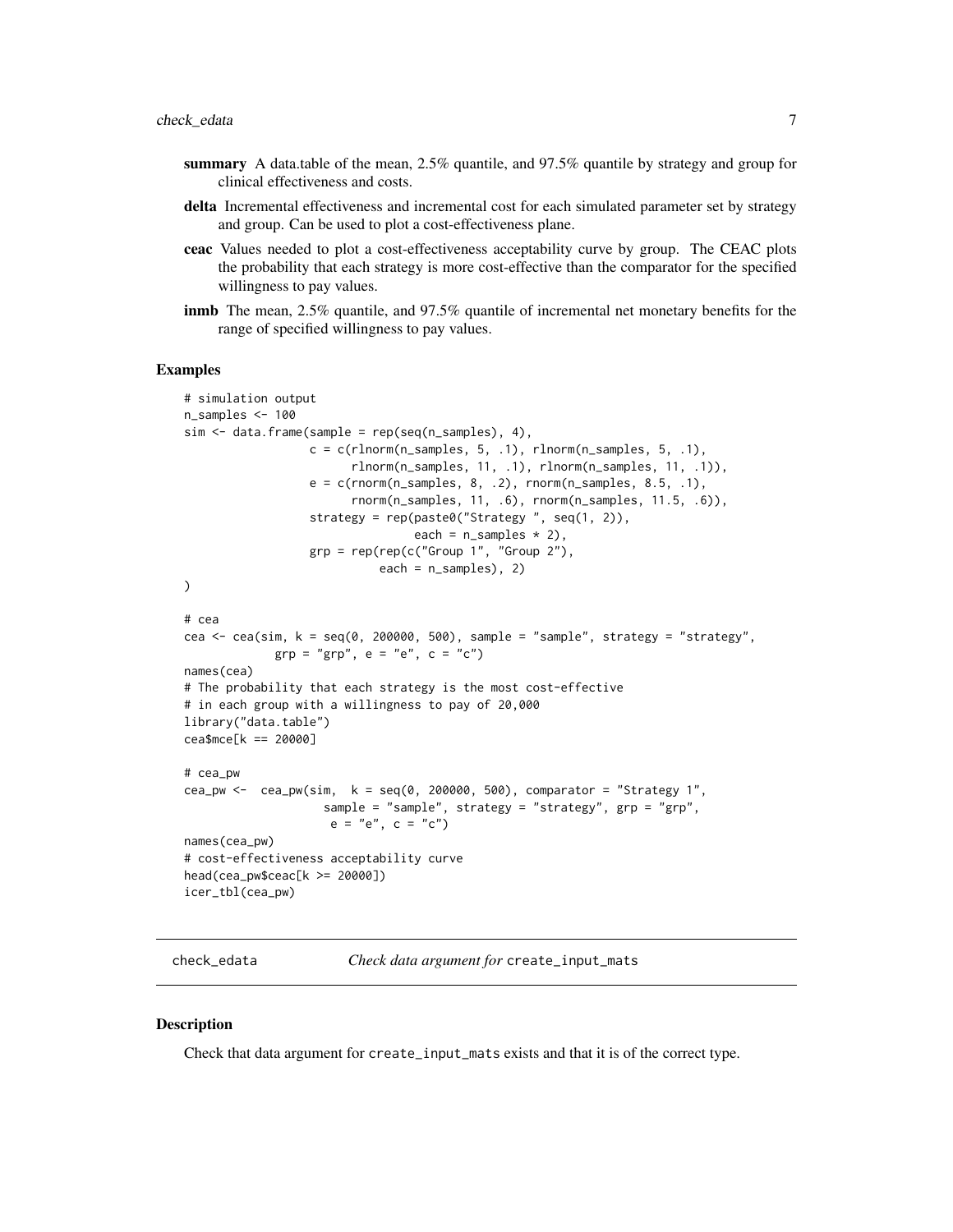# <span id="page-7-0"></span>8 CohortDtstm

#### Usage

check\_edata(data)

# Arguments

data An object of class "expanded\_hesim\_data" returned by the function [expand.hesim\\_data.](#page-29-1)

#### Value

If all tests passed, returns nothing; otherwise, throws an exception.

<span id="page-7-2"></span>CohortDtstm *Cohort discrete time state transition model*

#### Description

Simulate outcomes from a cohort discrete time state transition model.

#### Format

An [R6::R6Class](#page-0-0) object.

#### Public fields

trans\_model The model for health state transitions. Must be an object of class [CohortDtstmTrans.](#page-10-1)

utility\_model The model for health state utility. Must be an object of class [StateVals.](#page-74-1)

cost\_models The models used to predict costs by health state. Must be a list of objects of class [StateVals,](#page-74-1) where each element of the list represents a different cost category.

stateprobs\_ An object of class [stateprobs](#page-74-2) simulated using \$sim\_stateprobs().

qalys\_ An object of class [qalys](#page-68-1) simulated using \$sim\_qalys().

costs\_ An object of class [costs](#page-12-1) simulated using \$sim\_costs().

#### Methods

# Public methods:

- [CohortDtstm\\$new\(\)](#page-7-1)
- [CohortDtstm\\$sim\\_stateprobs\(\)](#page-8-0)
- [CohortDtstm\\$sim\\_qalys\(\)](#page-8-1)
- [CohortDtstm\\$sim\\_costs\(\)](#page-8-2)
- [CohortDtstm\\$summarize\(\)](#page-8-3)
- [CohortDtstm\\$clone\(\)](#page-9-0)

<span id="page-7-1"></span>Method new(): Create a new CohortDtstm object.

#### *Usage:*

```
CohortDtstm$new(trans_model = NULL, utility_model = NULL, cost_models = NULL)
```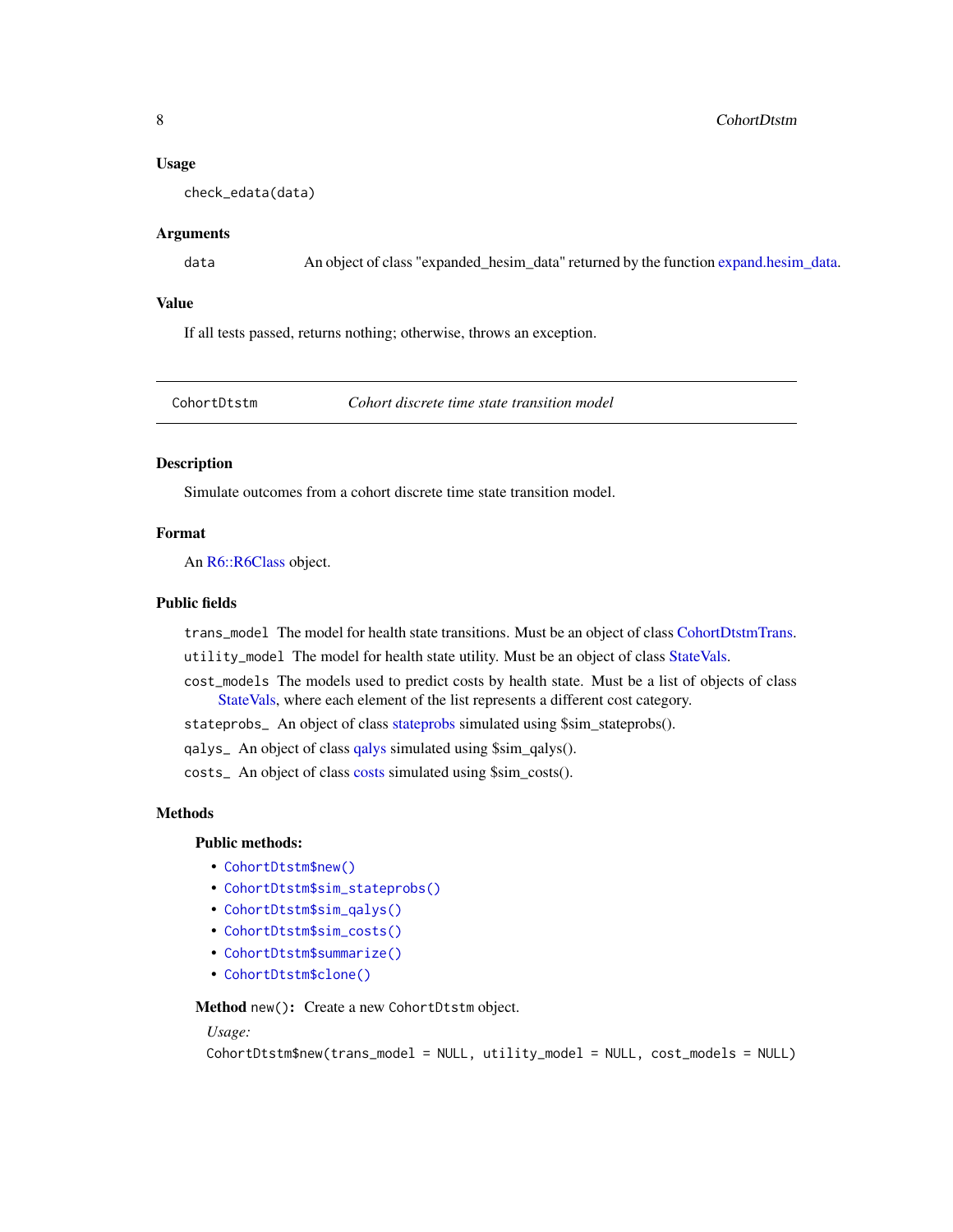#### CohortDtstm 9

*Arguments:*

trans\_model The trans\_model field. utility\_model The utility\_model field. cost\_models The cost\_models field.

*Returns:* A new CohortDtstm object.

<span id="page-8-0"></span>Method sim\_stateprobs(): Simulate health state probabilities using CohortDtstmTrans\$sim\_stateprobs().

CohortDtstm\$sim\_stateprobs(n\_cycles)

*Arguments:*

*Usage:*

n\_cycles The number of model cycles to simulate the model for.

*Returns:* An instance of self with simulated output of class [stateprobs](#page-74-2) stored in stateprobs\_.

<span id="page-8-1"></span>Method sim\_qalys(): Simulate quality-adjusted life-years (QALYs) as a function of stateprobs\_ and utility\_model. See vignette("expected-values") for details.

```
Usage:
CohortDtstm$sim_qalys(
  dr = 0.03,
  integrate_method = c("trapz", "riemann_left", "riemann_right"),
  lvs = TRUE)
Arguments:
```
dr Discount rate.

integrate\_method Method used to integrate state values when computing (QALYs).

lys If TRUE, then life-years are simulated in addition to QALYs.

*Returns:* An instance of self with simulated output of class galys stored in galys<sub>-</sub>.

<span id="page-8-2"></span>Method sim\_costs(): Simulate costs as a function of stateprobs\_ and cost\_models. See vignette("expected-values") for details.

```
Usage:
CohortDtstm$sim_costs(
  dr = 0.03,
  integrate_method = c("trapz", "riemann_left", "riemann_right")
\lambda
```
*Arguments:*

dr Discount rate.

integrate\_method Method used to integrate state values when computing costs.

*Returns:* An instance of self with simulated output of class [costs](#page-12-1) stored in costs\_.

<span id="page-8-3"></span>Method summarize(): Summarize costs and QALYs so that cost-effectiveness analysis can be performed. See [summarize\\_ce\(\)](#page-78-1).

*Usage:* CohortDtstm\$summarize(by\_grp = FALSE)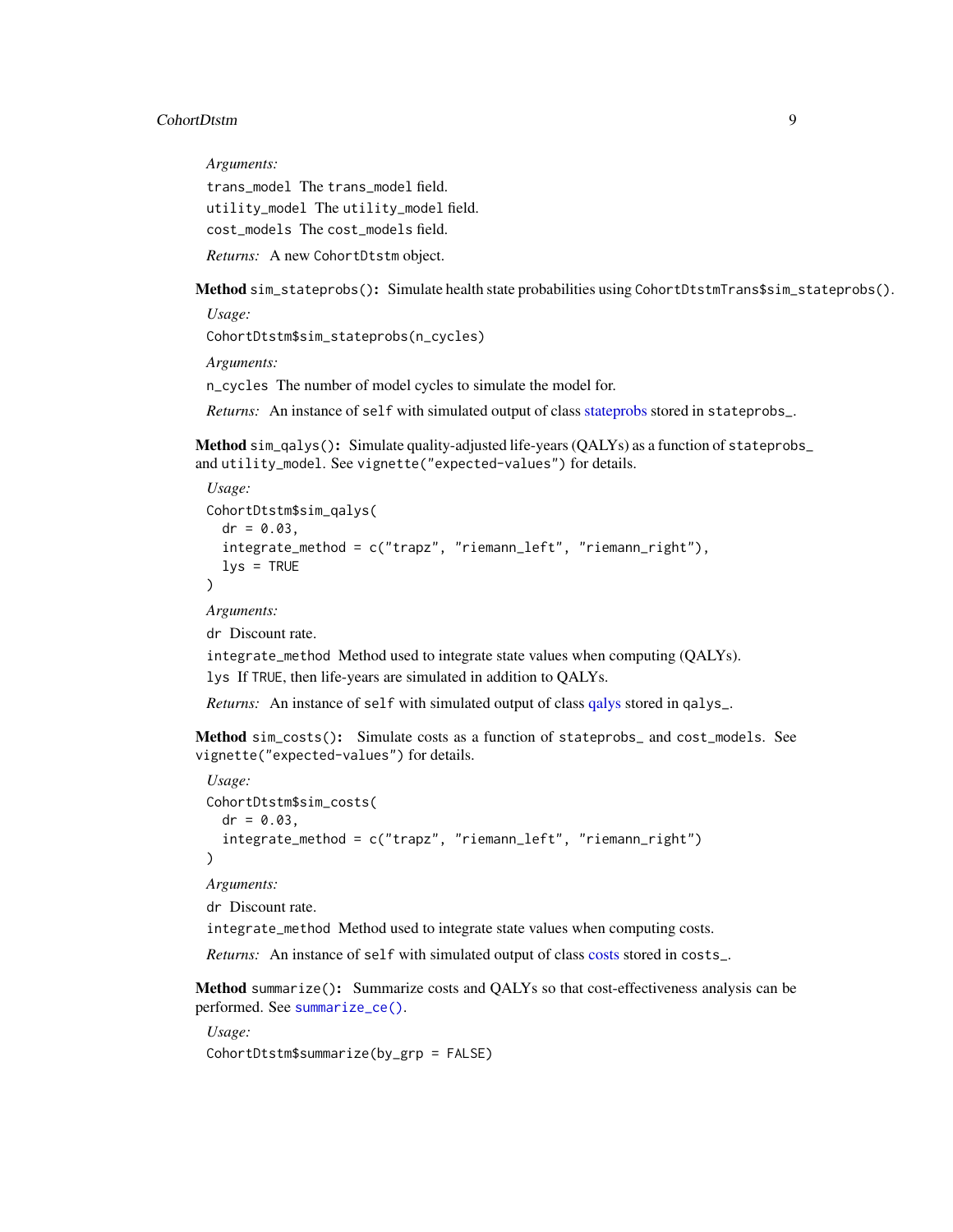#### *Arguments:*

by\_grp If TRUE, then costs and QALYs are computed by subgroup. If FALSE, then costs and QALYs are aggregated across all patients (and subgroups).

<span id="page-9-0"></span>Method clone(): The objects of this class are cloneable with this method.

*Usage:* CohortDtstm\$clone(deep = FALSE) *Arguments:*

deep Whether to make a deep clone.

# See Also

[create\\_CohortDtstm\(\)](#page-13-1), [CohortDtstmTrans,](#page-10-1) [create\\_CohortDtstmTrans\(\)](#page-13-2)

#### Examples

```
library("data.table")
library("nnet")
transitions_data <- data.table(multinom3_exdata$transitions)
# Treatment strategies, target population, and model structure
n_patients <- 4
patients <- transitions_data[year == 1, .(patient_id, age, female)][
 sort(sample.int(nrow(transitions_data[year == 1]), n_patients))][
   , grp_id := 1:n_patients]
hesim_dat <- hesim_data(
  patients = patients,
  strategies = data.table(strategy_id = 1:2,
                          strategy_name = c("Reference", "Intervention")),
  states = data.table(state_id = c(1, 2),
                      state_name = c("Healthy", "Sick")) # Non-death health states
)
tmat \leq rbind(c(0, 1, 2),
              c(NA, 0, 1),
              c(NA, NA, NA))
# Parameter estimation
## Multinomial logistic regression
data_healthy <- transitions_data[state_from == "Healthy"]
fit_healthy \le multinom(state_to \sim strategy_name + female + age,
                        data = data_{\text{breakthy}}, trace = FALSE)
data_sick <- droplevels(transitions_data[state_from == "Sick"])
fit_sick <- multinom(state_to ~ strategy_name + female + age,
                     data = data_sick, trace = FALSE)
transfits <- multinom_list(healthy = fit_healthy, sick = fit_sick)
## Utility
utility_tbl <- stateval_tbl(multinom3_exdata$utility,
                            dist = "beta",
                            hesim_data = hesim_dat)
```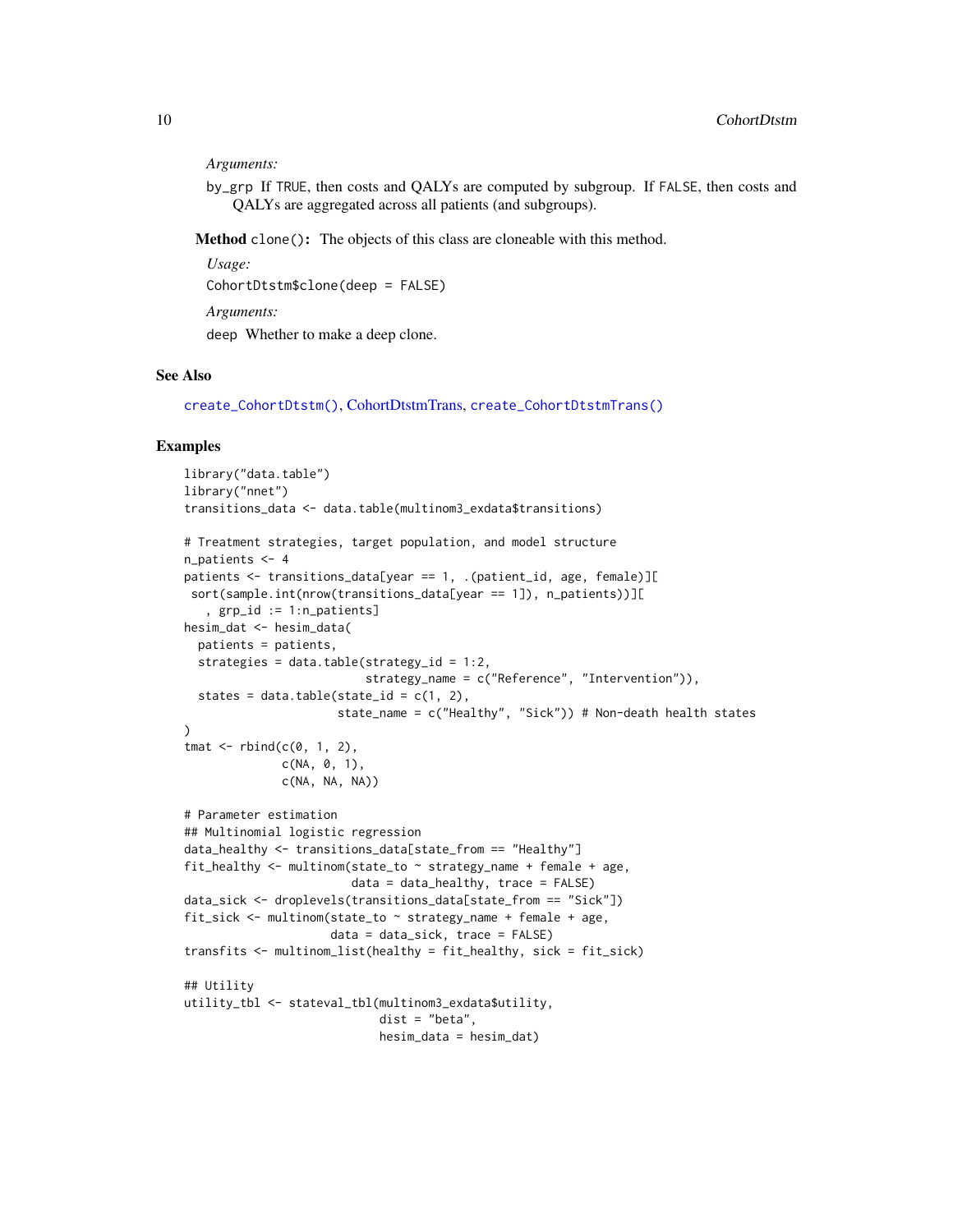```
## Costs
drugcost_tbl <- stateval_tbl(multinom3_exdata$costs$drugs,
                             dist = "fixed",
                             hesim_data = hesim_dat)
medcost_tbl <- stateval_tbl(multinom3_exdata$costs$medical,
                            dist = "gamma",
                            hesim_data = hesim_dat)
# Economic model
n_samples <- 3
## Construct model
### Transitions
transmod_data <- expand(hesim_dat)
transmod <- create_CohortDtstmTrans(transfits,
                                    input_data = transmod_data,
                                    trans_mat = tmat,
                                    n = n_samples,
                                    point_estimate = FALSE)
### Utility
utilitymod <- create_StateVals(utility_tbl, n = n_samples)
### Costs
drugcostmod <- create_StateVals(drugcost_tbl, n = n_samples)
medcostmod <- create_StateVals(medcost_tbl, n = n_samples)
costmods <- list(Drug = drugcostmod,
                 Medical = medcostmod)
### Combine
econmod <- CohortDtstm$new(trans_model = transmod,
                           utility_model = utilitymod,
                           cost_models = costmods)
## Simulate outcomes
econmod$sim_stateprobs(n_cycles = 20)
econmod$sim_qalys(dr = .03)
econmod$sim_costs(dr = .03)
econmod$summarize()
econmod$summarize(by_grp = TRUE)
```
<span id="page-10-1"></span>CohortDtstmTrans *Transitions for a cohort discrete time state transition model*

#### Description

Simulate health state transitions in a cohort discrete time state transition model.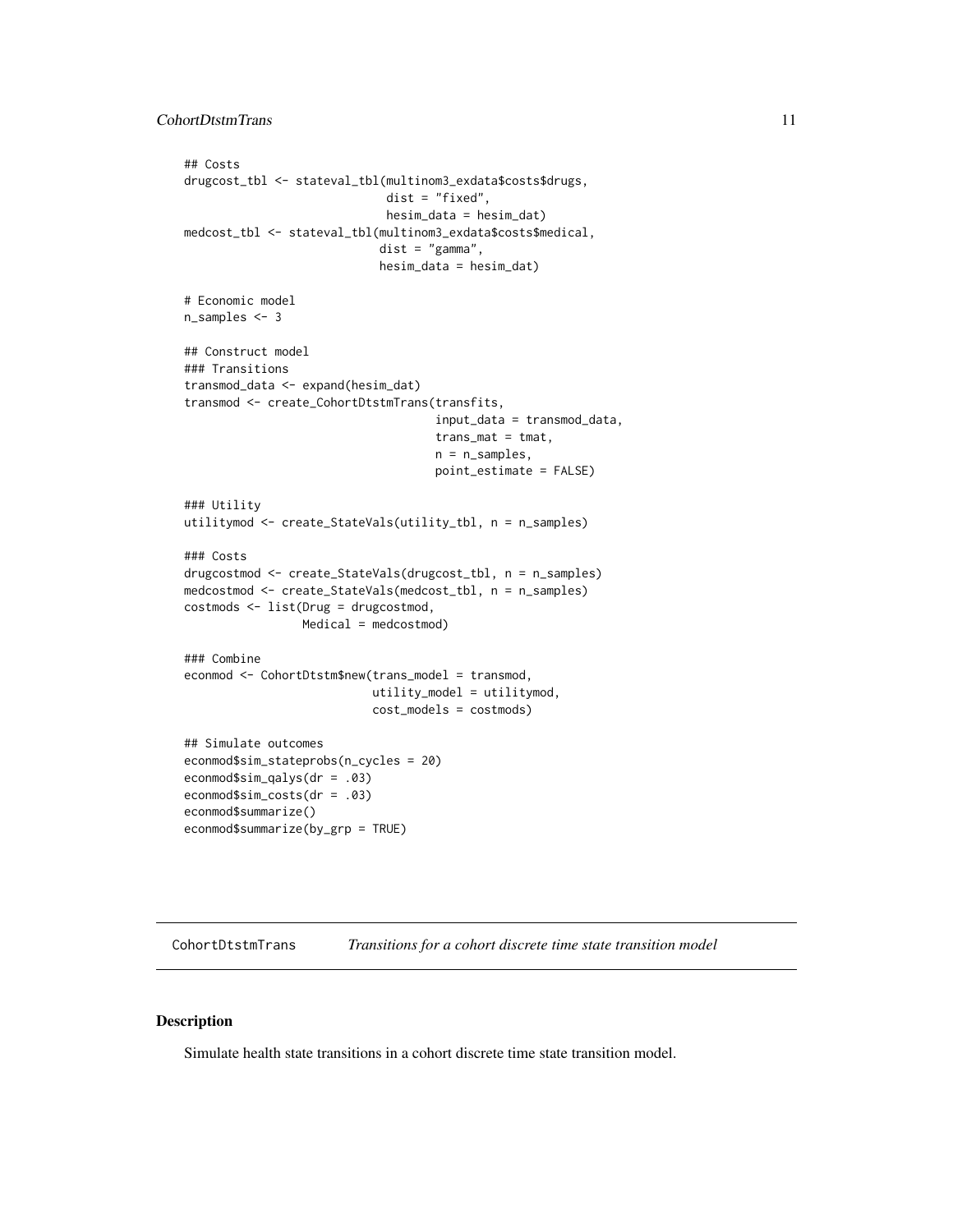# Format

An [R6::R6Class](#page-0-0) object.

#### Public fields

- params Parameters for simulating health state transitions. Supports objects of class [tparams\\_transprobs](#page-82-1) or [params\\_mlogit.](#page-56-1)
- input\_data An object of class [input\\_mats.](#page-46-1)
- cycle\_length The length of a model cycle in terms of years. The default is 1 meaning that model cycles are 1 year long.

#### Active bindings

- start\_stateprobs A non-negative vector with length equal to the number of health states containing the probability that the cohort is in each health state at the start of the simulation. For example, if there were three states and the cohort began the simulation in state 1, then start\_stateprobs =  $c(1, 0, 0)$ . Automatically normalized to sum to 1. If NULL, then a vector with the first element equal to 1 and all remaining elements equal to 0.
- trans\_mat A transition matrix describing the states and transitions in a discrete-time multi-state model. Only required if the model is parameterized using multinomial logistic regression. The (i,j) element represents a transition from state i to state j. Each possible transition from row i should be based on a separate multinomial logistic regression and ordered from  $\theta$  to K -1 where K is the number of possible transitions. Transitions that are not possible should be NA. and the reference category for each row should be 0.

#### Methods

#### Public methods:

- [CohortDtstmTrans\\$new\(\)](#page-7-1)
- [CohortDtstmTrans\\$sim\\_stateprobs\(\)](#page-8-0)
- [CohortDtstmTrans\\$clone\(\)](#page-9-0)

Method new(): Create a new CohortDtstmTrans object.

#### *Usage:*

```
CohortDtstmTrans$new(
  params,
  input_data = NULL,
  trans_mat = NULL,
  start_stateprobs = NULL,
  cycle_length = 1
)
Arguments:
params The params field.
```
input\_data The input\_data field. trans\_mat The trans\_mat field. start\_stateprobs The start\_stateprobs field.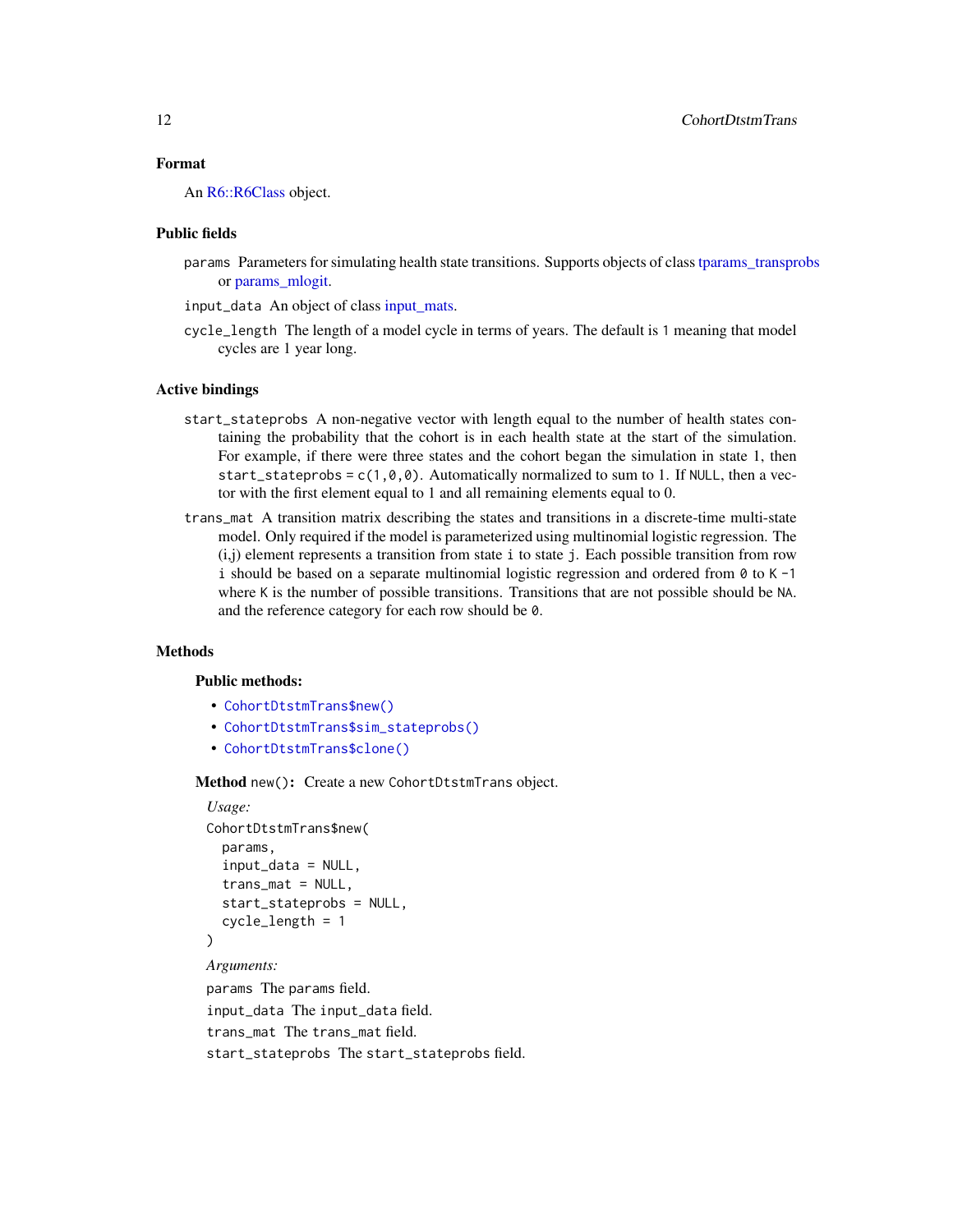<span id="page-12-0"></span>costs and the costs is a set of the costs of the costs of the costs is a set of the costs of the costs in the costs in the costs of the costs of the costs of the costs of the costs of the costs of the costs of the costs of

```
cycle_length The cycle_length field.
```
*Returns:* A new CohortDtstmTrans object.

Method sim\_stateprobs(): Simulate probability of being in each health state during each model cycle.

*Usage:*

CohortDtstmTrans\$sim\_stateprobs(n\_cycles)

*Arguments:*

n\_cycles The number of model cycles to simulate the model for.

*Returns:* An object of class [stateprobs.](#page-74-2)

Method clone(): The objects of this class are cloneable with this method.

*Usage:* CohortDtstmTrans\$clone(deep = FALSE)

*Arguments:*

deep Whether to make a deep clone.

#### See Also

[create\\_CohortDtstmTrans\(\)](#page-13-2), [CohortDtstm](#page-7-2)

<span id="page-12-1"></span>costs *Costs object*

# Description

An object of class costs returned from methods \$sim\_costs() in model classes that store simulated costs.

#### Components

A costs object inherits from data.table and contains the following columns:

sample A random sample from the PSA.

strategy\_id The treatment strategy ID.

patient\_id The patient ID.

state\_id The health state ID.

dr The rate used to discount costs.

category The cost category (e.g., drug costs, medical costs, etc).

costs The simulated cost values.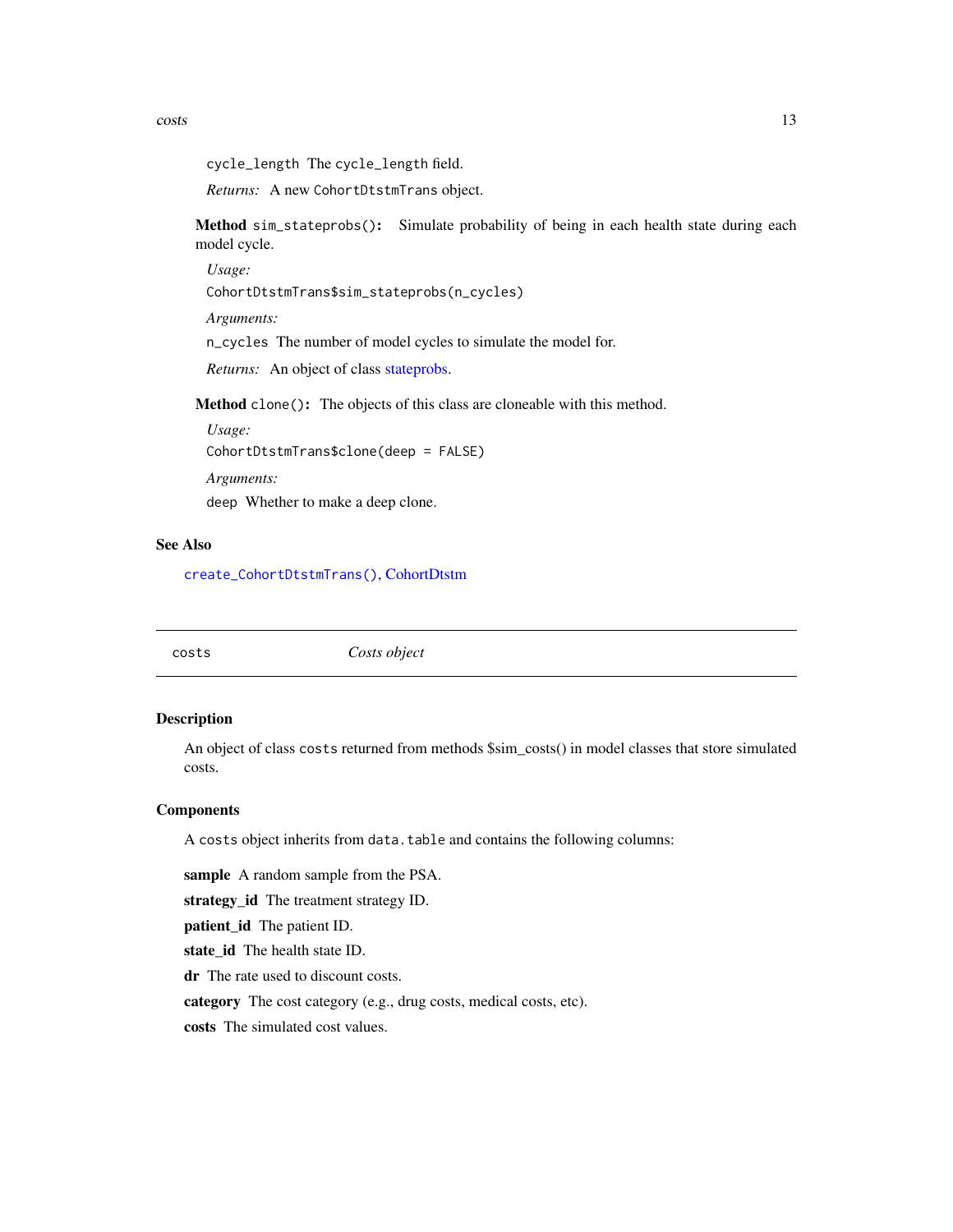<span id="page-13-1"></span><span id="page-13-0"></span>create\_CohortDtstm *Create* CohortDtstm *object*

# Description

A generic function for creating an object of class [CohortDtstm.](#page-7-2)

# Usage

```
create_CohortDtstm(object, ...)
## S3 method for class 'model_def'
create_CohortDtstm(
 object,
 input_data,
 cost_args = NULL,
 utility_args = NULL,
  ...
\mathcal{L}
```
# Arguments

| object       | An object of the appropriate class.                                                                         |
|--------------|-------------------------------------------------------------------------------------------------------------|
| $\ddotsc$    | Further arguments passed to CohortDtstmTrans\$new() in CohortDtstmTrans.                                    |
| input_data   | An object of class expanded hesim data.                                                                     |
| cost_args    | A list of further arguments passed to StateVals\$new() in StateVals when initi-<br>ating cost models.       |
| utility_args | A list of further arguments passed to StateVals\$new() in StateVals when initi-<br>ating the utility model. |

<span id="page-13-2"></span>create\_CohortDtstmTrans

*Create* CohortDtstmTrans *object*

# Description

A generic function for creating an object of class CohortDtstmTrans.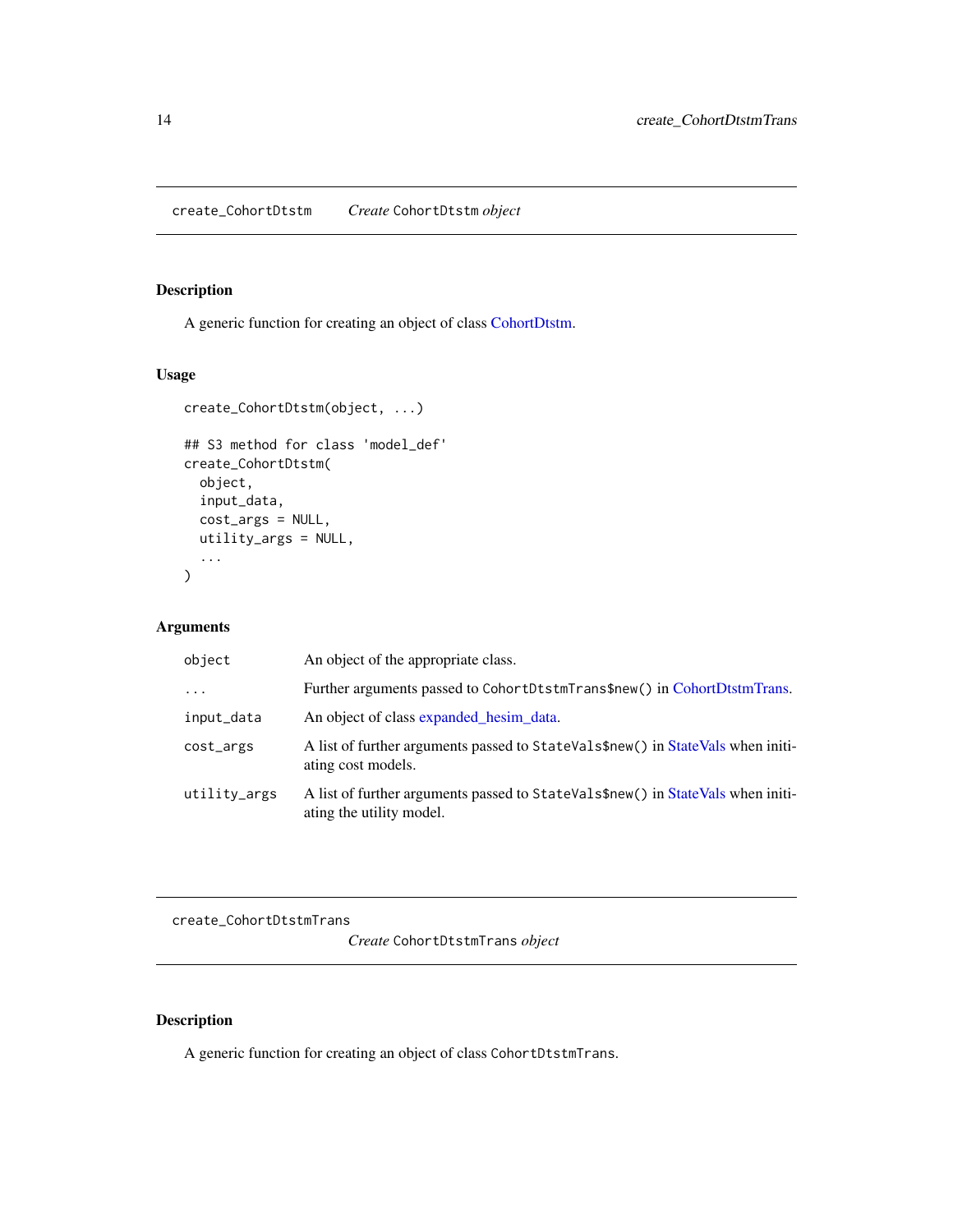# <span id="page-14-0"></span>create\_IndivCtstmTrans 15

# Usage

```
create_CohortDtstmTrans(object, ...)
```

```
## S3 method for class 'multinom_list'
create_CohortDtstmTrans(
 object,
  input_data,
  trans_mat,
 n = 1000,point_estimate = FALSE,
  ...
)
```
# Arguments

| object     | An object of the appropriate class.                                                                                       |
|------------|---------------------------------------------------------------------------------------------------------------------------|
| $\ddotsc$  | Further arguments passed to CohortDtstmTrans\$new() in CohortDtstmTrans.                                                  |
| input_data | An object of class expanded_hesim_data returned by expand.hesim_data()                                                    |
| trans_mat  | A transition matrix describing the states and transitions in a discrete-time multi-<br>state model. See CohortDtstmTrans. |
| n          | Number of random observations of the parameters to draw.                                                                  |
|            | point_estimate If TRUE, then the point estimates are returned and and no samples are drawn.                               |

```
create_IndivCtstmTrans
```
*Create* IndivCtstmTrans *object*

# Description

A generic function for creating an object of class [IndivCtstmTrans](#page-42-1).

# Usage

```
create_IndivCtstmTrans(object, ...)
## S3 method for class 'flexsurvreg_list'
create_IndivCtstmTrans(
 object,
  input_data,
  trans_mat,
 clock = c("reset", "forward"),
 n = 1000,point_estimate = FALSE,
  ...
\mathcal{L}
```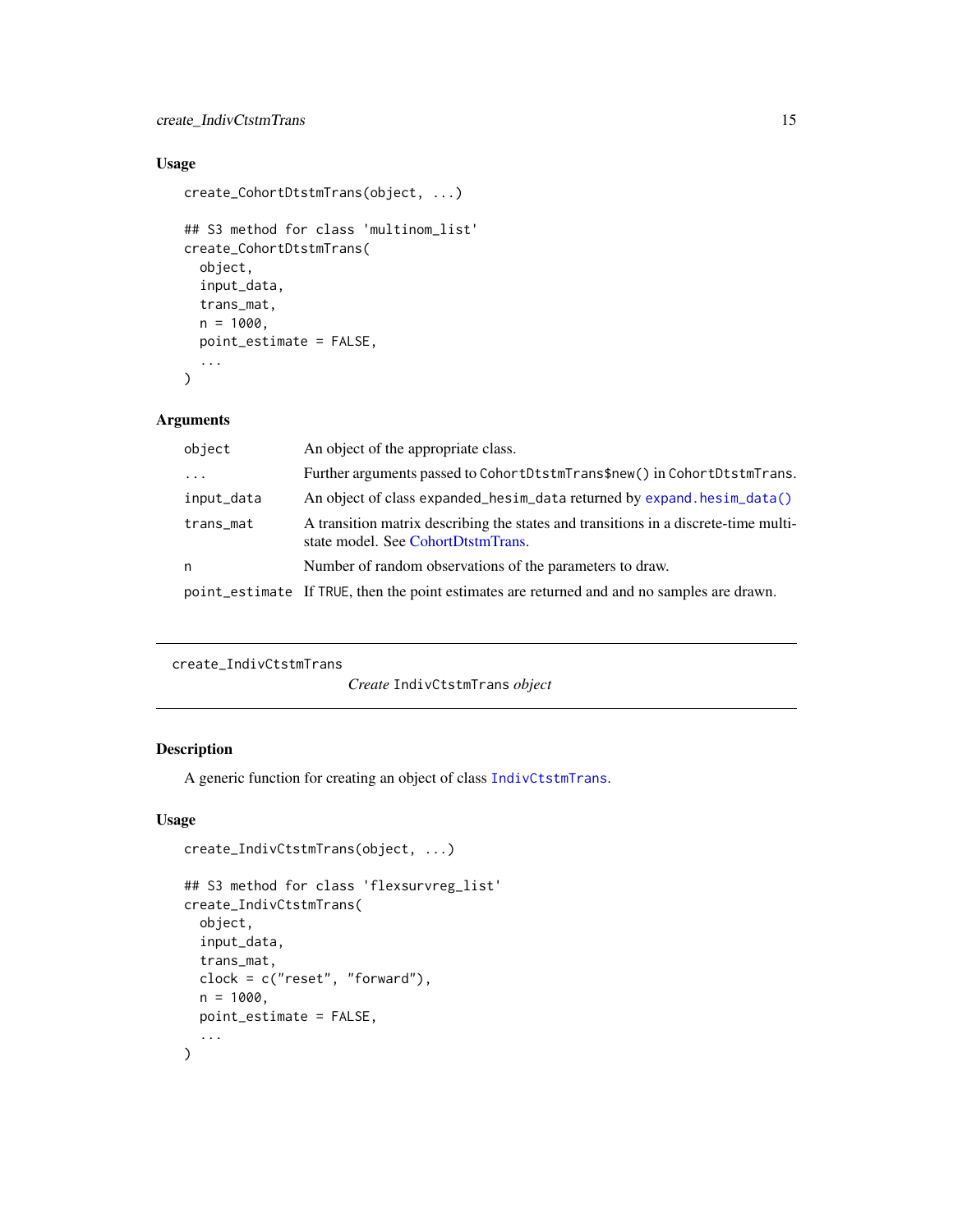```
## S3 method for class 'flexsurvreg'
create_IndivCtstmTrans(
 object,
 input_data,
 trans_mat,
 clock = c("reset", "forward"),
 n = 1000,point_estimate = FALSE,
  ...
\mathcal{L}## S3 method for class 'params_surv'
create_IndivCtstmTrans(
 object,
 input_data,
 trans_mat,
 clock = c("reset", "forward", "mix"),
 reset_states = NULL,
 ...
\mathcal{L}## S3 method for class 'params_surv_list'
create_IndivCtstmTrans(
 object,
 input_data,
  trans_mat,
 clock = c("reset", "forward", "mix"),
 reset_states = NULL,
  ...
```
# )

# Arguments

| object       | A fitted survival model or the parameters of a survival model.                                                                                                                       |
|--------------|--------------------------------------------------------------------------------------------------------------------------------------------------------------------------------------|
| .            | Further arguments passed to IndivCtstmTrans\$new() in IndivCtstmTrans.                                                                                                               |
| input_data   | An object of class "expanded_hesim_data" returned by expand. hesim_data.                                                                                                             |
| trans_mat    | The transition matrix describing the states and transitions in a multi-state model<br>in the format from the mstate package. See IndivCtstmTrans.                                    |
| clock        | "reset" for a clock-reset model, "forward" for a clock-forward model, and "mix"<br>for a mixture of clock-reset and clock-forward models. See the field clock in<br>IndivCtstmTrans. |
| n            | Number of random observations of the parameters to draw.                                                                                                                             |
|              | point_estimate If TRUE, then the point estimates are returned and and no samples are drawn.                                                                                          |
| reset_states | A vector denoting the states in which time resets. See the field reset_states<br>in IndivCtstmTrans.                                                                                 |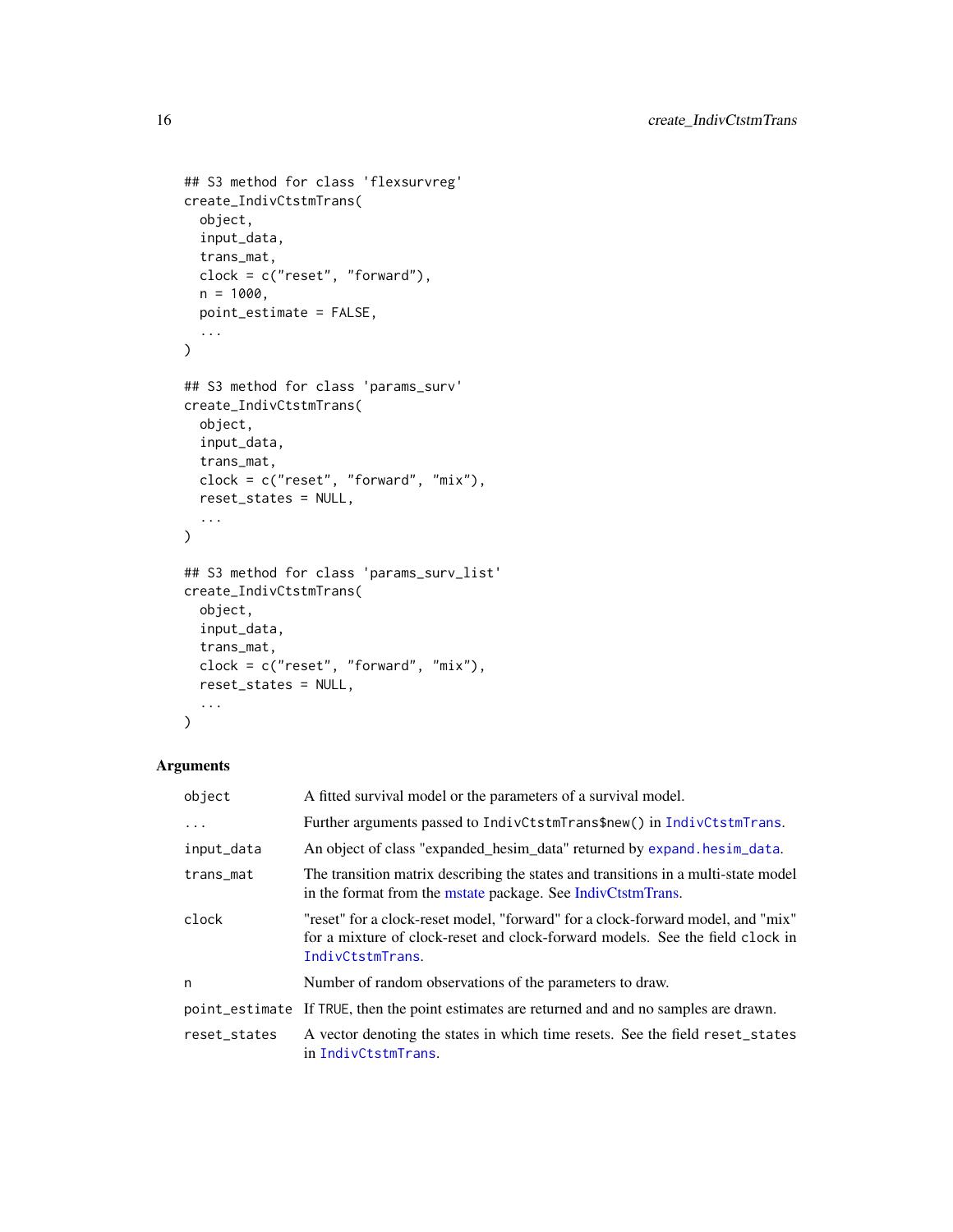<span id="page-16-0"></span>create\_lines\_dt 17

# Value

Returns an [R6Class](#page-0-0) object of class [IndivCtstmTrans](#page-42-1).

#### See Also

[IndivCtstmTrans](#page-42-1)

create\_lines\_dt *Create a data table of treatment lines*

# Description

Convert a list of treatment lines for multiple treatment strategies to a data.table.

# Usage

```
create_lines_dt(strategy_list, strategy_ids = NULL)
```
# Arguments

|              | strategy_list A list where each element is a treatment strategy consisting of a vector of treat-<br>ments. |
|--------------|------------------------------------------------------------------------------------------------------------|
| strategy ids | A numeric vector denoting the numeric id of each strategy in strategy_list.                                |

# Value

Returns a data.table in tidy format with three columns:

strategy\_id Treatment strategy ids.

line Line of therapy.

treatment\_id Treatment ID for treatment used at a given line of therapy within a treatment strategy.

# Examples

```
strategies \leftarrow list(c(1, 2, 3),
                   c(1, 2)create_lines_dt(strategies)
```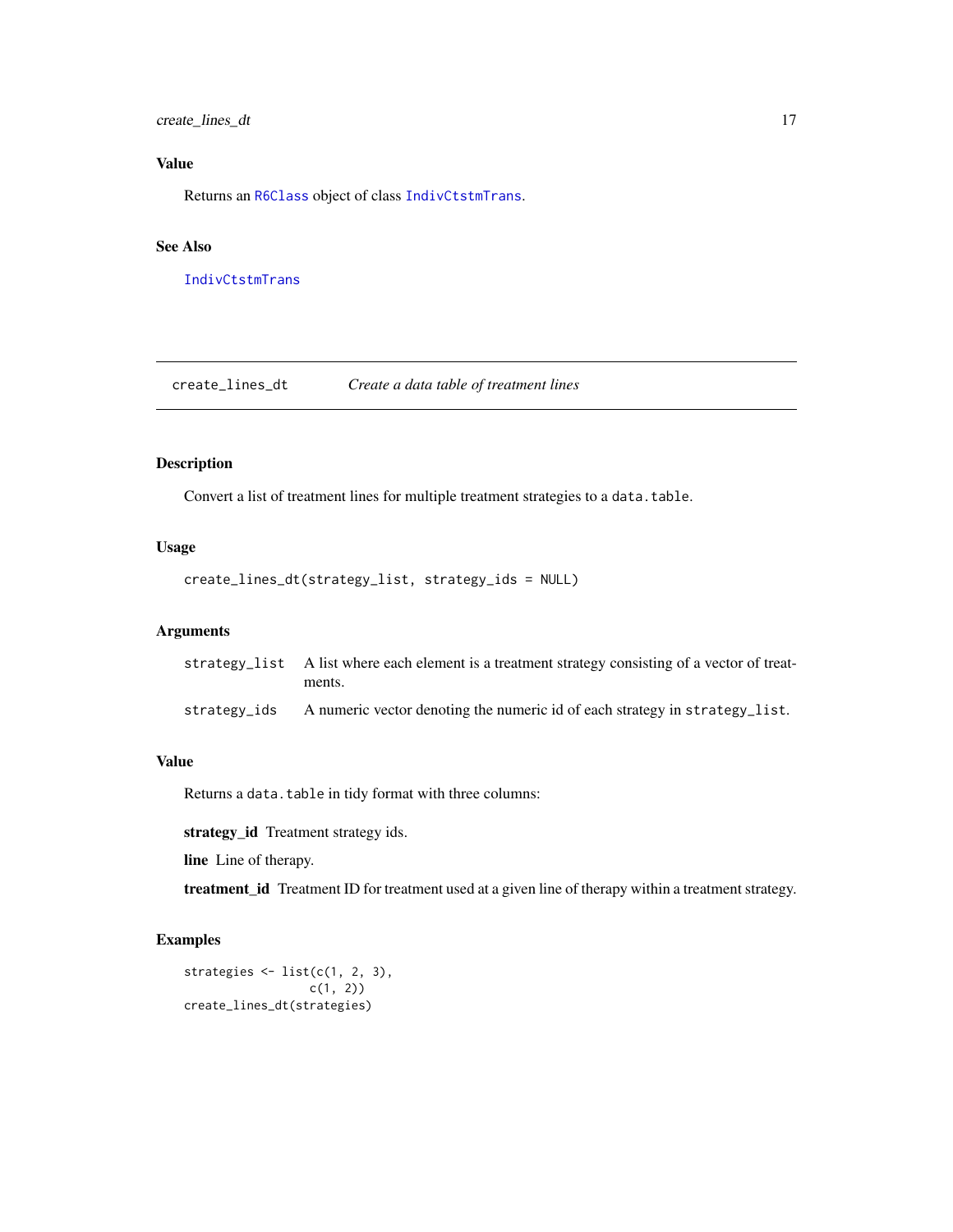create\_params is a generic function for creating an object containing parameters from a fitted statistical model. If point\_estimate = FALSE, then random samples from suitable probability distributions are returned.

#### Usage

```
create_params(object, ...)
## S3 method for class 'lm'
create_params(object, n = 1000, point_estimate = FALSE, ...)
## S3 method for class 'flexsurvreg'
create_params(object, n = 1000, point_estimate = FALSE, ...)
## S3 method for class 'multinom'
create_params(object, n = 1000, point_estimate = FALSE, ...)
## S3 method for class 'multinom_list'
create_params(object, n = 1000, point_estimate = FALSE, ...)
## S3 method for class 'flexsurvreg_list'
create_params(object, n = 1000, point_estimate = FALSE, ...)
## S3 method for class 'partsurvfit'
create_params(
 object,
 n = 1000,
  point_estimate = FALSE,
  bootstrap = TRUE,
 max\_errors = 0,...
\lambda
```
# Arguments

| object   | A statistical model to randomly sample parameters from.              |
|----------|----------------------------------------------------------------------|
| $\cdots$ | Further arguments passed to or from other methods. Currently unused. |
| n        | Number of random observations to draw.                               |

point\_estimate If TRUE, then the point estimates are returned and and no samples are drawn.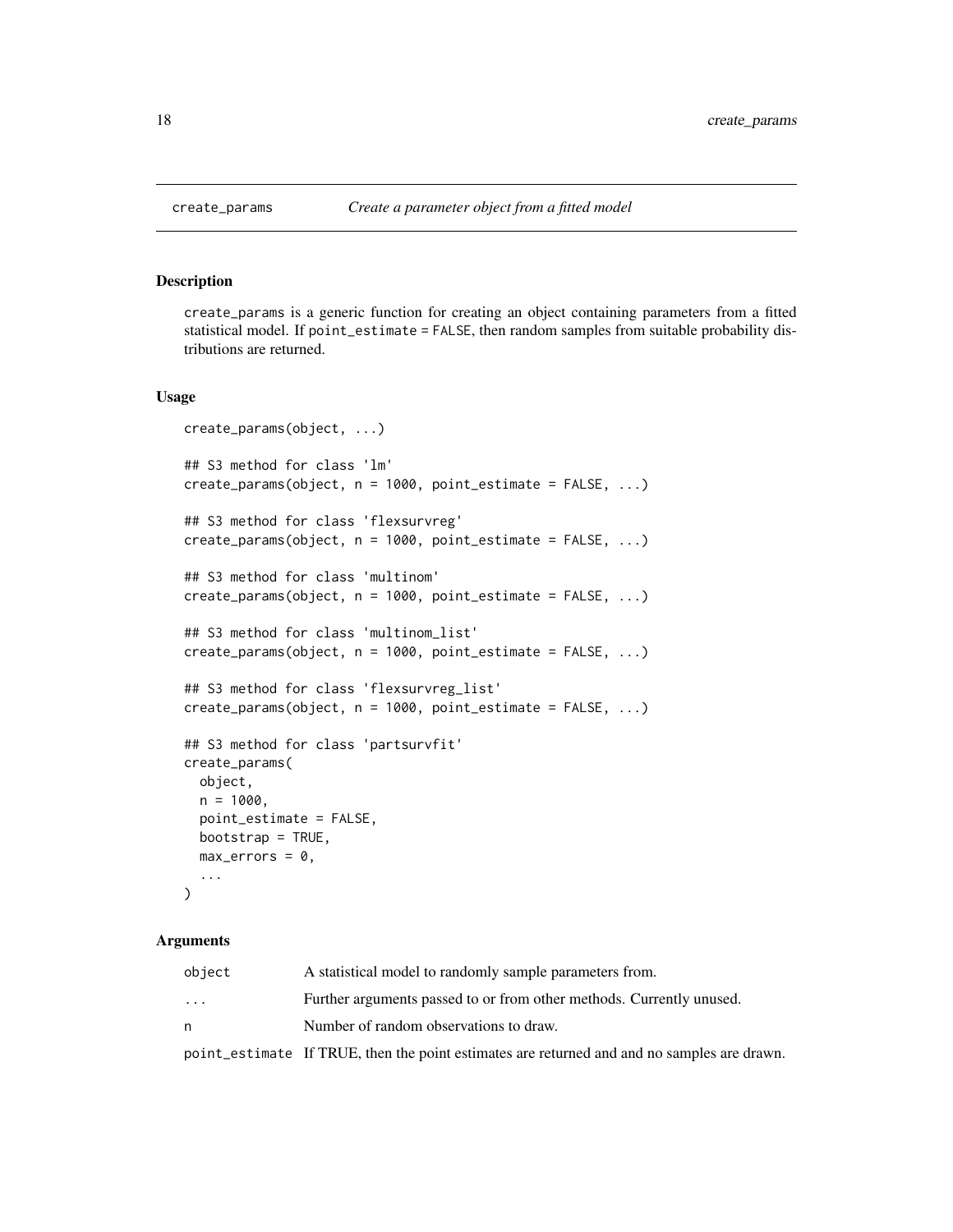<span id="page-18-0"></span>

| bootstrap  | If bootstrap is FALSE or not specified, then n parameter sets are drawn by<br>sampling from a multivariate normal distribution. If bootstrap is TRUE, then<br>parameters are bootstrapped using bootstrap. |
|------------|------------------------------------------------------------------------------------------------------------------------------------------------------------------------------------------------------------|
| max_errors | Equivalent to the max errors argument in bootstrap.                                                                                                                                                        |

#### Value

An object prefixed by params\_. Mapping between create\_params and the classes of the returned objects are:

- create\_params.lm -> [params\\_lm](#page-55-1)
- create\_params.multinom -> [params\\_mlogit](#page-56-1)
- create\_params.multinom\_list -> [params\\_mlogit\\_list](#page-57-1)
- create\_params.flexsurvreg -> [params\\_surv](#page-57-2)
- create\_params.flexsurvreg\_list -> [params\\_surv\\_list](#page-60-1)
- create\_params.partsurvfit -> [params\\_surv\\_list](#page-60-1)

# Examples

```
# create_params.lm
fit <- stats::lm(costs ~ female, data = psm4_exdata$costs$medical)
n < -5params_lm <- create_params(fit, n = n)
head(params_lm$coefs)
head(params_lm$sigma)
# create_params.flexsurvreg
library("flexsurv")
fit <- flexsurv::flexsurvreg(formula = Surv(futime, fustat) ~ 1,
                    data = ovarian, dist = "weibull")n \leq -5params_surv_wei <- create_params(fit, n = n)
print(params_surv_wei$dist)
head(params_surv_wei$coefs)
```
create\_PsmCurves *Create* PsmCurves *object*

# Description

create\_PsmCurves is a function for creating an object of class [PsmCurves](#page-65-1).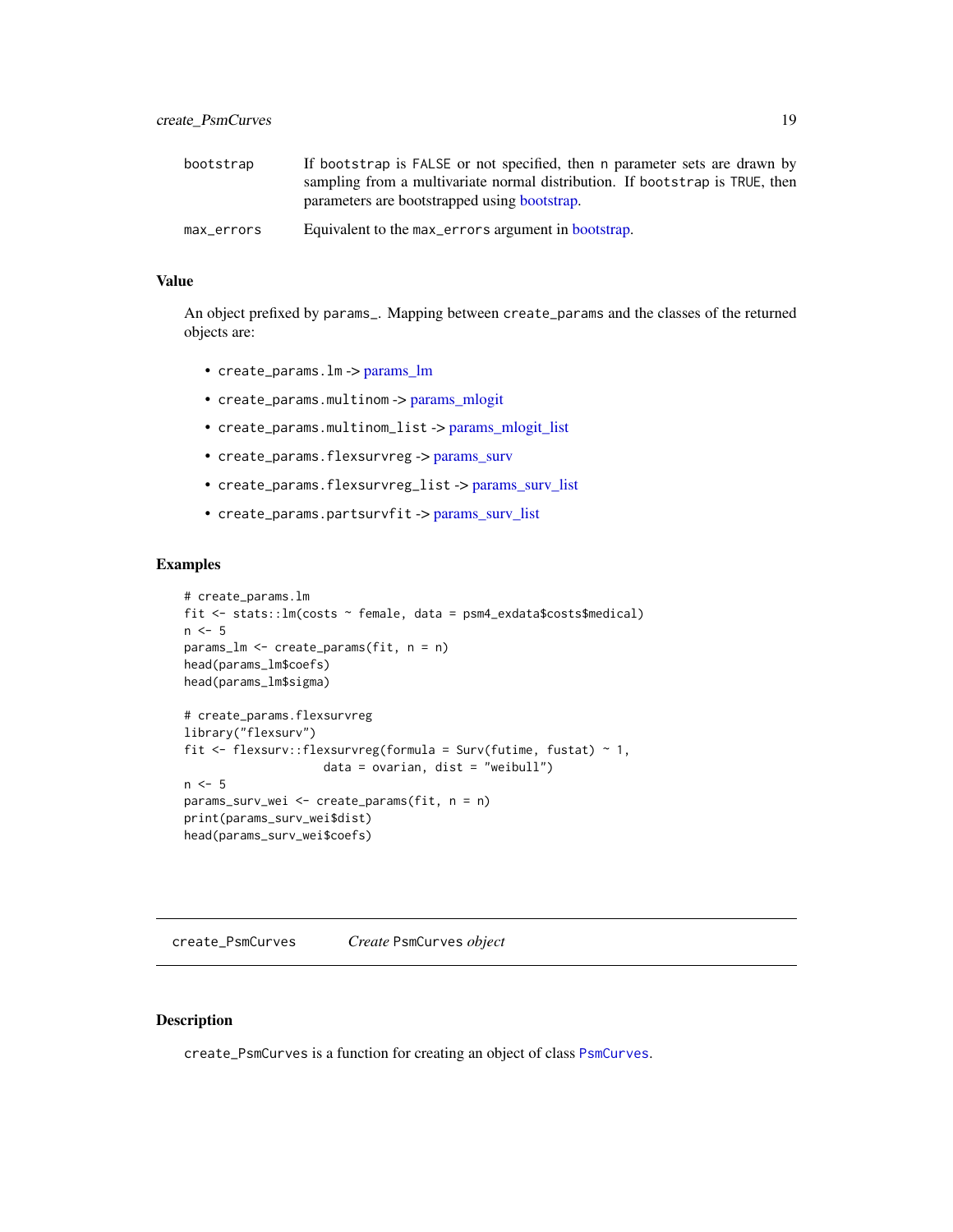# Usage

```
create_PsmCurves(object, ...)
## S3 method for class 'flexsurvreg_list'
create_PsmCurves(
  object,
  input_data,
  n = 1000,point_estimate = FALSE,
  bootstrap = FALSE,
  est_data = NULL,
  ...
\mathcal{L}## S3 method for class 'params_surv_list'
```

```
create_PsmCurves(object, input_data, ...)
```
# Arguments

| object     | Fitted survival models.                                                                                                                                                                                                                                      |
|------------|--------------------------------------------------------------------------------------------------------------------------------------------------------------------------------------------------------------------------------------------------------------|
| $\ddots$ . | Further arguments passed to or from other methods. Currently unused.                                                                                                                                                                                         |
| input_data | An object of class "expanded_hesim_data" returned by expand.hesim_data.<br>Must be expanded by the data tables "strategies" and "patients".                                                                                                                  |
| n          | Number of random observations of the parameters to draw.                                                                                                                                                                                                     |
|            | point_estimate If TRUE, then the point estimates are returned and and no samples are drawn.                                                                                                                                                                  |
| bootstrap  | If TRUE, then n bootstrap replications are drawn by refitting the survival models<br>in object on resamples of the sample data; if FALSE, then the parameters for<br>each survival model are independently draw from multivariate normal distribu-<br>tions. |
| est_data   | A data table or data frame of estimation data used to fit survival models<br>during bootstrap replications.                                                                                                                                                  |

# Value

Returns an [R6Class](#page-0-0) object of class [PsmCurves](#page-65-1).

# See Also

**[PsmCurves](#page-65-1)**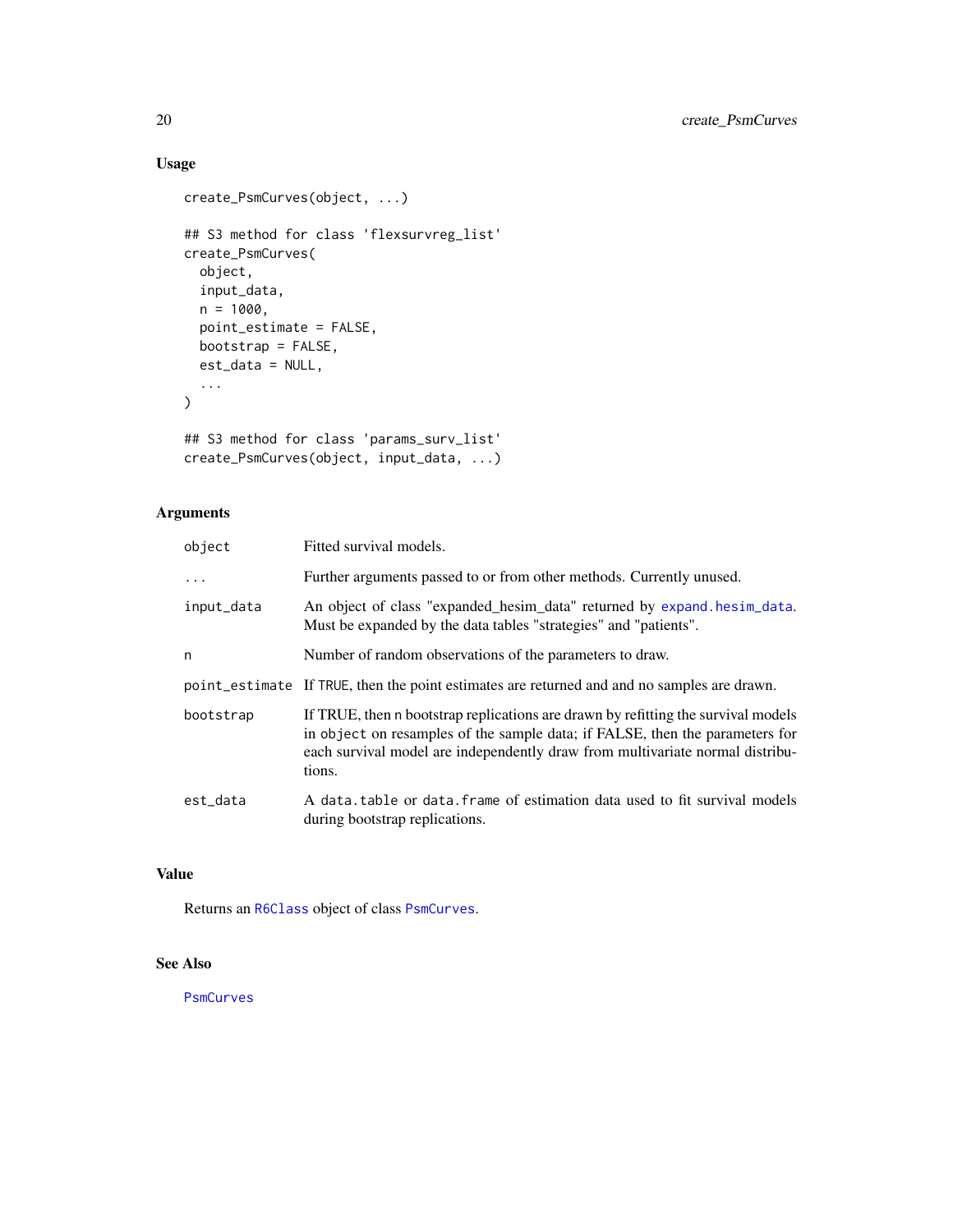<span id="page-20-0"></span>create\_StateVals() is a generic function for creating an object of class [StateVals](#page-74-1) from a fitted statistical model or a [stateval\\_tbl](#page-76-1) object.

# Usage

```
create_StateVals(object, ...)
## S3 method for class 'lm'
create_StateVals(
  object,
  input_data = NULL,
  n = 1000,point_estimate = FALSE,
  ...
\mathcal{L}## S3 method for class 'stateval_tbl'
```

```
create_StateVals(object, n = 1000, ...)
```
# Arguments

| object     | A model object of the appropriate class.                                                                            |
|------------|---------------------------------------------------------------------------------------------------------------------|
| $\cdot$    | Further arguments (time_reset and method) passed to StateVals\$new().                                               |
| input_data | An object of class expanded hesim data. Must be expanded by treatment strate-<br>gies, patients, and health states. |
| n          | Number of random observations of the parameters to draw when parameters are<br>fit using a statistical model.       |
|            |                                                                                                                     |

point\_estimate If TRUE, then the point estimates are returned and and no samples are drawn.

# Value

A [StateVals](#page-74-1) object.

# See Also

[StateVals,](#page-74-1) [stateval\\_tbl](#page-76-1)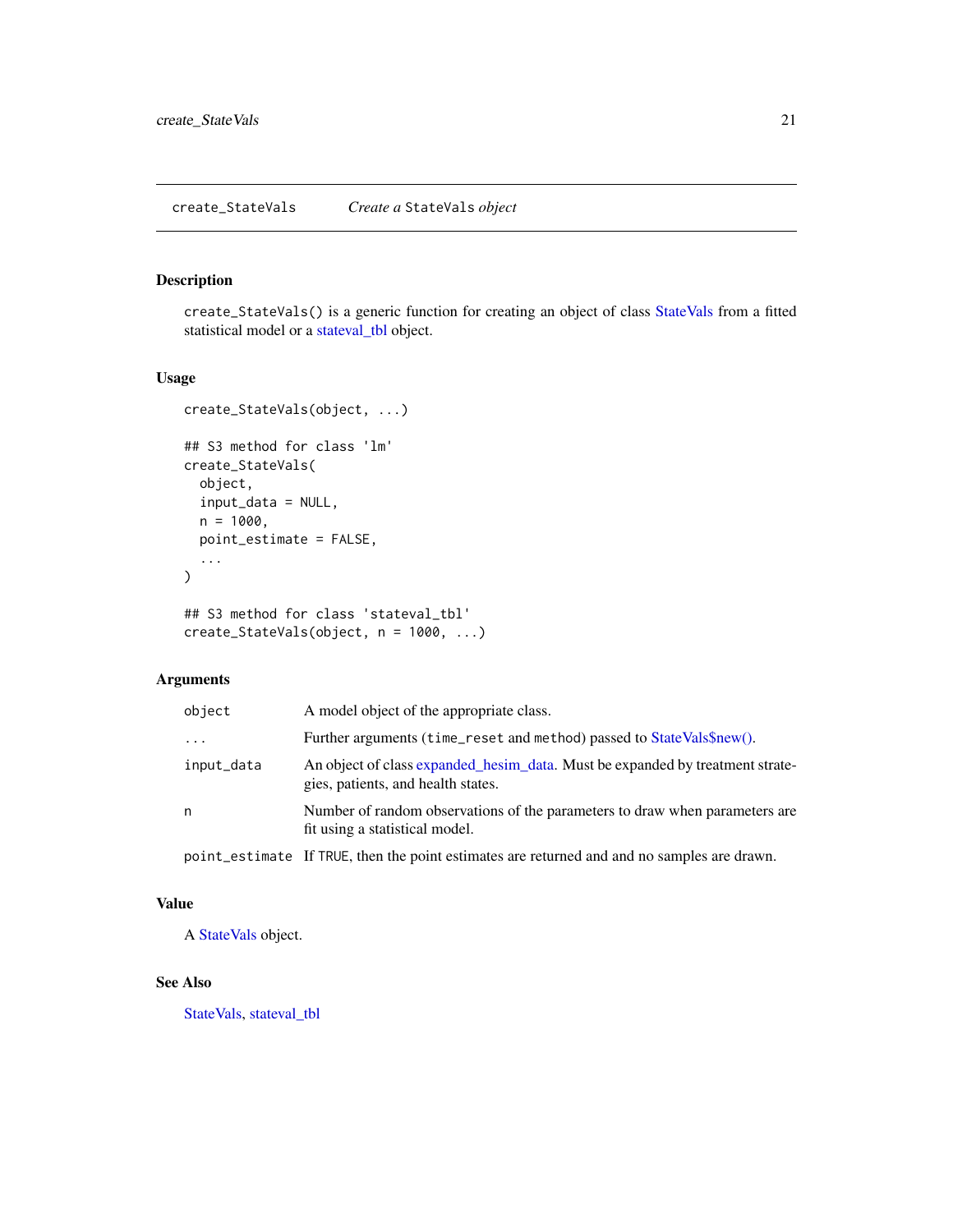<span id="page-21-0"></span>

Create a data table of health state transitions from a transition matrix describing the states and transitions in a multi-state model suitable for use with [hesim\\_data.](#page-32-1)

#### Usage

```
create_trans_dt(trans_mat)
```
#### Arguments

trans\_mat A transition matrix in the format from the [mstate](#page-0-0) package. See [IndivCtstmTrans.](#page-42-1)

# Value

Returns a [data.table](#page-0-0) in tidy format with three columns

transition\_id Health state transition ID.

from The starting health state.

to The health state that will be transitions to.

#### Examples

```
tmat <- rbind(c(NA, 1, 2),
              c(NA, NA, 3),
              c(NA, NA, NA))
create_trans_dt(tmat)
```
CtstmTrans *An* R6 *base class for continuous time state transition models*

#### Description

A non-exported base class for continuous time state transition models containing methods that can be used to summarize fitted multi-state models.

#### Format

An [R6::R6Class](#page-0-0) object.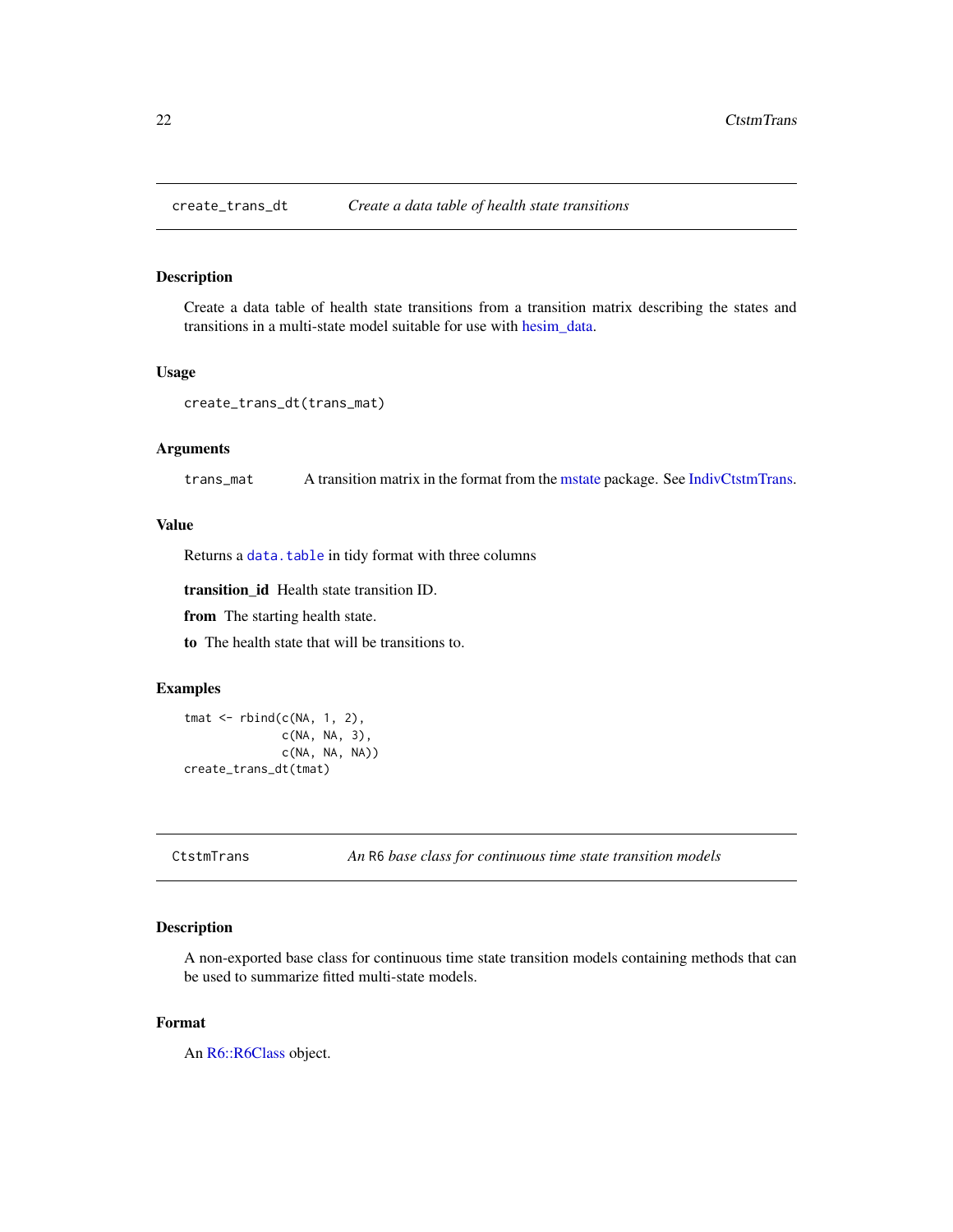#### <span id="page-22-0"></span>define\_model 23

# Methods

#### Public methods:

- [CtstmTrans\\$hazard\(\)](#page-22-1)
- [CtstmTrans\\$cumhazard\(\)](#page-22-2)
- [CtstmTrans\\$clone\(\)](#page-9-0)

<span id="page-22-1"></span>Method hazard(): Predict the hazard functions for each health state transition.

*Usage:* CtstmTrans\$hazard(t)

*Arguments:*

t A numeric vector of times.

*Returns:* A data.table with columns trans (the transition number), sample, strategy\_id, grp\_id, t, and hazard.

<span id="page-22-2"></span>Method cumhazard(): Predict the cumulative hazard functions for each health state transition.

*Usage:* CtstmTrans\$cumhazard(t)

*Arguments:*

t A numeric vector of times.

*Returns:* A data.table with columns trans, sample, strategy\_id, grp\_id, t, and hazard.

Method clone(): The objects of this class are cloneable with this method.

*Usage:* CtstmTrans\$clone(deep = FALSE) *Arguments:* deep Whether to make a deep clone.

#### See Also

[create\\_IndivCtstmTrans\(\)](#page-14-1), [IndivCtstmTrans](#page-42-1)

<span id="page-22-3"></span>define\_model *Define and evaluate model expression*

#### <span id="page-22-4"></span>Description

A model expression is defined by specifying random number generation functions for a probabilistic sensitivity analysis (PSA) and transformations of the sampled parameters as a function of input\_data. The unevaluated expressions are evaluated with eval\_model() and used to generate the model inputs needed to create an economic model.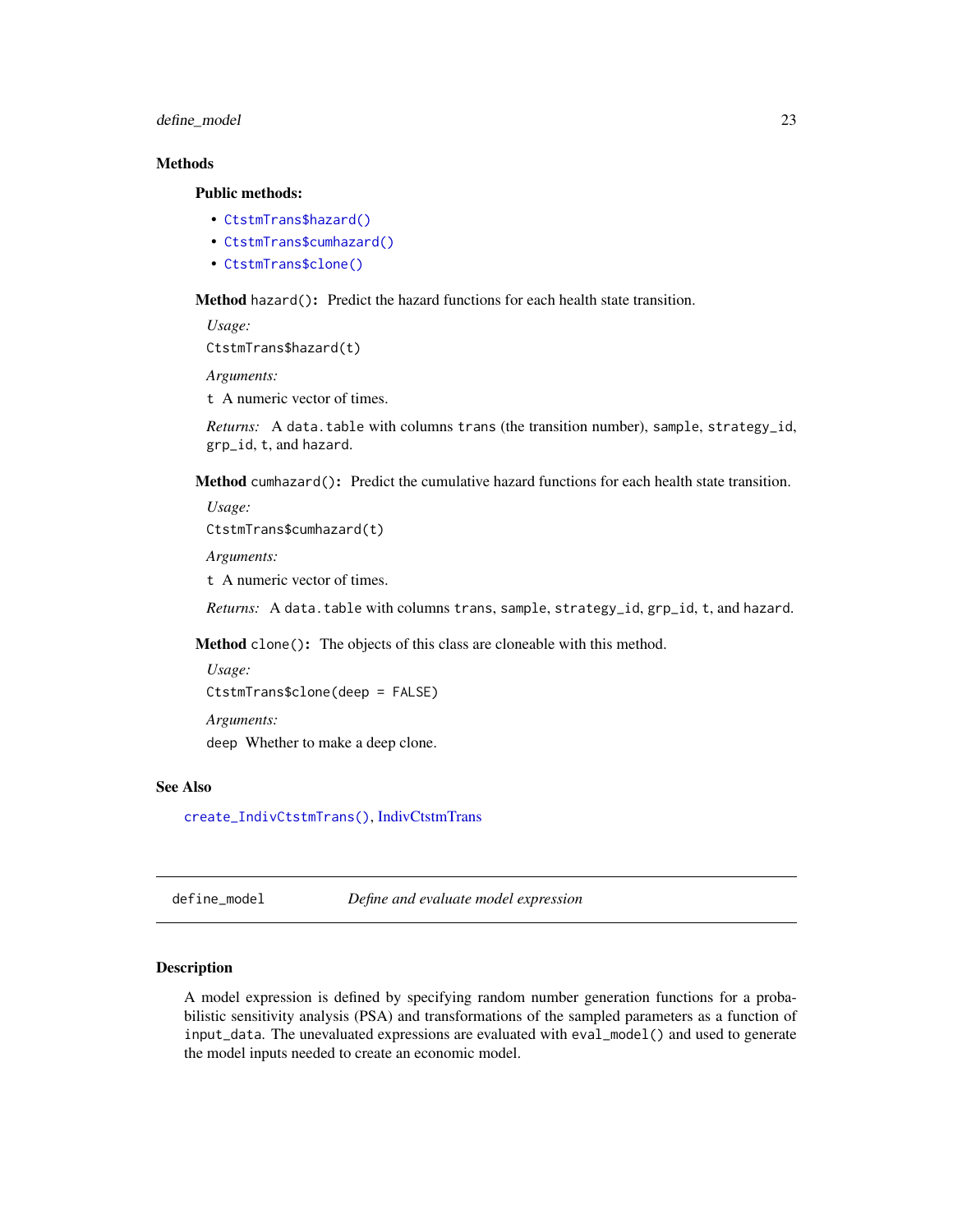#### Usage

```
define_model(tparams_def, rng_def, params = NULL, n_states = NULL)
```
eval\_model(x, input\_data)

#### Arguments

| tparams_def | A tparams_def object or a list of tparams_def objects. A list might be considered   |
|-------------|-------------------------------------------------------------------------------------|
|             | if time intervals specified with the times argument in define_tparams() vary        |
|             | across parameters. Parameters for a transition probability matrix (tpmatrix),       |
|             | utilities (utility), and/or cost categories (costs) are returned as a named list    |
|             | (see define_tparams() for more details).                                            |
| rng_def     | A rng def object used to randomly draw samples of the parameters from suitable      |
|             | probability distributions.                                                          |
| params      | A list containing the values of parameters for random number generation.            |
| n_states    | The number of health states (inclusive of all health states including the the death |
|             | state) in the model. If tpmatrix is an element returned by tparams_def, then        |
|             | it will be equal to the number of states in the transition probability matrix; oth- |
|             | erwise it must be specified as an argument.                                         |
| x           | An object of class model_def created with define_model().                           |
| input_data  | An object of class expanded hesim data expanded by patients and treatment           |
|             | strategies.                                                                         |

#### Details

eval\_model() evaluates the expressions in an object of class model\_def returned by define\_model() and is, in turn, used within functions that instantiate economic models (e.g., [create\\_CohortDtstm\(\)](#page-13-1)). The direct output of eval\_model() can also be useful for understanding and debugging model definitions, but it is not used directly for simulation.

Economic models are constructed as a function of input data and parameters:

- 1. *Input data*: Objects of class [expanded\\_hesim\\_data](#page-29-1) consisting of the treatment strategies and patient population.
- 2. *Parameters*: The underlying parameter estimates from the literature are first stored in a list (params argument). Random number generation is then used to sample the parameters from suitable probability distributions for the PSA (rng\_def argument). Finally, the sampled parameters are transformed as a function of the input data into values (e.g., elements of a transition probability matrix) used for the simulation (tparams\_def argument). The params argument can be omitted if the underlying parameters values are defined inside a define\_rng() block.

# Value

define\_model() returns an object of class model\_def, which is a list containing the arguments to the function.  $eval_model()$  returns a list containing  $ID$  variables identifying parameter samples, treatment strategies, patient cohorts, and time intervals; the values of parameters of the transition probability matrix, utilities, and/or cost categories; the number of health states; and the number of random number generation samples for the PSA.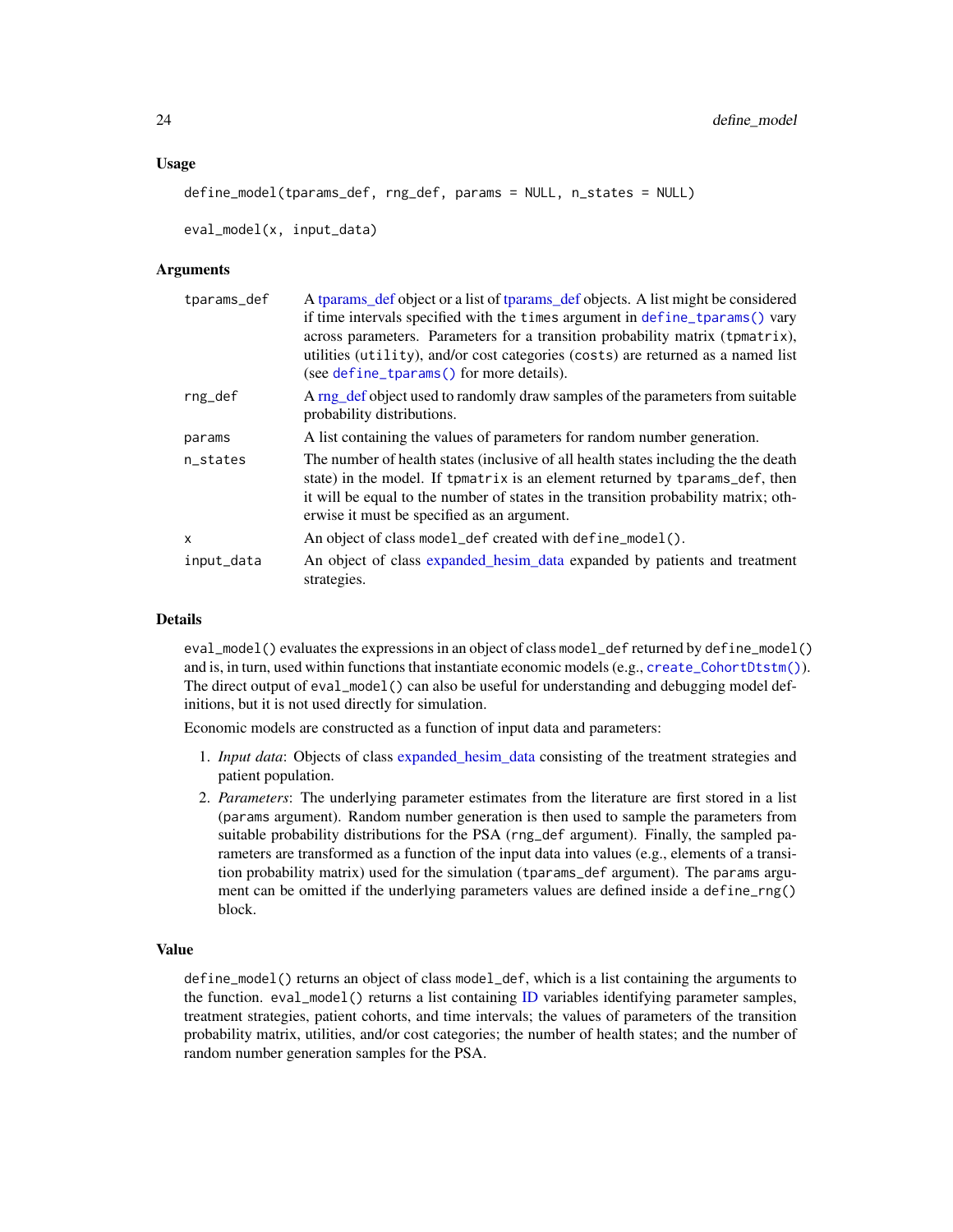# define\_model 25

# See Also

[define\\_tparams\(\)](#page-26-1), [define\\_rng\(\)](#page-25-1)

# Examples

```
# Data
library("data.table")
strategies <- data.table(strategy_id = 1:2,
                          strategy_name = c("Monotherapy", "Combination therapy"))
patients <- data.table(patient_id = 1)
hesim_dat <- hesim_data(strategies = strategies,
                        patients = patients)
data <- expand(hesim_dat)
# Define the model
rng_def <- define_rng({
  alpha <- matrix(c(1251, 350, 116, 17,
                     0, 731, 512, 15,
                     0, 0, 1312, 437,
                     0, 0, 0, 469),
                   nrow = 4, byrow = TRUE)
  rownames(alpha) <- colnames(alpha) <- c("A", "B", "C", "D")
  lrr_mean <- log(.509)
  lrr\_se \left( \log(.710) - \log(.365) \right) / (2 * qnorm(.975))list(
    p_mono = dirichlet_rng(alpha),
    rr_comb = lognormal_rng(lrr_mean, lrr_se),
    u = 1.
    c_zzido = 2278,
    c_{\text{lam}} = 2086.50,c_{med} = gamma_rng(mean = c(A = 2756, B = 3052, C = 9007),
                         sd = c(A = 2756, B = 3052, C = 9007)\lambda\}, n = 2)
tparams_def <- define_tparams({
  rr = ifelse(strategy_name == "Monotherapy", 1, rr_comb)
  list(
    tpmatrix = tpmatrix(
      C, p_mono$A_B * rr, p_mono$A_C * rr, p_mono$A_D * rr,
      0, C, p_{\text{mono}}B_C * rr, p_{\text{mono}}B_D * rr,
      0, 0, C, p_mono$C_D * rr,
      0, 0, 0, 1),
    utility = u,
    costs = list(
      drug = ifelse(strategy_name == "Monotherapy",
                     c_zido, c_zido + c_lam),
     median = c medical = c_med
   )
 \lambda})
```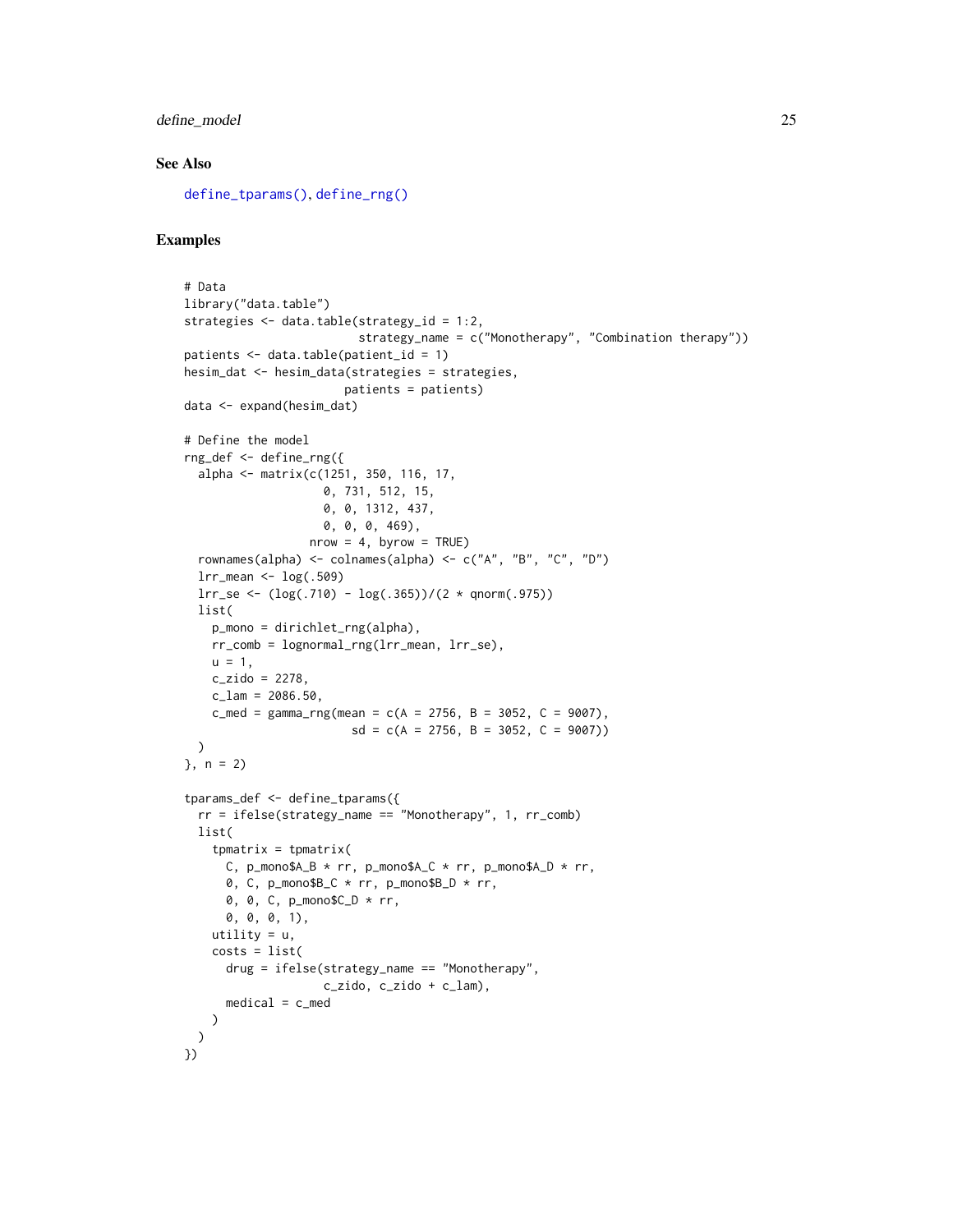```
model_def <- define_model(
  tparams_def = tparams_def,
  rng_def = rng_def)
# Evaluate the model expression to generate model inputs
# This can be useful for understanding the output of a model expression
eval_model(model_def, data)
# Create an economic model with a factory function
econmod <- create_CohortDtstm(model_def, data)
```
<span id="page-25-2"></span>

```
define_rng Define and evaluate random number generation expressions
```
Random number generation expressions are used to randomly sample model parameters from suitable distributions for probabilistic sensitivity analysis. These functions are typically used when evaluating an object of class model\_def defined using [define\\_model\(\)](#page-22-3).

# Usage

define\_rng(expr,  $n = 1, ...$ )  $eval_rng(x, params = NULL, check = FALSE)$ 

# Arguments

| expr     | An expression used to randomly draw variates for each parameter of interest<br>in the model. Braces should be used so that the result of the last expression<br>within the braces is evaluated. The expression must return a list where each<br>element is either a vector, matrix, data. frame, or data. table. The length of<br>the vector and number of rows in the matrix/data.frame/data.table, must<br>either be 1 or n. |  |
|----------|--------------------------------------------------------------------------------------------------------------------------------------------------------------------------------------------------------------------------------------------------------------------------------------------------------------------------------------------------------------------------------------------------------------------------------|--|
| n        | Number of samples of the parameters to draw.                                                                                                                                                                                                                                                                                                                                                                                   |  |
| $\ddots$ | Additional arguments to pass to the environment used to evaluate expr.                                                                                                                                                                                                                                                                                                                                                         |  |
| X        | An object of class rng_def created with define_rng().                                                                                                                                                                                                                                                                                                                                                                          |  |
| params   | A list containing the values of parameters for random number generation. Each<br>element of the list should either be a vector, matrix, data. frame, or data. table                                                                                                                                                                                                                                                            |  |
| check    | Whether to check the returned output so that (i) it returns a list and (ii) each<br>element has the correct length or number of rows. Default is FALSE, mean-<br>ing that any output can be returned. This is always TRUE when used inside<br>define_model().                                                                                                                                                                  |  |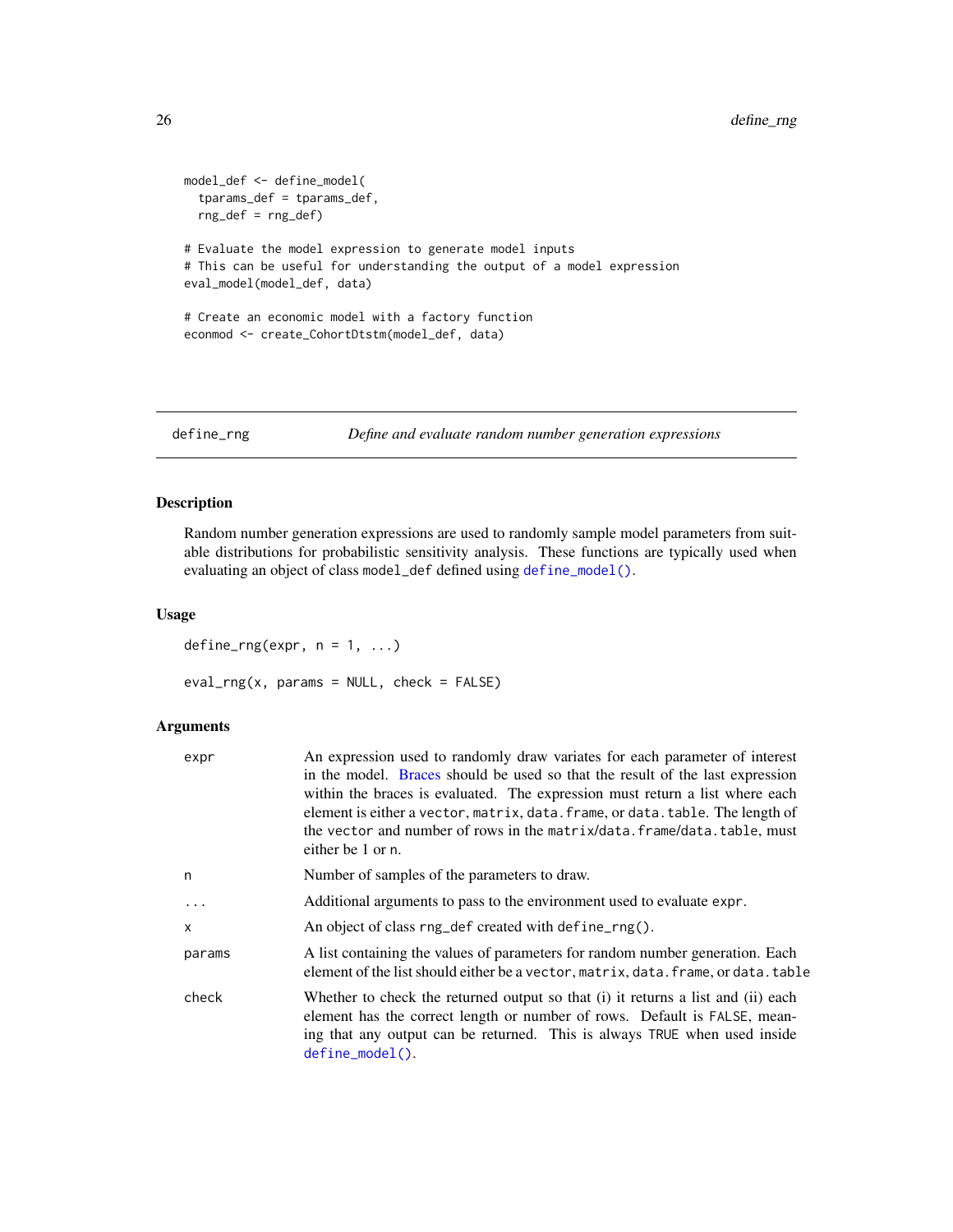#### <span id="page-26-0"></span>define\_tparams 27

#### Details

hesim contains a number of random number generation functions that return parameter samples in convenient formats and do not require the number of samples, n, as arguments (see [rng\\_distributions\)](#page-71-1). The random number generation expressions are evaluated using eval\_rng() and used within expr in define\_rng(). If multivariate object is returned by eval\_rng(), then the rows are random samples and columns are distinct parameters (e.g., costs for each health state, elements of a transition probability matrix).

#### Value

define\_rng() returns an object of class rng\_def, which is a list containing the unevaluated random number generation expressions passed to expr, n, and any additional arguments passed to .... eval\_rng() evaluates the rng\_def object and should return a list.

#### See Also

[rng\\_distributions,](#page-71-1) [define\\_model\(\)](#page-22-3), [define\\_tparams\(\)](#page-26-1)

### Examples

```
params <- list(
 alpha = matrix(c(75, 25, 33, 67), byrow = TRUE, ncol = 2),inptcost_mean = c(A = 900, B = 1500, C = 2000),
 outptcost_mean = matrix(c(300, 600, 800,400, 700, 700),
                           ncol = 3, byrow = TRUE)
)
rng_def <- define_rng({
 aecost_mean <- c(500, 800, 1000) # Local object not
                                   # not returned by eval_rng()
 list( # Sampled values of parameters returned by eval_rng()
   p = dirichlet_rng(alpha), # Default column names
    inptcost = gamma_rng(mean = inptcost_mean, # Column names based on
                         sd = inptcost_mean), # named vector
    outptcost = outptcost_mean, # No column names because
                                # outptcost_mean has none.
    aecost = gamma_rng(mean = aecost_mean, # Explicit naming of columns
                       sd = aecost_mean,
                       names = aecost_colnames)
 )
}, n = 2, aecost_colnames = c("A", "B", "C")) # Add aecost_colnames to environment
eval_rng(x = rng_def, params)
```
<span id="page-26-2"></span><span id="page-26-1"></span>define\_tparams *Define and evaluate transformed parameter expressions*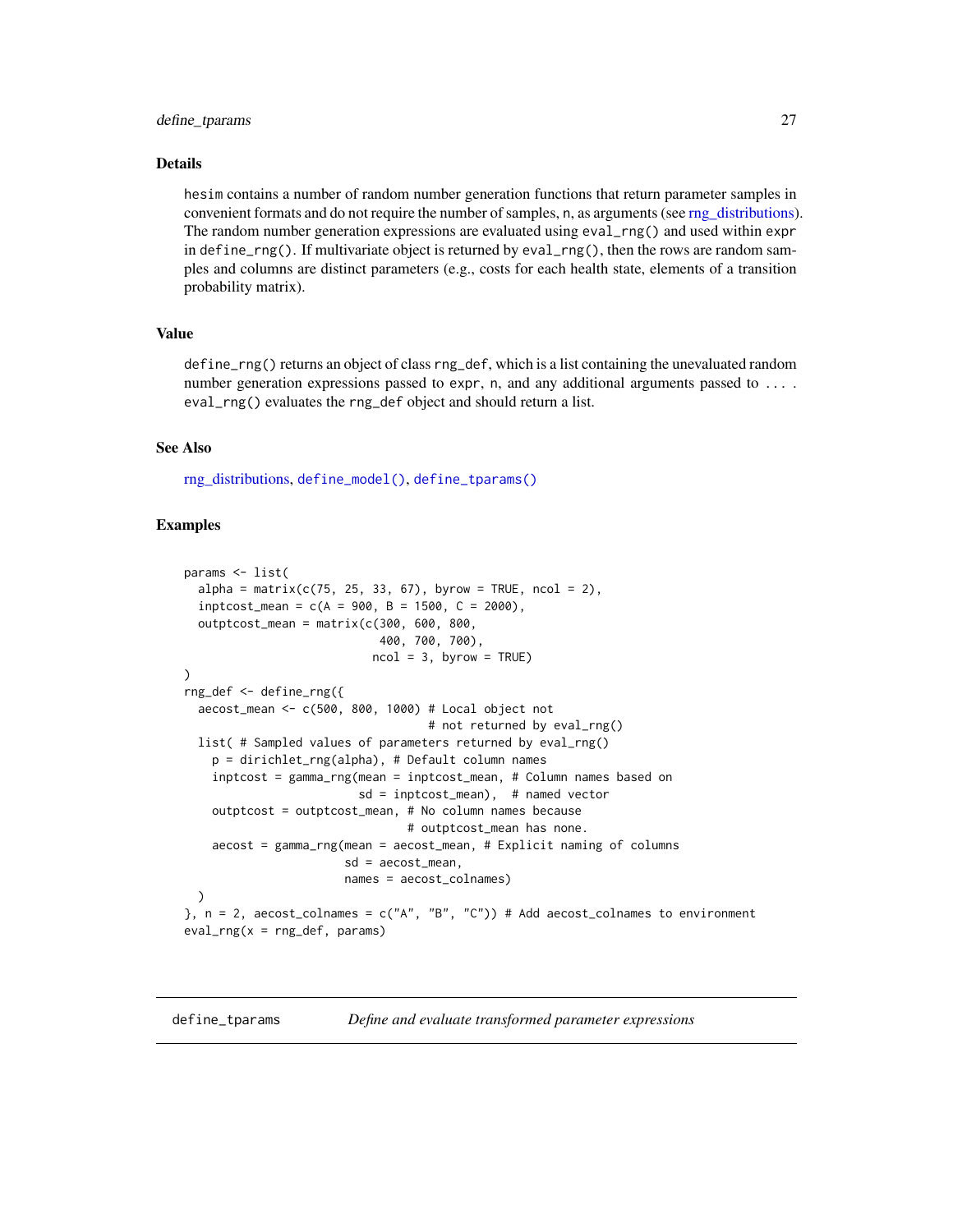Transformed parameter expressions are used to transform the parameter values sampled with [eval\\_rng\(\)](#page-25-2) as a function of input data (treatment strategies and patients) and time intervals. These functions are used when evaluating an object of class model\_def defined using [define\\_model\(\)](#page-22-3). The transformed parameters are ultimately converted into [tparams](#page-80-1) objects and used to simulate outcomes with an economic model.

#### Usage

```
define_tparams(expr, times = NULL, ...)
```
eval\_tparams(x, input\_data, rng\_params)

#### Arguments

| expr |            | Expressions used to transform parameters. As with define_rng(), braces should<br>be used so that the result of the last expression within the braces is evaluated.                                                                                                                                      |
|------|------------|---------------------------------------------------------------------------------------------------------------------------------------------------------------------------------------------------------------------------------------------------------------------------------------------------------|
|      |            | The expression must return a named list with the following possible elements:                                                                                                                                                                                                                           |
|      |            | • <i>tpmatrix</i> : The transition probability matrix used to simulate transition prob-<br>abilities in the economic model. Typically the output of $t$ pmatrix $()$ .                                                                                                                                  |
|      |            | • <i>utility</i> : The utility values to attach to states and used to simulate quality-<br>adjusted life-years in the economic model. Either a vector (in which case<br>utility is the same in each health state) or a data.table/data.frame/matrix<br>with a column for each (non-death) health state. |
|      |            | • costs: A named list of costs for each category used to simulate costs in the<br>economic model. Each element of the list must be in the same format as<br>utility.                                                                                                                                    |
|      | times      | Distinct times denoting the stopping time of time intervals.                                                                                                                                                                                                                                            |
|      | .          | Additional arguments to pass to the environment used to evaluate expr.                                                                                                                                                                                                                                  |
|      | X          | An object of class tparams_def.                                                                                                                                                                                                                                                                         |
|      | input_data | An object of class expanded_hesim_data (as in eval_model()) expanded by the<br>distinct times in times.                                                                                                                                                                                                 |
|      | rng_params | Random samples of the parameters returned by eval_rng().                                                                                                                                                                                                                                                |
|      |            |                                                                                                                                                                                                                                                                                                         |

#### Details

define\_tparams() is evaluated when creating economic models as a function of model\_def objects defined with [define\\_model\(\)](#page-22-3). Operations are "vectorized" in the sense that they are performed for each unique combination of input\_data and params. expr is evaluated in an environment including each variable from input\_data, all elements of rng\_params, and a variable time containing the values from times. The time variable can be used to create models where parameters vary as a function of time. eval\_tparams() is not exported and is only meant for use within [eval\\_model\(\)](#page-22-4).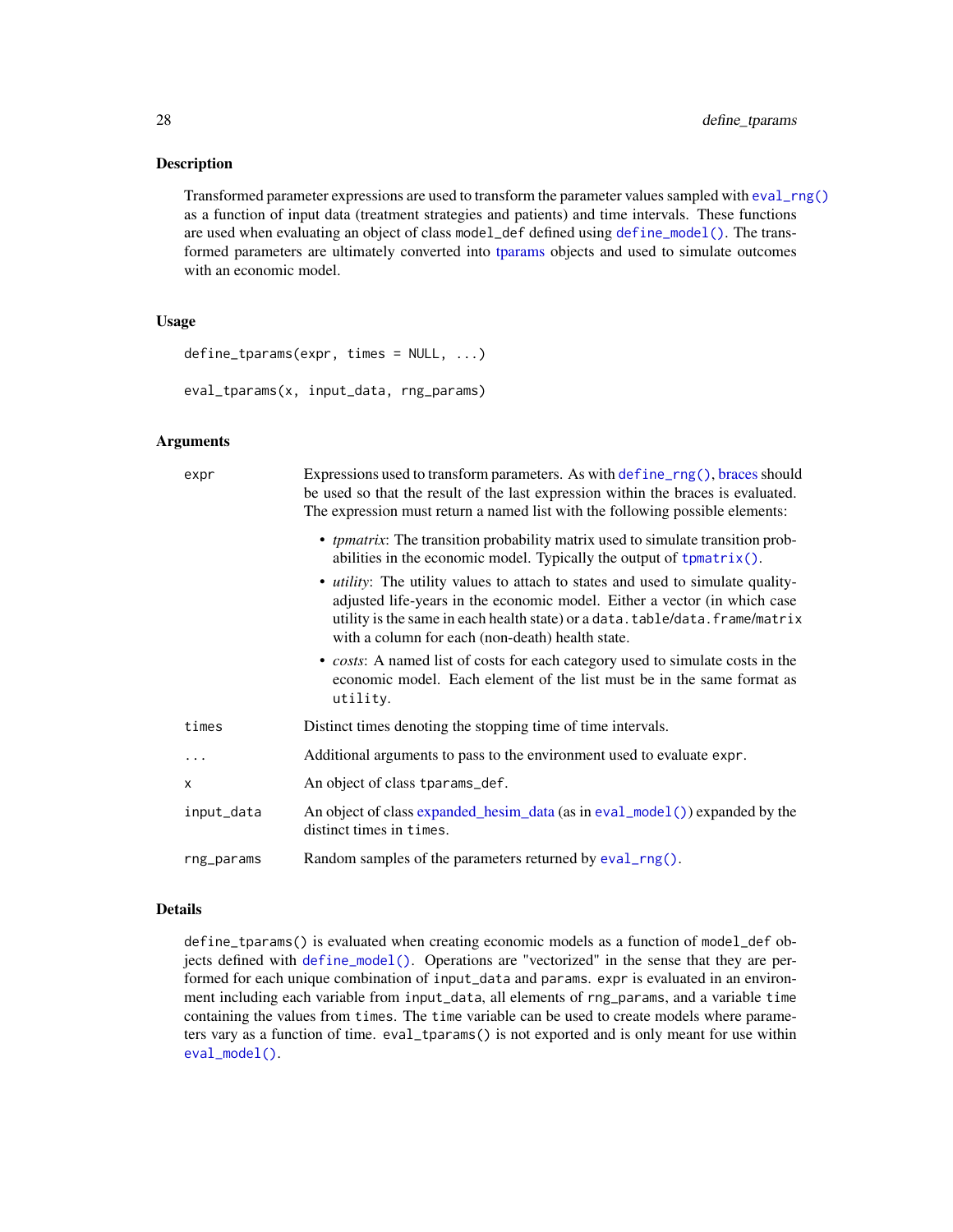#### <span id="page-28-0"></span>disprog 29

#### Value

[define\\_tparams\(\)](#page-26-1) returns an object of class tparams\_def, which is a list containing the unevaluated "transformation" expressions passed to expr, times, and any additional arguments passed to ... . [eval\\_tparams\(\)](#page-26-2) evaluates the tparams\_def object and should return a list of transformed parameter objects.

#### See Also

[define\\_model\(\)](#page-22-3), [define\\_rng\(\)](#page-25-1)

disprog *Disease progression object*

#### Description

An object of class disprog returned from methods \$sim\_disease() in model classes. It contains simulated trajectories through a multi-state model.

## **Components**

A disprog object inherits from data.table and contains the following columns:

sample A random sample from the PSA.

strategy\_id The treatment strategy ID.

patient\_id The patient ID.

from The health state ID transitioned from.

to The health state ID transitioned to.

final An indicator equal to 1 if a patient is in their final health state during the simulation and 0 otherwise.

time start The time at the start of the interval.

time\_stop The time at the end of the interval.

#### See Also

[IndivCtstm,](#page-38-1) [IndivCtstmTrans](#page-42-1)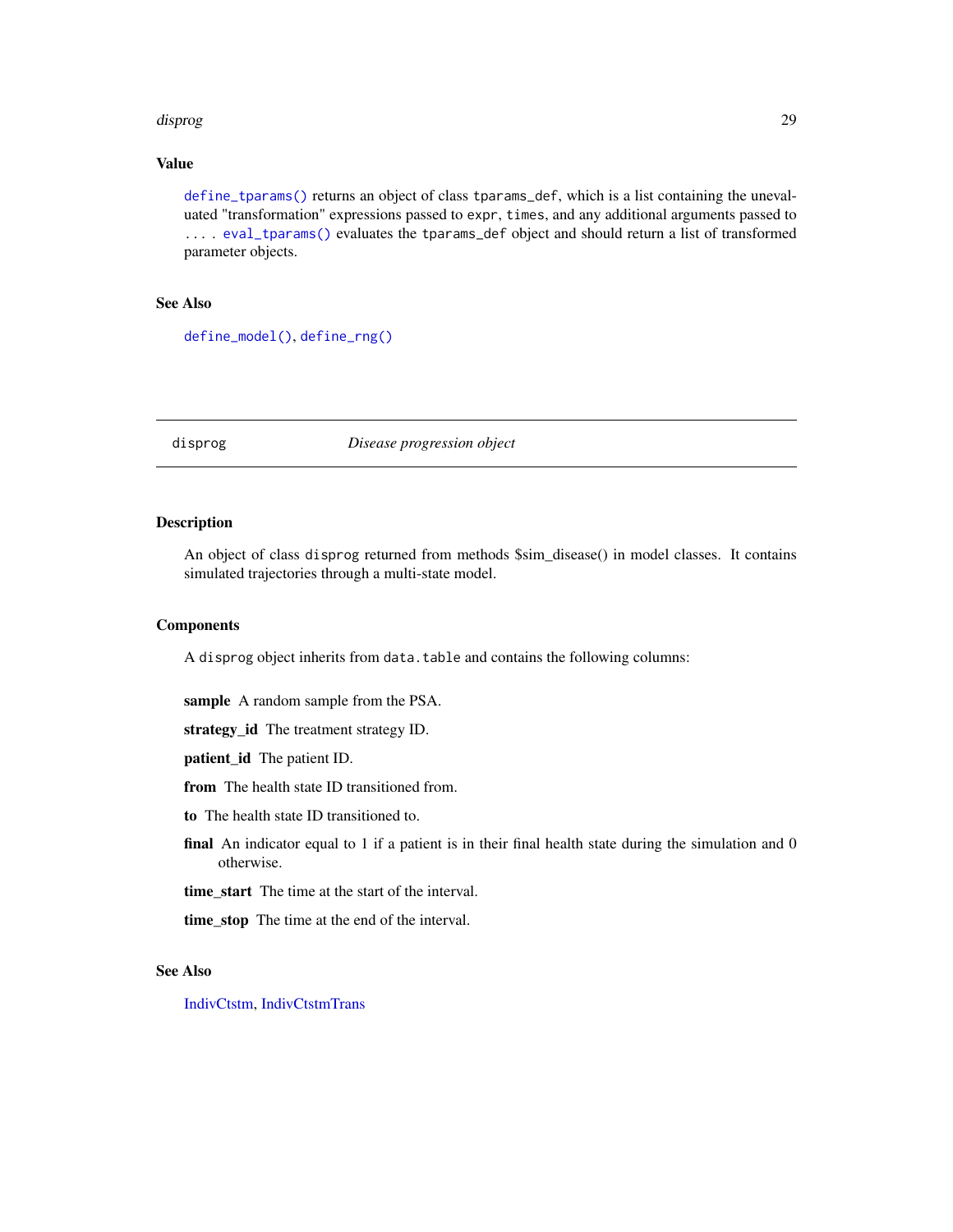<span id="page-29-1"></span><span id="page-29-0"></span>expand.hesim\_data *Expand hesim\_data*

#### Description

Create a data table in long format from all combinations of specified tables from an object of class [hesim\\_data](#page-32-1) and optionally time intervals. See "Details" for an explanation of how the expansion is done.

#### Usage

```
## S3 method for class 'hesim_data'
expand(object, by = c("strategies", "patients"), times = NULL)
```
#### Arguments

| object | An object of class hesim_data.                                                      |
|--------|-------------------------------------------------------------------------------------|
| bv     | A character vector of the names of the data tables in hesim_data to expand by.      |
| times  | Either a numeric vector of distinct times denoting the start of time intervals or a |
|        | time_intervals object.                                                              |

#### Details

This function is similar to [expand.grid\(\)](#page-0-0), but works for data frames or data tables. Specifically, it creates a data.table from all combinations of the supplied tables in object and optionally the start of times intervals in times. The supplied tables are determined using the by argument. The resulting dataset is sorted by prioritizing ID variables as follows: (i) strategy\_id, (ii) patient\_id, (iii) the health-related ID variable (either state\_id or transition\_id, and (iv) the time intervals from times.

#### Value

An object of class expanded\_hesim\_data, which is a data.table with an "id\_vars" attribute containing the names of the ID variables in the data table and, if times is not NULL, a time\_intervals object derived from times.

#### Examples

```
strategies <- data.frame(strategy_id = c(1, 2))
patients \leq data.frame(patient_id = seq(1, 3), age = c(65, 50, 75),
                          gender = c("Female", "Female", "Male"))
states \leq data.frame(state_id = seq(1, 3),
                     state\_var = c(2, 1, 9)hesim_dat <- hesim_data(strategies = strategies,
                        patients = patients,
                        states = states)
expand(hesim_dat, by = c("strategies", "patients"))
expand(hesim_dat, by = c("strategies", "patients"),
      times = c(0, 2, 10)
```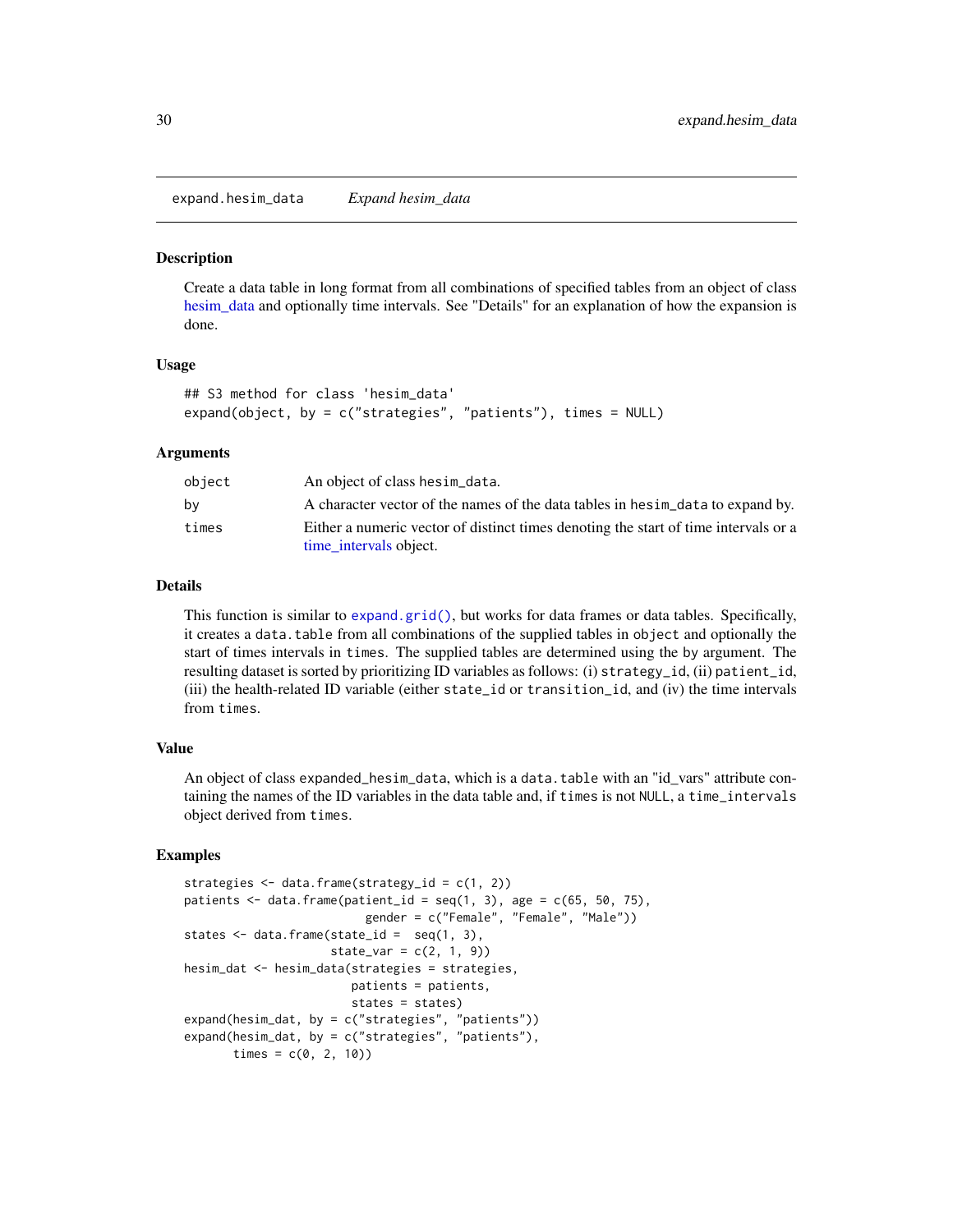<span id="page-30-0"></span>

Draw random samples from a generalized gamma distribution using the parameterization from flexsurv. Written in C++ for speed. Equivalent to flexsurv:: rgengamma.

# Usage

```
fast_rgengamma(n, mu = 0, sigma = 1, Q)
```
#### Arguments

| n     | Number of random observations to draw.                                                             |  |
|-------|----------------------------------------------------------------------------------------------------|--|
| mu    | Vector of location parameters, and columns correspond to rates during specified<br>time intervals. |  |
| sigma | Vector of scale parameters as described in flexsurv.                                               |  |
| 0     | Vector of shape parameters.                                                                        |  |

# Value

A vector of random samples from the generalized gamma distribution. The length of the sample is determined by n. The numerical arguments other than n are recycled so that the number of samples is equal to n.

# Examples

```
n < -1000m \le -2; s \le -1.7; q \le -1ptm <- proc.time()
r1 \leq - fast_rgengamma(n, mu = m, sigma = s, Q = q)
proc.time() - ptm
ptm <- proc.time()
library("flexsurv")
r2 \leq flexsurv:: rgengamma(n, mu = m, sigma = s, Q = q)
proc.time() - ptm
summary(r1)
summary(r2)
```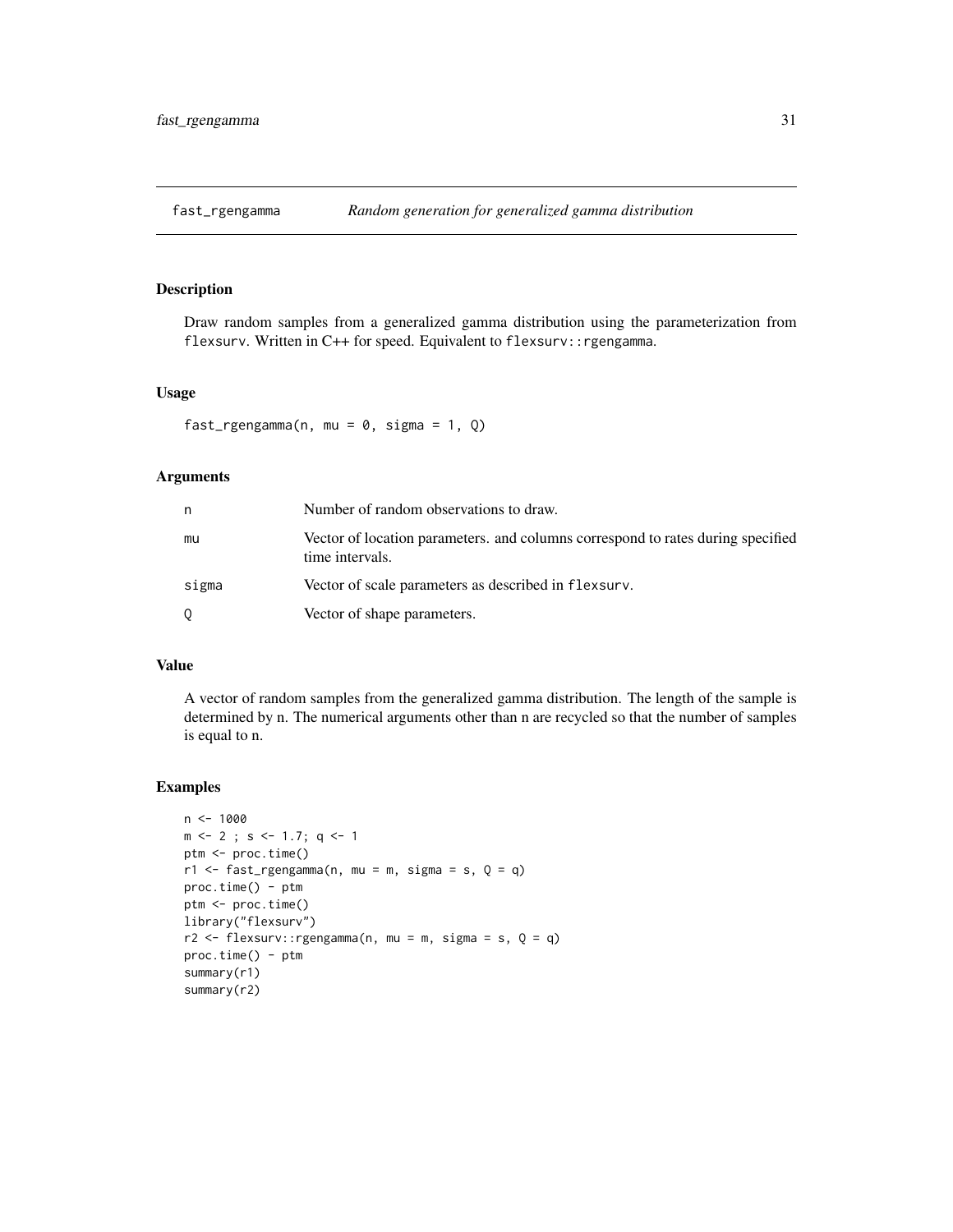<span id="page-31-0"></span>Combine [flexsurvreg](#page-0-0) into a list.

# Usage

```
flexsurvreg_list(...)
```
#### Arguments

... Objects of class [flexsurvreg,](#page-0-0) which can be named.

# Value

An object of class flexsurvreg\_list.

#### Examples

```
library("flexsurv")
fit1 <- flexsurv::flexsurvreg(formula = Surv(futime, fustat) ~ 1, data = ovarian, dist = "weibull")
fit2 <- flexsurv::flexsurvreg(formula = Surv(futime, fustat) ~ 1, data = ovarian, dist = "exp")
fsreg_list <- flexsurvreg_list(wei = fit1, exp = fit2)
class(fsreg_list)
```
hesim hesim*: Health-Economic Simulation Modeling and Decision Analysis*

# Description

To learn more about hesim visit the [website.](https://hesim-dev.github.io/hesim/)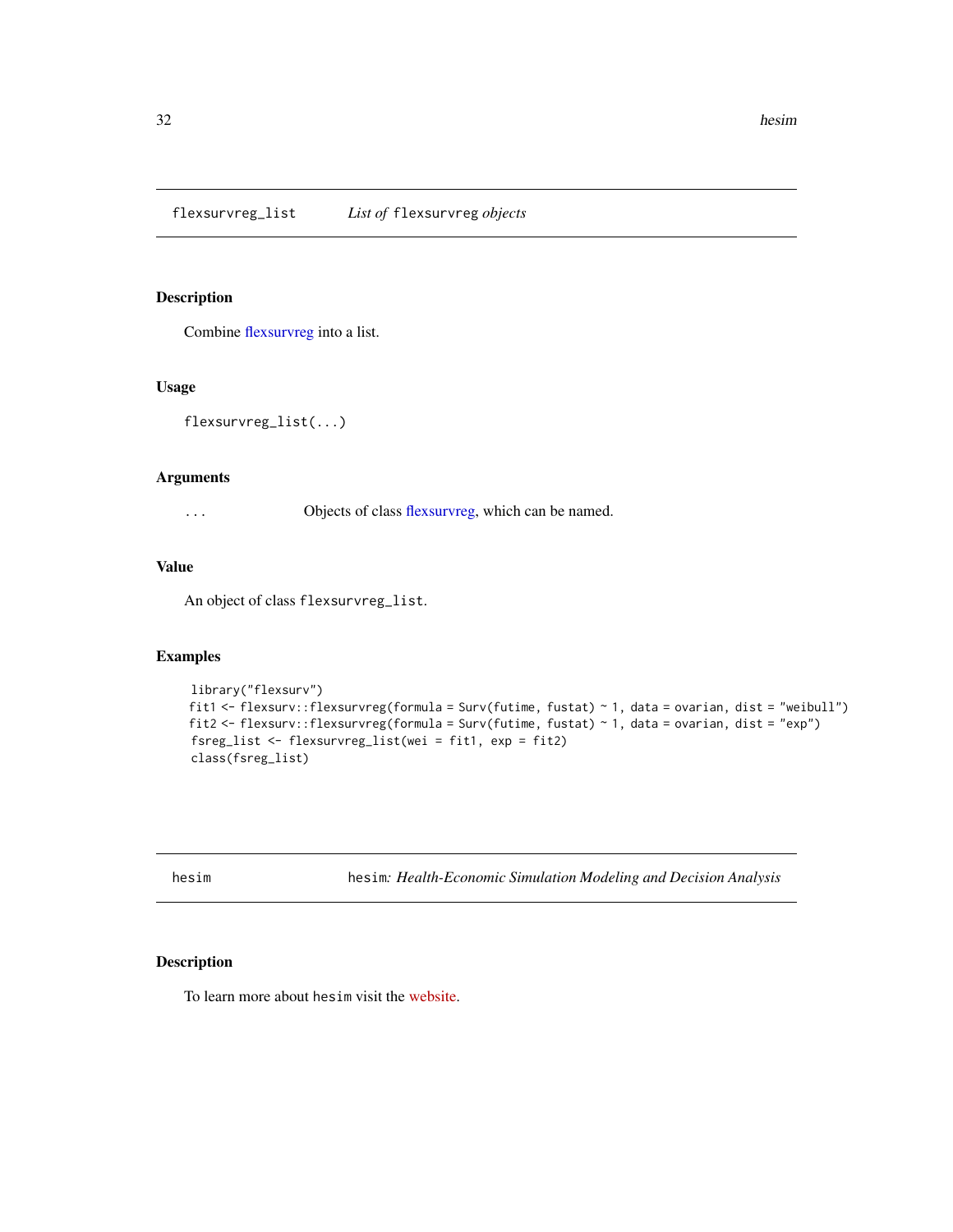<span id="page-32-1"></span><span id="page-32-0"></span>

A list of tables required for health-economic simulation modeling. Each table must either be a data. frame or data.table. All ID variables within each table must be numeric vectors of integers.

#### Usage

```
hesim_data(strategies, patients, states = NULL, transitions = NULL)
```
#### Arguments

| strategies  | A table of treatment strategies. Must contain the column strategy_id denoting<br>a unique strategy. Other columns are variables describing the characteristics of<br>a treatment strategy.                                                                                                                                                                                                                                                                                                                                                                                                                  |
|-------------|-------------------------------------------------------------------------------------------------------------------------------------------------------------------------------------------------------------------------------------------------------------------------------------------------------------------------------------------------------------------------------------------------------------------------------------------------------------------------------------------------------------------------------------------------------------------------------------------------------------|
| patients    | A table of patients. Must contain the column patient id denoting a unique<br>patient. The number of rows should be equal to the number of patients in<br>the model. The table may also include columns for grp_id for subgroups<br>and patient wt specifying the weight to apply to each patient (within a sub-<br>group). If grp_id is NULL, then it is assumed that there is only 1 subgroup. If<br>patient_wt is NULL, then each patient is given the same weight. Weights within<br>subgroups are normalized to sum to one. Other columns are variables describing<br>the characteristics of a patient. |
| states      | A table of health states. Must contain the column state_id, which denotes a<br>unique health state. The number of rows should be equal to the number of health<br>states in the model. Other columns can describe the characteristics of a health<br>state.                                                                                                                                                                                                                                                                                                                                                 |
| transitions | A table of health state transitions. Must contain the column transition id,<br>which denotes a unique transition; from, which denotes the starting health state;<br>and to which denotes the state that will be transitioned to.                                                                                                                                                                                                                                                                                                                                                                            |

# Value

Returns an object of class hesim\_data, which is a list of data tables for health economic simulation modeling.

# See Also

[expand.hesim\\_data\(\)](#page-29-1)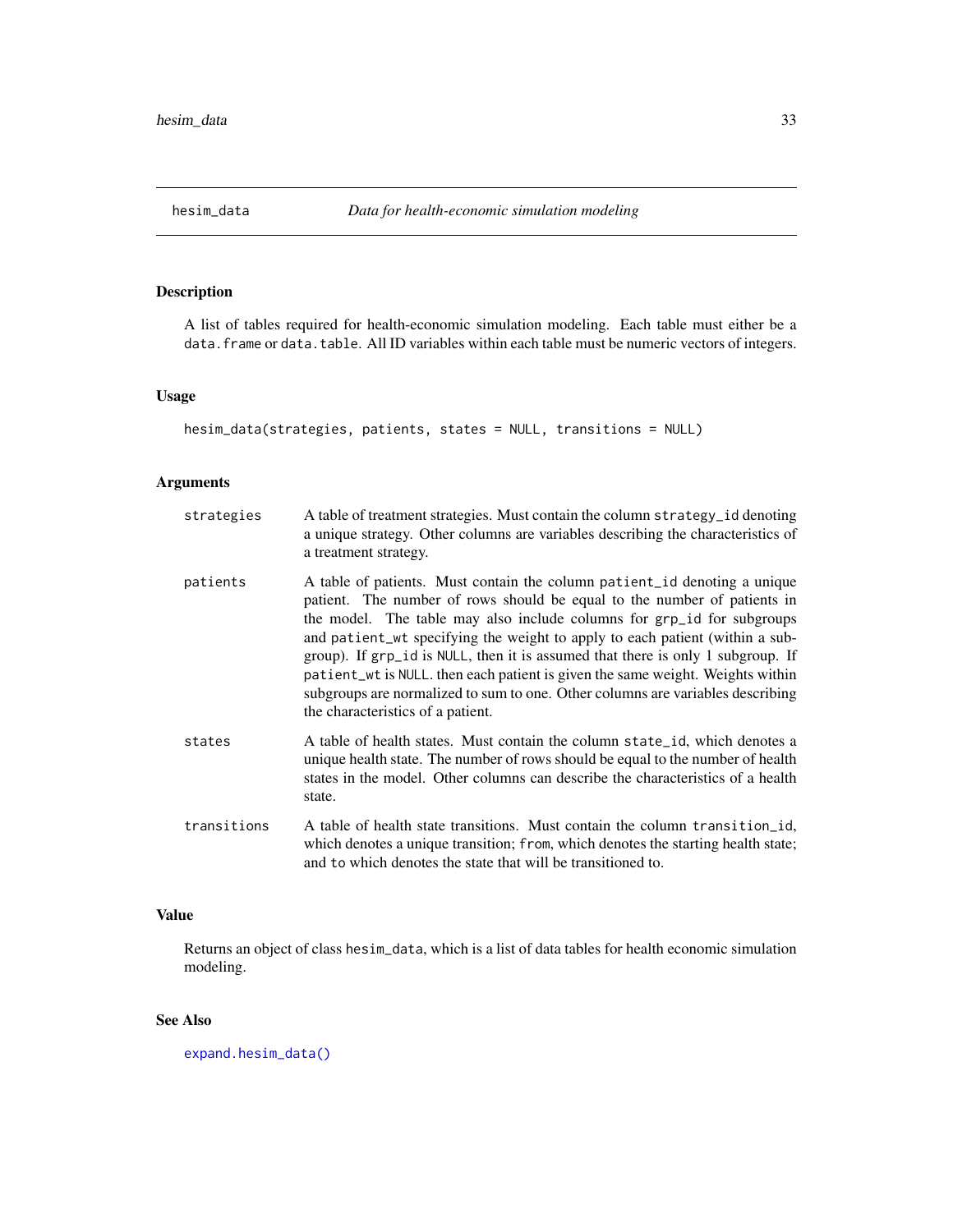#### Examples

```
strategies <- data.frame(strategy_id = c(1, 2))
patients \leq data.frame(patient_id = seq(1, 3), age = c(65, 50, 75),
                       gender = c("Female", "Female", "Male"))
states <- data.frame(state_id = seq(1, 3),
                        state\_var = c(2, 1, 9)hesim_dat <- hesim_data(strategies = strategies,
                        patients = patients,
                         states = states)
```
hesim\_survdists *List of survival distributions*

#### **Description**

List of additional distributions for parametric survival analysis that are not contained in [flexsurv.](#page-0-0) Can be used to fit models with [flexsurvreg.](#page-0-0) Same format as [flexsurv.dists](#page-0-0) in [flexsurv.](#page-0-0)

#### Usage

hesim\_survdists

#### Format

A list with the following elements:

name Name of the probability distribution.

- pars Vector of strings naming the parameters of the distribution. These must be the same names as the arguments of the density and probability functions.
- location Name of the location parameter.
- transforms List of R functions which transform the range of values taken by each parameter onto the real line. For example,  $c(\log, \log)$  for a distribution with two positive parameters.
- inv.transforms List of R functions defining the corresponding inverse transformations. Note these must be lists, even for single parameter distributions they should be supplied as, e.g. c(exp) or list(exp).
- inits A function of the observed survival times t (including right-censoring times, and using the halfway point for interval-censored times) which returns a vector of reasonable initial values for maximum likelihood estimation of each parameter. For example, function(t){  $c(1, \text{mean}(t))$  } will always initialize the first of two parameters at 1, and the second (a scale parameter, for instance) at the mean of t.

<span id="page-33-0"></span>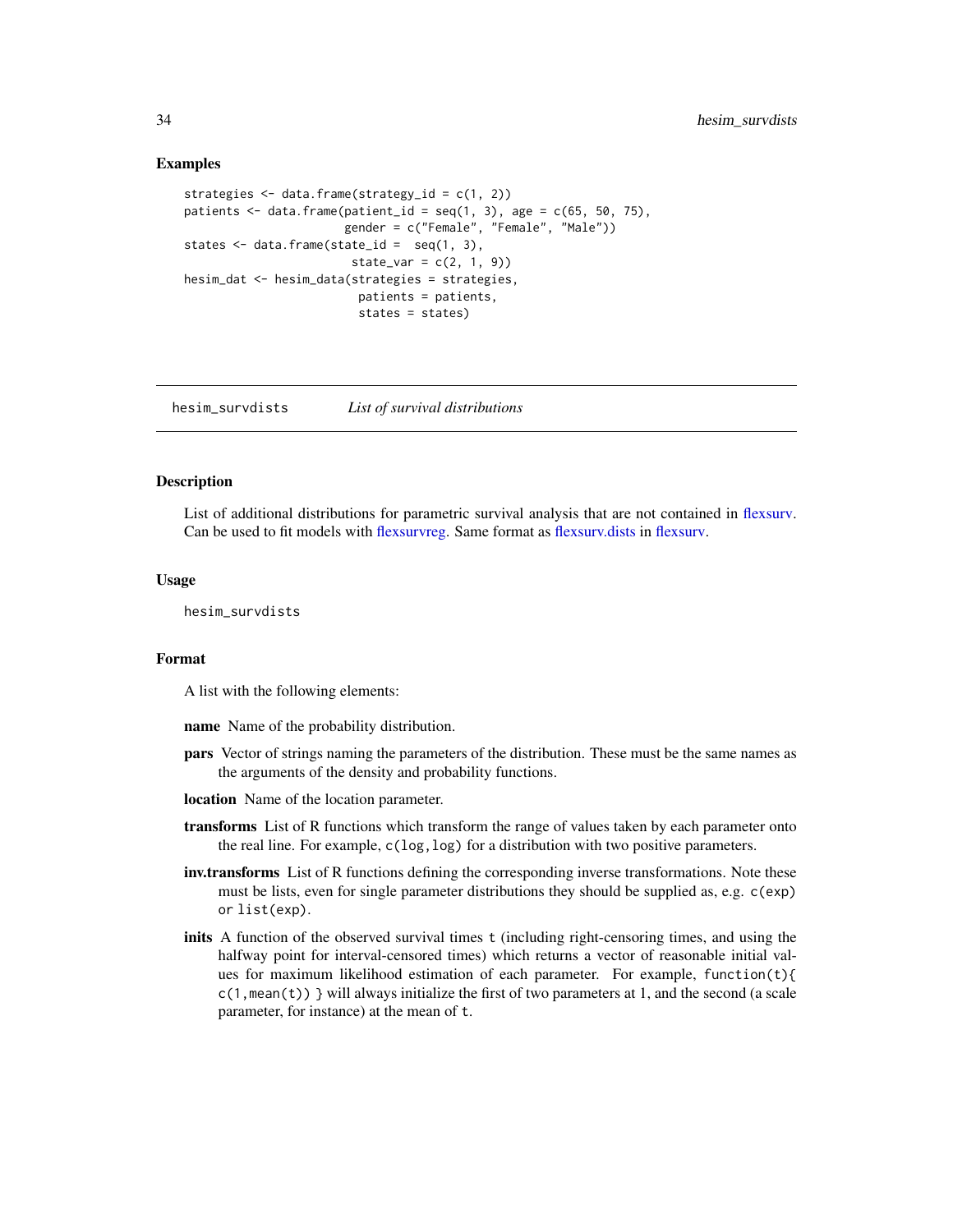<span id="page-34-0"></span>

These functions are deprecated, use [cea\(\)](#page-4-1) and [cea\\_pw\(\)](#page-4-2) instead.

#### Usage

```
icea(x, \ldots)
```
 $i$ cea\_pw $(x, \ldots)$ 

#### Arguments

| X        | An object of simulation output characterizing the probability distribution of clin-<br>ical effectiveness and costs.?ic |
|----------|-------------------------------------------------------------------------------------------------------------------------|
| $\cdots$ | Further arguments passed to or from other methods.                                                                      |

| icer_tbl | ICER table |
|----------|------------|
|          |            |

# Description

Generate a table of incremental cost-effectiveness ratios given output from [cea\\_pw\(\)](#page-4-2).

### Usage

```
icer_tbl(
 x,
 k = 50000,cri = TRUE,prob = 0.95,digits_qalys = 2,
 digits_costs = 0,
 output = c("matrix", "data.table"),
  rownames = NULL,
 colnames = NULL,
  drop = TRUE
)
```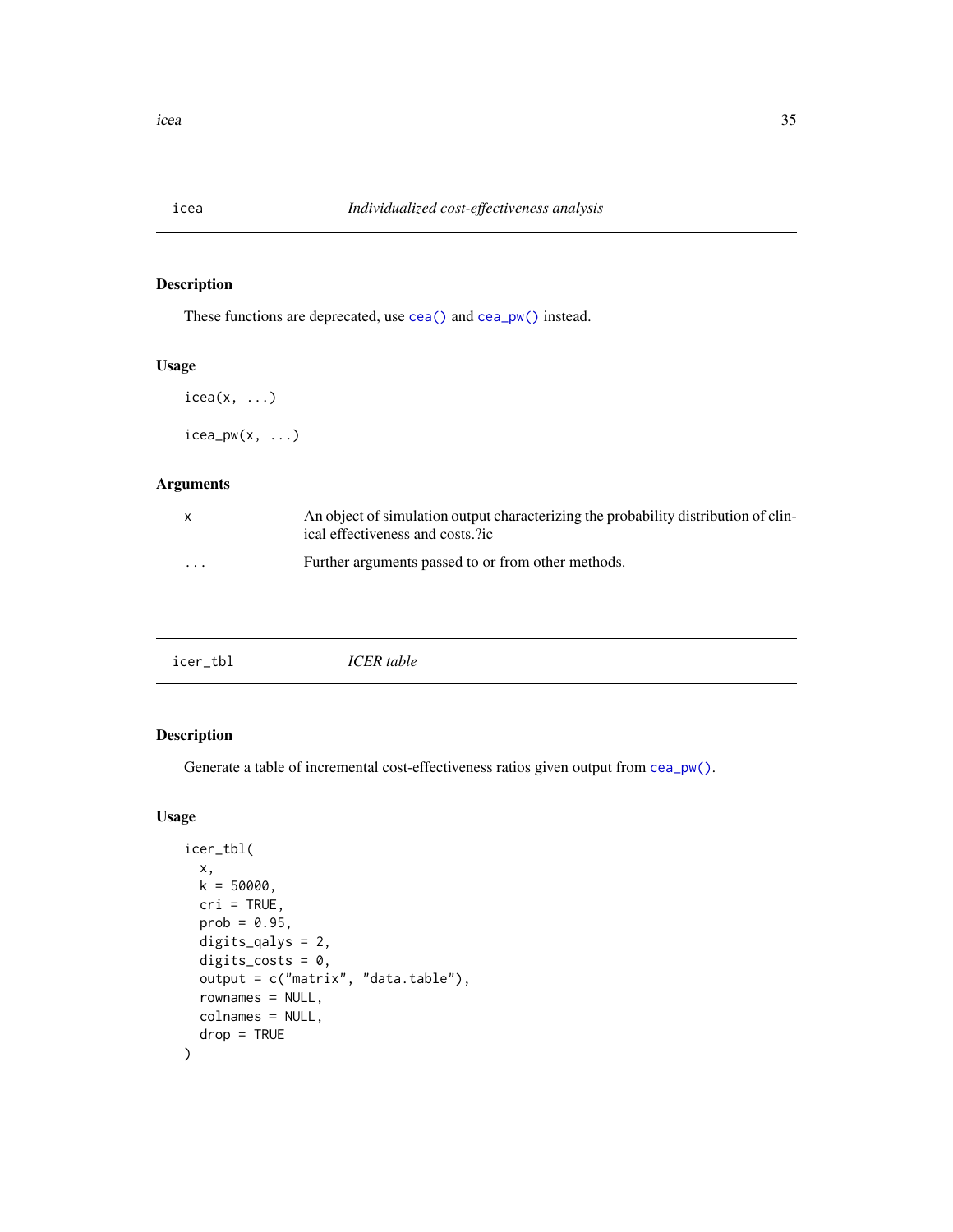#### <span id="page-35-0"></span>Arguments

| X            | An object of class cea_pw returned by $cea_pw()$ .                                                                                                                                                                                                            |  |
|--------------|---------------------------------------------------------------------------------------------------------------------------------------------------------------------------------------------------------------------------------------------------------------|--|
| k            | Willingness to pay.                                                                                                                                                                                                                                           |  |
| cri          | If TRUE, credible intervals are computed; otherwise they are not.                                                                                                                                                                                             |  |
| prob         | A numeric scalar in the interval $(0,1)$ giving the credible interval. Default is 0.95<br>for a 95 percent credible interval.                                                                                                                                 |  |
| digits_qalys | Number of digits to use to report QALYs.                                                                                                                                                                                                                      |  |
| digits_costs | Number of digits to use to report costs.                                                                                                                                                                                                                      |  |
| output       | Should output be a data, table or a list of matrices for each group.                                                                                                                                                                                          |  |
| rownames     | Row names for matrices when output $=$ "matrix".                                                                                                                                                                                                              |  |
| colnames     | Column names for matrices when output $=$ "matrix".                                                                                                                                                                                                           |  |
| drop         | If TRUE, then the result is coerced to the lowest possible dimension. Relevant if<br>output = "matrix" and there is one group, in which case a single matrix will be<br>returned if $drop = TRUE$ and a list of length 1 will be returned if $drop = FALSE$ . |  |

#### Value

If output  $=$  "matrix", then a list of matrices (or a matrix if drop  $=$  TRUE) reporting incremental cost-effectiveness ratios (ICERs) by group. Specifically, each matrix contains five rows for: (i) incremental quality-adjusted life-years (QALYs), (ii) incremental costs, (iii) the incremental net monetary benefit (NMB), (iv) the ICER, and (v) a conclusion stating whether each strategy is costeffective relative to a comparator. The number of columns is equal to the number of strategies (including the comparator).

If output = "data.table", then the results are reported as a data.table, with one row for each strategy and group combination.

#### See Also

[cea\\_pw\(\)](#page-4-2)

<span id="page-35-1"></span>id\_attributes *Attributes for ID variables*

# Description

Stores metadata related to the ID variables used to index [input\\_mats](#page-46-1) and [transformed parameter](#page-80-1) [objects](#page-80-1) already predicted from covariates.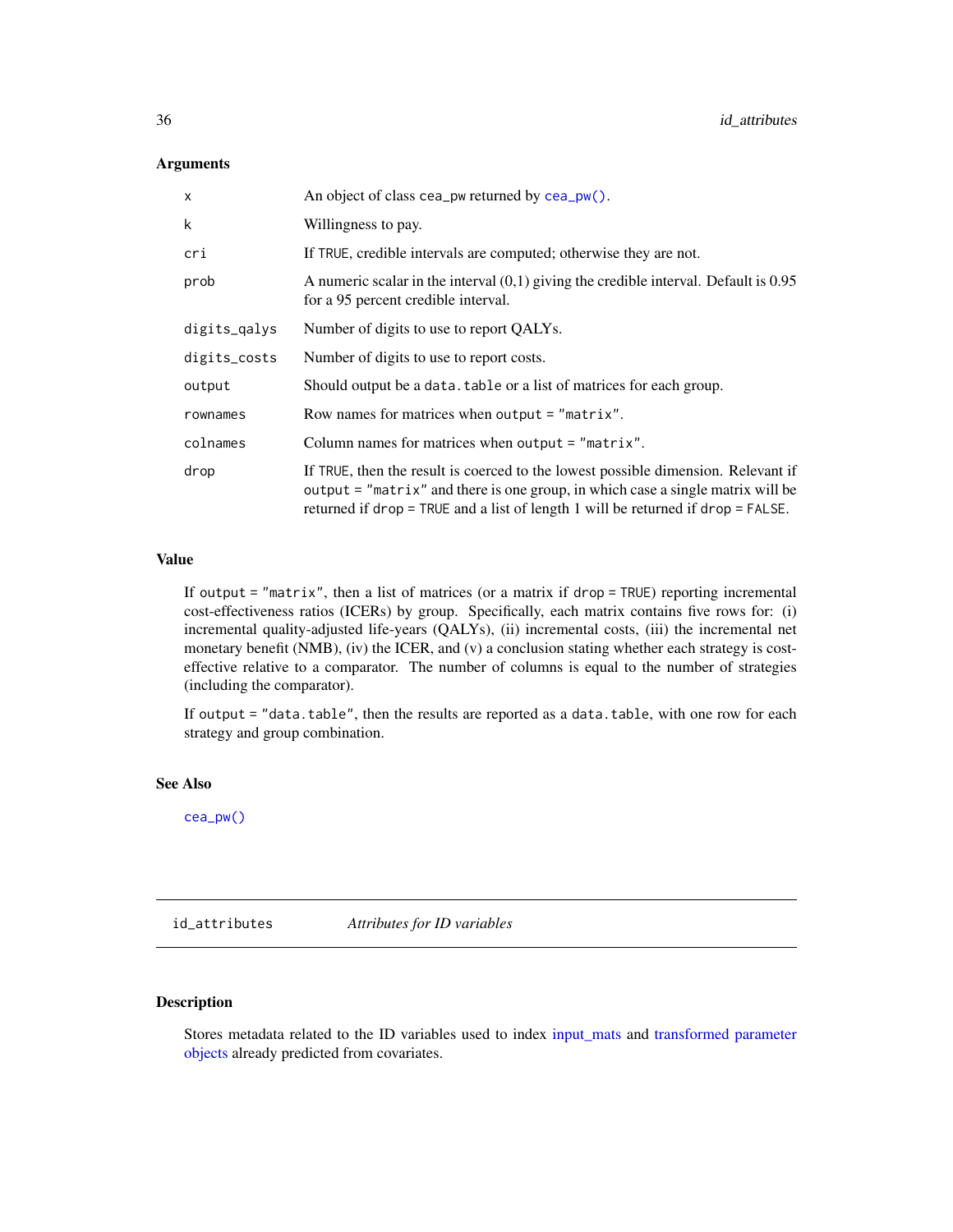# id\_attributes 37

# Usage

```
id_attributes(
 strategy_id,
 n_strategies,
 patient_id,
 n_patients,
  state_id = NULL,
 n_states = NULL,
  transition_id = NULL,
 n_transitions = NULL,
  time_id = NULL,
 time_intervals = NULL,
 n_times = NULL,
  sample = NULL,
 n_samples = NULL,
 grp\_id = NULL,patient_wt = NULL
\mathcal{L}
```
# Arguments

| strategy_id   | A numeric vector of integers denoting the treatment strategy.                                                                                                                                                                                                                                                                                                                                           |
|---------------|---------------------------------------------------------------------------------------------------------------------------------------------------------------------------------------------------------------------------------------------------------------------------------------------------------------------------------------------------------------------------------------------------------|
| n_strategies  | A scalar denoting the number of unique treatment strategies.                                                                                                                                                                                                                                                                                                                                            |
| patient_id    | A numeric vector of integers denoting the patient.                                                                                                                                                                                                                                                                                                                                                      |
| n_patients    | A scalar denoting the number of unique patients.                                                                                                                                                                                                                                                                                                                                                        |
| state_id      | A numeric vector of integers denoting the health state.                                                                                                                                                                                                                                                                                                                                                 |
| n_states      | A scalar denoting the number of unique health states.                                                                                                                                                                                                                                                                                                                                                   |
| transition_id | A numeric vector denoting the health state transition. This is only used for state<br>transition models.                                                                                                                                                                                                                                                                                                |
| n_transitions | A scalar denoting the number of unique transitions.                                                                                                                                                                                                                                                                                                                                                     |
| time_id       | A numeric vector of integers denoting a unique time interval.                                                                                                                                                                                                                                                                                                                                           |
|               | time_intervals A data.table denoting unique time intervals. Must contain the columns time_id,<br>time_start, and time_stop. time_start is the starting time of an interval and<br>time_stop is the stopping time of an interval. Following the survival package,<br>time intervals are closed on the right and open on the left (except in the final<br>interval where time_stop is equal to infinity). |
| n_times       | A scalar denoting the number of time intervals. Equal to the number of rows in<br>time_intervals.                                                                                                                                                                                                                                                                                                       |
| sample        | A numeric vector of integer denoting the sample from the posterior distribution<br>of the parameters.                                                                                                                                                                                                                                                                                                   |
| n_samples     | A scalar denoting the number of samples.                                                                                                                                                                                                                                                                                                                                                                |
| grp_id        | An optional numeric vector of integers denoting the subgroup.                                                                                                                                                                                                                                                                                                                                           |
| patient_wt    | An optional numeric vector denoting the weight to apply to each patient within<br>a subgroup.                                                                                                                                                                                                                                                                                                           |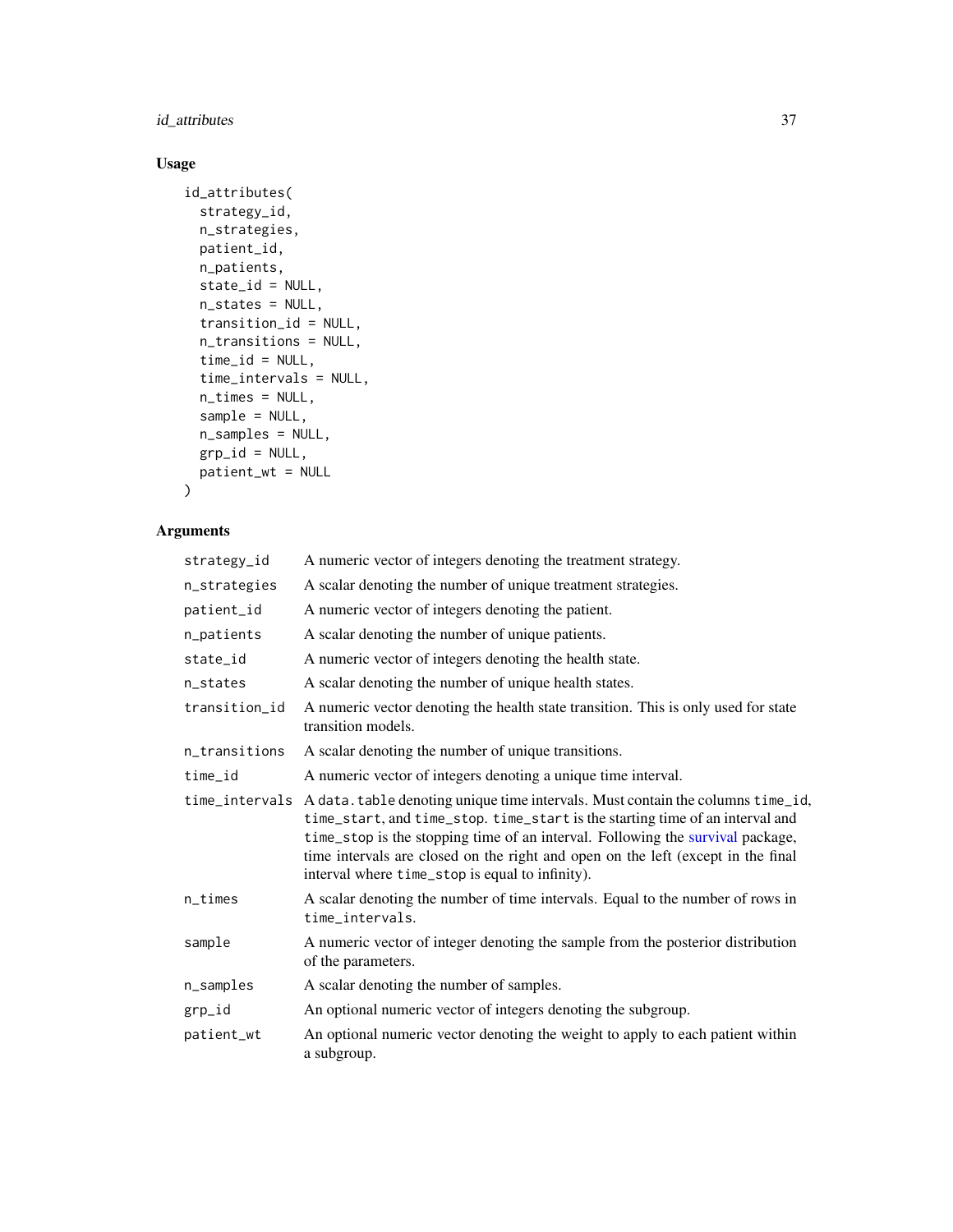# Details

When using the ID variables to index [input\\_mats,](#page-46-0) sorting order should be the same as specified in [expand.hesim\\_data\(\)](#page-29-0); that is, observations must be sorted by: (i) strategy\_id, (ii) patient\_id, and (iii) the health-related ID variable (either state\_id or transition\_id). When using ID variables to index transformed parameter objects and sample is used for indexing, then observations must be sorted by: (i) sample, (ii) strategy\_id, (iii) patient\_id, and (iv) the health-related ID variable.

## See Also

[hesim\\_data\(\)](#page-32-0),[expand.hesim\\_data\(\)](#page-29-0), [input\\_mats](#page-46-0)

incr\_effect *Incremental treatment effect*

## Description

Computes incremental effect for all treatment strategies on outcome variables from a probabilistic sensitivity analysis relative to a comparator.

## Usage

```
incr_effect(x, comparator, sample, strategy, grp = NULL, outcomes)
```
## Arguments

| $\mathsf{x}$ | A data. frame or data. table containing simulation output with information on<br>outcome variables for each randomly sampled parameter set from a PSA. Each<br>row should denote a randomly sampled parameter set and treatment strategy. |
|--------------|-------------------------------------------------------------------------------------------------------------------------------------------------------------------------------------------------------------------------------------------|
| comparator   | The comparator strategy. If the strategy column is a character variable, then<br>must be a character; if the strategy column is an integer variable, then must be<br>an integer.                                                          |
| sample       | Character name of column denoting a randomly sampled parameter set.                                                                                                                                                                       |
| strategy     | Character name of column denoting treatment strategy.                                                                                                                                                                                     |
| grp          | Character name of column denoting subgroup. If NULL, then it is assumed that<br>there is only one group.                                                                                                                                  |
| outcomes     | Name of columns to compute incremental changes for.                                                                                                                                                                                       |

# Value

A data.table containing the differences in the values of each variable specified in outcomes between each treatment strategy and the comparator.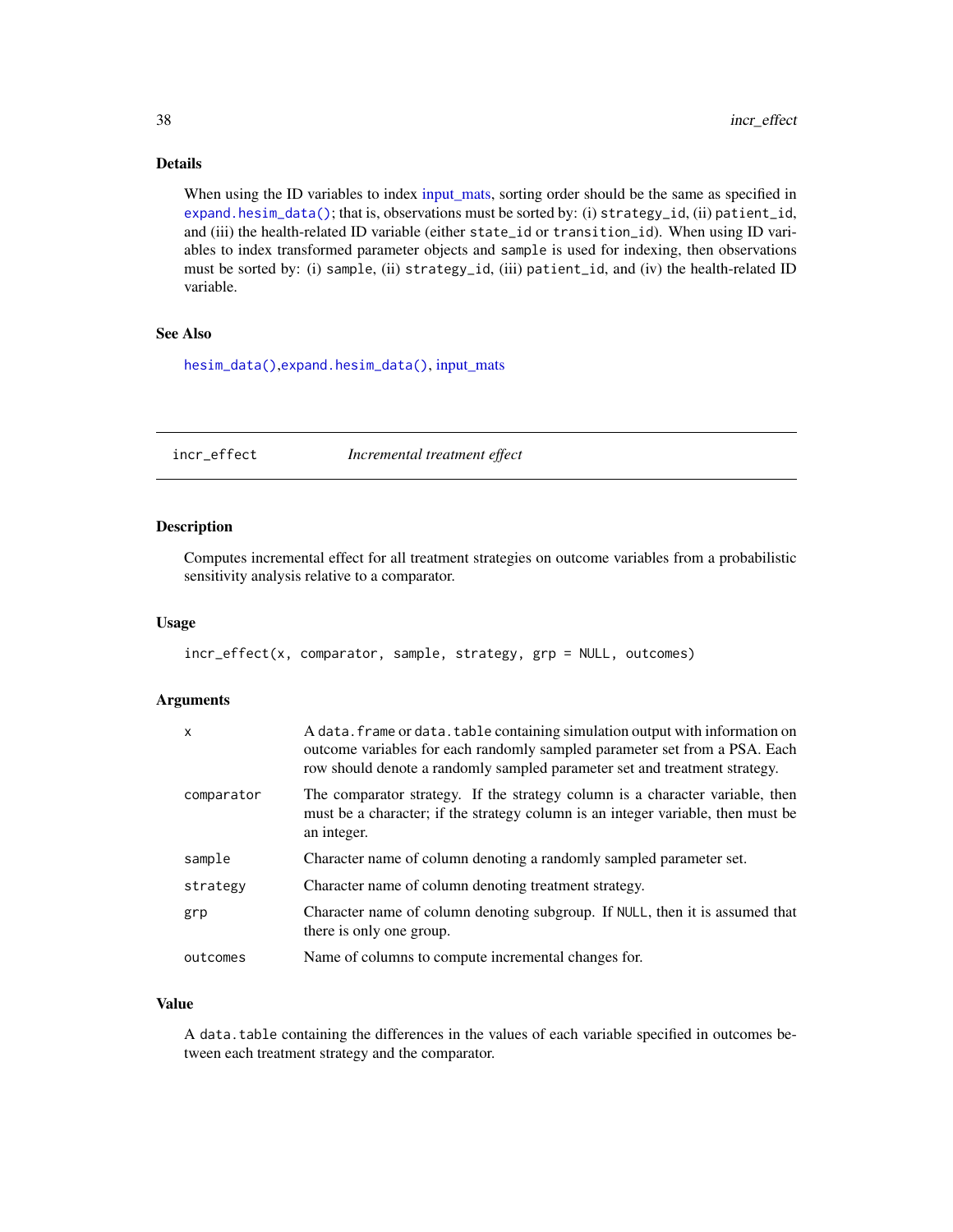#### IndivCtstm 39

## Examples

```
# simulation output
n_samples <- 100
sim < data.frame(sample = rep(seq(n_samples), 4),
             c = c(rlnorm(n\_samples, 5, .1), rhorm(n\_samples, 5, .1),rlnorm(n_samples, 11, .1), rlnorm(n_samples, 11, .1)),
             e = c(rnorm(n\_samples, 8, .2), rnorm(n\_samples, 8.5, .1),rnorm(n_samples, 11, .6), rnorm(n_samples, 11.5, .6)),
             strategy = rep(paste0("Strategy ", seq(1, 2)),
                           each = n_samples * 2),
             grp = rep(rep(c("Group 1", "Group 2"),each = n_samples, 2)
)
# calculate incremental effect of Strategy 2 relative to Strategy 1 by group
ie <- incr_effect(sim, comparator = "Strategy 1", sample = "sample",
                        strategy = "strategy", grp = "grp", outcomes = c("c", "e"))
head(ie)
```
<span id="page-38-0"></span>IndivCtstm *Individual-level continuous time state transition model*

## Description

Simulate outcomes from an individual-level continuous time state transition model (CTSTM) from a fitted multi-state model. The class supports "clock-reset" (i.e., semi-Markov), "clock-forward" (i.e., Markov), and mixtures of clock-reset and clock-forward models as described in [IndivCtstmTrans.](#page-42-0)

#### Format

An [R6::R6Class](#page-0-0) object.

#### Public fields

trans\_model The model for health state transitions. Must be an object of class [IndivCtstmTrans.](#page-42-0)

- utility\_model The model for health state utility. Must be an object of class [StateVals.](#page-74-0)
- cost\_models The models used to predict costs by health state. Must be a list of objects of class [StateVals,](#page-74-0) where each element of the list represents a different cost category.

disprog\_ An object of class [disprog.](#page-28-0)

[stateprobs](#page-74-1) here of class stateprobs simulated using \$sim\_stateprobs().

qalys\_ An object of class [qalys](#page-68-0) simulated using \$sim\_qalys().

costs\_ An object of class [costs](#page-12-0) simulated using \$sim\_costs().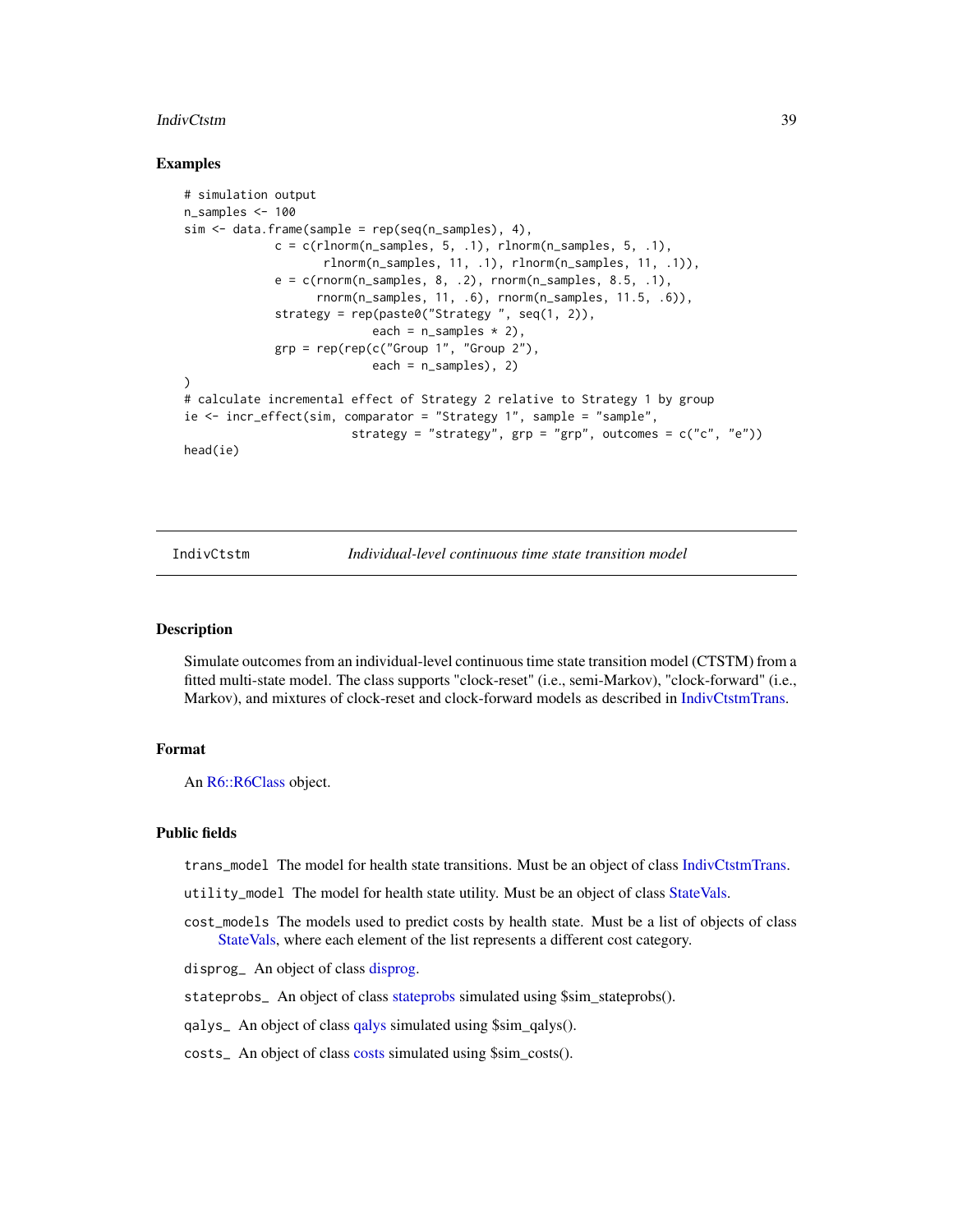# Methods

## Public methods:

- [IndivCtstm\\$new\(\)](#page-7-0)
- [IndivCtstm\\$sim\\_disease\(\)](#page-39-0)
- [IndivCtstm\\$sim\\_stateprobs\(\)](#page-8-0)
- [IndivCtstm\\$sim\\_qalys\(\)](#page-8-1)
- [IndivCtstm\\$sim\\_costs\(\)](#page-8-2)
- [IndivCtstm\\$summarize\(\)](#page-8-3)
- [IndivCtstm\\$clone\(\)](#page-9-0)

Method new(): Create a new IndivCtstm object.

# *Usage:*

IndivCtstm\$new(trans\_model = NULL, utility\_model = NULL, cost\_models = NULL)

*Arguments:*

trans\_model The trans\_model field.

utility\_model The utility\_model field.

cost\_models The cost\_models field.

*Returns:* A new IndivCtstm object.

<span id="page-39-0"></span>Method sim\_disease(): Simulate disease progression (i.e., individual trajectories through a multi-state model) using IndivCtstmTrans\$sim\_disease().

*Usage:*

IndivCtstm\$sim\_disease(max\_t = 100, max\_age = 100, progress = NULL)

*Arguments:*

- max\_t A scalar or vector denoting the length of time to simulate the model. If a vector, must be equal to the number of simulated patients.
- max\_age A scalar or vector denoting the maximum age to simulate each patient until. If a vector, must be equal to the number of simulated patients.
- progress An integer, specifying the PSA iteration (i.e., sample) that should be printed every progress PSA iterations. For example, if progress = 2, then every second PSA iteration is printed. Default is NULL, in which case no output is printed.
- *Returns:* An instance of self with simulated output stored in disprog\_.

Method sim\_stateprobs(): Simulate health state probabilities as a function of time using the simulation output stored in disprog.

*Usage:*

IndivCtstm\$sim\_stateprobs(t)

*Arguments:*

t A numeric vector of times.

*Returns:* An instance of self with simulated output of class [stateprobs](#page-74-1) stored in stateprobs\_.

Method sim\_qalys(): Simulate quality-adjusted life-years (QALYs) as a function of disprog\_ and utility\_model. See vignette("expected-values") for details.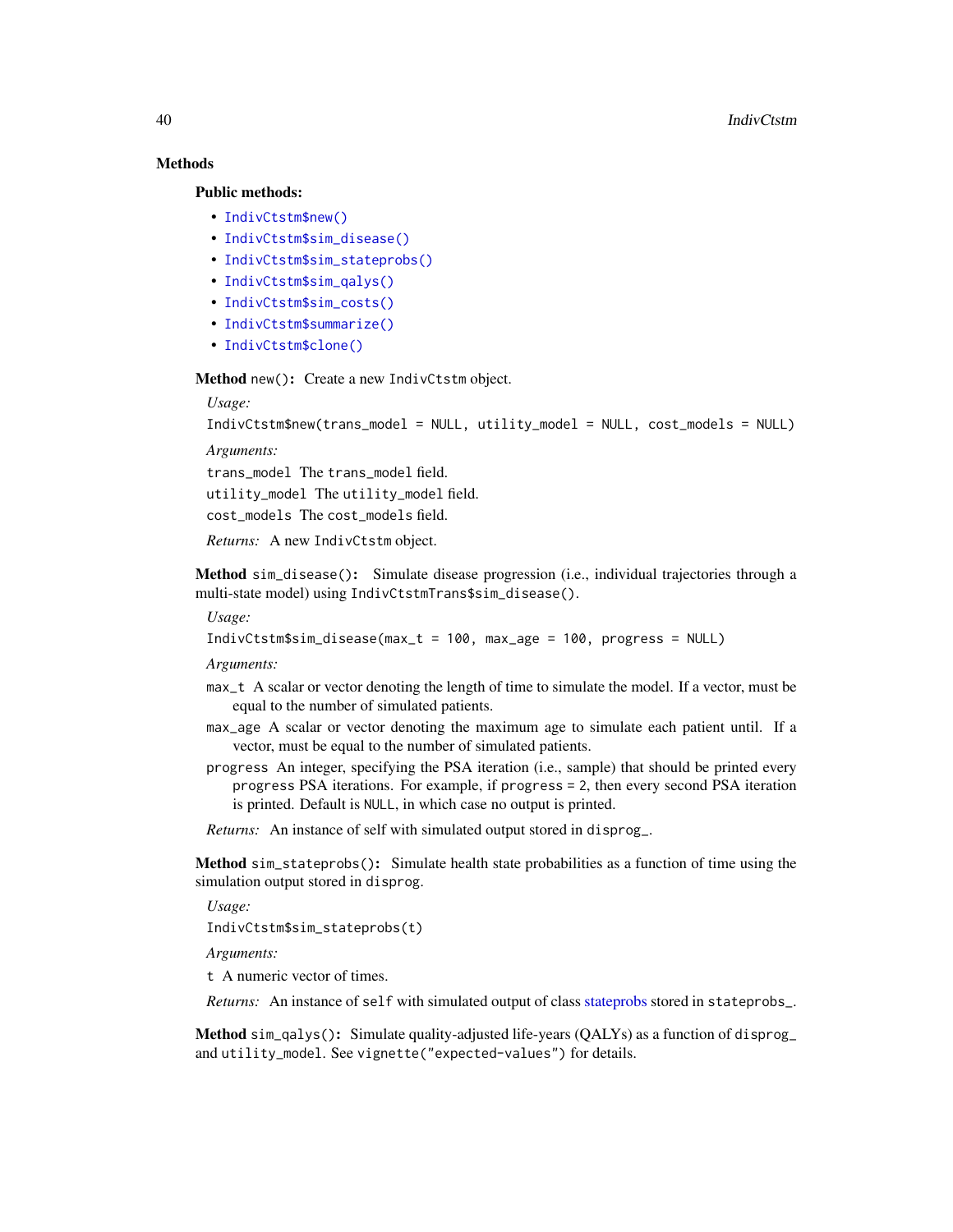#### IndivCtstm 41

```
Usage:
IndivCtstm$sim_qalys(
 dr = 0.03,
  type = c("predict", "random"),
 lys = TRUE,by_patient = FALSE
)
```
*Arguments:*

dr Discount rate.

type "predict" for mean values or "random" for random samples as in \$sim() in [StateVals.](#page-74-0) lys If TRUE, then life-years are simulated in addition to QALYs.

by\_patient If TRUE, then QALYs are computed at the patient level. If FALSE, then QALYs are averaged across patients by health state.

*Returns:* An instance of self with simulated output of class [qalys](#page-68-0) stored in qalys\_.

Method sim\_costs(): Simulate costs as a function of disprog\_ and cost\_models. See vignette("expected-values") for details.

```
Usage:
IndivCtstm$sim_costs(
 dr = 0.03.
  type = c("predict", "random"),
 by_patient = FALSE,
 max_t = Inf)
```
*Arguments:*

dr Discount rate.

type "predict" for mean values or "random" for random samples as in \$sim() in [StateVals.](#page-74-0)

- by\_patient If TRUE, then QALYs are computed at the patient level. If FALSE, then QALYs are averaged across patients by health state.
- max\_t Maximum time duration to compute costs once a patient has entered a (new) health state. By default, equal to Inf, so that costs are computed over the entire duration that a patient is in a given health state. If time varies by each cost category, then time can also be passed as a numeric vector of length equal to the number of cost categories (e.g., c(1,2,Inf,3) for a model with four cost categories).

*Returns:* An instance of self with simulated output of class [costs](#page-12-0) stored in costs\_.

Method summarize(): Summarize costs and QALYs so that cost-effectiveness analysis can be performed. See [summarize\\_ce\(\)](#page-78-0).

*Usage:*

IndivCtstm\$summarize(by\_grp = FALSE)

*Arguments:*

by\_grp If TRUE, then costs and QALYs are computed by subgroup. If FALSE, then costs and QALYs are aggregated across all patients (and subgroups).

Method clone(): The objects of this class are cloneable with this method.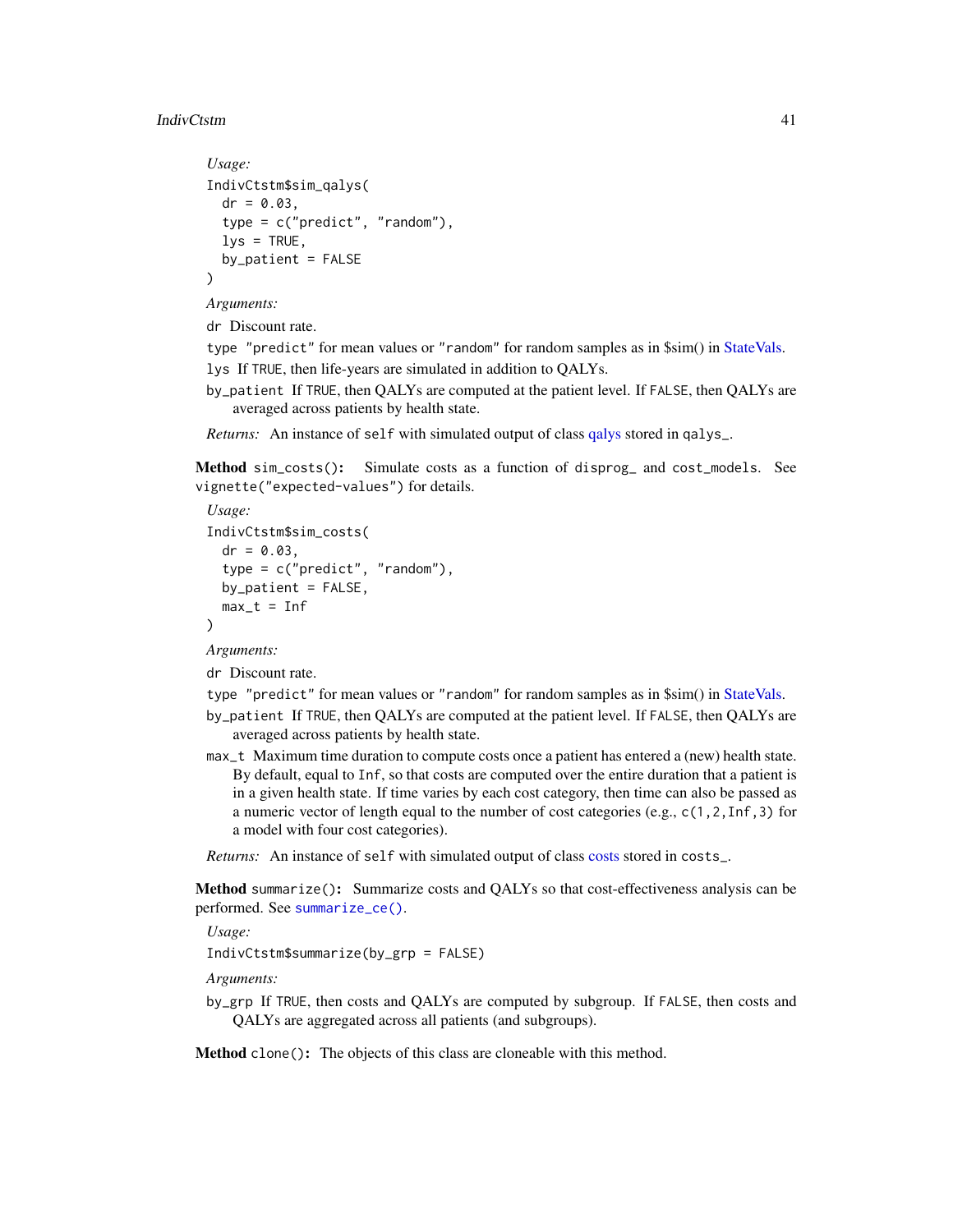*Usage:* IndivCtstm\$clone(deep = FALSE) *Arguments:* deep Whether to make a deep clone.

## See Also

[create\\_IndivCtstmTrans\(\)](#page-14-0), [IndivCtstmTrans](#page-42-0)

```
library("flexsurv")
# Treatment strategies, target population, and model structure
strategies \leq data.frame(strategy_id = c(1, 2))
patients \leq data.frame(patient_id = seq(1, 3),
                       age = c(45, 50, 60),
                       female = c(0, 0, 1))states \leq data.frame(state_id = c(1, 2))
hesim_dat <- hesim_data(strategies = strategies,
                        patients = patients,
                        states = states)
# Parameter estimation
## Multi-state model
tmat <- rbind(c(NA, 1, 2),
              c(3, NA, 4),c(NA, NA, NA))
fits \leq vector(length = max(tmat, na.rm = TRUE), mode = "list")
surv_dat <- data.frame(mstate3_exdata$transitions)
for (i in 1:length(fits)){
  fits[[i]] <- flexsurvreg(Surv(years, status) ~ factor(strategy_id),
                           data = surv_data,
                           subset = (trans == i),
                           dist = "weibull")
}
fits <- flexsurvreg_list(fits)
## Utility
utility_tbl <- stateval_tbl(data.frame(state_id = states$state_id,
                                       mean = mstate3_exdata$utility$mean,
                                       se = mstate3_exdata$utility$se),
                            dist = "beta",
```

```
hesim_data = hesim_dat)
## Costs
drugcost_tbl <- stateval_tbl(data.frame(strategy_id = strategies$strategy_id,
                                        est = mstate3_exdata$costs$drugs$costs),
                             dist = "fixed",
                             hesim_data = hesim_dat)
medcost_tbl <- stateval_tbl(data.frame(state_id = states$state_id,
                                       mean = mstate3_exdata$costs$medical$mean,
```

```
se = mstate3_exdata$costs$medical$se),
```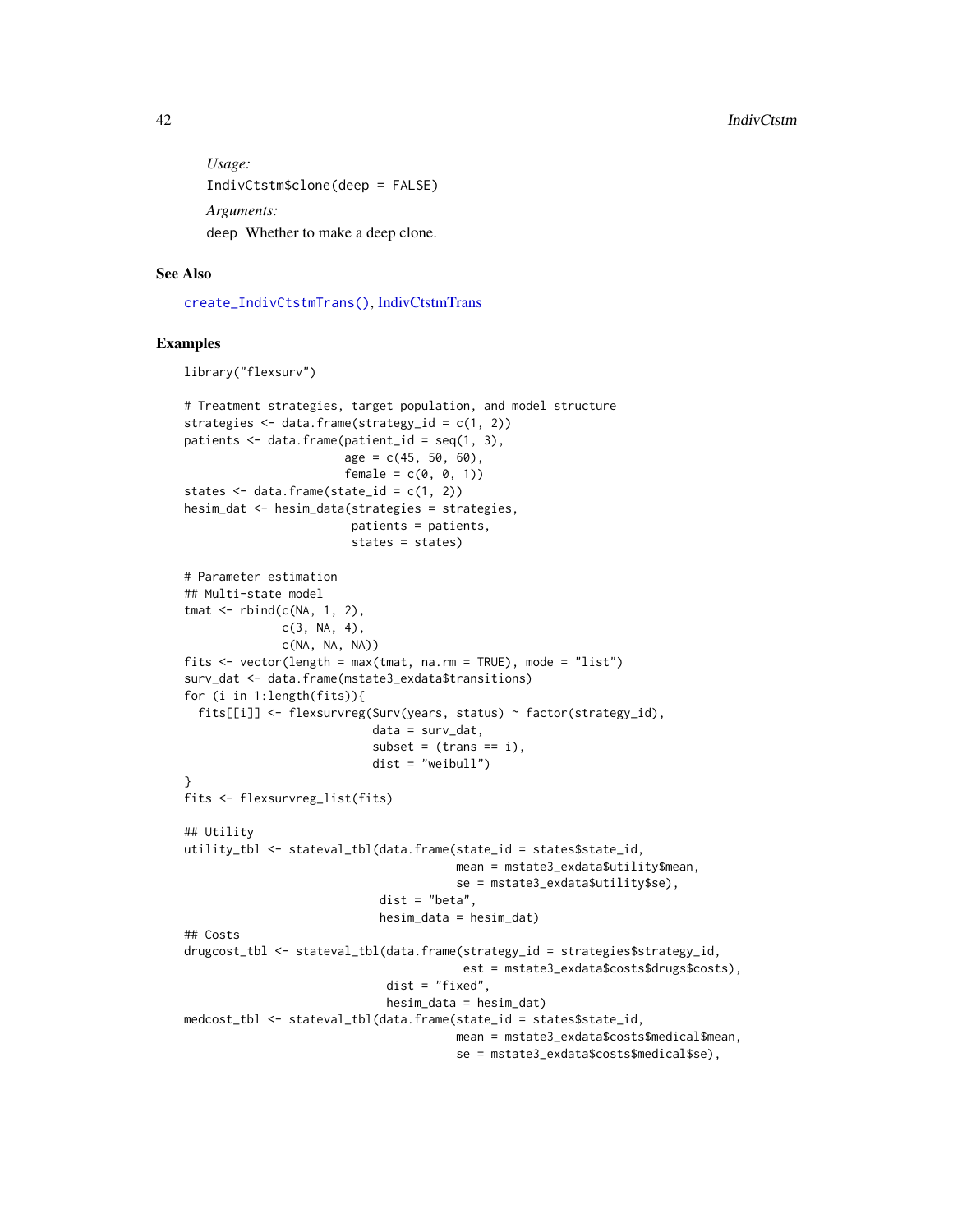```
dist = "gamma",hesim_data = hesim_dat)
# Economic model
n_samples = 2
## Construct model
### Transitions
transmod_data <- expand(hesim_dat)
transmod <- create_IndivCtstmTrans(fits, input_data = transmod_data,
                                   trans_mat = tmat,
                                   n = n_samples)
### Utility
utilitymod <- create_StateVals(utility_tbl, n = n_samples)
### Costs
drugcostmod <- create_StateVals(drugcost_tbl, n = n_samples)
medcostmod <- create_StateVals(medcost_tbl, n = n_samples)
costmods <- list(drugs = drugcostmod,
                 medical = medcostmod)
### Combine
ictstm <- IndivCtstm$new(trans_model = transmod,
                         utility_model = utilitymod,
                         cost_models = costmods)
## Simulate outcomes
head(ictstm$sim_disease()$disprog_)
head(ictstm$sim\_stateprobs(t = c(0, 5, 10))$stateprobs_[t == 5])
ictstm$sim_qalys(dr = .03)
ictstm$sim_costs(dr = .03)
head(ictstm$summarize())
```
<span id="page-42-0"></span>

| IndivCtstmTrans | Transitions for an individual-level continuous time state transition |
|-----------------|----------------------------------------------------------------------|
|                 | model                                                                |

Simulate health state transitions in an individual-level continuous time state transition model with parameters that were estimated using a multi-state model.

## Format

An [R6::R6Class](#page-0-0) object.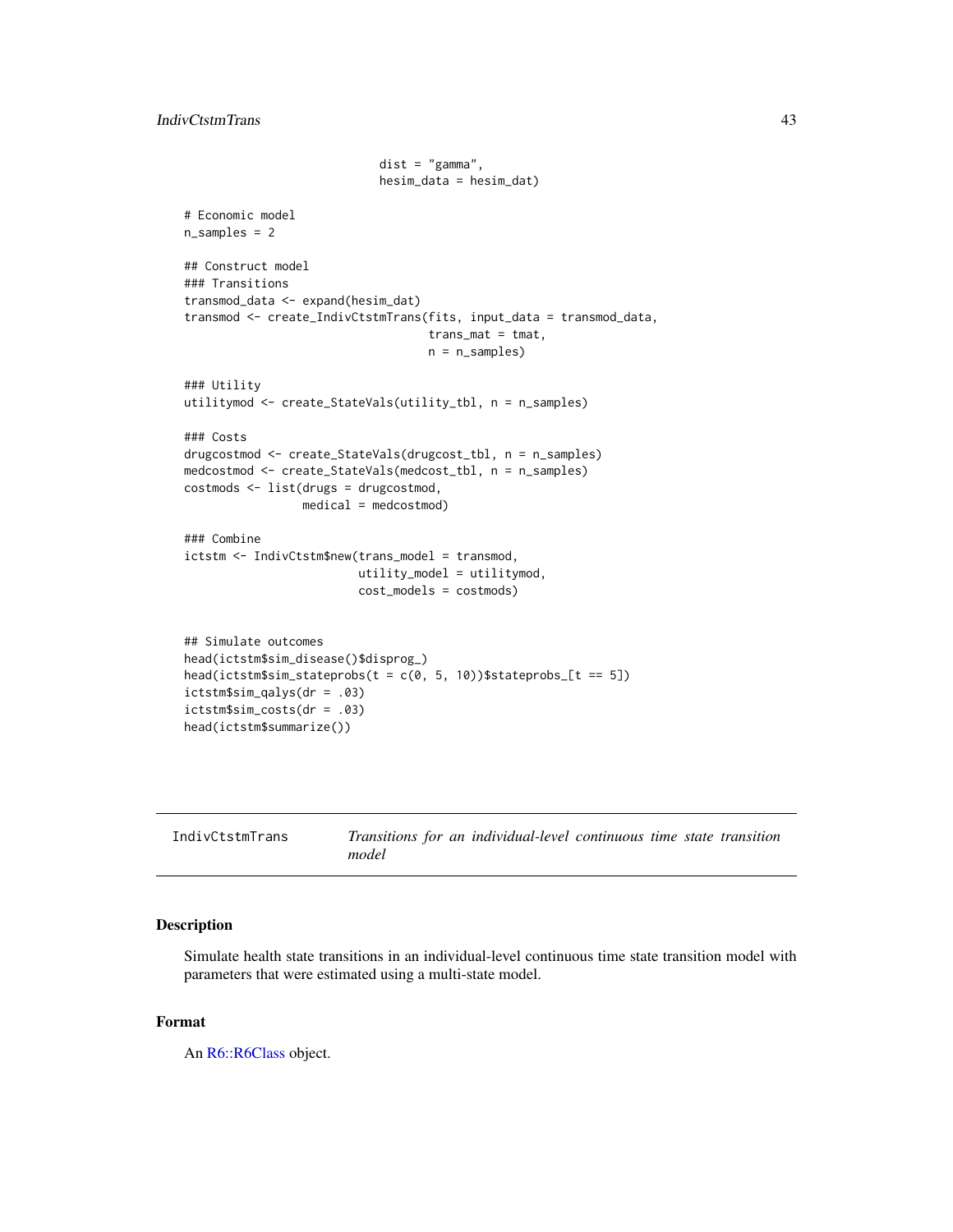## Super class

[hesim::CtstmTrans](#page-0-0) -> IndivCtstmTrans

#### Public fields

params An object of class [params\\_surv](#page-57-0) or [params\\_surv\\_list.](#page-60-0)

- input\_data Input data used to simulate health state transitions by sample from the probabilistic sensitivity analysis (PSA), treatment strategy and patient. Must be an object of class [in](#page-46-0)[put\\_mats.](#page-46-0) If params contains parameters from a list of models (i.e., of class [params\\_surv\\_list\)](#page-60-0), then input\_data must contain a unique row for each treatment strategy and patient; if params contains parameters from a joint model (i.e., of class [params\\_surv\)](#page-57-0), then input\_data must contain a unique row for each treatment strategy, patient, and transition.
- trans\_mat A transition matrix describing the states and transitions in a multi-state model in the format from the [mstate](#page-0-0) package. See the documentation for the argument "trans" in [mstate::msprep.](#page-0-0)
- start\_state A scalar or vector denoting the starting health state. Default is the first health state. If a vector, must be equal to the number of simulated patients.
- start\_age A scalar or vector denoting the starting age of each patient in the simulation. Default is 38. If a vector, must be equal to the number of simulated patients.
- death\_state The death state in trans\_mat. Used with max\_age in sim\_disease as patients transition to this state upon reaching maximum age. By default, it is set to the final absorbing state (i.e., a row in trans\_mat with all NAs).
- clock "reset" for a clock-reset model, "forward" for a clock-forward model, and "mix" for a mixture of clock-reset and clock-forward models. A clock-reset model is a semi-Markov model in which transition rates depend on time since entering a state. A clock-forward model is a Markov model in which transition rates depend on time since entering the initial state. If "mix" is used, then reset\_states must be specified.
- reset\_states A vector denoting the states in which time resets. Hazard functions are always a function of elapsed time since either the start of the model or from when time was previously reset. Only used if clock = "mix".

#### Methods

## Public methods:

- [IndivCtstmTrans\\$new\(\)](#page-7-0)
- [IndivCtstmTrans\\$sim\\_disease\(\)](#page-39-0)
- [IndivCtstmTrans\\$sim\\_stateprobs\(\)](#page-8-0)
- [IndivCtstmTrans\\$check\(\)](#page-44-0)
- [IndivCtstmTrans\\$clone\(\)](#page-9-0)

Method new(): Create a new IndivCtstmTrans object.

```
Usage:
IndivCtstmTrans$new(
 params,
  input_data,
  trans_mat,
```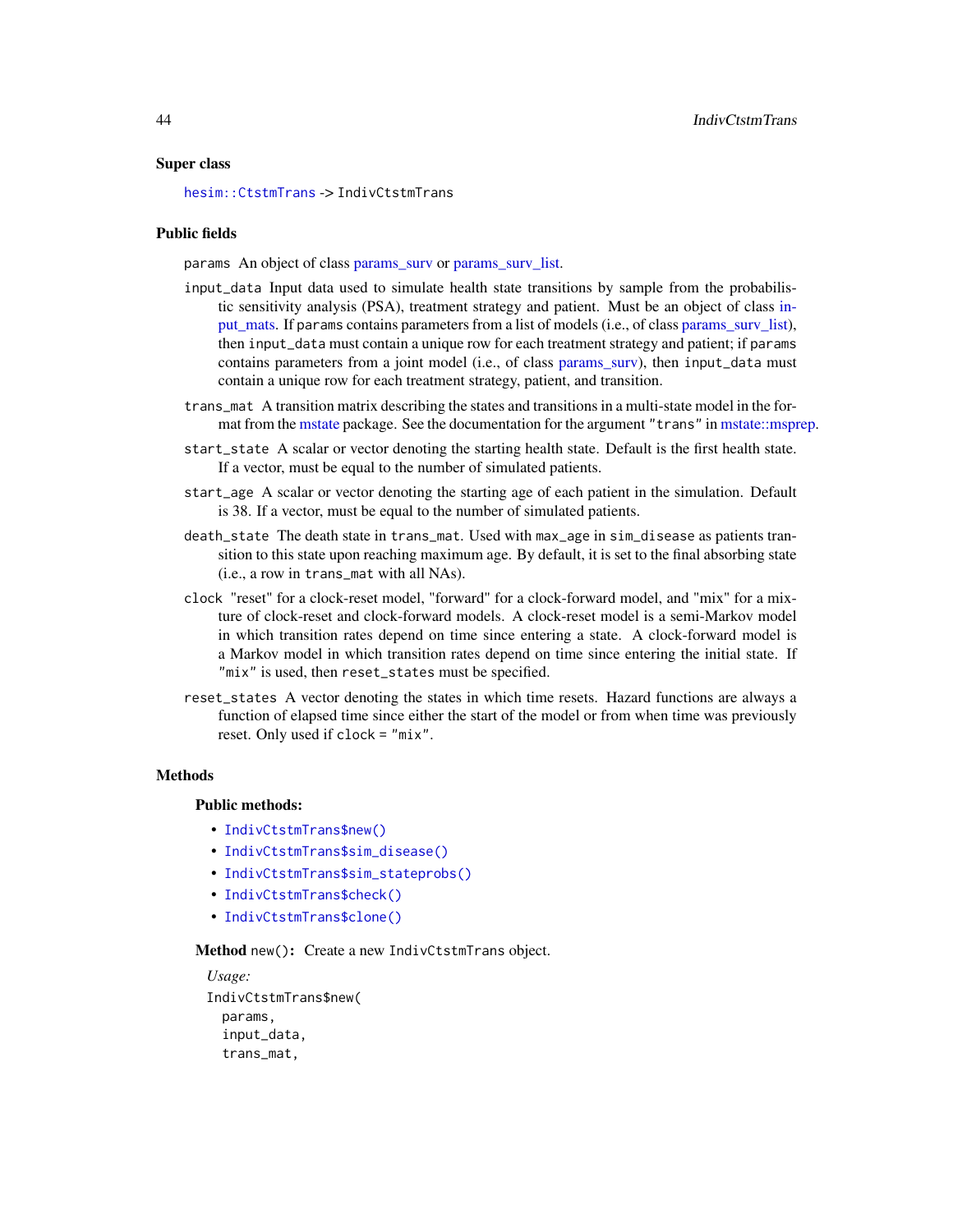```
start_state = 1,
 start_age = 38.
 death_state = NULL,
 clock = c("reset", "forward", "mix"),
  reset_states = NULL
)
```
## *Arguments:*

```
params The params field.
input_data The input_data field.
trans_mat The trans_mat field.
start_state The start_state field.
start_age The start_age field.
death_state The death_state field.
clock The clock field.
reset_states The reset_states field.
Returns: A new IndivCtstmTrans object.
```
Method sim\_disease(): Simulate disease progression (i.e., individual trajectories through a multi-state model using an individual patient simulation).

*Usage:*

```
IndivCtstmTrans$sim_disease(max_t = 100, max_age = 100, progress = NULL)
```
*Arguments:*

- max\_t A scalar or vector denoting the length of time to simulate the model. If a vector, must be equal to the number of simulated patients.
- max\_age A scalar or vector denoting the maximum age to simulate each patient until. If a vector, must be equal to the number of simulated patients.
- progress An integer, specifying the PSA iteration (i.e., sample) that should be printed every progress PSA iterations. For example, if progress  $= 2$ , then every second PSA iteration is printed. Default is NULL, in which case no output is printed.

*Returns:* An object of class [disprog.](#page-28-0)

Method sim\_stateprobs(): Simulate health state probabilities from a [disprog](#page-28-0) object.

*Usage:*

```
IndivCtstmTrans$sim_stateprobs(t, disprog = NULL, ...)
```
*Arguments:*

- t A numeric vector of times.
- disprog A [disprog](#page-28-0) object. If NULL, then this will be simulated prior to computing state probabilities using IndivCtstm\$sim\_disease().
- ... Additional arguments to pass to IndivCtstm\$sim\_disease() if disprog = NULL.

*Returns:* An object of class [stateprobs.](#page-74-1)

<span id="page-44-0"></span>Method check(): Input validation for class. Checks that fields are the correct type.

*Usage:*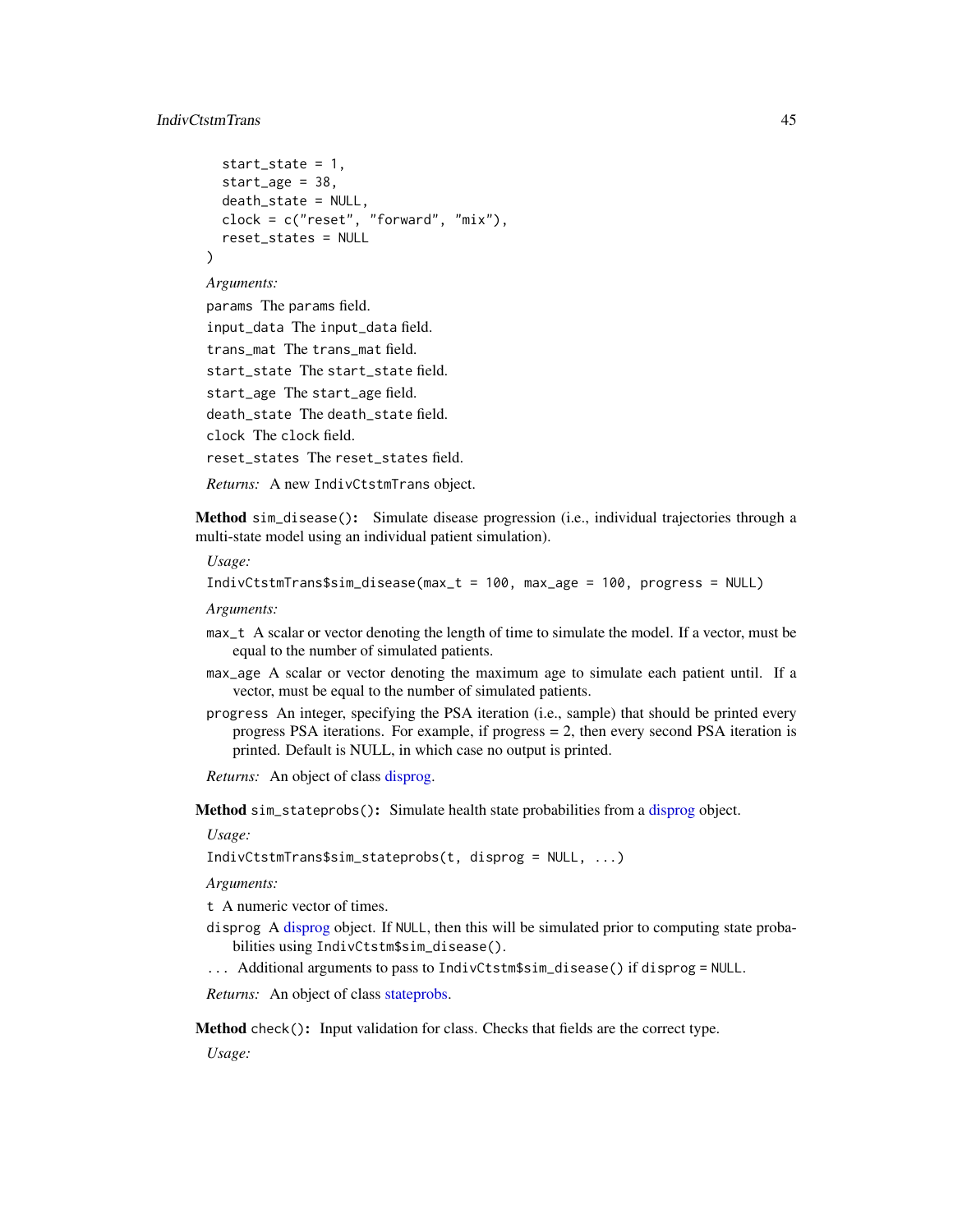```
IndivCtstmTrans$check()
Method clone(): The objects of this class are cloneable with this method.
 Usage:
 IndivCtstmTrans$clone(deep = FALSE)
 Arguments:
```
deep Whether to make a deep clone.

## See Also

[create\\_IndivCtstmTrans\(\)](#page-14-0), [IndivCtstm](#page-38-0)

```
library("flexsurv")
# Simulation data
strategies \leq data.frame(strategy_id = c(1, 2, 3))
patients \leq data.frame(patient_id = seq(1, 3),
                       age = c(45, 50, 60),
                       female = c(0, 0, 1)# Multi-state model with transition specific models
tmat <- rbind(c(NA, 1, 2),
              c(NA, NA, 3),
              c(NA, NA, NA))
fits \leq vector(length = max(tmat, na.rm = TRUE), mode = "list")
for (i in 1:length(fits)){
  fits[[i]] <- flexsurvreg(Surv(years, status) ~ 1,
                           data = bosms3[bosms3$trans == i, ],
                           dist = "exp")\lambdafits <- flexsurvreg_list(fits)
# Simulation model
hesim_dat <- hesim_data(strategies = strategies,
                        patients = patients)
fits_data <- expand(hesim_dat)
transmod <- create_IndivCtstmTrans(fits, input_data = fits_data,
                                   trans_mat = tmat,
                                   n = 2,
                                   point_estimate = FALSE)
head(transmod$hazard(c(1, 2, 3)))
head(transmod$cumhazard(c(1, 2, 3)))
## Simulate disease progression and state probabilities together
transmod$sim_stateprobs(t = c(0, 5, 10)][t == 5]
## Simulate disease progression and state probabilities separately
disprog <- transmod$sim_disease(max_t = 10)
transmod$sim_stateprobs(t = c(0, 5, 10), disprog = disprog)[t == 5]
```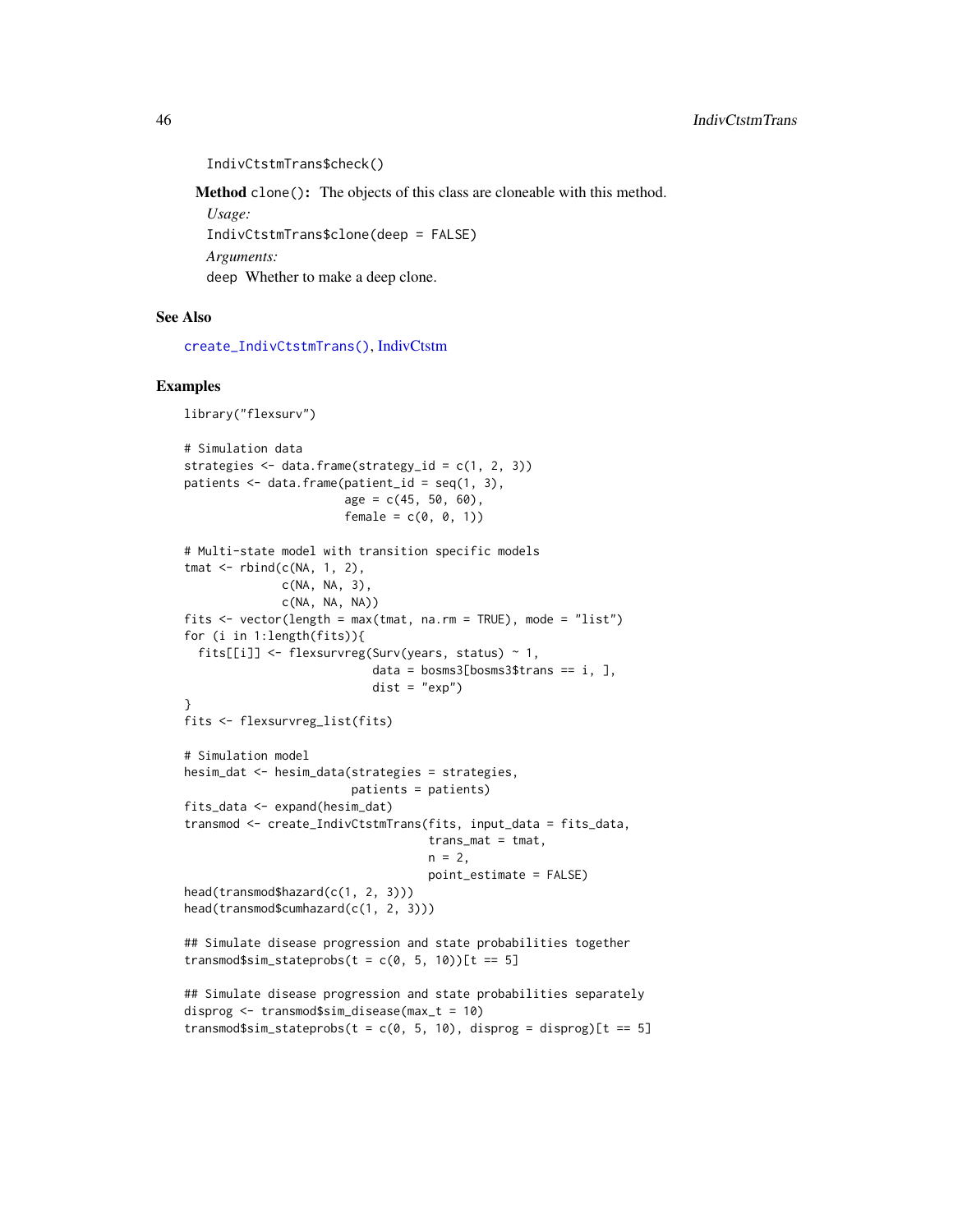<span id="page-46-0"></span>

Create an object of class input\_mats, which contains inputs matrices for simulating a statistical model. Consists of (i) input matrices, X, and (ii) [metadata](#page-35-0) used to index each matrix in X. More details are provided under "Details" below.

## Usage

input\_mats(X, ...)

#### Arguments

| X                       | A list of input matrices for predicting the values of each parameter in a statistical<br>model. May also be a list of lists of input matrices when a list of separate models<br>is fit (e.g., with flexsurvreg_list()). |
|-------------------------|-------------------------------------------------------------------------------------------------------------------------------------------------------------------------------------------------------------------------|
| $\cdot$ $\cdot$ $\cdot$ | Arguments to pass to $id_$ attributes().                                                                                                                                                                                |

#### Details

Each row of each matrix X is an input vector,  $x_{hik}$ , where h denotes a health-related index, i indexes a patient, and  $k$  is a treatment strategy. A health-related index is either a health state (e.g., state id or a transition between health states (e.g., transition\_id). In some cases, the health-related index  $h$  can be suppressed and separate models can be fit for each health index. This is, for instance, the case in a [partitioned survival model](#page-61-0) where separate models are fit for each survival endpoint.

The rows of the matrices in X must be sorted in a manner consistent with the ID variables as described in [id\\_attributes\(\)](#page-35-0).

## See Also

[create\\_input\\_mats\(\)](#page-0-0)

```
strategies <- data.frame(strategy_id = c(1, 2))
patients <- data.frame(patient_id = seq(1, 3),
                          age = c(45, 47, 60),
                          female = c(1, 0, 0),group = factor(c("Good", "Medium", "Poor")))
hesim_dat <- hesim_data(strategies = strategies,
                        patients = patients)
dat <- expand(hesim_dat, by = c("strategies", "patients"))
input\_mats \leftarrow input\_mats(X = list(mu = model.matrix(\sim age, dat)),strategy_id = dat$strategy_id,
                         n_strategies = length(unique(dat$strategy_id)),
```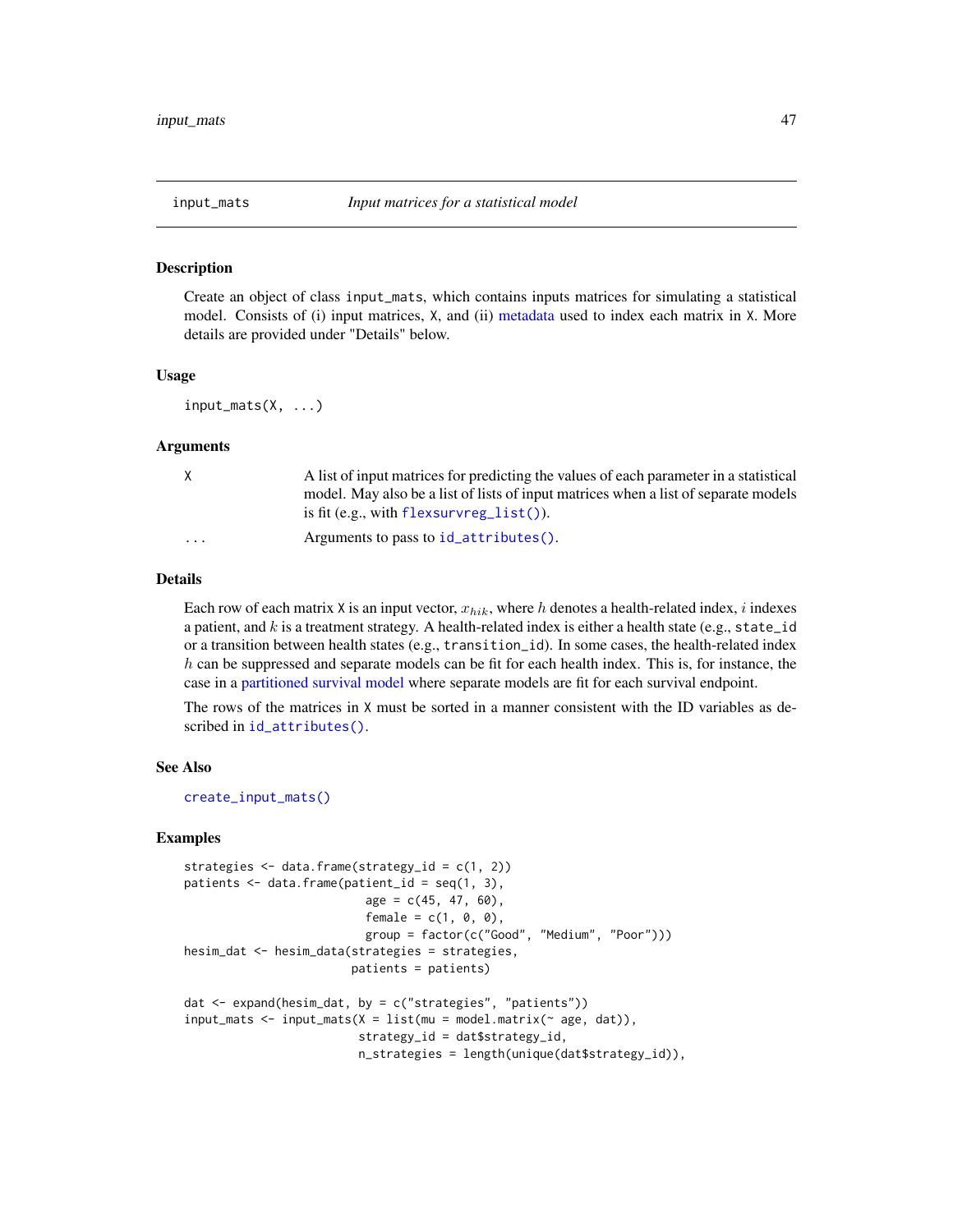48 mom\_beta

```
patient_id = dat$patient_id,
n_patients = length(unique(dat$patient_id)))
```

```
print(input_mats)
```
mom\_beta *Method of moments for beta distribution*

# Description

Compute the parameters shape1 and shape2 of the beta distribution using method of moments given the mean and standard deviation of the random variable of interest.

## Usage

mom\_beta(mean, sd)

# Arguments

| mean | Mean of the random variable.               |
|------|--------------------------------------------|
| sd   | Standard deviation of the random variable. |

## Details

If  $\mu$  is the mean and  $\sigma$  is the standard deviation of the random variable, then the method of moments estimates of the parameters shape1 =  $\alpha > 0$  and shape2 =  $\beta > 0$  are:

$$
\alpha = \mu \left( \frac{\mu(1-\mu)}{\sigma^2} - 1 \right)
$$

and

$$
\beta = (1 - \mu) \left( \frac{\mu(1 - \mu)}{\sigma^2} - 1 \right)
$$

## Value

A list containing the parameters shape1 and shape2.

```
mom_beta(mean = .8, sd = .1)
# The function is vectorized.
mom_beta(mean = c(.6, .8), sd = c(.08, .1))
```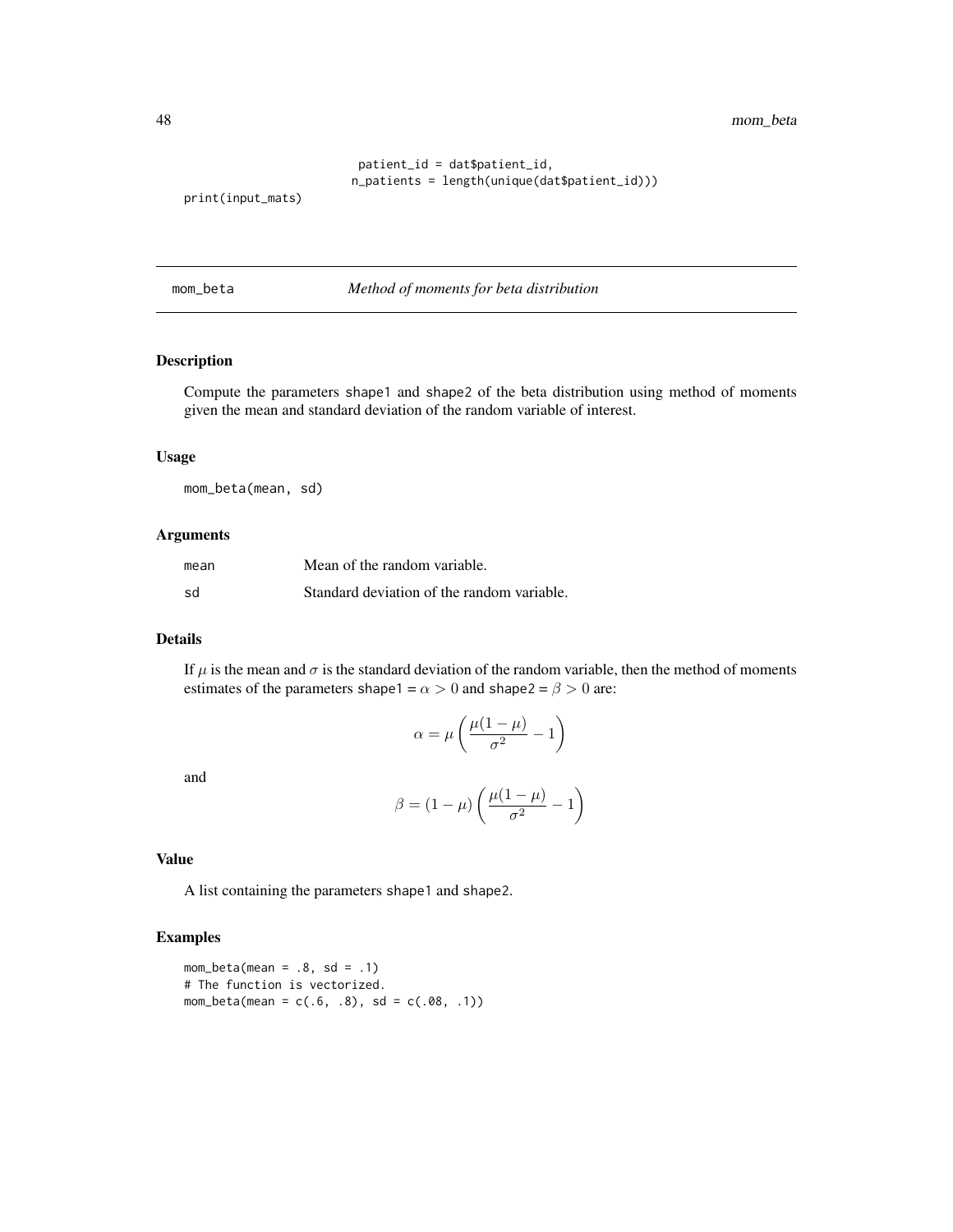Compute the shape and scale (or rate) parameters of the gamma distribution using method of moments for the random variable of interest.

#### Usage

mom\_gamma(mean, sd, scale = TRUE)

# Arguments

| Mean of the random variable.                                                                                    |
|-----------------------------------------------------------------------------------------------------------------|
| Standard deviation of the random variable.                                                                      |
| Logical. If TRUE (default), then the scale parameter is returned; otherwise, the<br>rate parameter is returned. |
|                                                                                                                 |

## Details

If  $\mu$  is the mean and  $\sigma$  is the standard deviation of the random variable, then the method of moments estimates of the parameters shape =  $\alpha > 0$  and scale =  $\theta > 0$  are:

$$
\theta=\frac{\sigma^2}{\mu}
$$

and

$$
\alpha = \frac{\mu}{\theta}
$$

The inverse of the scale parameter,  $\beta = 1/\theta$ , is the rate parameter.

## Value

If scale = TRUE, then a list containing the parameters shape and scale; otherwise, if scale = FALSE, then a list containing the parameters shape and rate.

```
mom_gamma(mean = 10000, sd = 2000)
# The function is vectorized.
mom_gamma(mean = c(8000, 10000), sd = c(1500, 2000))
```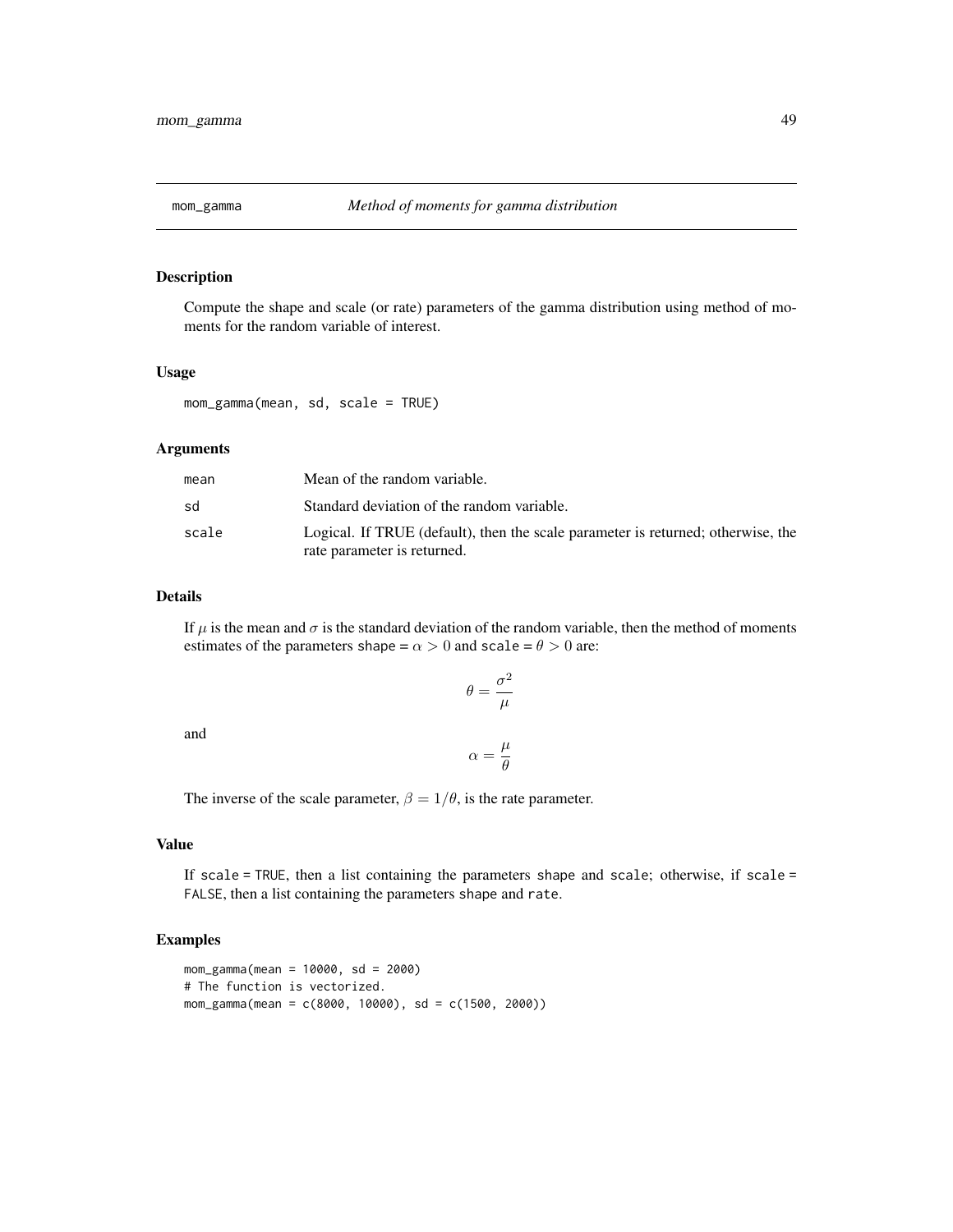Example multi-state data for parameterizing a continuous time state transition model. Costs and utility are also included to facilitate cost-effectiveness analysis.

#### Usage

mstate3\_exdata

## Format

A list containing the following elements:

- transitions A data frame containing the times at which patient transitions between health states based on the [prothr](#page-0-0) dataset from the [mstate](#page-0-0) package.
- costs A list of data frames. The first data frame contains summary medical cost estimates and the second data frame contains drug cost data.
- utility A data frame of summary utility estimates.

## Transitions data

The data frame has the following columns:

strategy\_id Treatment strategy identification number.

patient\_id Patient identification number.

age Patient age (in years).

female 1 if a patient is female; 0 if male.

from Starting state.

to Receiving state.

trans Transition number.

Tstart Starting time.

Tstop Transition time.

years Elapsed years between Tstart and Tstop.

status Status variable; 1=transition, 0=censored.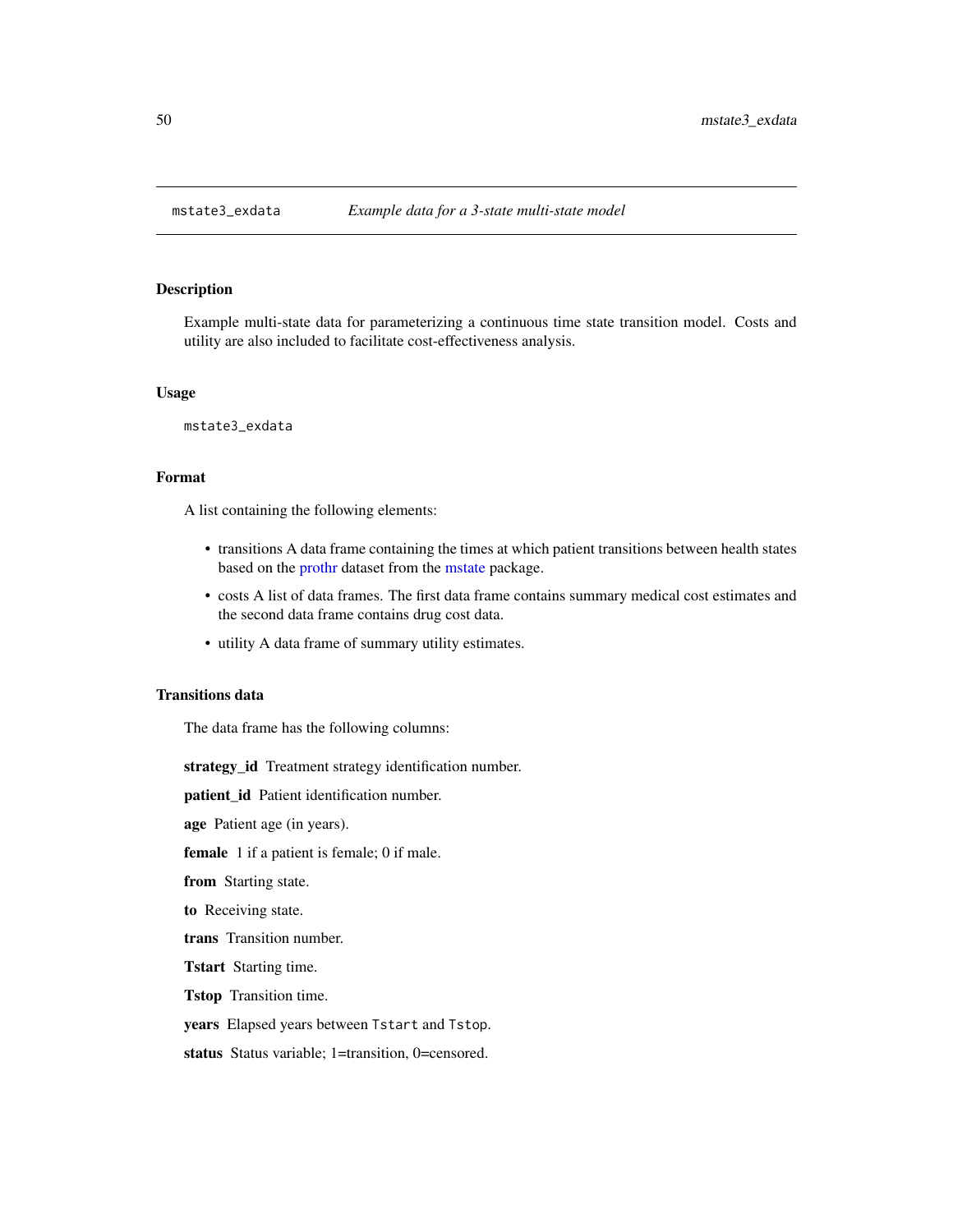## Cost data

The cost list contains two data frames. The first data frame contains data on the drug costs associated with each treatment strategy.

strategy\_id The treatment strategy identification number.

costs Annualized drug costs.

The second data frame contains summary data on medical costs by health state, and contains the following columns:

state\_id The health state identification number.

mean Mean costs.

se Standard error of medical costs.

## Utility data

The data frame has the following columns:

state\_id The health state identification number.

mean Mean utility

se Standard error of utility

multinom3\_exdata *Example data for a 3-state multinomial model*

## Description

Example discrete time health state transitions data simulated using multinomial logistic regression. Costs and utility are also included to facilitate cost-effectiveness analysis.

## Usage

multinom3\_exdata

#### Format

A list containing the following elements:

- transitions A data frame containing patient transitions between health states at discrete time intervals (i.e., on a yearly basis).
- costs A list of data frames. The first data frame contains drug cost data and the second contains summary medical cost estimates.
- utility A data frame of summary utility estimates.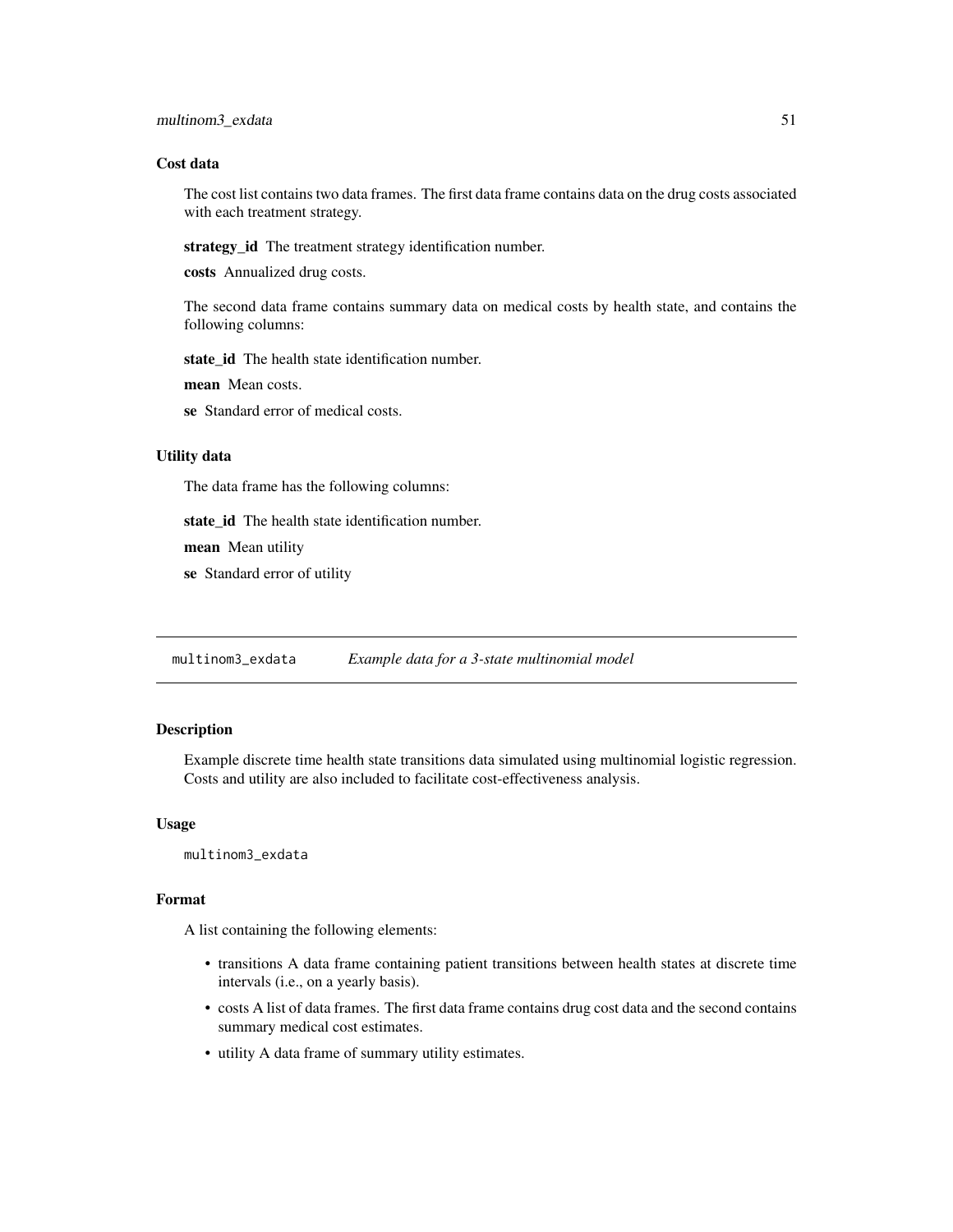# Transitions data

The data frame has the following columns:

patient\_id Patient identification number.

strategy\_id Treatment strategy identification number.

strategy\_name Treatment strategy name.

age Patient age (in years).

age\_cat A factor variable with 3 age groups: (i) age less than 40, (ii) age at least 40 and less than 60, and (iii) age at least 60.

female 1 if a patient is female; 0 if male.

year The year since the start of data collection with the first year equal to 1.

state\_from State making a transition from.

state\_to State making a transition to.

year\_cat Factor variable for year with 3 categories: (i) year 3 and below, (ii) year between 3 and 6, and (iii) year 7 and above.

# Cost data

The cost list contains two data frames. The first data frame contains data on the drug costs associated with each treatment strategy.

strategy\_id The treatment strategy identification number.

strategy\_name The treatment strategy name.

costs Annualized drug costs.

The second data frame contains summary data on medical costs by health state, and contains the following columns:

state\_id The health state identification number.

state\_name The name of the health state.

mean Mean medical costs.

se Standard error of medical costs.

## Utility data

The data frame has the following columns:

state id The health state identification number.

state name The name of the health state.

mean Mean utility

se Standard error of utility.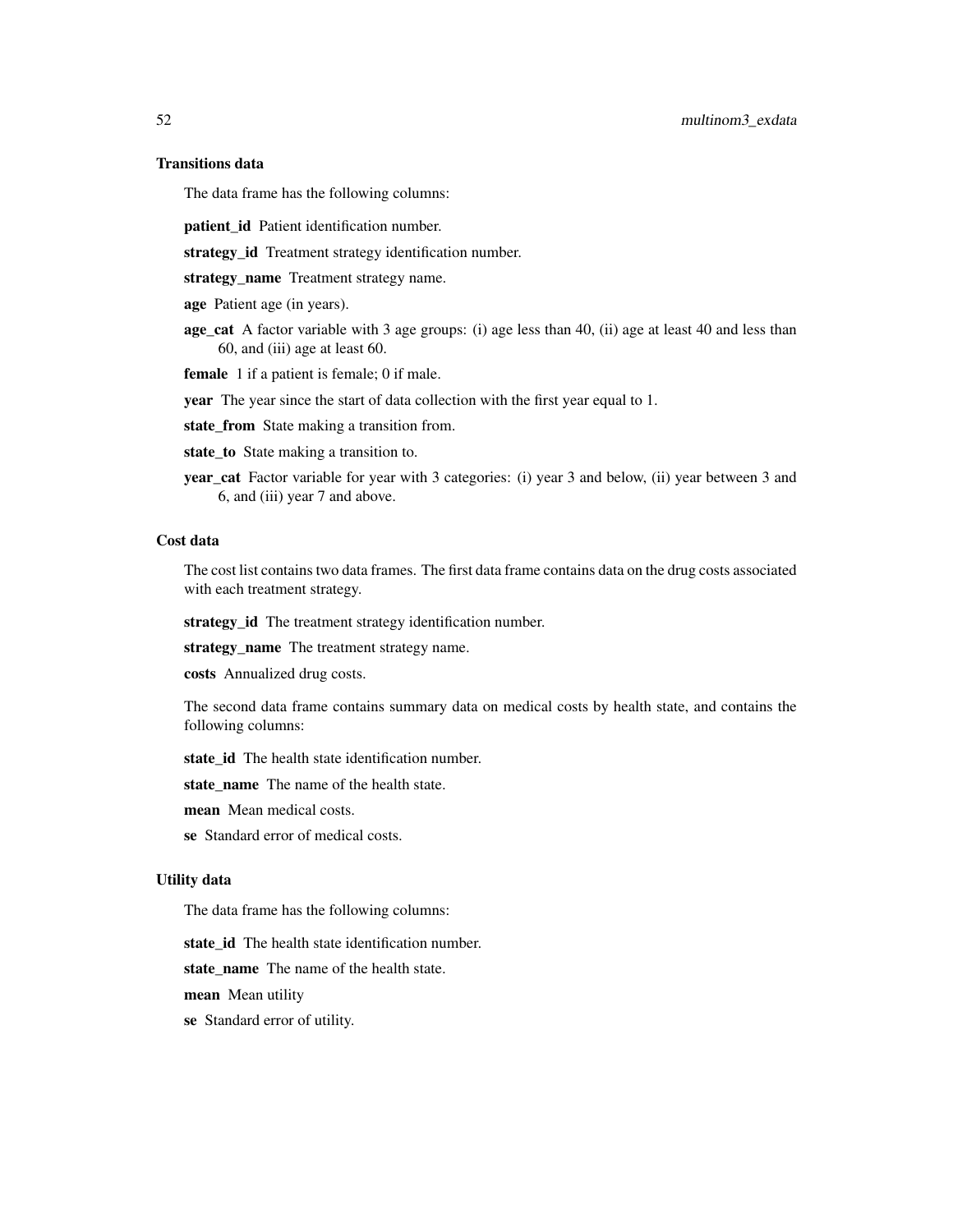multinom\_list *List of* multinom *objects*

#### Description

Combine multinom objects into a list.

## Usage

```
multinom_list(...)
```
## Arguments

... Objects of class [multinom,](#page-0-0) which can be named.

## Value

An object of class multinom\_list.

# Examples

```
library("nnet")
library("data.table")
trans_data <- data.table(multinom3_exdata$transitions)
dat_healthy <- trans_data[state_from == "Healthy"]
fit_healthy \le multinom(state_to \sim strategy_name + female + age_cat + year_cat,
                         data = dat_{\text{health}})dat_sick <- trans_data[state_from == "Sick"]
dat_sick$state_to <- droplevels(dat_sick$state_to)
fit_sick <- multinom(state_to ~ strategy_name + female + age_cat + year_cat,
                     data = dat\_sick)fits <- multinom_list(healthy = fit_healthy, sick = fit_sick)
class(fits)
```
params *Parameter object*

# Description

Objects prefixed by "params\_" are lists containing the parameters of a statistical model used for simulation modeling. The parameters are used to simulate outcomes as a function of covariates contained in input matrices [\(input\\_mats\)](#page-46-0).

#### See Also

[tparams](#page-80-0)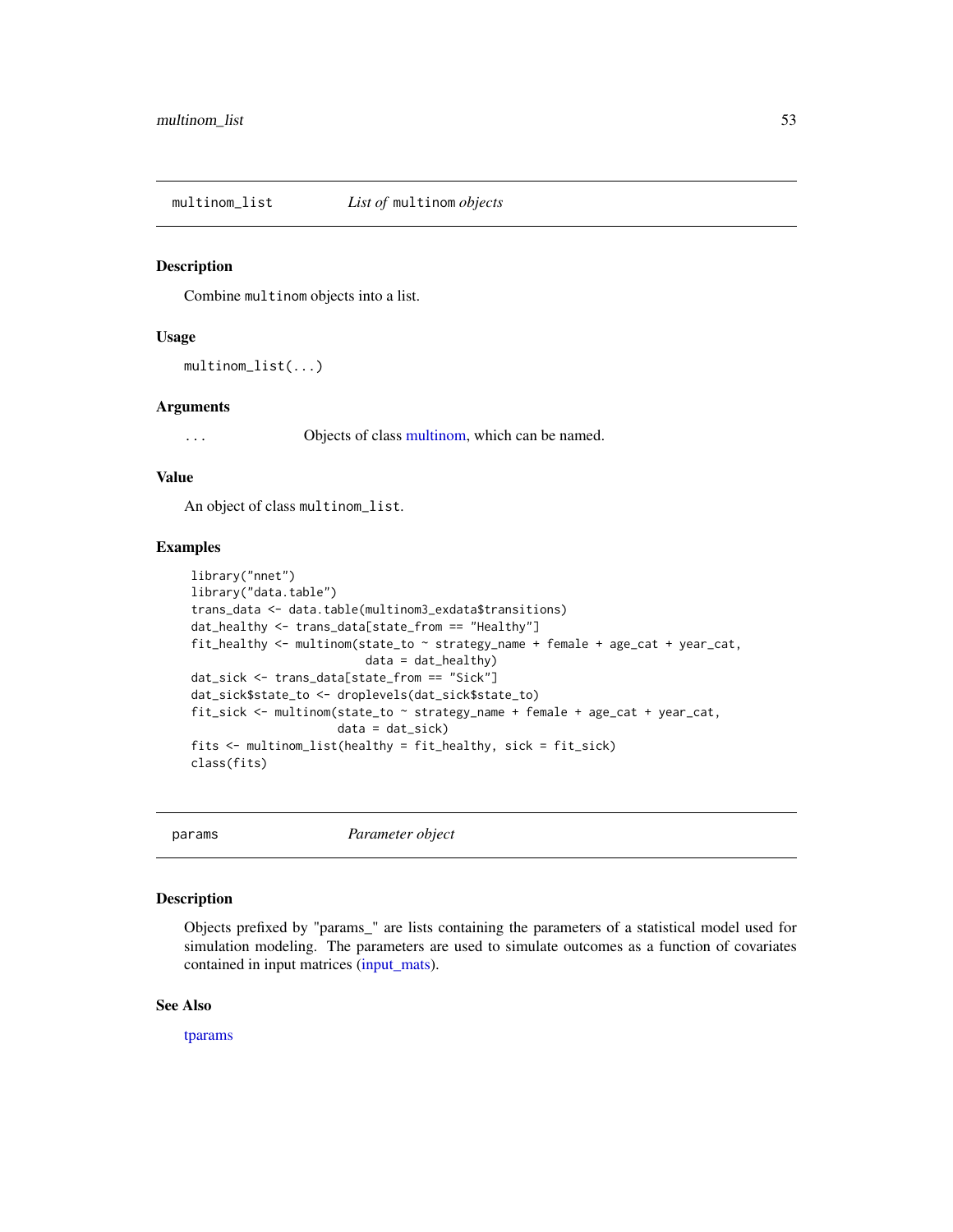params\_joined\_surv *Parameters of joined survival models*

# Description

Create a list containing the parameters of survival models joined at specified time points. See [joined](#page-0-0) for more details.

## Usage

params\_joined\_surv(..., times)

## Arguments

| $\cdots$ | Objects of class params_surv, which can be named.  |
|----------|----------------------------------------------------|
| times    | A numeric vector of times at which to join models. |

#### Value

An object of class "params\_joined\_surv", which is a list containing two elements:

models A list of [params\\_surv](#page-57-0) objects from each statistical model to be joined.

times Equivalent to the argument times.

# Examples

```
library("flexsurv")
fit_exp <- flexsurv::flexsurvreg(formula = Surv(futime, fustat) ~ 1,
                                 data = ovarian, dist = "exp")
fit_wei <- flexsurv::flexsurvreg(formula = Surv(futime, fustat) ~ 1,
                                 data = ovarian, dist = "weibull")
params_surv_exp <- create_params(fit_exp, n = 2)
params_surv_wei <- create_params(fit_wei, n = 2)
params_joined_surv <- params_joined_surv(exp = params_surv_exp,
                                         wei = params_surv_wei,
                                         times = 3)
```
print(params\_joined\_surv)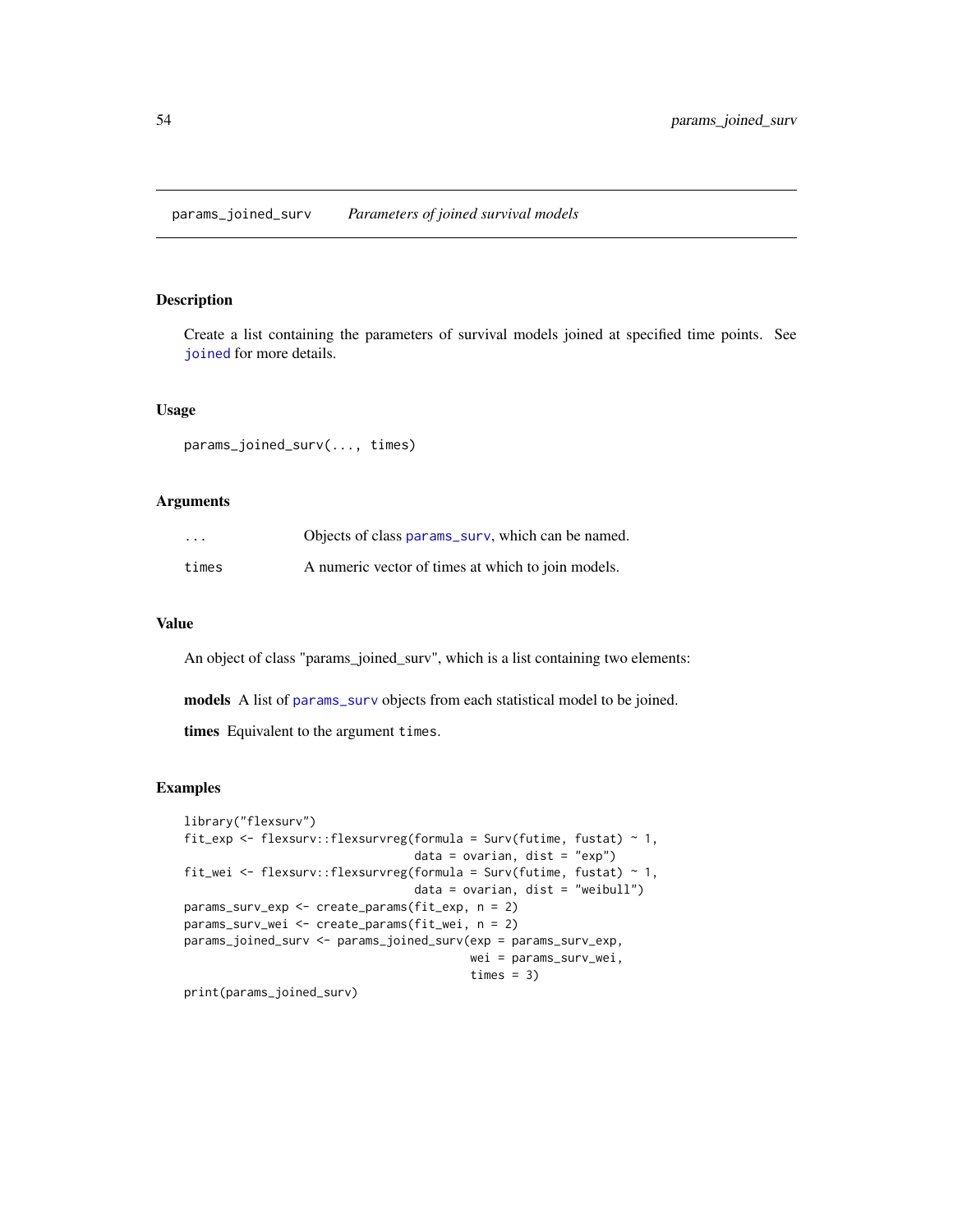params\_joined\_surv\_list

*Parameters of joined lists of survival models*

#### Description

Create a list containing the parameters of multiple sets of survival models, each joined at specified time points. See [joined](#page-0-0) for more details.

# Usage

```
params_joined_surv_list(..., times)
```
## Arguments

| $\cdot$ $\cdot$ $\cdot$ | Objects of class params_surv_list, which can be named.                                                           |
|-------------------------|------------------------------------------------------------------------------------------------------------------|
| times                   | A list of sorted numeric vectors, with the length of each list element equal to the<br>number of sets of models. |
|                         |                                                                                                                  |

# Value

An object of class "params\_joined\_surv\_list", which is a list containing two elements:

models A list of [params\\_surv\\_list](#page-60-0), each containing cod[eparams\\_surv](#page-57-0) objects to be joined. times Equivalent to the argument times.

```
library("flexsurv")
fit_exp <- flexsurv::flexsurvreg(formula = Surv(futime, fustat) ~ 1,
                                 data = ovarian, dist = "exp")fit_wei <- flexsurv::flexsurvreg(formula = Surv(futime, fustat) ~ 1,
                                 data = ovarian, dist = "weibull")fit_lnorm <- flexsurv::flexsurvreg(formula = Surv(futime, fustat) ~ 1,
                                  data = ovarian, dist = "lognormal")
params_exp <- create_params(fit_exp, n = 2)
params_wei <- create_params(fit_wei, n = 2)
params_lnorm <- create_params(fit_lnorm, n = 2)
params_list1 <- params_surv_list(params_exp, params_wei)
params_list2 <- params_surv_list(params_exp, params_lnorm)
params_joined <- params_joined_surv_list(model1 = params_list1,
                                        model2 = params_list2,
                                         times = list(3, 5)print(params_joined)
```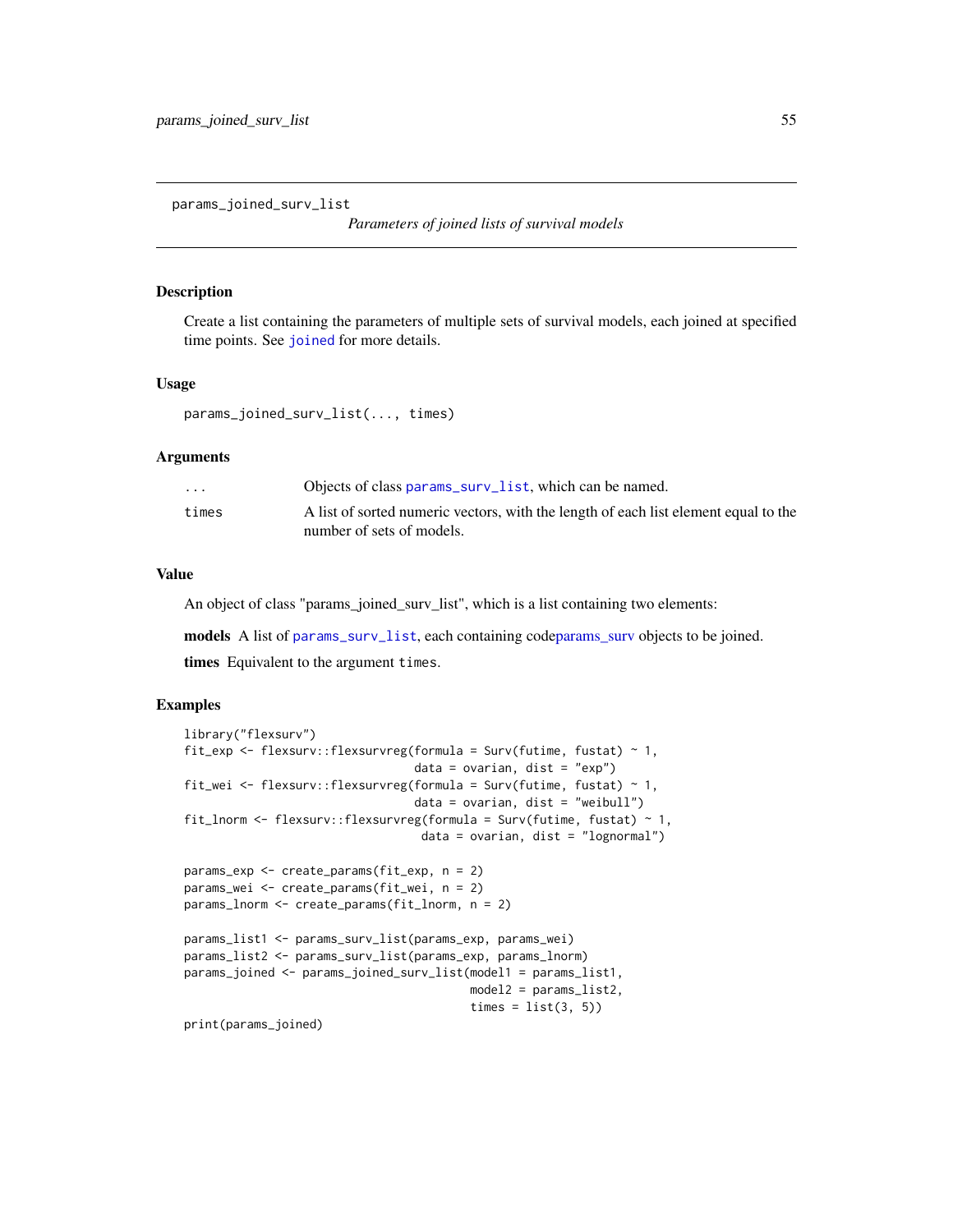Create a list containing the parameters of a fitted linear regression model.

#### Usage

params\_lm(coefs, sigma = NULL)

## Arguments

| coefs | Matrix of samples of the coefficients under sampling uncertainty.                                                                                                                |
|-------|----------------------------------------------------------------------------------------------------------------------------------------------------------------------------------|
| sigma | A vector of samples of the standard error of the regression model. Must only be<br>specified if the model is used to randomly simulate values (rather than to predict<br>means). |

## Details

Fitted linear models are used to predict values,  $y$ , as a function of covariates,  $x$ ,

$$
y = x^T \beta + \epsilon.
$$

Predicted means are given by  $x^T \hat{\beta}$  where  $\hat{\beta}$  is the vector of estimated regression coefficients. Random samples are obtained by sampling the error term from a normal distribution,  $\epsilon \sim N(0, \hat{\sigma}^2)$ .

#### Value

An object of class params\_lm, which is a list containing coefs, sigma, and n\_samples. n\_samples is equal to the number of rows in coefs.

```
library("MASS")
n < - 2params <- params_lm(coefs = MASS::mvrnorm(n, mu = c(.5,.6),
                                        Sigma = matrix(c(.05, .01, .01, .05), nrow = 2)),
                      sigma \leq rgamma(n, shape = .5, rate = 4))
print(params)
```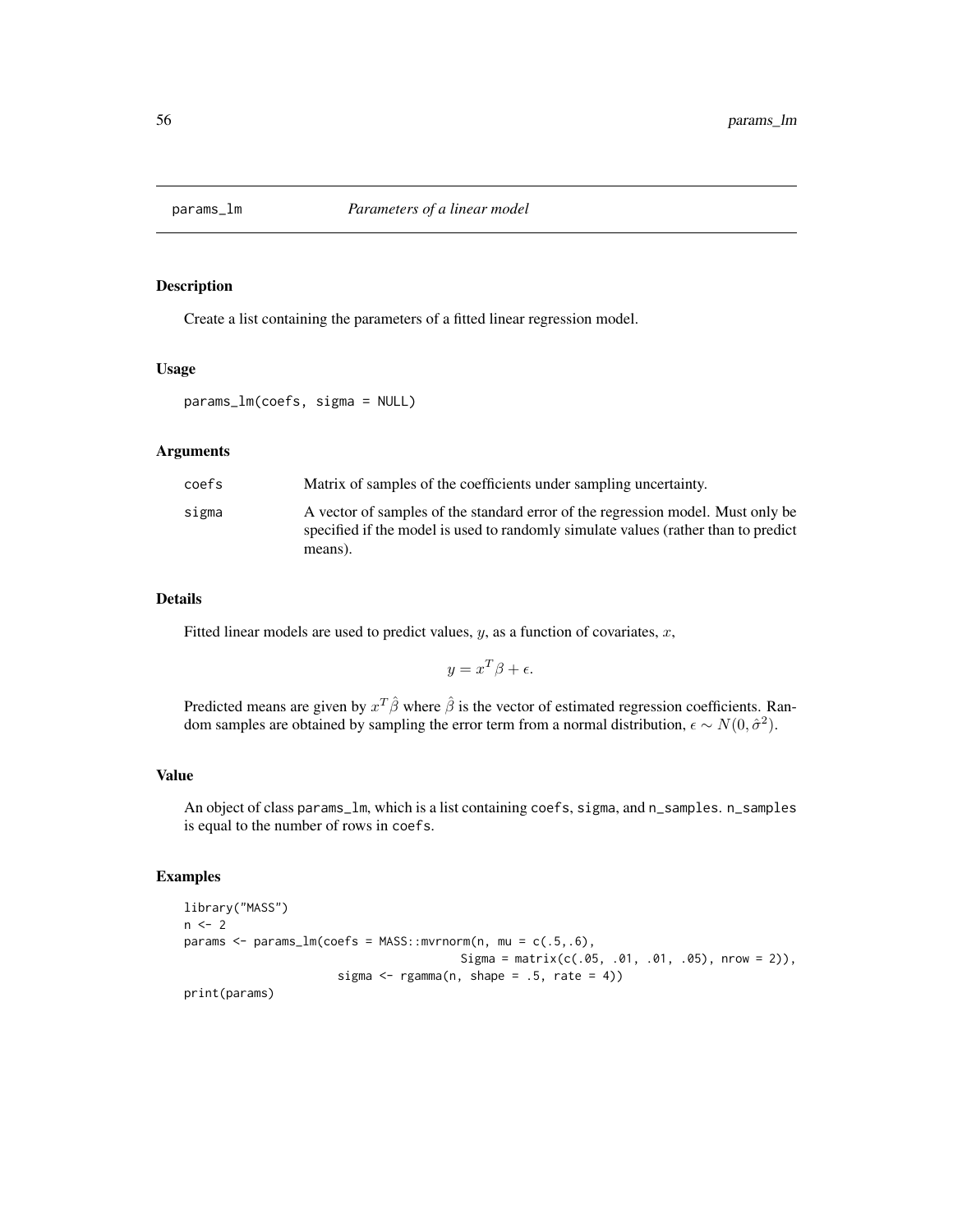<span id="page-56-0"></span>

Store the parameters of a fitted multinomial logistic regression model. The model is used to predict probabilities of  $K$  classes.

#### Usage

params\_mlogit(coefs)

## Arguments

coefs A 3D array of stacked matrices. The number of matrices (i.e., the number of slices in the cube) should be equal to  $K - 1$ . Each matrix is contains samples of the regression coefficients under sampling uncertainty corresponding to a particular class. Rows index parameter samples and columns index coefficients.

## Details

Multinomial logit models are used to predict the probability of membership for subject  $i$  in each of  $K$  classes as a function of covariates:

$$
Pr(y_i = c) = \frac{e^{\beta_c x_i}}{\sum_{k=1}^{K} e^{\beta_k x_i}}
$$

## Value

An object of class params\_mlogit, which is a list containing coefs and n\_samples, where n\_samples is equal to the number of rows in each element of coefs.

```
params <- params_mlogit(coefs = array(
 c(matrix(c(intercept = 0, treatment = log(.75)), nrow = 1),matrix(c(intexcept = 0, treatment = log(.8)), new = 1)),dim = c(1, 2, 2)))
```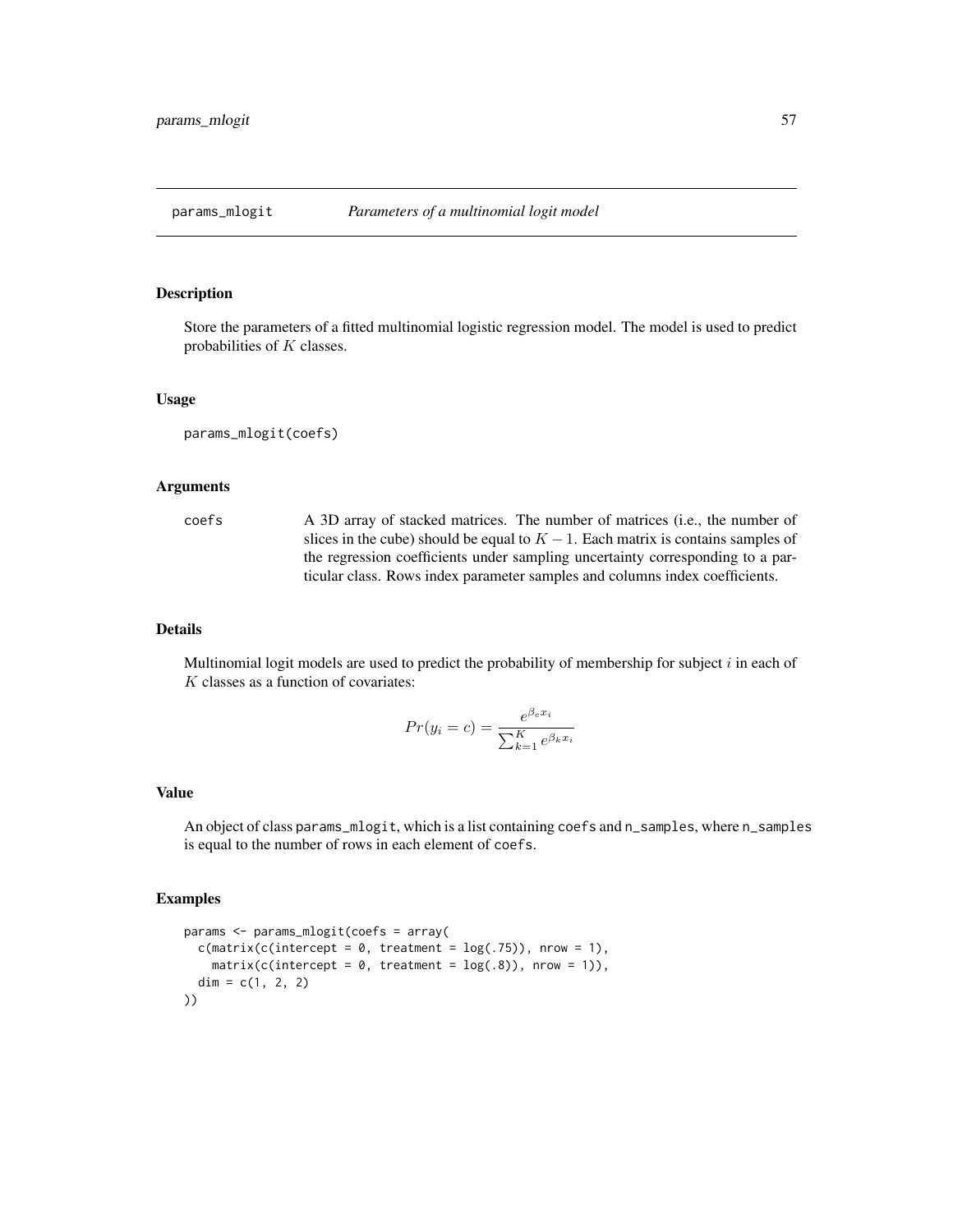params\_mlogit\_list *Parameters of a list of multinomial logit models*

# Description

Create a list containing the parameters of multiple fitted multinomial logit models.

## Usage

```
params_mlogit_list(...)
```
# Arguments

... Objects of class [params\\_mlogit,](#page-56-0) which can be named.

## Value

An object of class [params\\_mlogit](#page-56-0)\_list, which is a list containing params\_mlogit objects.

<span id="page-57-0"></span>params\_surv *Parameters of a survival model*

# Description

Create a list containing the parameters of a single fitted parametric or flexibly parametric survival model.

# Usage

```
params_surv(coefs, dist, aux = NULL)
```
## Arguments

| coefs | A list of length equal to the number of parameters in the survival distribution.                    |
|-------|-----------------------------------------------------------------------------------------------------|
|       | Each element of the list is a matrix of samples of the regression coefficients                      |
|       | under sampling uncertainty used to predict a given parameter. All parameters                        |
|       | are expressed on the real line (e.g., after log transformation if they are defined<br>as positive). |
| dist  | Character vector denoting the parametric distribution. See "Details".                               |
| aux   | Auxiliary arguments used with splines or fractional polynomials. See "Details".                     |
|       |                                                                                                     |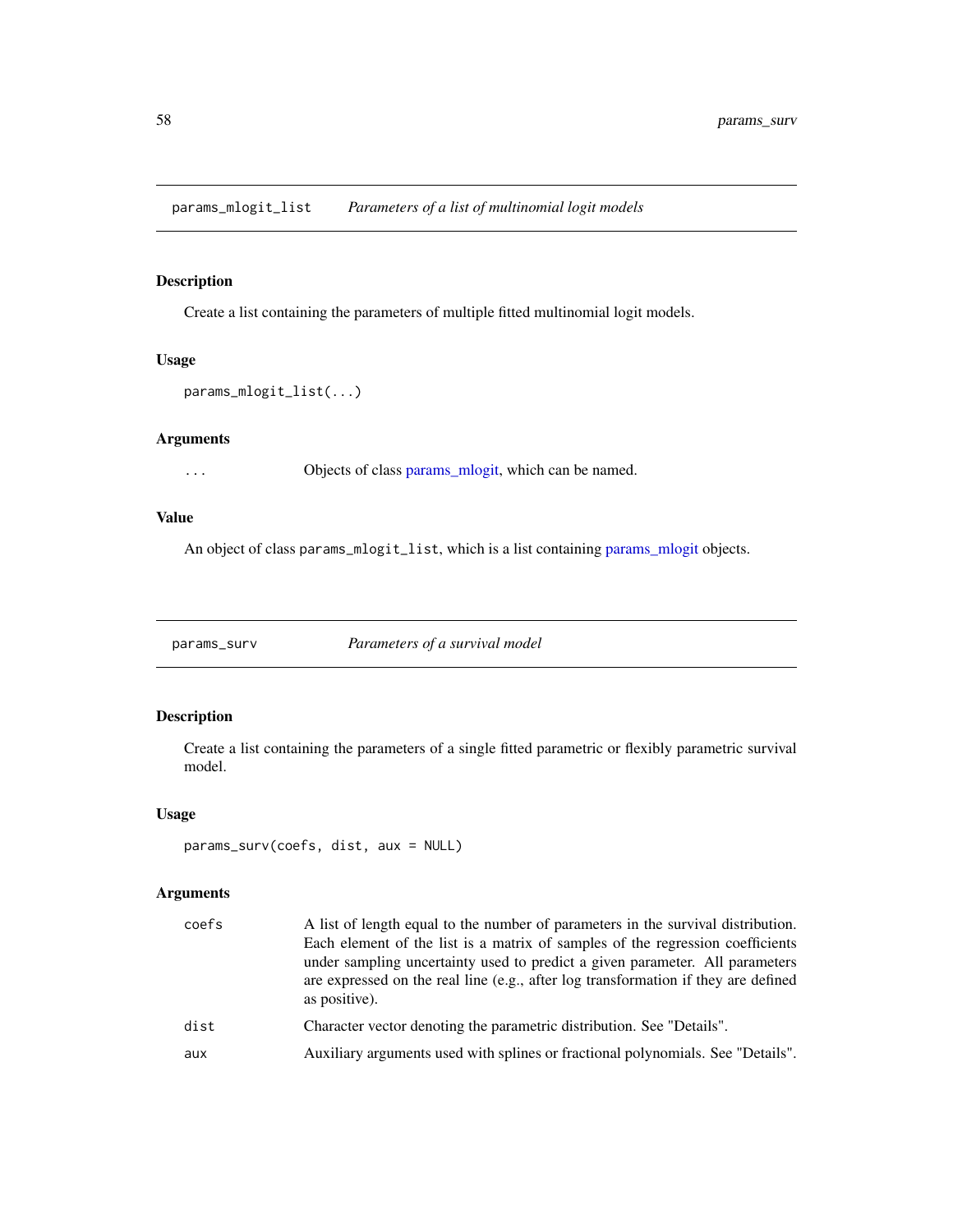params\_surv 59

#### Details

Survival is modeled as a function of L parameters  $\alpha_l$ . Letting  $F(t)$  be the cumulative distribution function, survival at time  $t$  is given by

$$
1-F(t|\alpha_1(x_1),\ldots,\alpha_L(x_L)).
$$

The parameters are modeled as a function of covariates,  $x_l$ , with an inverse transformation function  $g^{-1}()$ ,

$$
\alpha_l = g^{-1}(x_l^T \beta_l).
$$

 $g^{-1}$ () is typically  $exp()$  if a parameter is strictly positive and the identity function if the parameter space is unrestricted.

The types of distributions that can be specified are:

- exponential or exp Exponential distribution. coef must contain the rate parameter on the log scale and the same parameterization as in [stats::Exponential.](#page-0-0)
- weibull or weibull.quiet Weibull distribution. The first element of coef is the shape parameter (on the log scale) and the second element is the scale parameter (also on the log scale). The parameterization is that same as in [stats::Weibull.](#page-0-0)
- weibullPH Weibull distribution with a proportional hazards parameterization. The first element of coef is the shape parameter (on the log scale) and the second element is the scale parameter (also on the log scale). The parameterization is that same as in [flexsurv::WeibullPH.](#page-0-0)
- gamma Gamma distribution. The first element of coef is the shape parameter (on the log scale) and the second element is the rate parameter (also on the log scale). The parameterization is that same as in [stats::GammaDist.](#page-0-0)
- lnorm Lognormal distribution. The first element of coef is the meanlog parameter (i.e., the mean of survival on the log scale) and the second element is the sdlog parameter (i.e., the standard deviation of survival on the log scale). The parameterization is that same as in [stats::Lognormal.](#page-0-0) The coefficients predicting the meanlog parameter are untransformed whereas the coefficients predicting the sdlog parameter are defined on the log scale.
- gompertz Gompertz distribution. The first element of coef is the shape parameter and the second element is the rate parameter (on the log scale). The parameterization is that same as in [flexsurv::Gompertz.](#page-0-0)
- llogis Log-logistic distribution. The first element of coef is the shape parameter (on the log scale) and the second element is the scale parameter (also on the log scale). The parameterization is that same as in [flexsurv::Llogis.](#page-0-0)
- gengamma Generalized gamma distribution. The first element of coef is the location parameter mu, the second element is the scale parameter sigma (on the log scale), and the third element is the shape parameter Q. The parameterization is that same as in [flexsurv::GenGamma.](#page-0-0)
- survspline Survival splines. Each element of coef is a parameter of the spline model (i.e. gamma $=0$ , gamma $=1, \ldots$ ) with length equal to the number of knots (including the boundary knots). See below for details on the auxiliary arguments. The parameterization is that same as in [flexsurv::Survspline.](#page-0-0)
- fracpoly Fractional polynomials. Each element of coef is a parameter of the fractional polynomial model (i.e. gamma\_0, gamma\_1, . . .) with length equal to the number of powers minus 1. See below for details on the auxiliary arguments (i.e., powers).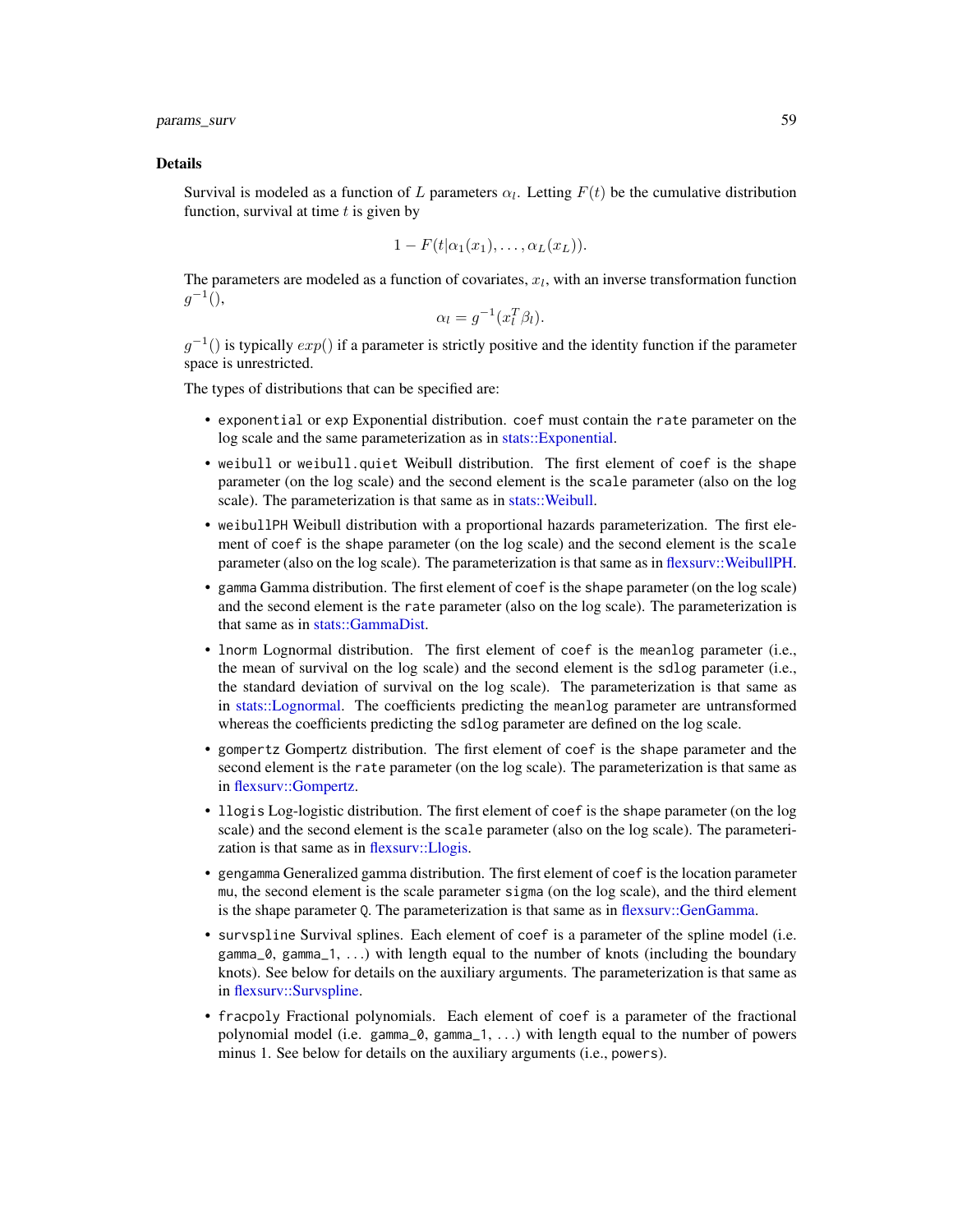- pwexp Piecewise exponential distribution. Each element of coef is rate parameter for a distinct time interval. The times at which the rates change should be specified with the auxiliary argument time (see below for more details).
- fixed A fixed survival time. Can be used for "non-random" number generation. coef should contain a single parameter, est, of the fixed survival times.

Auxiliary arguments for spline models should be specified as a list containing the elements:

knots A numeric vector of knots.

- scale The survival outcome to be modeled as a spline function. Options are "log\_cumhazard" for the log cumulative hazard; "log\_hazard" for the log hazard rate; "log\_cumodds" for the log cumulative odds; and "inv\_normal" for the inverse normal distribution function.
- timescale If "log" (the default), then survival is modeled as a spline function of log time; if "identity", then it is modeled as a spline function of time.

Auxiliary arguments for fractional polynomial models should be specified as a list containing the elements:

powers A vector of the powers of the fractional polynomial with each element chosen from the following set: -2. -1, -0.5, 0, 0.5, 1, 2, 3.

Auxiliary arguments for piecewise exponential models should be specified as a list containing the element:

time A vector equal to the number of rate parameters giving the times at which the rate changes.

Furthermore, when splines (with scale = "log\_hazard") or fractional polynomials are used, numerical methods must be used to compute the cumulative hazard and for random number generation. The following additional auxiliary arguments can therefore be specified:

- cumhaz\_method Numerical method used to compute cumulative hazard (i.e., to integrate the hazard function). Always used for fractional polynomials but only used for splines if scale = "log\_hazard". Options are "quad" for adaptive quadrature and "riemann" for Riemann sum.
- random\_method Method used to randomly draw from an arbitrary survival function. Options are "invcdf" for the inverse CDF and "discrete" for a discrete time approximation that randomly samples events from a Bernoulli distribution at discrete times.
- step Step size for computation of cumulative hazard with numerical integration. Only required when using "riemann" to compute the cumulative hazard or using "discrete" for random number generation.

## Value

An object of class params\_surv, which is a list containing coefs, dist, and n\_samples. n\_samples is equal to the number of rows in each element of coefs, which must be the same. The list may also contain aux if a spline, fractional polynomial, or piecewise exponential model is used.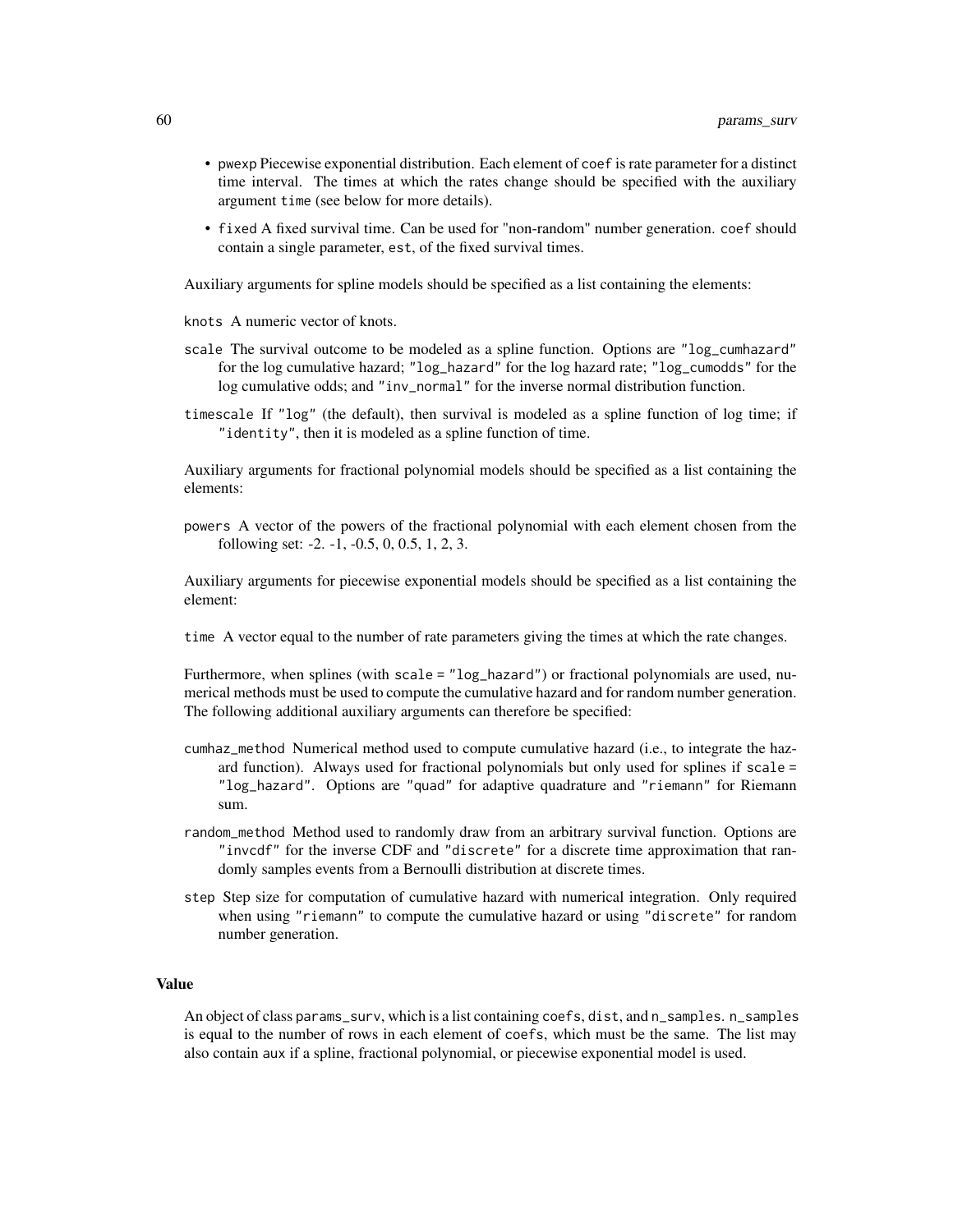params\_surv\_list 61

#### Examples

```
library("flexsurv")
fit <- flexsurvreg(Surv(futime, fustat) ~ 1, data = ovarian, dist = "weibull")
params <- params_surv(coefs = list(shape = fit$res.t["shape", "est", drop = FALSE],
                                   scale = fit$res.t["scale", "est", drop = FALSE]),
                     dist = fit$dlist$name)
print(params)
```
<span id="page-60-0"></span>params\_surv\_list *Parameters of a list of survival models*

# Description

Create a list containing the parameters of multiple fitted parametric survival models.

## Usage

```
params_surv_list(...)
```
#### Arguments

... Objects of class [params\\_surv](#page-57-0), which can be named.

#### Value

An object of class "params\_surv\_list", which is a list containing params\_surv objects.

```
library("flexsurv")
fit_wei <- flexsurvreg(Surv(futime, fustat) \sim 1, data = ovarian, dist = "weibull")
params_wei <- create_params(fit_wei, n = 2)
fit_exp <- flexsurvreg(Surv(futime, fustat) ~ 1, data = ovarian, dist = "exp")
params_exp <- create_params(fit_exp, n = 2)
params_list <- params_surv_list(wei = params_wei, exp = params_exp)
print(params_list)
```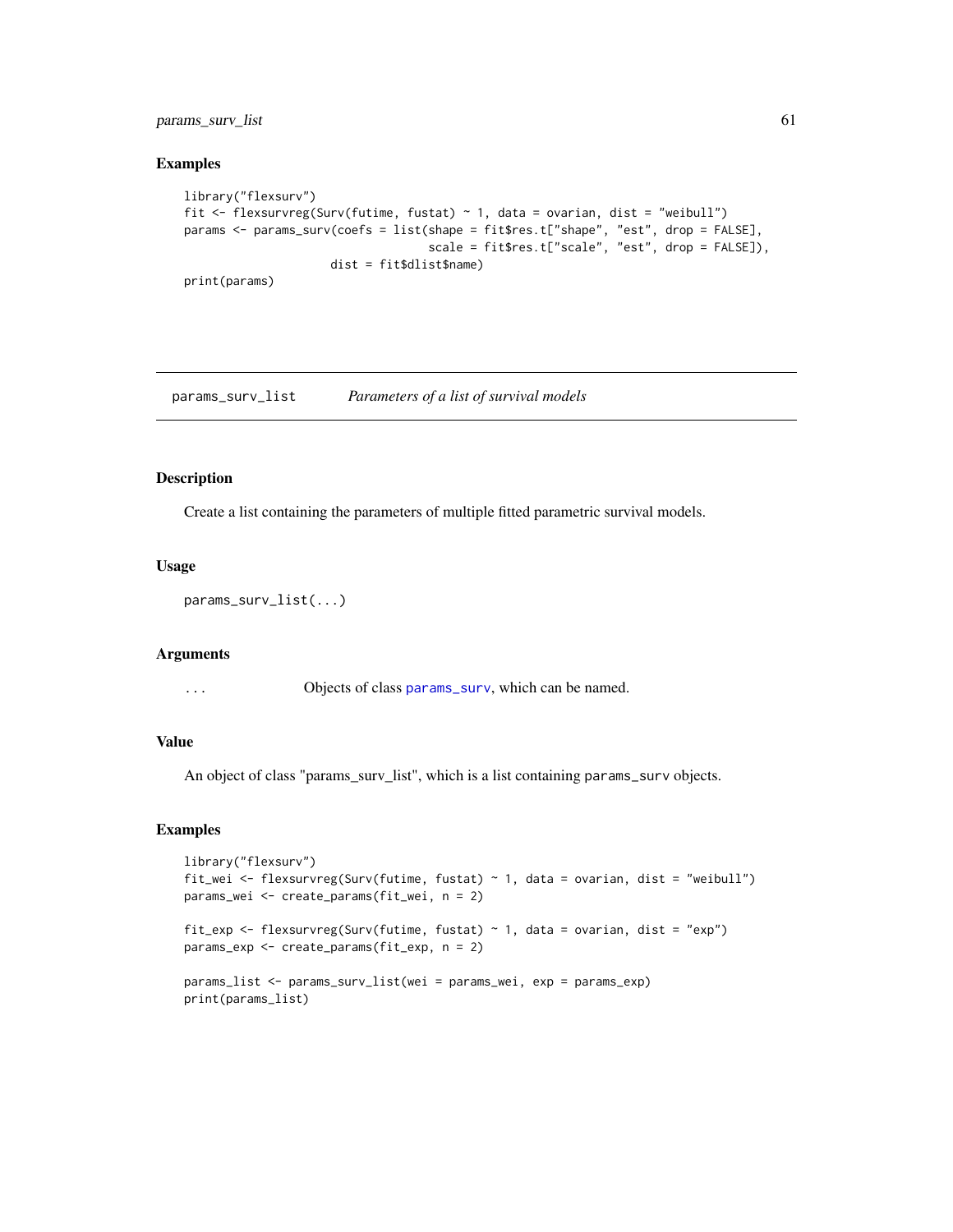<span id="page-61-0"></span>Simulate outcomes from an N-state partitioned survival model.

## Format

An [R6::R6Class](#page-0-0) object.

# Public fields

- survival\_models The survival models used to predict survival curves. Must be an object of class [PsmCurves.](#page-65-0)
- utility\_model The model for health state utility. Must be an object of class [StateVals.](#page-74-0)
- cost\_models The models used to predict costs by health state. Must be a list of objects of class [StateVals,](#page-74-0) where each element of the list represents a different cost category.
- n\_states Number of states in the partitioned survival model.
- t\_ A numeric vector of times at which survival curves were predicted. Determined by the argument t in \$sim\_curves().

survival\_ Survival curves simulated using sim\_curves().

stateprobs\_ An object of class [stateprobs](#page-74-1) simulated using \$sim\_stateprobs().

qalys\_ An object of class [qalys](#page-68-0) simulated using \$sim\_qalys().

costs\_ An object of class [costs](#page-12-0) simulated using \$sim\_costs().

# Methods

## Public methods:

- [Psm\\$new\(\)](#page-7-0)
- [Psm\\$sim\\_survival\(\)](#page-62-0)
- [Psm\\$sim\\_stateprobs\(\)](#page-8-0)
- [Psm\\$sim\\_qalys\(\)](#page-8-1)
- [Psm\\$sim\\_costs\(\)](#page-8-2)
- [Psm\\$summarize\(\)](#page-8-3)
- [Psm\\$clone\(\)](#page-9-0)

Method new(): Create a new Psm object.

*Usage:*

```
Psm$new(survival_models, utility_model = NULL, cost_models = NULL)
```
*Arguments:*

survival\_models The survival\_models field.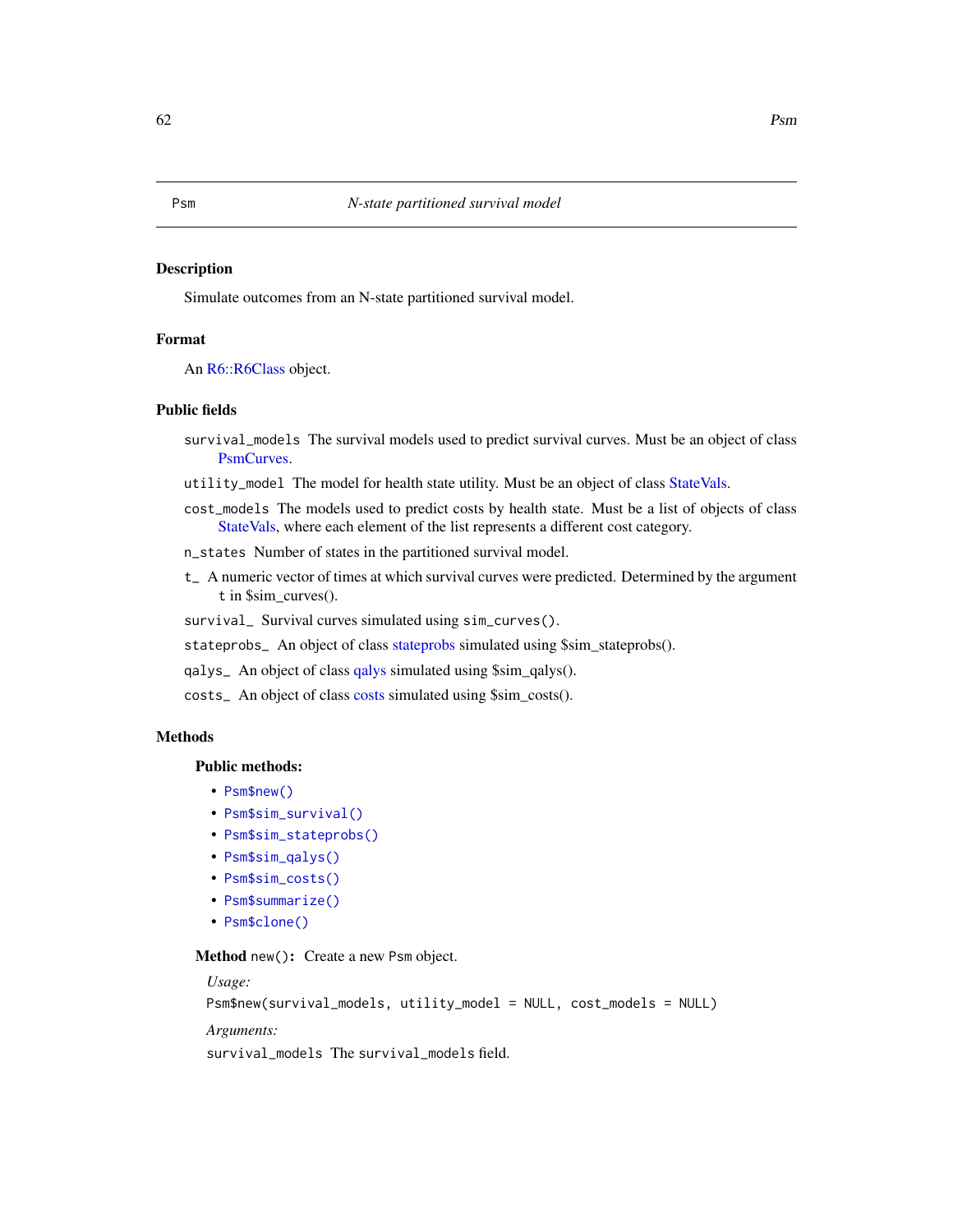utility\_model The utility\_model field.

cost\_models The cost\_models field.

*Details:* n\_states is set equal to the number of survival models plus one.

*Returns:* A new Psm object.

<span id="page-62-0"></span>Method sim\_survival(): Simulate survival curves as a function of time using PsmCurves\$sim\_survival().

*Usage:*

Psm\$sim\_survival(t)

*Arguments:*

t A numeric vector of times. The first element must be 0.

*Returns:* An instance of self with simulated output from PsmCurves\$sim\_survival() stored in stateprobs\_.

Method sim\_stateprobs(): Simulate health state probabilities from survival\_ using a partitioned survival analysis.

*Usage:* Psm\$sim\_stateprobs()

*Returns:* An instance of self with simulated output of class [stateprobs](#page-74-1) stored in stateprobs\_.

Method sim\_qalys(): Simulate quality-adjusted life-years (QALYs) as a function of stateprobs\_ and utility\_model. See vignette("expected-values") for details.

```
Usage:
Psm$sim_qalys(
  dr = 0.03,
  integrate_method = c("trapz", "riemann_left", "riemann_right"),
  lvs = TRUE)
Arguments:
```
dr Discount rate.

integrate\_method Method used to integrate state values when computing (QALYs).

lys If TRUE, then life-years are simulated in addition to QALYs.

*Returns:* An instance of self with simulated output of class [qalys](#page-68-0) stored in qalys\_.

Method sim\_costs(): Simulate costs as a function of stateprobs\_ and cost\_models. See vignette("expected-values") for details.

```
Usage:
Psm$sim_costs(
  dr = 0.03,
  integrate_method = c("trapz", "riemann_left", "riemann_right")
)
Arguments:
```
dr Discount rate.

integrate\_method Method used to integrate state values when computing costs.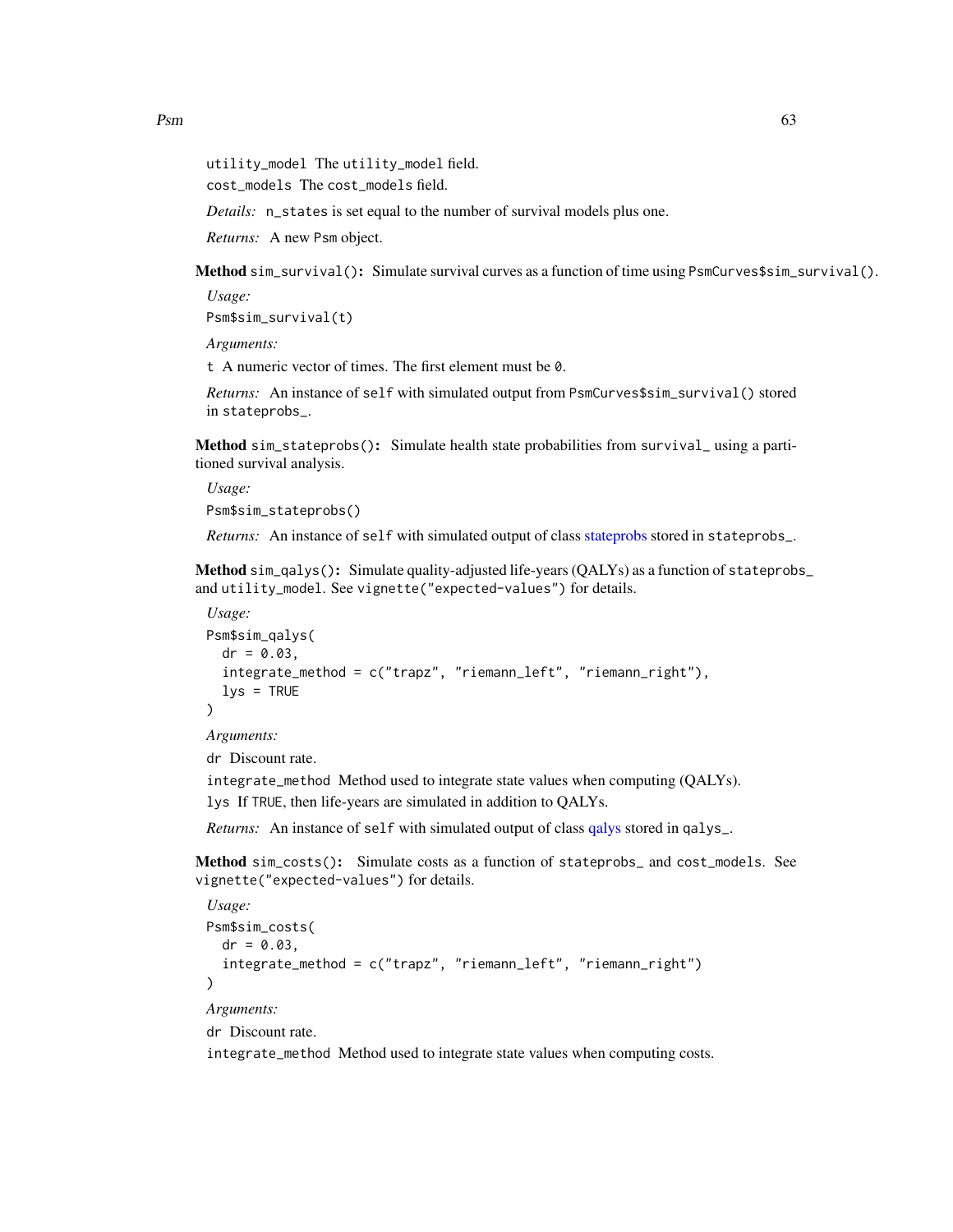*Returns:* An instance of self with simulated output of class [costs](#page-12-0) stored in costs\_.

Method summarize(): Summarize costs and QALYs so that cost-effectiveness analysis can be performed. See [summarize\\_ce\(\)](#page-78-0).

*Usage:* Psm\$summarize()

Method clone(): The objects of this class are cloneable with this method.

```
Usage:
Psm$clone(deep = FALSE)
Arguments:
deep Whether to make a deep clone.
```
## See Also

[PsmCurves,](#page-65-0) [create\\_PsmCurves\(\)](#page-18-0)

```
library("flexsurv")
# Simulation data
strategies \leq data.frame(strategy_id = c(1, 2, 3))
patients \leq data.frame(patient_id = seq(1, 3),
                       age = c(45, 50, 60),
                       female = c(0, 0, 1))states \leq data.frame(state_id = seq(1, 3),
                     state_name = paste0("state", seq(1, 3)))
hesim_dat <- hesim_data(strategies = strategies,
                        patients = patients,
                        states = states)
n_samples <- 3
# Survival models
surv_est_data <- psm4_exdata$survival
fit1 <- flexsurv::flexsurvreg(Surv(endpoint1_time, endpoint1_status) ~ age,
                              data = surv_est_data, dist = "exp")
fit2 <- flexsurv::flexsurvreg(Surv(endpoint2_time, endpoint2_status) ~ age,
                              data = surv_set_data, dist = "exp")fit3 <- flexsurv::flexsurvreg(Surv(endpoint3_time, endpoint3_status) ~ age,
                              data = surv_set_data, dist = "exp")fits <- flexsurvreg_list(fit1, fit2, fit3)
surv_input_data <- expand(hesim_dat, by = c("strategies", "patients"))
psm_curves <- create_PsmCurves(fits, input_data = surv_input_data,
                               bootstrap = TRUE, est_data = surv_est_data,
                               n = n_samples)
# Cost model(s)
cost_input_data <- expand(hesim_dat, by = c("strategies", "patients", "states"))
fit_costs_medical <- stats::lm(costs ~ female + state_name,
```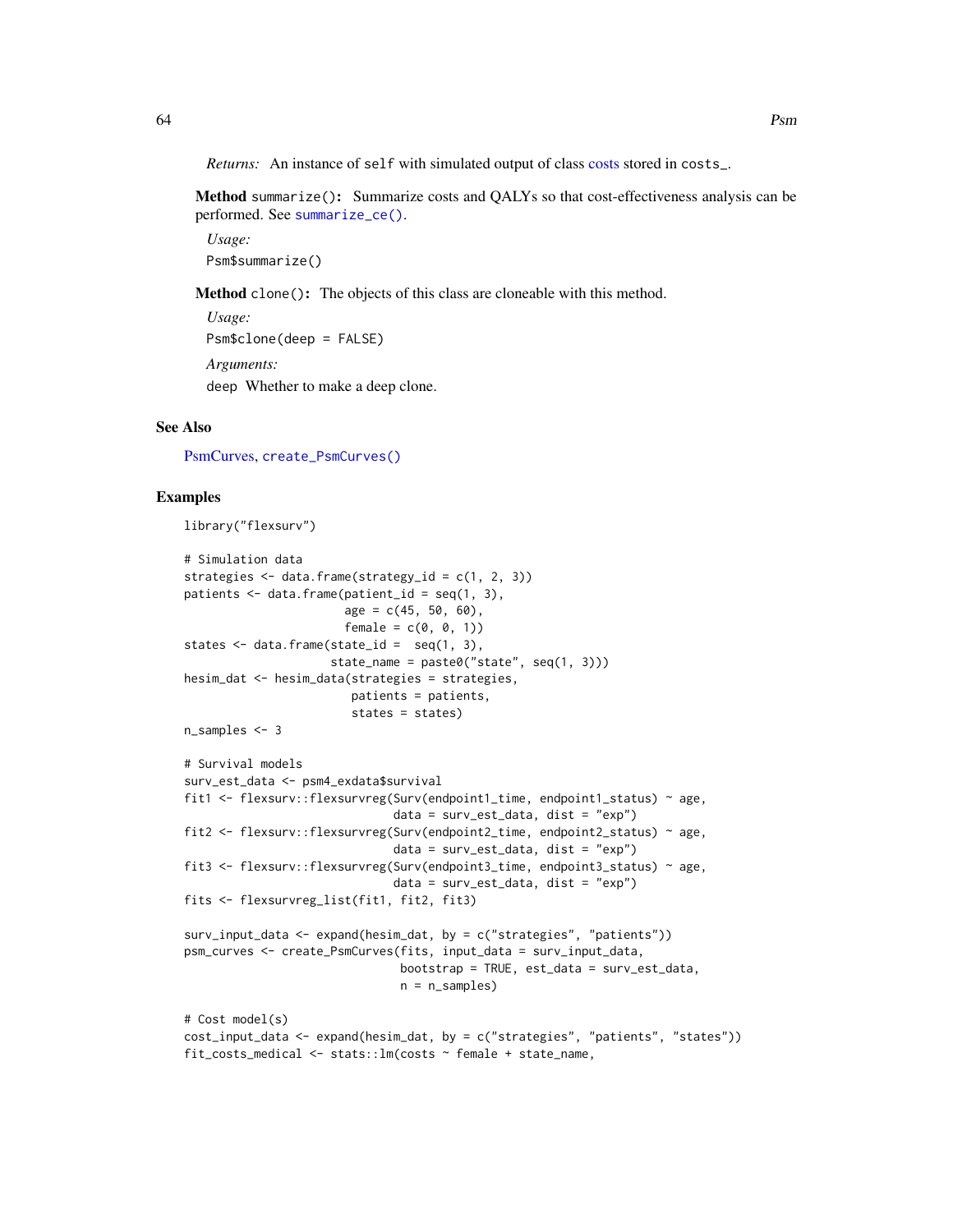```
data = psm4_exdata$costs$medical)
psm_costs_medical <- create_StateVals(fit_costs_medical,
                                      input_data = cost_input_data,
                                      n = n_samples)
# Utility model
utility_tbl <- stateval_tbl(tbl = data.frame(state_id = states$state_id,
                                             min = psm4_exdata$utility$lower,
                                             max = psm4_exdata$utility$upper),
                            dist = "unit",hesim_data = hesim_dat)
psm_utility <- create_StateVals(utility_tbl, n = n_samples)
# Partitioned survival decision model
psm <- Psm$new(survival_models = psm_curves,
              utility_model = psm_utility,
               cost_models = list(medical = psm_costs_medical))
psm$sim\_survival(t = seq(0, 5, .05))psm$sim_stateprobs()
psm$sim_costs(dr = .03)
head(psm$costs_)
head(psm$sim_qalys(dr = .03)$qalys_)
```
psm4\_exdata *Example data for a 4-state partitioned survival model*

#### **Description**

A collection of example datasets containing simulated survival, costs, and utility data for a 4-state partitioned survival model.

#### Usage

psm4\_exdata

## Format

A list containing the following elements:

- Survival A data frame containing patient information and time to 3 separate survival endpoints.
- CostsA list of data frames. The first data frame contains medical cost data and the second data frame contains drug cost data.

## Survival data

The survival data frame contains a list of 3 survival curves, each containing the following columns.

female An indicator variable equal to 1 if the patient is female and 0 otherwise.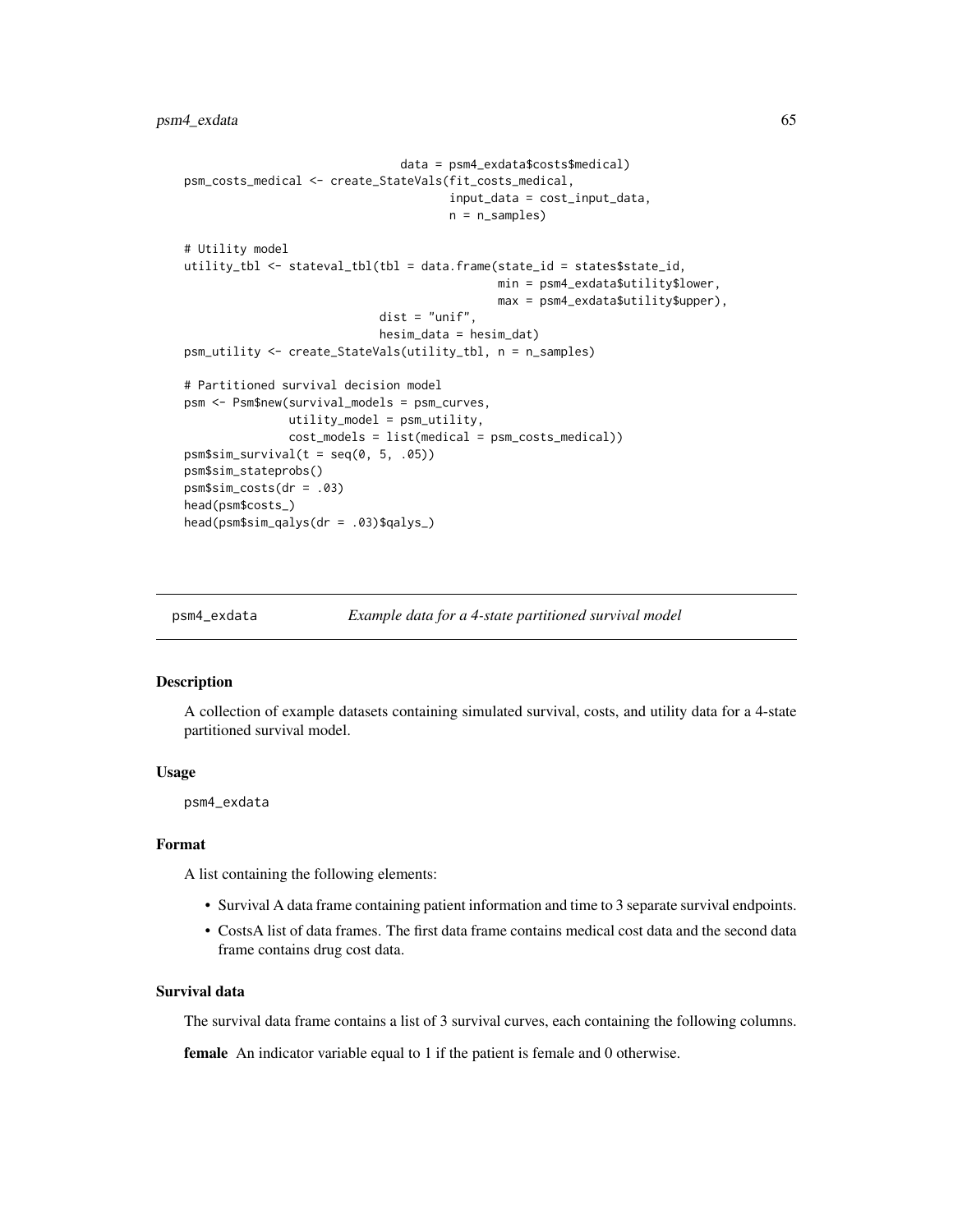age The age of the patient in years. strategy id The id of the treatment strategy used. endpoint1\_time Follow up time with right censored data to survival endpoint 1. endpoint1\_status A status indicator for survival endpoint 1 equal to 0 if alive and 1 if dead. endpoint2\_time Follow up time with right censored data to survival endpoint 2. endpoint2\_status A status indicator for survival endpoint 2 equal to 0 if alive and 1 if dead.

endpoint3\_time Follow up time with right censored data to survival endpoint 3.

endpoint3\_status A status indicator for survival endpoint 3 equal to 0 if alive and 1 if dead.

## Cost data

The cost list contains two data frames.The first data frame contains data on the medical costs by patient and health state, and contains the following columns:

**patient\_id** An integer denoting the id of the patient.

female An indicator variable equal to 1 if the patient is female and 0 otherwise.

state\_name A categorical variable denoting the three possible health states.

costs Annualized medical costs.

The second data frame contains data on the drug costs associated with each treatment strategy.

strategy\_id The id of each treatment strategy.

costs Annualized drug costs.

<span id="page-65-0"></span>PsmCurves *Partitioned survival curves*

#### Description

Summarize n-1 survival curves for an N state partitioned survival model.

## Format

An [R6::R6Class](#page-0-0) object.

#### Public fields

params An object of class [params\\_surv\\_list.](#page-60-0)

input\_data An object of class [input\\_mats.](#page-46-0) Each row in X must be a unique treatment strategy and patient.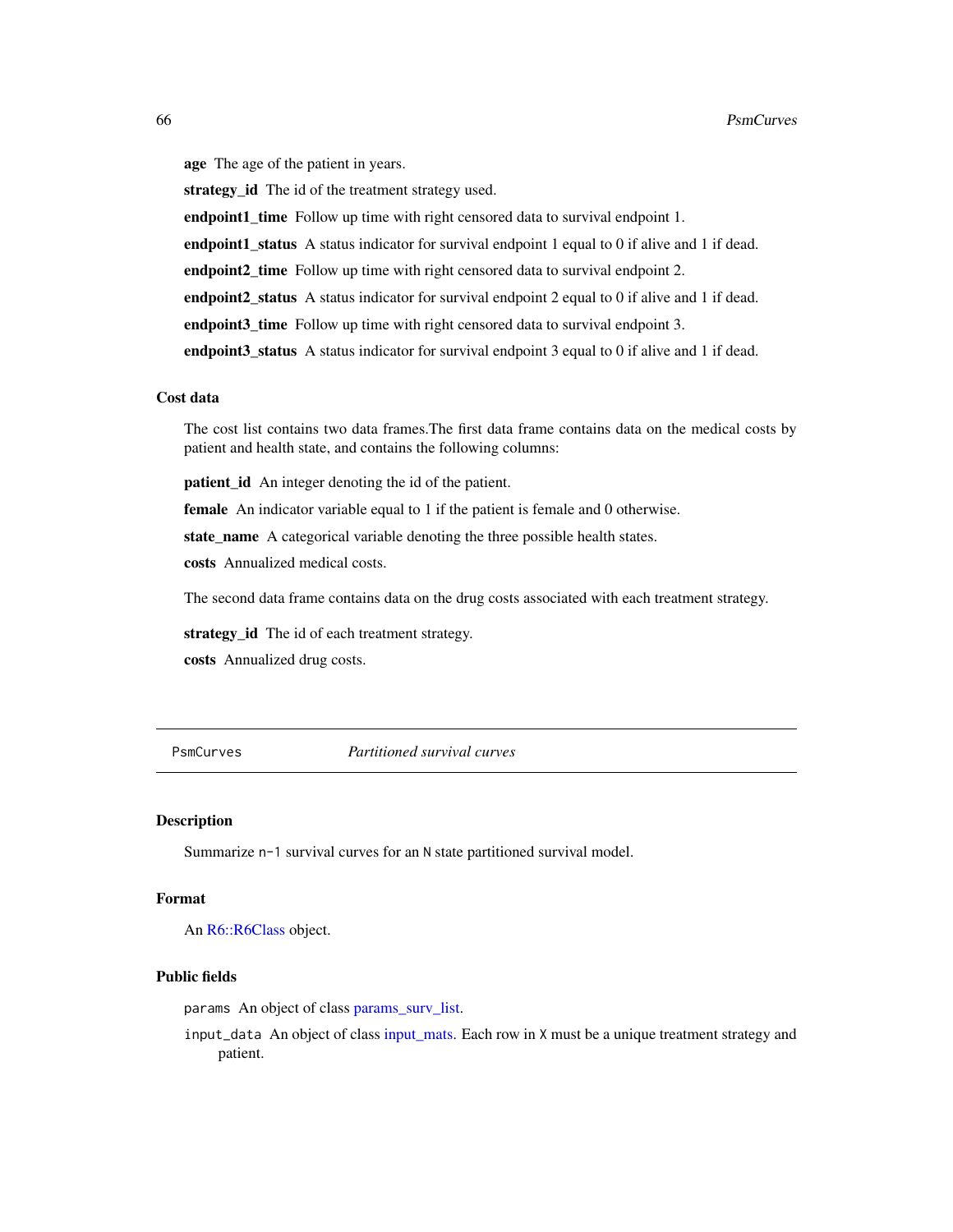## PsmCurves 67

# Methods

## Public methods:

- [PsmCurves\\$new\(\)](#page-7-0)
- [PsmCurves\\$hazard\(\)](#page-22-0)
- [PsmCurves\\$cumhazard\(\)](#page-22-1)
- [PsmCurves\\$survival\(\)](#page-66-0)
- [PsmCurves\\$rmst\(\)](#page-67-0)
- [PsmCurves\\$quantile\(\)](#page-67-1)
- [PsmCurves\\$check\(\)](#page-44-0)
- [PsmCurves\\$clone\(\)](#page-9-0)

Method new(): Create a new PsmCurves object.

*Usage:*

PsmCurves\$new(params, input\_data)

*Arguments:*

params The params field.

input\_data The input\_data field.

*Returns:* A new PsmCurves object.

Method hazard(): Predict the hazard function for each survival curve as a function of time.

*Usage:*

PsmCurves\$hazard(t)

*Arguments:*

t A numeric vector of times.

*Returns:* A data.table with columns sample, strategy\_id, patient\_id, grp\_id, curve (the curve number), t, and hazard.

Method cumhazard(): Predict the cumulative hazard function for each survival curve as a function of time.

*Usage:*

PsmCurves\$cumhazard(t)

*Arguments:*

t A numeric vector of times.

*Returns:* A data.table with columns sample, strategy\_id, patient\_id, grp\_id, curve, t, and cumhazard.

<span id="page-66-0"></span>Method survival (): Predict the cumulative hazard function for each survival curve as a function of time.

*Usage:* PsmCurves\$survival(t)

*Arguments:*

t A numeric vector of times.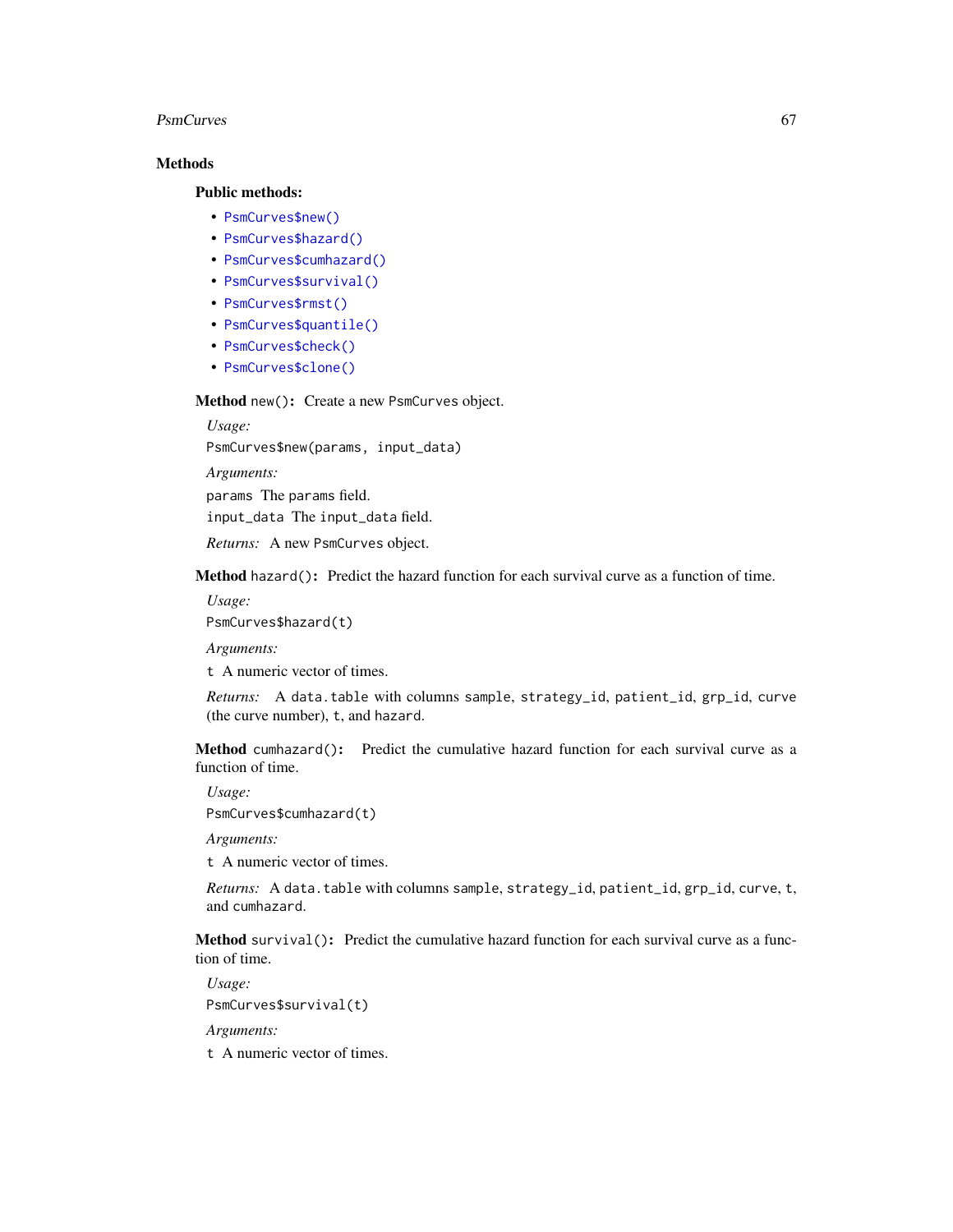*Returns:* A data.table with columns sample, strategy\_id, patient\_id, grp\_id, curve, t, and survival.

<span id="page-67-0"></span>Method rmst(): Predict the restricted mean survival time up until time points t for each survival curve.

*Usage:* PsmCurves\$rmst(t,  $dr = 0$ )

*Arguments:*

t A numeric vector of times.

dr Discount rate.

*Returns:* A data.table with columns sample, strategy\_id, patient\_id, grp\_id, curve, t, and rmst.

<span id="page-67-1"></span>Method quantile(): Predict quantiles of the survival distribution for each survival curve.

*Usage:*

PsmCurves\$quantile(p)

*Arguments:*

p A numeric vector of probabilities for computing quantiles.

*Returns:* A data.table with columns sample, strategy\_id, patient\_id, grp\_id, curve, p and quantile.

Method check(): Input validation for class. Checks that fields are the correct type.

*Usage:*

PsmCurves\$check()

Method clone(): The objects of this class are cloneable with this method.

*Usage:* PsmCurves\$clone(deep = FALSE) *Arguments:*

deep Whether to make a deep clone.

## See Also

[Psm,](#page-61-0) [create\\_PsmCurves\(\)](#page-18-0)

```
library("flexsurv")
```

```
# Simulation data
dt_strategies <- data.frame(strategy_id = c(1, 2, 3))
dt_patients \leq data.frame(patient_id = seq(1, 3),
                           age = c(45, 50, 60),
                           female = c(\emptyset, \emptyset, 1)hesim_dat <- hesim_data(strategies = dt_strategies,
                         patients = dt_patients)
```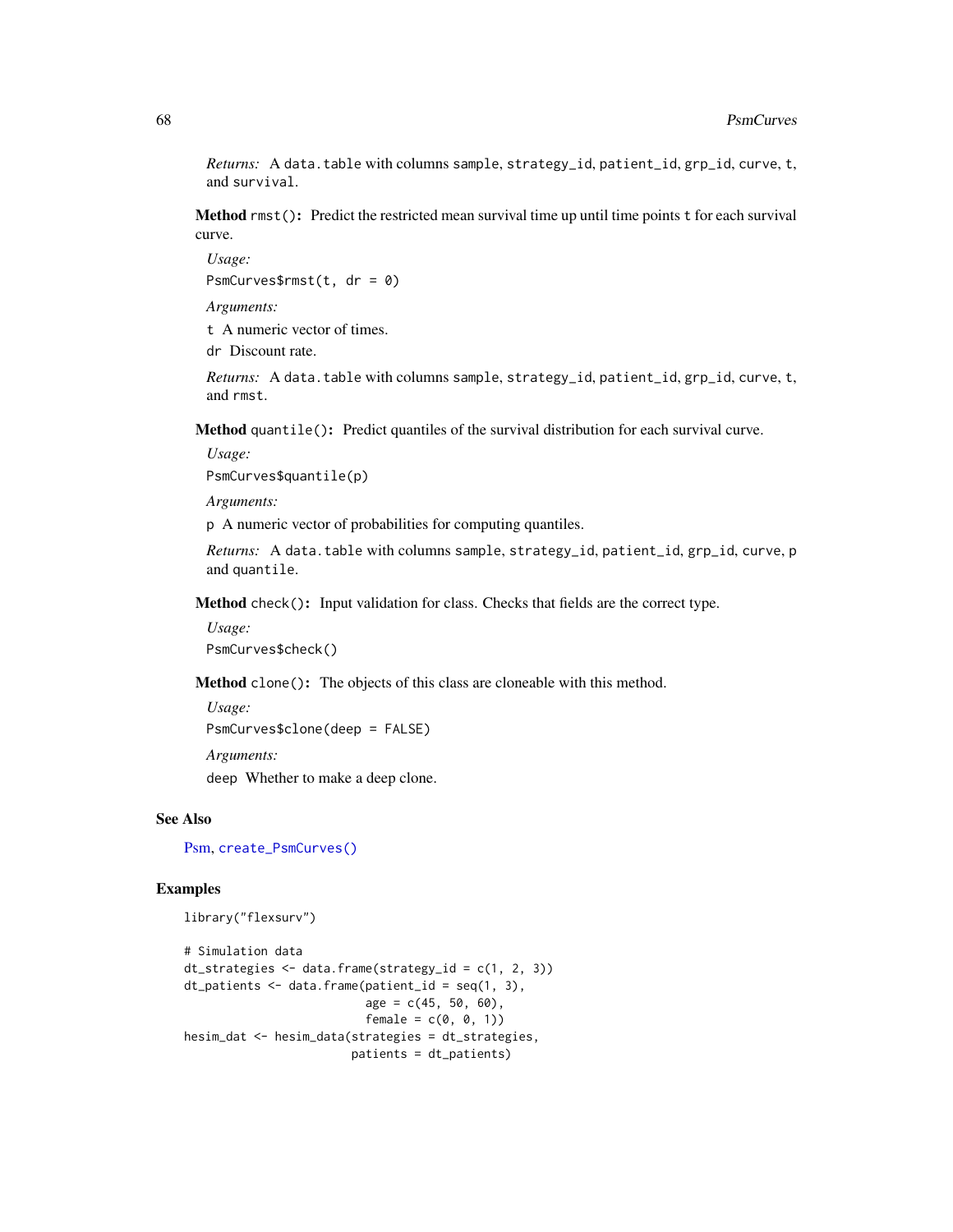```
# Fit survival models
surv_est_data <- psm4_exdata$survival
fit1 <- flexsurv::flexsurvreg(Surv(endpoint1_time, endpoint1_status) ~ age,
                              data = surv_est_data, dist = "exp")
fit2 <- flexsurv::flexsurvreg(Surv(endpoint2_time, endpoint2_status) ~ age,
                              data = surv_est_data, dist = "exp")
fit3 <- flexsurv::flexsurvreg(Surv(endpoint3_time, endpoint3_status) ~ age,
                              data = surv_test_data, dist = "exp")fits <- flexsurvreg_list(fit1, fit2, fit3)
# Form PsmCurves
surv_input_data <- expand(hesim_dat, by = c("strategies", "patients"))
psm_curves <- create_PsmCurves(fits, input_data = surv_input_data, n = 3,
                               bootstrap = TRUE, est_data = surv_est_data)
# Summarize survival curves
head(psm\_curves\q quantile(p = c(.25, .5, .75)))
head(psm_curves$survival(t = seq(0, 3, by = .1)))
head(psm\_curves\fmst(t = c(2, 5)))
```
#### <span id="page-68-0"></span>qalys *Quality-adjusted life-years object*

## Description

An object of class qalys returned from methods \$sim\_qalys() in model classes that store simulated quality-adjusted life-years (QALYs).

## **Components**

A qalys object inherits from data.table and contains the following columns:

sample A random sample from the PSA.

strategy\_id The treatment strategy ID.

patient\_id The patient ID.

state\_id The health state ID.

dr The rate used to discount QALYs.

category A single category always equal to "qalys".

qalys The simulated values of QALYs.

If the argument lys = TRUE, then the data.table also contains a column lys containing simulated life-years.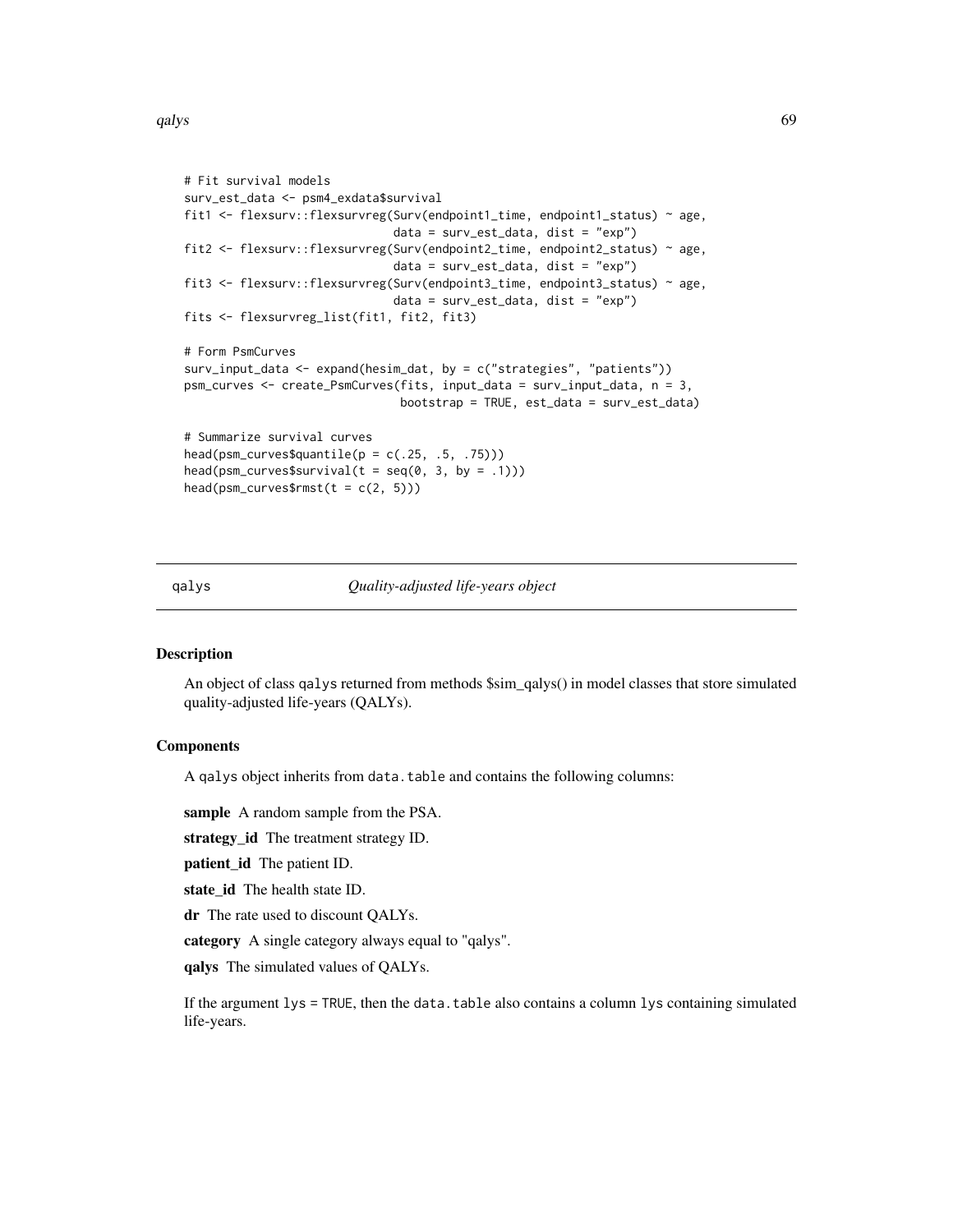Draw random samples from a categorical distribution given a matrix of probabilities. rcat is vectorized and written in C++ for speed.

# Usage

rcat(n, prob)

## Arguments

|      | Number of random observations to draw.                                      |
|------|-----------------------------------------------------------------------------|
| prob | A matrix of probabilities where rows correspond to observations and columns |
|      | correspond to categories.                                                   |

### Value

A vector of random samples from the categorical distribution. The length of the sample is determined by n. The numerical arguments other than n are recycled so that the number of samples is equal to n.

```
p \leftarrow c(.2, .5, .3)n <- 10000
pmat \leq matrix(rep(p, n), nrow = n, ncol = length(p), byrow = TRUE)
# rcat
set.seed(100)
ptm <- proc.time()
samp1 <- rcat(n, pmat)
proc.time() - ptm
prop.table(table(samp1))
# rmultinom from base R
set.seed(100)
ptm <- proc.time()
samp2 \leftarrow t(apply(pmat, 1, rmultinom, n = 1, size = 1))
samp2 <- apply(samp2, 1, function(x) which(x == 1))
proc.time() - ptm
prop.table(table(samp2))
```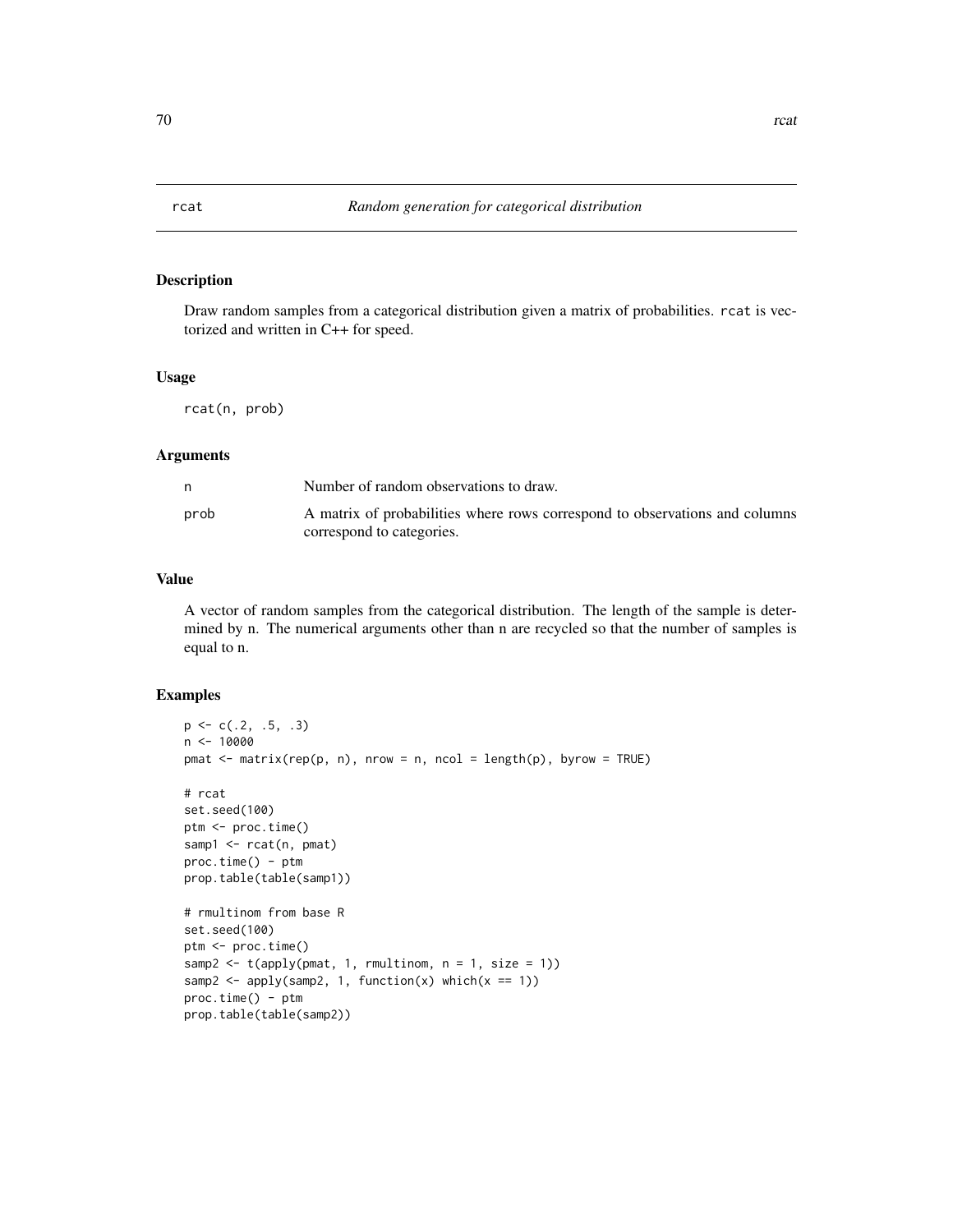Draw random samples from multiple Dirichlet distributions for use in transition probability matrices.

## Usage

```
rdirichlet_mat(
  n,
  alpha,
  output = c("array", "matrix", "data.frame", "data.table")
\lambda
```
# Arguments

| n      | Number of samples to draw.                                                                             |
|--------|--------------------------------------------------------------------------------------------------------|
| alpha  | A matrix where each row is a separate vector of shape parameters.                                      |
| output | The class of the object returned by the function. Either an array, matrix,<br>data.frame.ordata.table. |

## Details

This function is meant for representing the distribution of transition probabilities in a transition matrix. The  $(i,j)$  element of alpha is a transition from state i to state j. It is vectorized and written in C++ for speed.

## Value

If output = "array", then an array of matrices is returned where each row of each matrix is a sample from the Dirichlet distribution. If output results in a two dimensional object (i.e., a matrix, data. frame, or data. table, then each row contains all elements of the sampled matrix from the Dirichlet distribution ordered rowwise; that is, each matrix is flattened. In these cases, the number of rows must be less than or equal to the number of columns.

```
alpha <- matrix(c(100, 200, 500, 50, 70, 75), ncol = 3, nrow = 2, byrow = TRUE)
samp <- rdirichlet_mat(100, alpha)
print(samp[, , 1:2])
```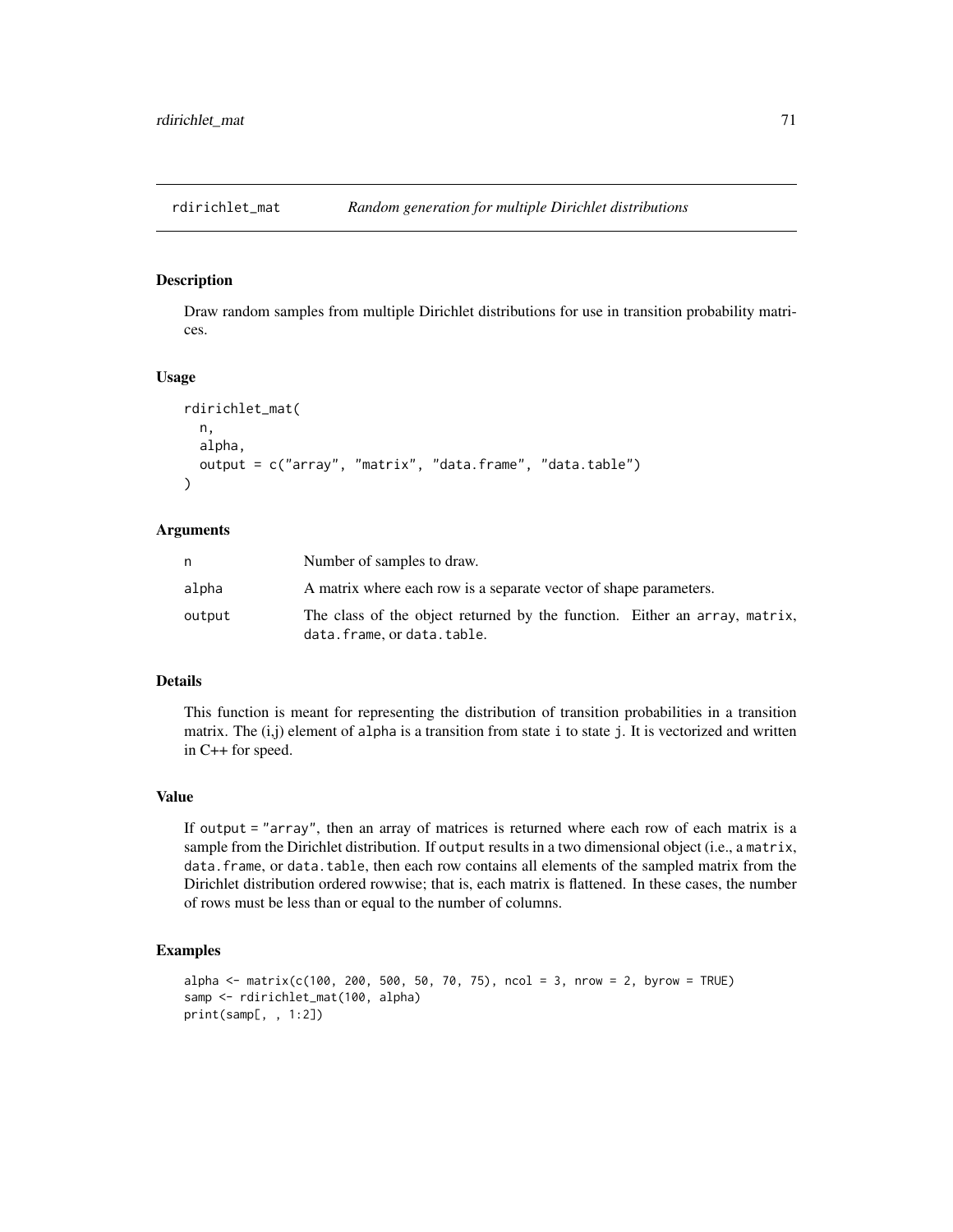rng\_distributions *Random number generation distributions*

### Description

A collection of functions for randomly generating deviates from probability distributions with [define\\_rng\(\)](#page-25-0).

# Usage

```
beta_rng(shape1 = 1, shape2 = 1, mean = NULL, sd = NULL, names = NULL)
dirichlet_rng(alpha, names = NULL)
fixed(est, names = NULL)
custom(x, names = NULL)
gamma_rng(mean, sd, names = NULL)
lognormal_rng(meanlog, sdlog, names = NULL)
multi_normal_rng(mu, Sigma, names = NULL, ...)
normal_rng(mean, sd, names = NULL)
uniform_rng(min, max, names = NULL)
```
# Arguments

| shape1, shape2 | Non-negative parameters of the Beta distribution.                                                                                                                                                                                      |
|----------------|----------------------------------------------------------------------------------------------------------------------------------------------------------------------------------------------------------------------------------------|
| mean, sd       | Mean and standard deviation of the random variable.                                                                                                                                                                                    |
| names          | Names for columns if an object with multiple columns is returned by the func-<br>tion.                                                                                                                                                 |
| alpha          | A matrix where each row is a separate vector of shape parameters.                                                                                                                                                                      |
| est            | A vector of estimates of the variable of interest.                                                                                                                                                                                     |
| x              | A numeric vector, matrix, data. frame, or data. table containing random<br>samples of the variable of interest from a suitable probability distribution. This<br>would typically be a posterior distribution from a Bayesian analysis. |
| meanlog, sdlog | Mean and standard deviation of the distribution on the log scale.                                                                                                                                                                      |
| mu, Sigma      | mu is a vector giving the means of the variables and Sigma is a positive-definite<br>symmetric matrix specifying the covariance matrix of the variables.                                                                               |
|                | Additional arguments to pass to underlying random number generation func-<br>tions. See "details".                                                                                                                                     |
| min, max       | Lower and upper limits of the distribution. Must be finite.                                                                                                                                                                            |
|                |                                                                                                                                                                                                                                        |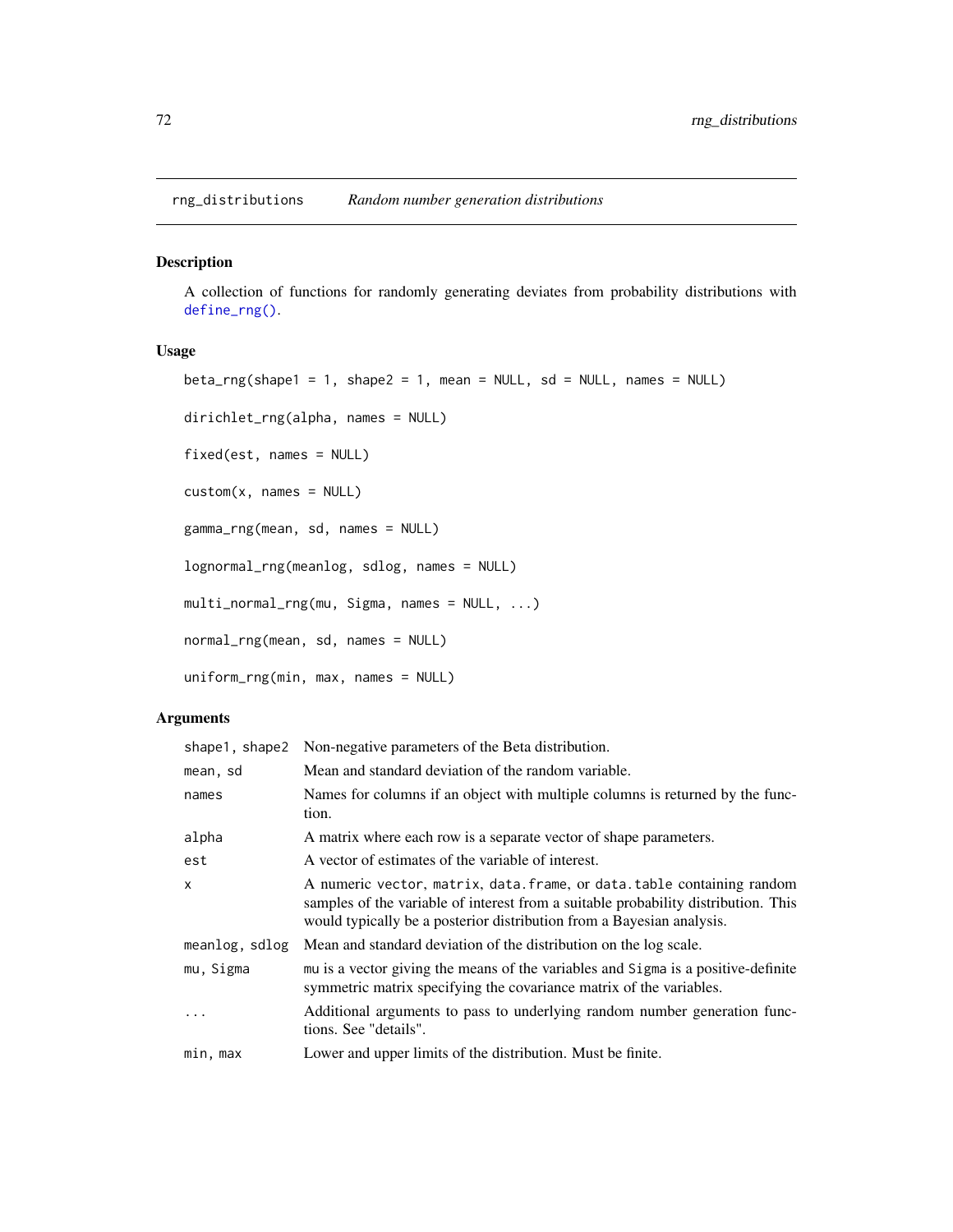#### <span id="page-72-0"></span>Details

These functions are not exported and are meant for use with [define\\_rng\(\)](#page-25-0). They consequently assume that the number of samples to draw, n, is defined in the parent environment. Convenience random number generation functions include:

- beta\_rng() If mean and sd are both not NULL, then parameters of the beta distribution are derived using the methods of moments with [mom\\_beta\(\)](#page-47-0). Beta variates are generated with [stats::rbeta\(\)](#page-0-0).
- custom() Use previously sampled values from a custom probability distribution. There are three possibilities: (i) if n is equal to the number previously sampled values (say n\_samples), then x is returned as is; (ii) if  $n < n$ \_samples, then samples from x are sampled without replacement; and (iii) if  $n > n$ \_samples, then samples from x are sampled with replacement and a warning is provided.
- dirichlet\_rng() Dirichlet variates for each row in the matrix are generated with [rdirichlet\\_mat\(\)](#page-70-0). The sampled values are stored in a data.table where there is a column for each element of alpha (with elements ordered rowwise).
- fixed() This function should be used when values of the variable of interest are fixed (i.e., they are known with certainty). If length(est) > 1, an n by length(est) data.table is returned meaning that each element of est is repeated n times; otherwise (if length(est) == 1), a vector is returned where est is repeated n times.
- gamma\_rng() The parameters of the gamma distribution are derived using the methods of moments with [mom\\_gamma\(\)](#page-48-0) and gamma variates are generated with [stats::rgamma\(\)](#page-0-0).
- lognormal\_rng() Lognormal variates are generated with [stats::rlnorm\(\)](#page-0-0).

multi\_normal\_rng() Multivariate normal variates are generated with [MASS::mvrnorm\(\)](#page-0-0).

- normal\_rng() Normal variates are generated with [stats::rnorm\(\)](#page-0-0).
- uniform\_rng() Uniform variates are generated with [stats::runif\(\)](#page-0-0).

## Value

Functions either return a vector of length n or an n by k data.table. Multivariate distributions always return a data.table. If a univariate distribution is used, then a data.table is returned if each parameter is specified as a vector with length greater than 1; otherwise, if parameters are scalars, then a vector is returned. In the data.table case, k is equal to the length of the parameter vectors entered as arguments. For example, if the probability distribution contained mean as an argument and mean were of length 3, then an n by 3 matrix would be returned. The length of all parameter vectors must be the same. For instance, if the vector mean were of length 3 then all additional parameters (e.g., sd) must also be of length 3.

If a data.table is returned by a distribution, then its column names are set according to the following hierarchy:

- 1. With the names argument if it is not NULL
- 2. With the names of the parameter vectors if they are named vectors. If there are multiple parameter vector arguments, then the names of the first parameter vector with non NULL names is used. For instance, if mean and sd are both arguments to a random number generation function and mean is a named vector, then the names from the vector mean are used.
- 3. As v1, ..., vk if the names argument is NULL and there are no named parameter vectors.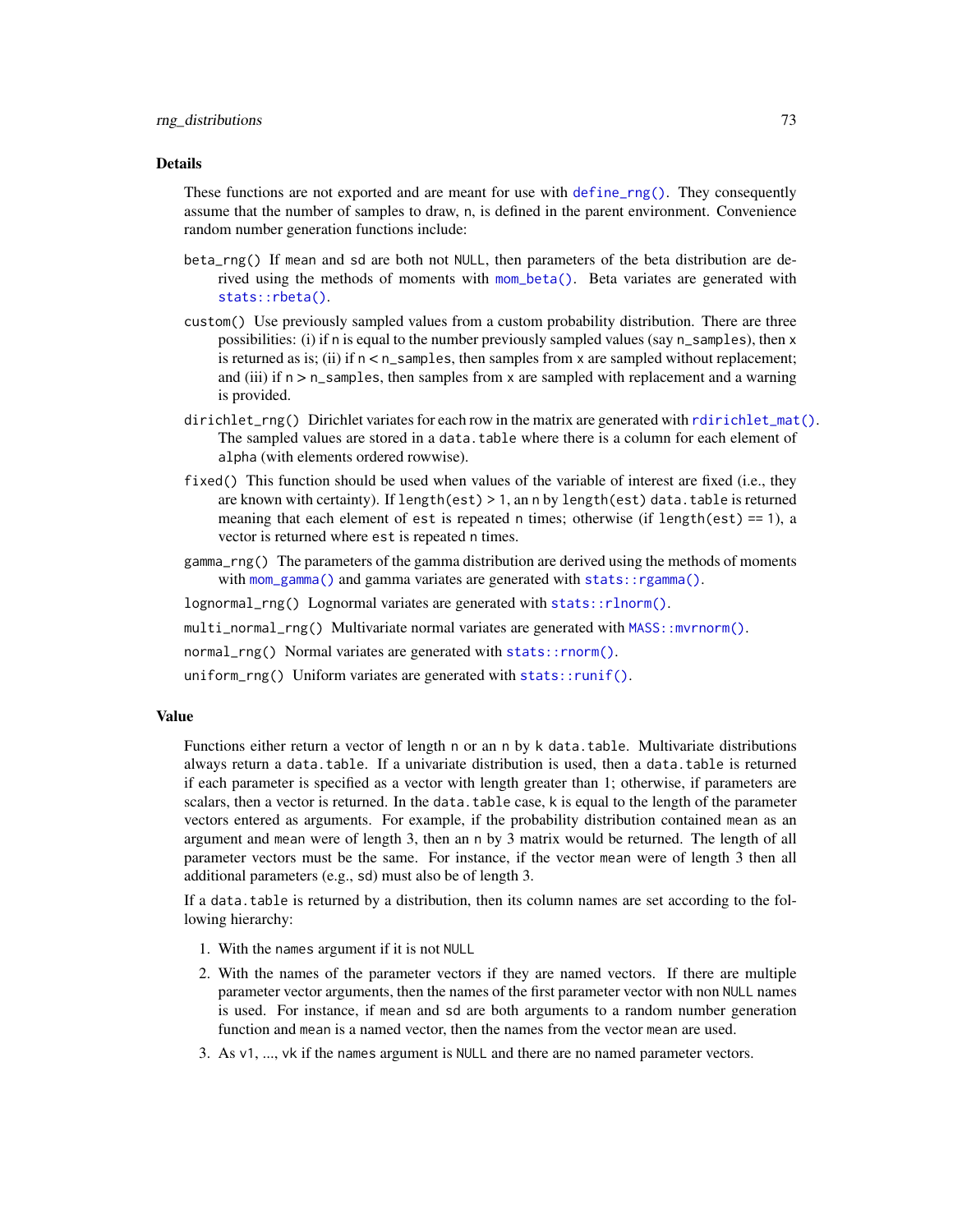# <span id="page-73-0"></span>See Also

[define\\_rng\(\)](#page-25-0)

#### rpwexp *Random generation for piecewise exponential distribution*

## Description

Draw random samples from an exponential distribution with piecewise rates. rpwexp is vectorized and written in C++ for speed.

# Usage

 $rpwexp(n, rate = 1, time = 0)$ 

# Arguments

| n    | Number of random observations to draw.                                                                                        |
|------|-------------------------------------------------------------------------------------------------------------------------------|
| rate | A matrix of rates where rows correspond to observations and columns corre-<br>spond to rates during specified time intervals. |
| time | A vector equal to the number of columns in rate giving the times at which the<br>rate changes                                 |

# Value

A vector of random samples from the piecewise exponential distribution. The length of the sample is determined by n. The numerical arguments other than n are recycled so that the number of samples is equal to n.

# Examples

```
rate <- c(.6, 1.2, 1.3)
n <- 100000
ratemat <- matrix(rep(rate, n/2), nrow = n,
                  ncol = 3, byrow = TRUE)
t < -c(0, 10, 15)ptm <- proc.time()
samp <- rpwexp(n, ratemat, t)
proc.time() - ptm
summary(samp)
```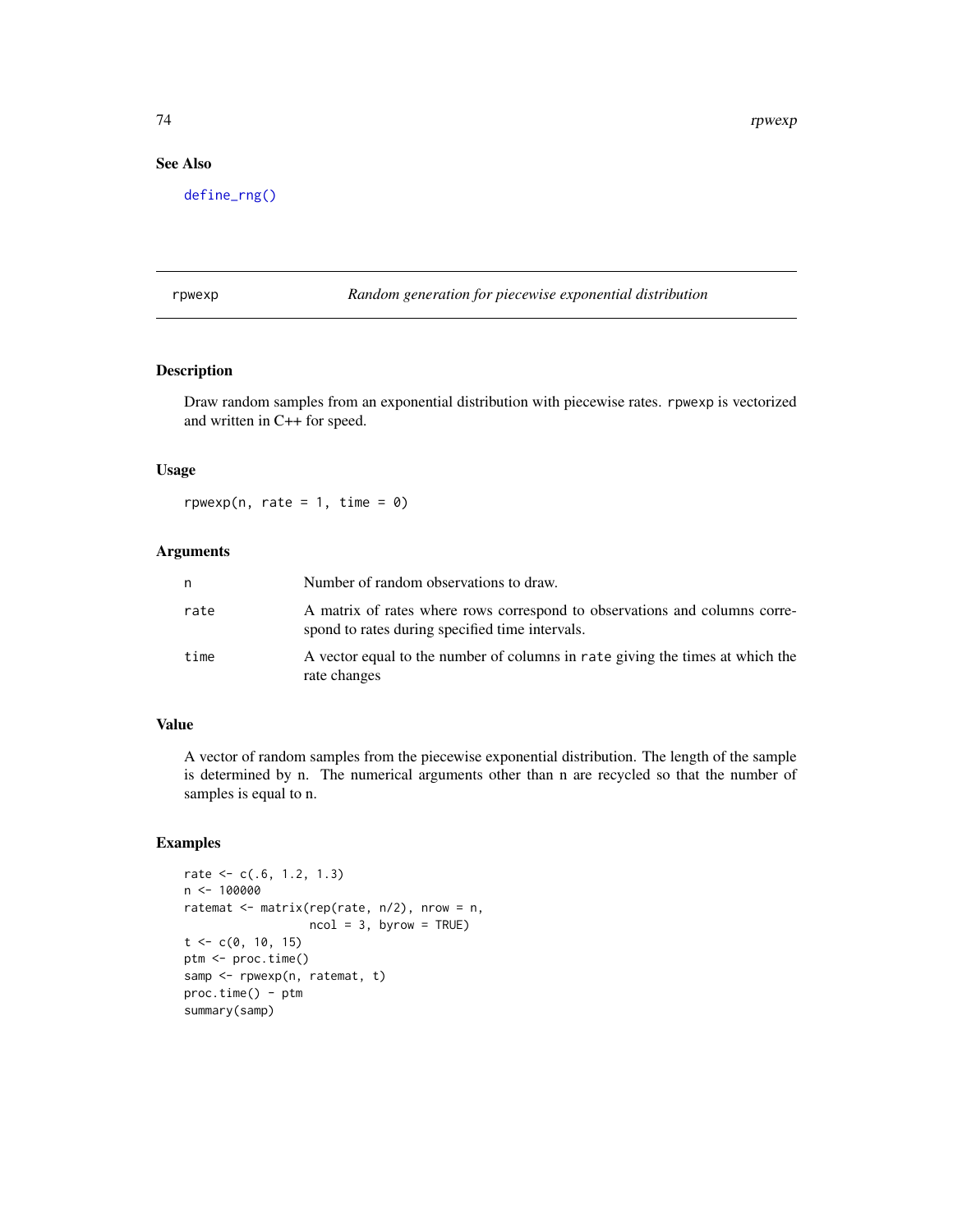<span id="page-74-1"></span>

#### **Description**

An object of class stateprobs returned from methods \$sim\_stateprobs() in model classes.

#### Components

A stateprobs object inherits from data.table and contains the following columns:

sample A random sample from the PSA.

strategy\_id The treatment strategy ID.

patient\_id The patient ID.

state id The health state ID.

t The time at which a state probability is computed.

prob The probability of being in a given health state.

When simulating individual-level models, the patient\_id column is not included as state probabilities are computed by averaging across patients.

<span id="page-74-0"></span>StateVals *Model for state values*

## Description

Simulate values (i.e., utility or costs) associated with health states in a state transition or partitioned survival model.

#### Public fields

params Parameters for simulating state values. Currently supports objects of class [tparams\\_mean](#page-81-0) or [params\\_lm.](#page-55-0)

input\_data An object of class [input\\_mats.](#page-46-0) Only used for [params\\_lm](#page-55-0) objects.

- method The method used to simulate costs and quality-adjusted life-years (QALYs) as a function of state values. If wlos, then costs and QALYs are simulated by weighting state values by the length of stay in a health state. If starting, then state values represent a one-time value that occurs when a patient enters a health state. When starting is used in a cohort model, the state values only accrue at time 0; in contrast, in an individual-level model, state values accrue each time a patient enters a new state and are discounted based on time of entrance into that state.
- time\_reset If FALSE then time intervals are based on time since the start of the simulation. If TRUE, then time intervals reset each time a patient enters a new health state. This is relevant if, for example, costs vary over time within health states. Only used if method = wlos.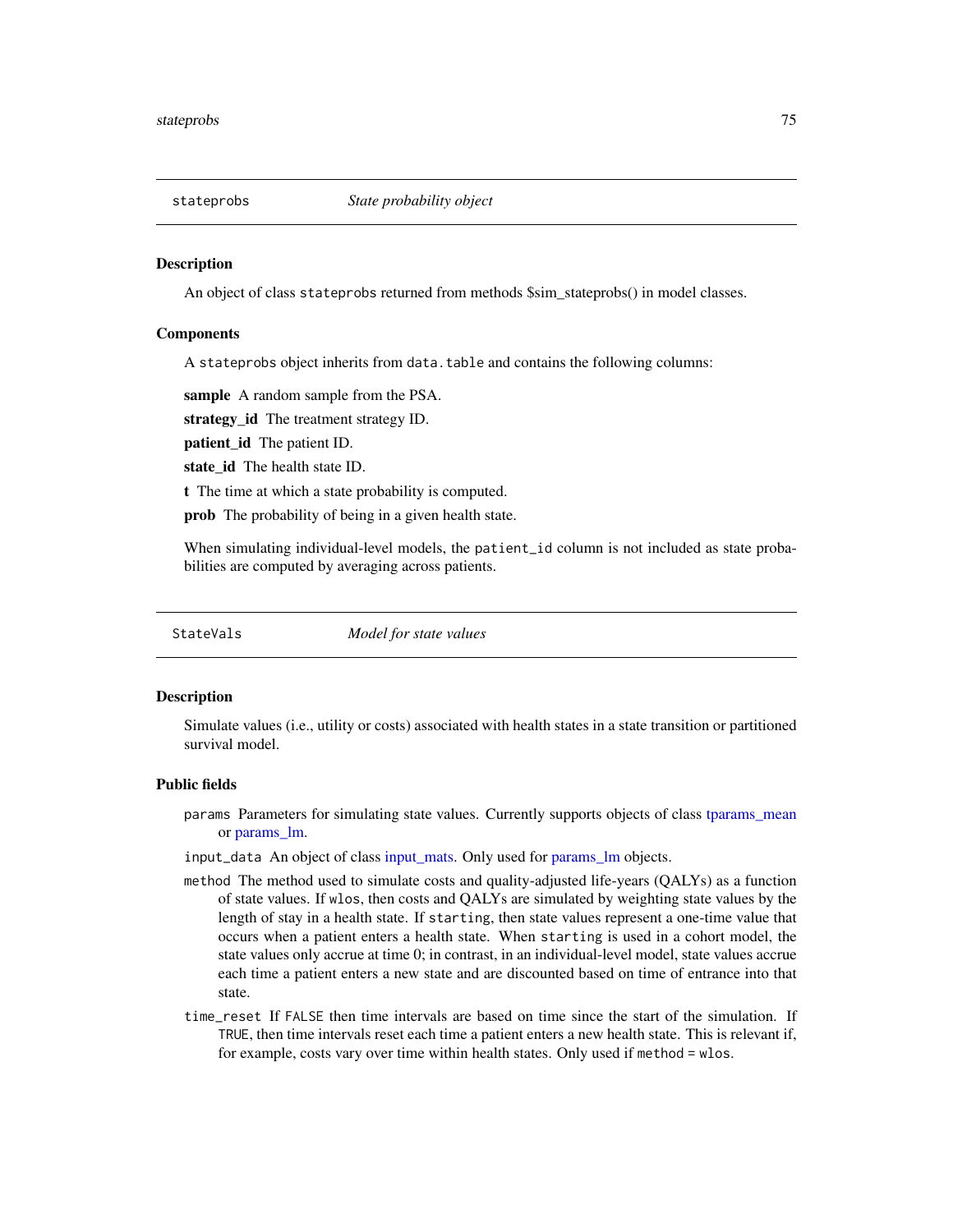# Methods

Public methods:

- [StateVals\\$new\(\)](#page-7-0)
- [StateVals\\$sim\(\)](#page-75-0)
- [StateVals\\$check\(\)](#page-44-0)
- [StateVals\\$clone\(\)](#page-9-0)

Method new(): Create a new StateVals object.

```
Usage:
StateVals$new(
  params,
  input_data = NULL,
  method = c("wlos", "starting"),
  time_reset = FALSE
\lambdaArguments:
params The params field.
```
input\_data The input\_data field. method The method field. time\_reset The time\_reset field. *Returns:* A new StateVals object.

<span id="page-75-0"></span>Method sim(): Simulate state values with either predicted means or random samples by treatment strategy, patient, health state, and time t.

```
Usage:
StateVals$sim(t, type = c("predict", "random"))
```
*Arguments:*

t A numeric vector of times.

type "predict" for mean values or "random" for random samples.

*Returns:* A data.table of simulated state values with columns for sample, strategy\_id, patient\_id, state\_id, time, and value.

Method check(): Input validation for class. Checks that fields are the correct type.

*Usage:* StateVals\$check()

Method clone(): The objects of this class are cloneable with this method.

*Usage:* StateVals\$clone(deep = FALSE) *Arguments:* deep Whether to make a deep clone.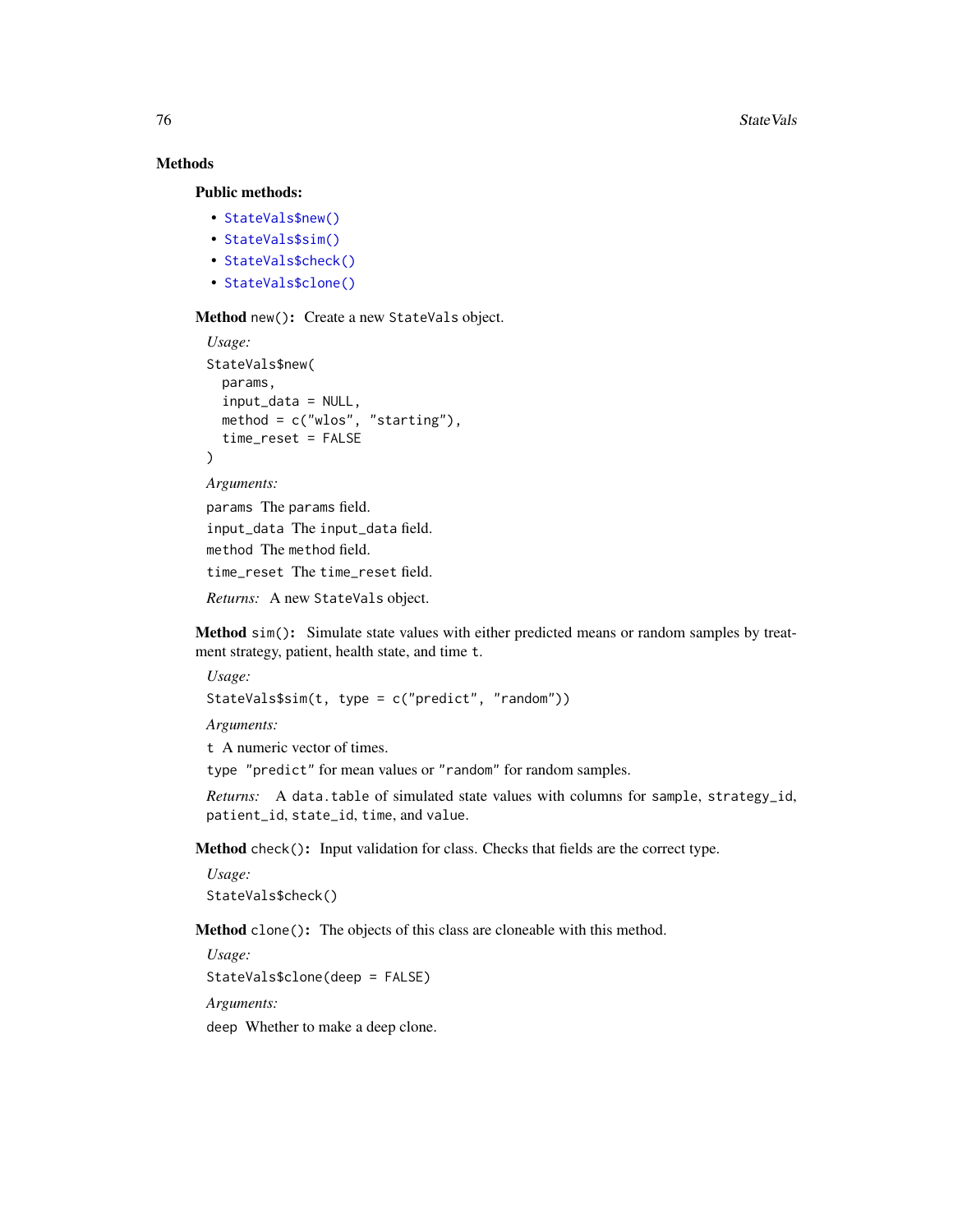#### Description

Create a table for storing parameter estimates used to simulate costs or utility in an economic model by treatment strategy, patient, health state, and (optionally) time interval.

## Usage

```
stateval_tbl(
  tbl,
  dist = c("norm", "beta", "gamma", "lnorm", "unif", "fixed", "custom"),
  hesim_data = NULL,
  grp_var = NULL
\mathcal{L}
```
## Arguments

| tbl        | A data frame or data. table for storing parameter values. See "Details" for<br>specifics.                                                                                                                                                                                                                                                                                                             |
|------------|-------------------------------------------------------------------------------------------------------------------------------------------------------------------------------------------------------------------------------------------------------------------------------------------------------------------------------------------------------------------------------------------------------|
| dist       | Probability distribution used to sample parameters for a probabilistic sensitivity<br>analysis (PSA).                                                                                                                                                                                                                                                                                                 |
| hesim_data | A hesim_data object. Required to specify treatment strategies, patients, and/or<br>health states not included as columns in tbl, or, to match patients in tbl to<br>groups. Not required if tbl includes one row for each treatment strategy, patient,<br>and health state combination. Patients are matched to groups by specifying both<br>a patient id and a grp_var column in the patients table. |
| grp_var    | The name of the variable used to group patients.                                                                                                                                                                                                                                                                                                                                                      |

## Details

tbl is a data.table containing columns for treatment strategies (strategy\_id), patients (patient\_id), health states (state\_id), and/or the start of time intervals (time\_start). The table must contain at least one column named strategy\_id, patient\_id, or state\_id, but does not need to contain all of them. Each row denotes a unique treatment strategy, patient, health state, and/or time interval pair. tbl may also contain a column with the name specified in grp\_var (rather than patient\_id) so that state values are assigned to groups of patients.

tbl must also contain columns summarizing the state values for each row, which depend on the probability distribution selected with dist. Available distributions include the normal (norm), beta (beta), gamma (gamma), lognormal (lnorm), and uniform (unif) distributions. In addition, the option fixed can be used if estimates are known with certainty and custom can be used if parameter values for a PSA have been previously sampled from an arbitrary probability distribution. The columns in tbl that must be included, by distribution, are:

norm mean and sd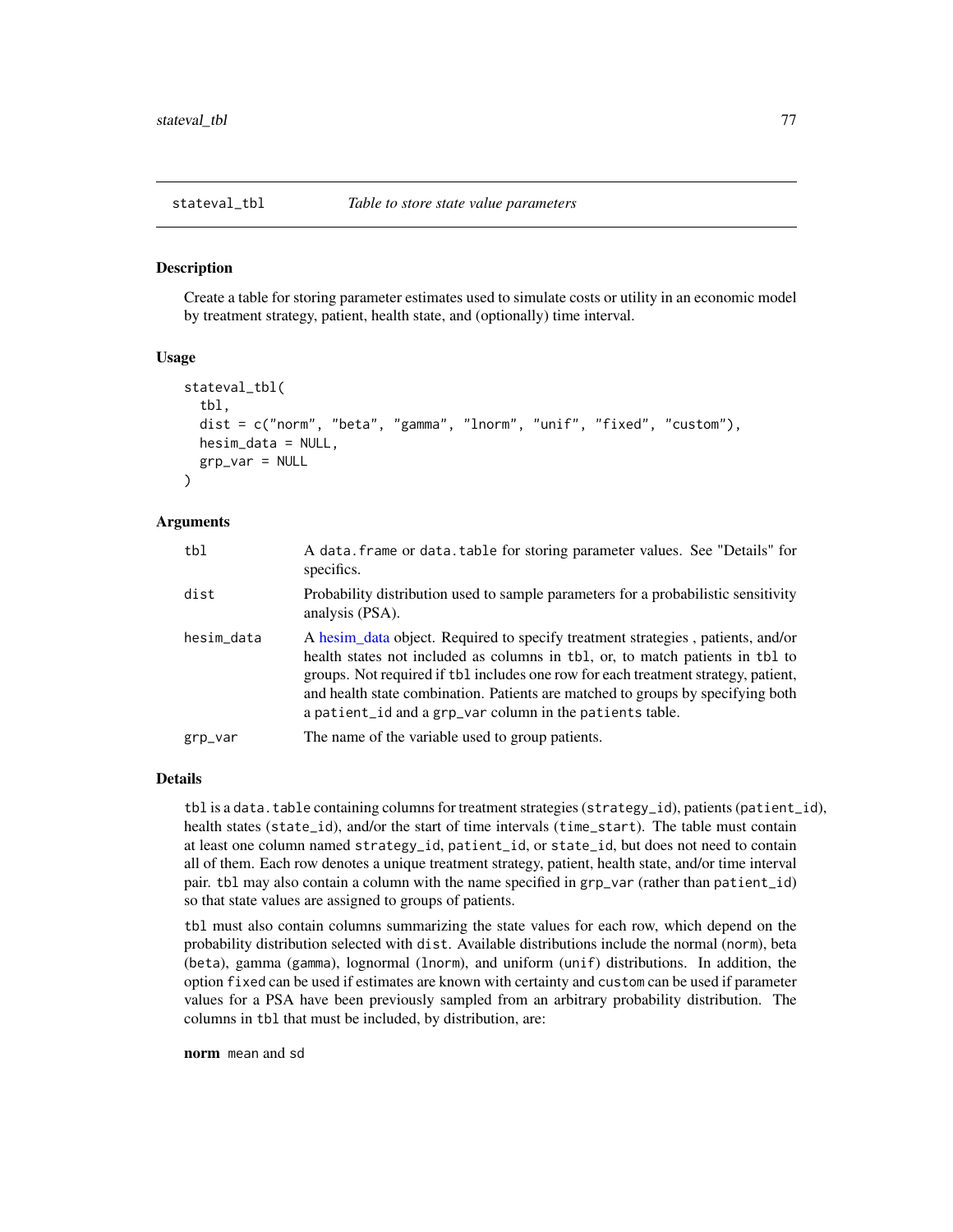<span id="page-77-0"></span>78 stateval\_tbl  $\frac{1}{2}$  stateval\_tbl  $\frac{1}{2}$  stateval\_tbl  $\frac{1}{2}$  stateval\_tbl  $\frac{1}{2}$ 

beta mean and se or shape1 and shape2 gamma mean and se, shape and rate, or shape and scale lnorm meanlog or sdlog unif min and max fixed est custom sample and value

Note that if dist = "custom", then tbl must include a column named sample (an integer vector denoting a unique random draw) and value (denoting the value of the randomly sampled parameter). In this case, there is a unique row in tbl for each random draw (sample) and each combination of strategies, patients, health states, and/or time intervals. Again, tbl must contain at least one column named strategy\_id, patient\_id (or grp\_var), or state\_id, but does not need to contain them all.

#### Value

An object of class "stateval\_tbl", which is a data.table of parameter values with attributes for dist and optionally strategy\_id, patients, state\_id, and grp\_var. tbl is in the same format as described in "Details". patients is a data.table with one column containing patient\_id and optionally a second column containing grp\_var.

#### See Also

[create\\_StateVals,](#page-20-0) [StateVals](#page-74-0)

# Examples

```
strategies <- data.frame(strategy_id = c(1, 2))
patients \leq data.frame(patient_id = seq(1, 3),
                       grp = c(1, 1, 2),age = c(45, 50, 60),
                       female = c(0, 0, 1))states \leq data.frame(state_id = c(1, 2))
hesim_dat <- hesim_data(strategies = strategies,
                        patients = patients,
                        states = states)
# Utility varies by health state and patient group
utility_tbl <- stateval_tbl(data.frame(state_id = rep(states$state_id, 2),
                                       grp = rep(rep(c(1, 2)), each = nrow(states)),mean = c(.8, .7, .75, .55),
                                       se = c(.18, .12, .10, .06),
                            dist = "beta",
                            hesim_data = hesim_dat,
                            grp\_var = "grp")print(utility_tbl)
utilmod <- create_StateVals(utility_tbl, n = 2)
# Costs vary by treatment strategy
cost_tbl <- stateval_tbl(data.frame(strategy_id = strategies$strategy_id,
```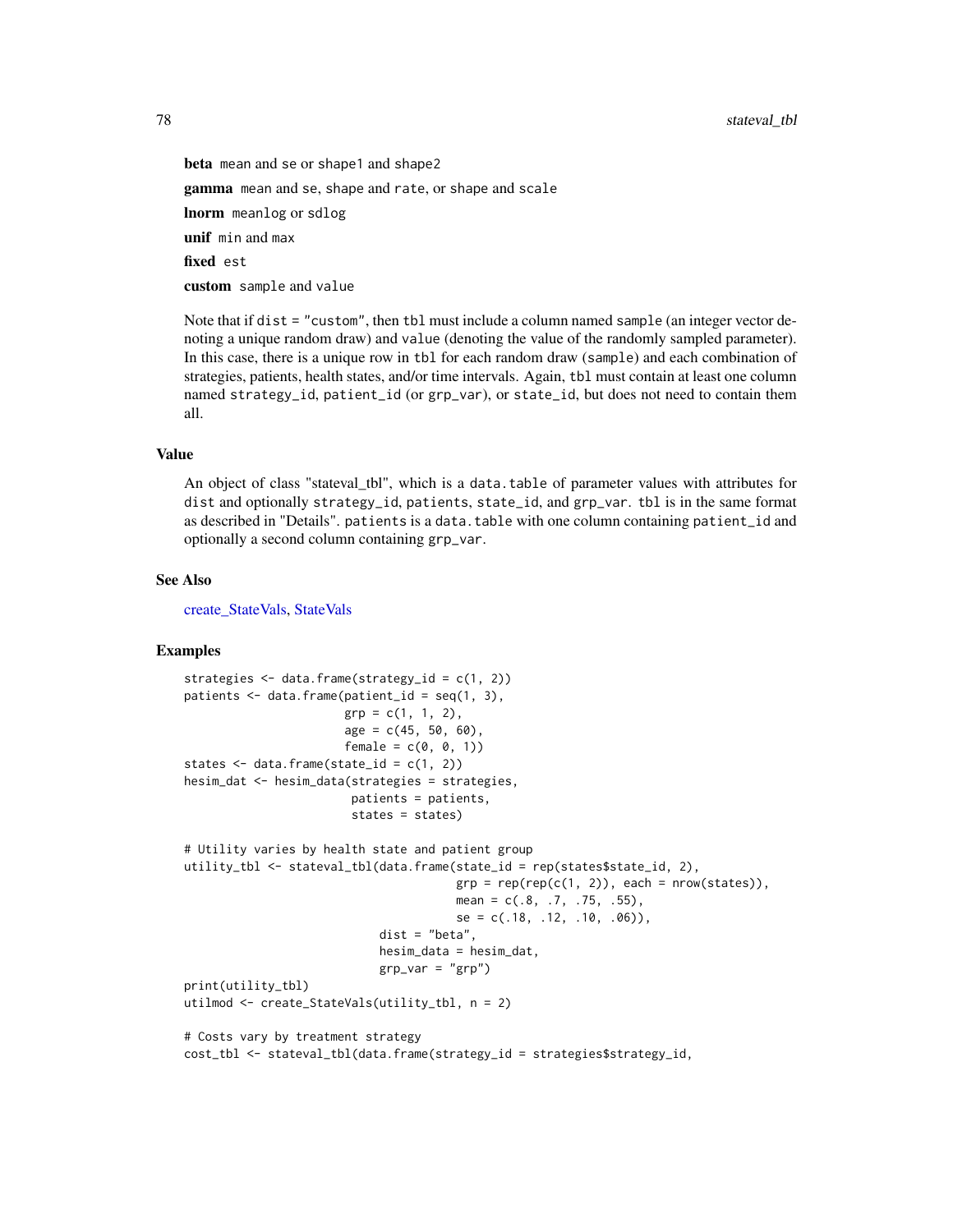```
mean = c(5000, 3000),
                                    se = c(200, 100),
                         dist = "gamma",
                        hesim_data = hesim_dat)
print(cost_tbl)
costmod <- create_StateVals(cost_tbl, n = 2)
```
## summarize\_ce *Summarize costs and effectiveness*

# Description

Summarize costs and quality-adjusted life-years (QALYs) given output simulated from an economic model. The summary output is used to perform cost-effectiveness analysis with [cea\(\)](#page-4-0) and [cea\\_pw\(\)](#page-4-1).

# Usage

summarize\_ce(costs, qalys, by\_grp = FALSE)

#### Arguments

| costs  | Simulated costs by category (objects of class costs).                                                                                         |
|--------|-----------------------------------------------------------------------------------------------------------------------------------------------|
| qalvs  | Simulated OALYs (objects of class galys).                                                                                                     |
| by_grp | If TRUE, then costs and OALYs are computed by subgroup. If FALSE, then costs<br>and QALYs are aggregated across all patients (and subgroups). |

## Details

If mean costs and/or QALYs have already been computed (i.e., an average within a population), then there must be one observation for each discount rate (dr), PSA sample (sample), treatment strategy (strategy\_id), and health state (state\_id). Alternatively, there can be a column denoting a patient (patient\_id), in which case outcomes will first be averaged across patients. A grp\_id column can also be used so that outcomes are computed for each subgroup (if by\_grp = TRUE); otherwise it is assumed that there is only one subgroup.

# Value

An object of class [ce.](#page-3-0)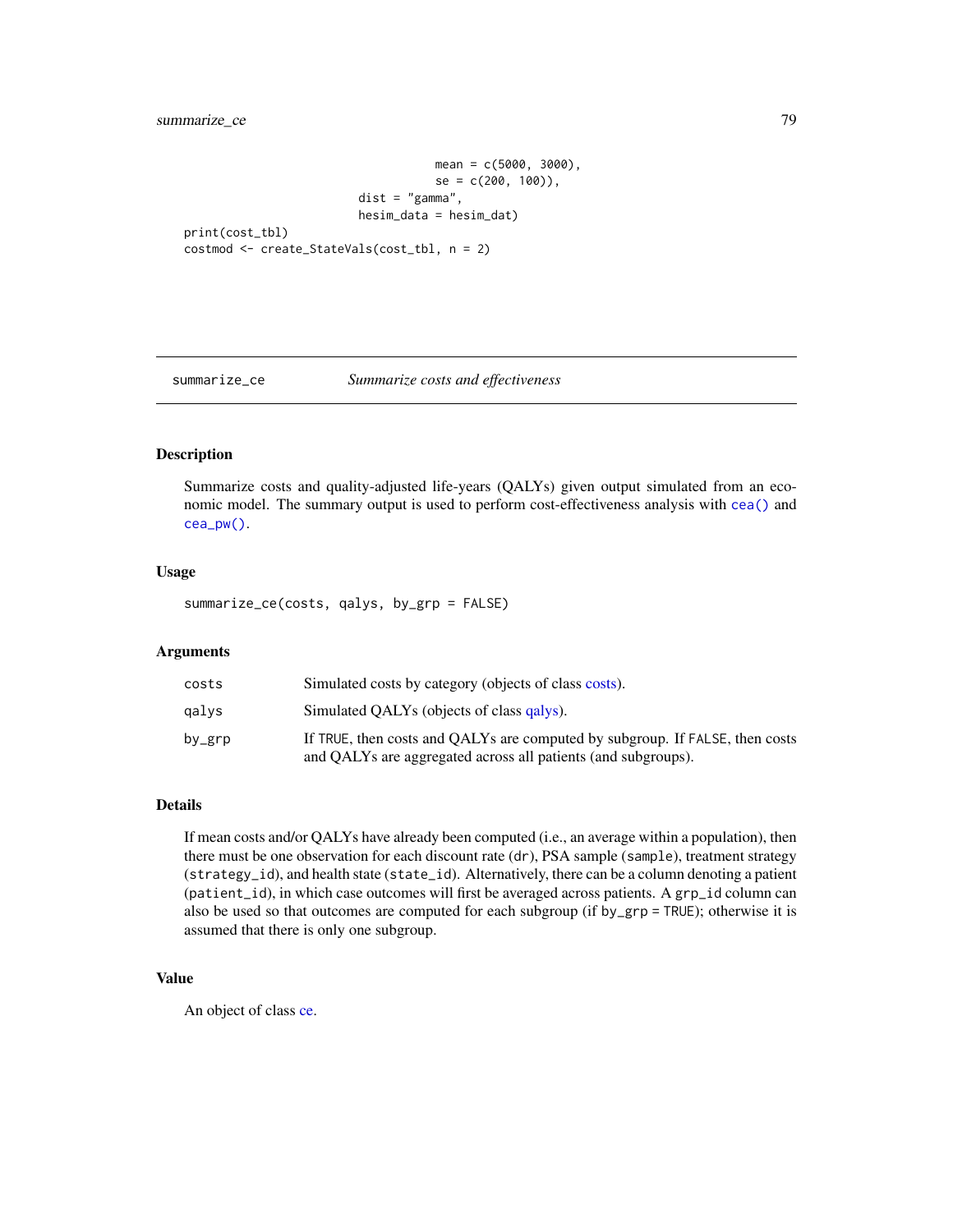<span id="page-79-1"></span>surv\_quantile *Survival quantiles*

# Description

Compute quantiles from survival curves.

#### Usage

 $surv_quantile(x, probs = 0.5, t, surv_cols, by)$ 

### Arguments

| $\mathsf{x}$ | A data.table or data.frame.                                            |
|--------------|------------------------------------------------------------------------|
| probs        | A numeric vector of probabilities with values in $[0, 1]$ .            |
| t            | A character scalar of the name of the time column.                     |
| surv_cols    | A character vector of the names of columns containing survival curves. |
| bν           | A character vector of the names of columns to group by.                |

# Value

A data.table of quantiles of each survival curve in surv\_cols by each group in by.

## Examples

```
library("data.table")
t \leq - \text{seq}(0, 10, \text{ by } = .01)surv1 \leftarrow seq(1, .3, length.out = length(t))surv2 < -seq(1, .2, length.out = length(t))strategies <- c("Strategy 1", "Strategy 2")
surv <- data.table(strategy = rep(strategies, each = length(t)),
                    t = rep(t, 2),surv = c(surv1, surv2)surv_quantile(surv, probs = c(.4, .5), t = "t",
              surv_cols = "surv", by = "strategy")
```
<span id="page-79-0"></span>time\_intervals *Time intervals*

## Description

Create a table of time intervals given a vector or data frame of unique times. This would typically be passed to [id\\_attributes.](#page-35-0)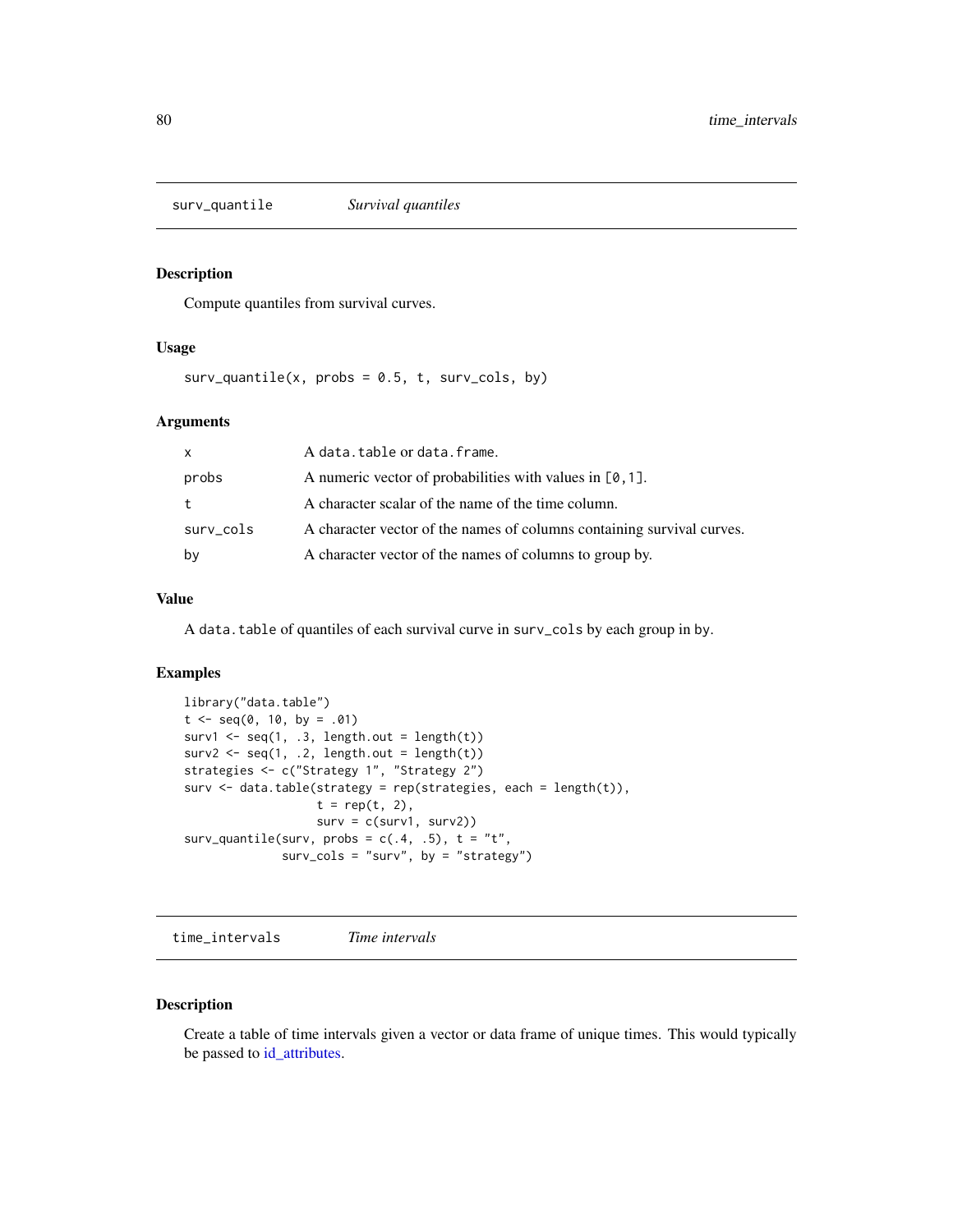#### <span id="page-80-1"></span>tparams 81

# Usage

```
time_intervals(times)
```
#### Arguments

times Either a vector of starting times for each interval or a data.frame with at least one column named time\_start.

# Value

An object of class time\_intervals that inherits from data.table in the same format as time\_intervals as described in [id\\_attributes.](#page-35-0)

## See Also

[id\\_attributes](#page-35-0)

# Examples

```
time_intervals(c(0, 3, 5))
time_intervals(data.frame(time_start = c(0, 3, 5),
                          time_cat = c("Time <= 3", "3 < Time <= 5",
                                       "Time > 5"))
```
<span id="page-80-0"></span>tparams *Transformed parameter object*

## Description

Objects prefixed by "tparams\_" are lists containing transformed parameters used to simulate outcomes. The parameters have presumably already been transformed as a function of input data and consequently do not need to be used alongside input matrices. In other words, transformed parameters are parameters that have already been predicted as a function of covariates.

# See Also

[params](#page-52-0)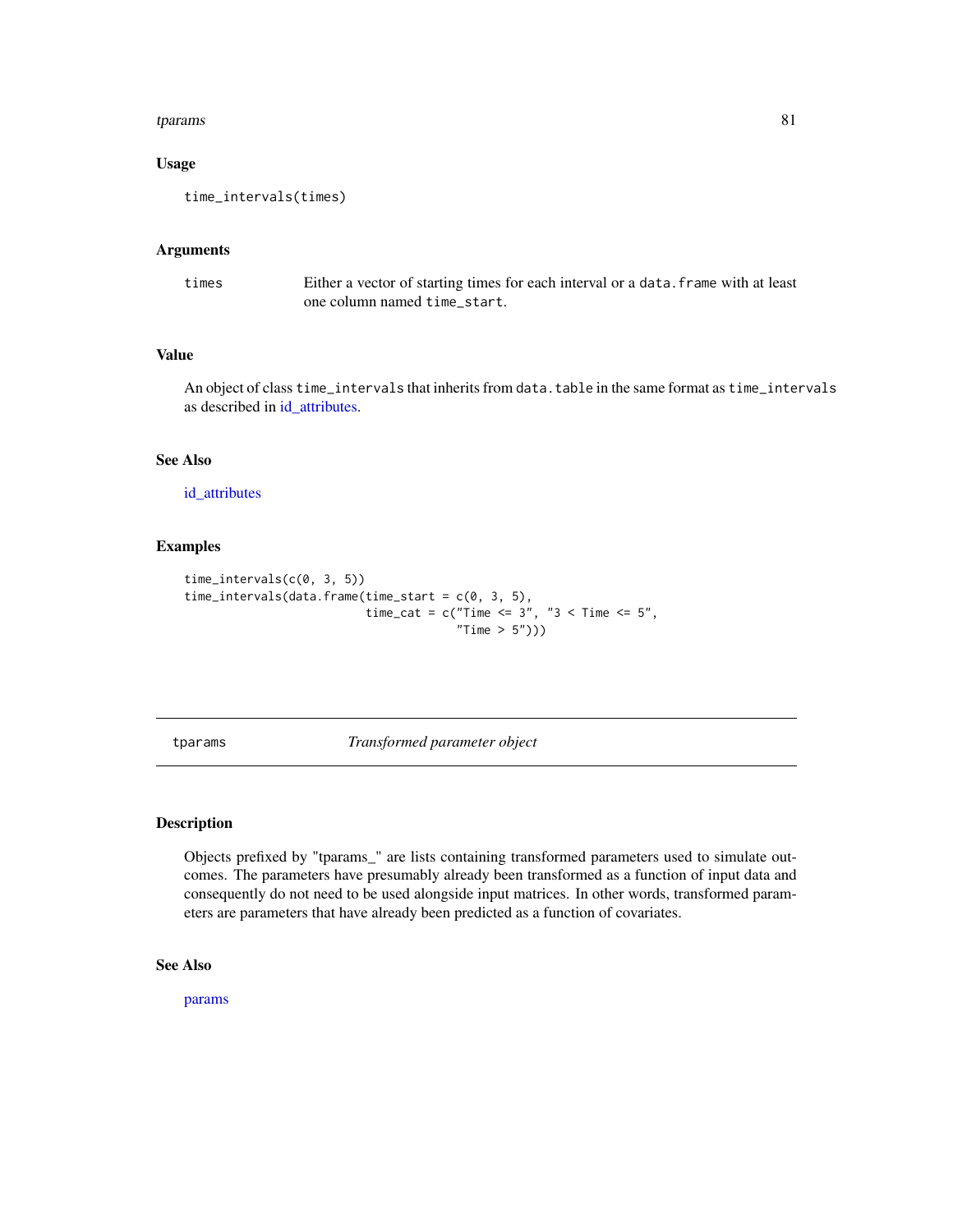<span id="page-81-1"></span><span id="page-81-0"></span>tparams\_mean *Predicted means*

# Description

Create a list containing means predicted from a statistical model.

## Usage

```
tparams_mean(value, ...)
```
## Arguments

| value                   | Matrix of samples from the distribution of the mean. Columns denote random<br>samples and rows denote means for different observations.                    |
|-------------------------|------------------------------------------------------------------------------------------------------------------------------------------------------------|
| $\cdot$ $\cdot$ $\cdot$ | Arguments to pass to id_attributes. Each row in value must be a prediction for<br>a strategy_id, patient_id, state_id, and optionally time_id combination. |

# Value

An object of class tparams\_mean, which is a list containing value, n\_samples, and the ID attributes passed to [id\\_attributes.](#page-35-0)

## See Also

[tparams](#page-80-0)

# Examples

```
tparams_mean(value = matrix(1:8, nrow = 4),strategy_id = rep(1:2, each = 2),
            n_strategies = 2,
            patient_id = rep(1, 4),n_patients = 1,
            state_id = rep(1:2, times = 2),
            n_states = 2)
```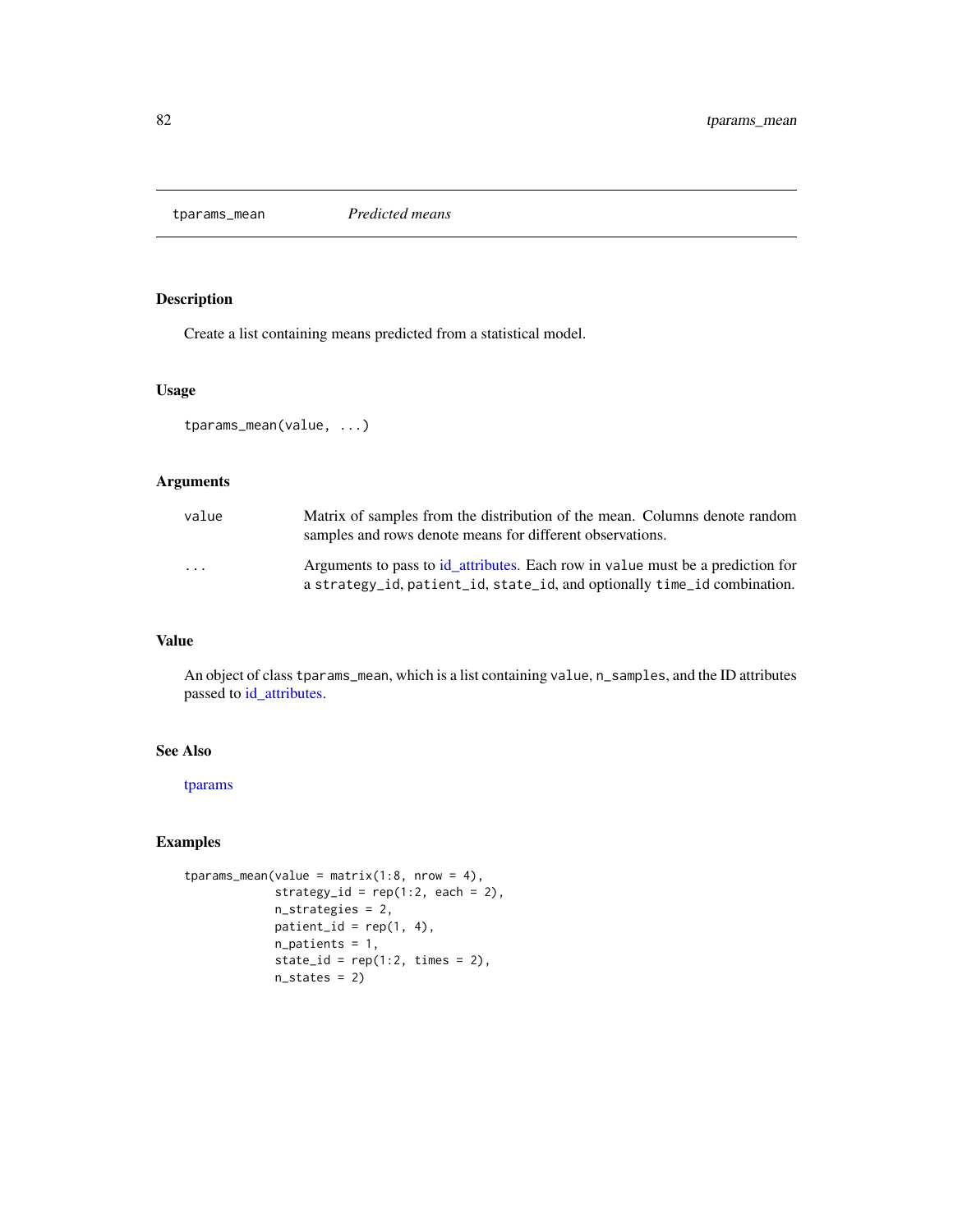#### <span id="page-82-1"></span><span id="page-82-0"></span>Description

Create a list containing predicted transition probabilities at discrete times. Since the transition probabilities have presumably already been predicted based on covariate values, no input data is required for simulation. The class can be instantiated from either an array, a data.table, a data.frame, or a [tpmatrix.](#page-83-0)

#### Usage

```
tparams_transprobs(object, ...)
```

```
## S3 method for class 'array'
tparams_transprobs(object, times = NULL, grp_id = NULL, patient_wt = NULL)
## S3 method for class 'data.table'
tparams_transprobs(object)
## S3 method for class 'data.frame'
tparams_transprobs(object)
## S3 method for class 'tpmatrix'
tparams_transprobs(object, tpmatrix_id)
```
## Arguments

| object      | An object of the appropriate class.                                                                                                                                                                                                                                         |
|-------------|-----------------------------------------------------------------------------------------------------------------------------------------------------------------------------------------------------------------------------------------------------------------------------|
| $\ddots$    | Further arguments passed to or from other methods. Currently unused.                                                                                                                                                                                                        |
| times       | An optional numeric vector of distinct times to pass to time_intervals represent-<br>ing time intervals indexed by the 4th dimension of the array. May either be the<br>start or the end of intervals. This argument is not required if there is only one<br>time interval. |
| grp_id      | An optional numeric vector of integers denoting the subgroups. Must be the<br>same length as the 3rd dimension of the array.                                                                                                                                                |
| patient_wt  | An optional numeric vector denoting the weight to apply to each patient within<br>a subgroup. Must be the same length as the 3rd dimension of the array.                                                                                                                    |
| tpmatrix_id | An object of class to <i>pmatrix_id.</i>                                                                                                                                                                                                                                    |

# Details

The format of object depends on its class: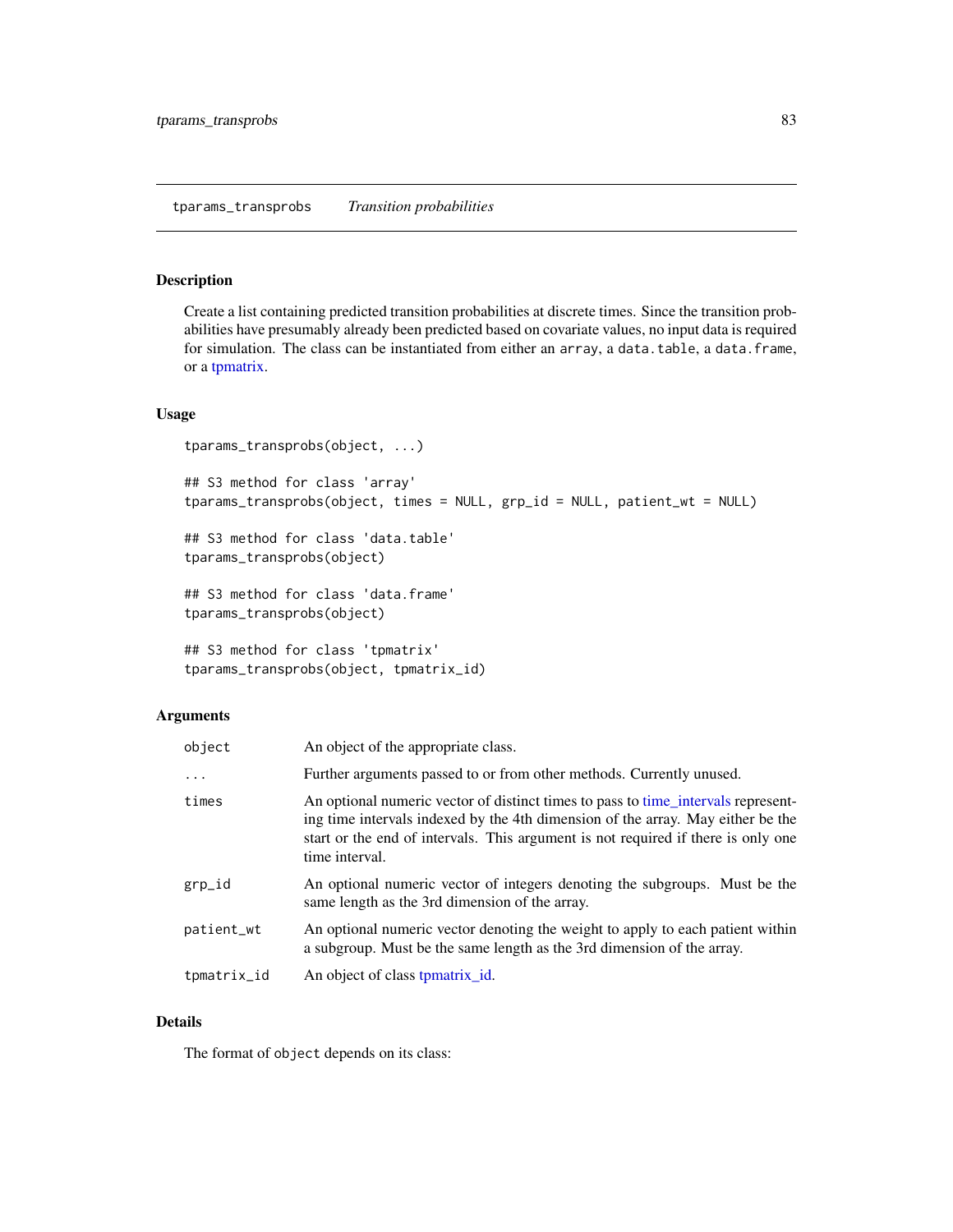<span id="page-83-1"></span>array Must be a 4D array of matrices (i.e., a 6D array). The dimensions of the array should be indexed as follows: 1st (sample), 2nd (strategy\_id), 3rd (patient\_id), 4th (time\_id), 5th (rows of transition matrix), and 6th (columns of transition matrix). In other words, an index of  $[s, k, i, t]$  represents the transition matrix for the sth sample, kth treatment strategy, ith patient, and tth time interval.

data.table Must contain the following:

- ID columns for the parameter sample (sample), treatment strategy (strategy\_id), and patient (patient\_id). If the number of time intervals is greater than 1 it must also contain the column time\_start denoting the starting time of a time interval. A column patient\_wt may also be used to denote the weight to apply to each patient.
- Columns for each element of the transition probability matrix. They should be prefixed with "prob" and ordered rowwise. For example, the following columns would be used for a 2x2 transition probability matrix: probs\_1 (1st row, 1st column), probs\_2 (1st row, 2nd column), probs\_3 (2nd row, 1st column), and probs\_4 (2nd row, 2nd column).

data.frame Same as data.table.

tpmatrix id An object of class tpmatrix id.

A tparams\_transprobs object is also instantiated when creating a cohort discrete time state transition model using [define\\_model\(\)](#page-22-0).

## Value

An object of class tparams\_transprobs, which is a list containing value and relevant ID attributes. The element value is an array of predicted transition probability matrices from the probability distribution of the underlying statistical model. Each matrix in value is a prediction for a sample, strategy\_id, patient\_id, and optionally time\_id combination.

## See Also

[define\\_model\(\)](#page-22-0), [create\\_CohortDtstm\(\)](#page-13-0)

<span id="page-83-0"></span>tpmatrix *Transition probability matrix*

#### Description

tpmatrix() both defines and evaluates a transition probability matrix in which elements are expressions. It can be used within [define\\_tparams\(\)](#page-26-0) to create a transition probability matrix or directly to create a [tparams\\_transprobs\(\)](#page-82-0) object. These are, in turn, ultimately used to create a [CohortDtstmTrans](#page-10-0) object for simulating health state transitions.

#### Usage

tpmatrix(...)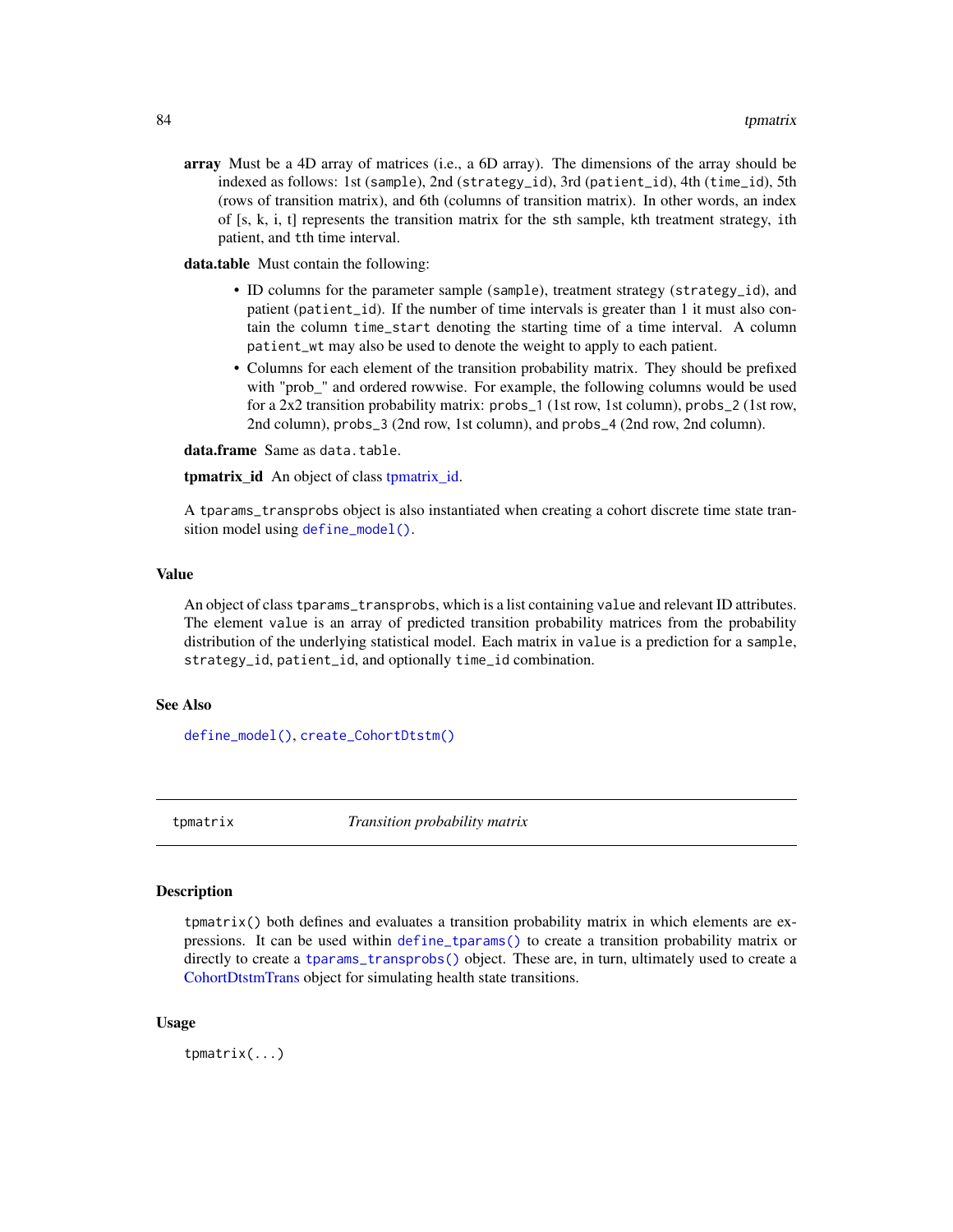# <span id="page-84-1"></span>tpmatrix\_id 85

#### Arguments

... Named values of expressions defining elements of the matrix. See "Details" and the example below.

## Details

The matrix is filled rowwise, meaning that each row should sum to 1. The complementary probability (equal to 1 minus the sum of the probabilities of all other rows) can be conveniently referred to as C.

# Value

Returns a tpmatrix object that inherits from data.table where each column is an element of the transition probability matrix with elements ordered rowwise.

## See Also

[define\\_model\(\)](#page-22-0), [define\\_tparams\(\)](#page-26-0), [tpmatrix\\_id\(\)](#page-84-0), [tparams\\_transprobs\(\)](#page-82-0), [CohortDtstmTrans\(\)](#page-10-0)

# Examples

```
p \leftarrow c(.7, .6)tpmatrix(
  C, p,
  0, 1
)
```
<span id="page-84-0"></span>tpmatrix\_id *Transition probability matrix IDs*

## Description

Creates ID variables for each row returned by tpmatrix(). This function is most conveniently used along with tpmatrix() to construct a tparams\_transprobs() object.

# Usage

```
tpmatrix_id(object, n_samples)
```
## Arguments

| object    | An object of class expanded_hesim_data returned by expand.hesim_data().<br>This dataset must be expanded by treatment strategies, patients, and optionally<br>time intervals. |
|-----------|-------------------------------------------------------------------------------------------------------------------------------------------------------------------------------|
| n_samples | The number of parameters samples used for the probabilistic sensitivity analysis<br>(PSA).                                                                                    |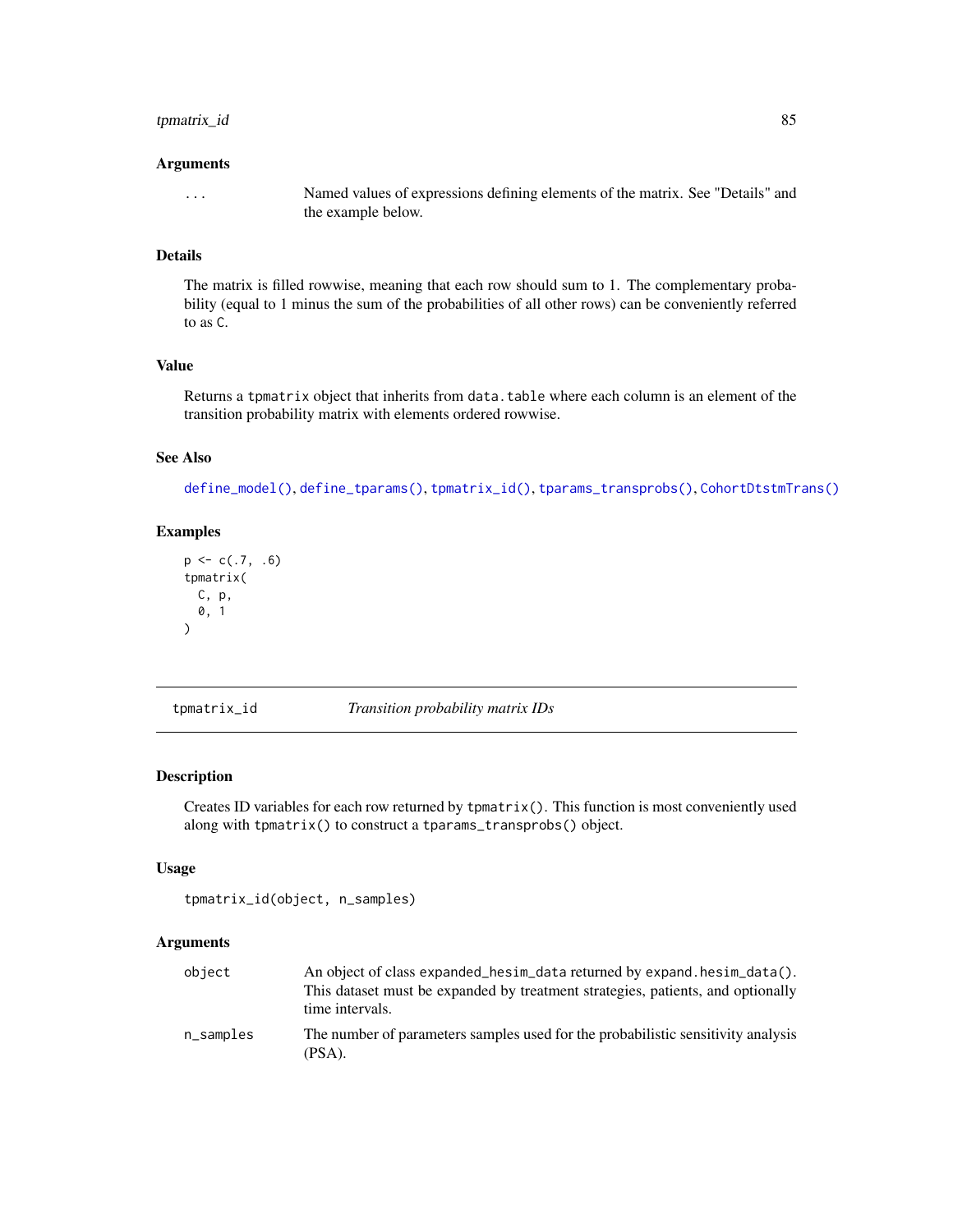## <span id="page-85-0"></span>Value

Returns a data.table with the same columns in object repeated n\_samples times. That is, to facilitate creation of a tparams\_transprobs() object, there is one row for each parameter sample, treatment strategy, patient, and optionally time interval.

## See Also

[tpmatrix\(\)](#page-83-0), [tparams\\_transprobs\(\)](#page-82-0), [expand.hesim\\_data\(\)](#page-29-0)

# Examples

```
strategies <- data.frame(strategy_id = c(1, 2))
patients \leq data.frame(patient_id = seq(1, 3), age = c(65, 50, 75),
                        gender = c("Female", "Female", "Male"))
hesim_dat <- hesim_data(strategies = strategies,
                        patients = patients)
input_data <- expand(hesim_dat, by = c("strategies", "patients"))
tpmatrix_id(input_data, n_samples = 2)
```
tpmatrix\_names *Names for elements of a transition probability matrix*

# Description

Create names for all elements of a transition probability matrix given names for the health states. This is useful for flattening a transition probability matrix (rowwise) into a vector and naming the resulting vector. The name of an element of the flattened vector representing a transition from the ith state to the jth state is of the form paste0(prefix, state\_i, sep, state\_j).

## Usage

```
tpmatrix_names(states, prefix = "p", sep = "_")
```
#### Arguments

| states | A character vector of the names of health states in the transition matrix. |
|--------|----------------------------------------------------------------------------|
| prefix | A prefix that precedes the described transitions between states.           |
| sep    | A character string to separate the terms representing state i and state j. |

# Value

A character vector containing a name for each element of the transition probability matrix encompassing all possible transitions.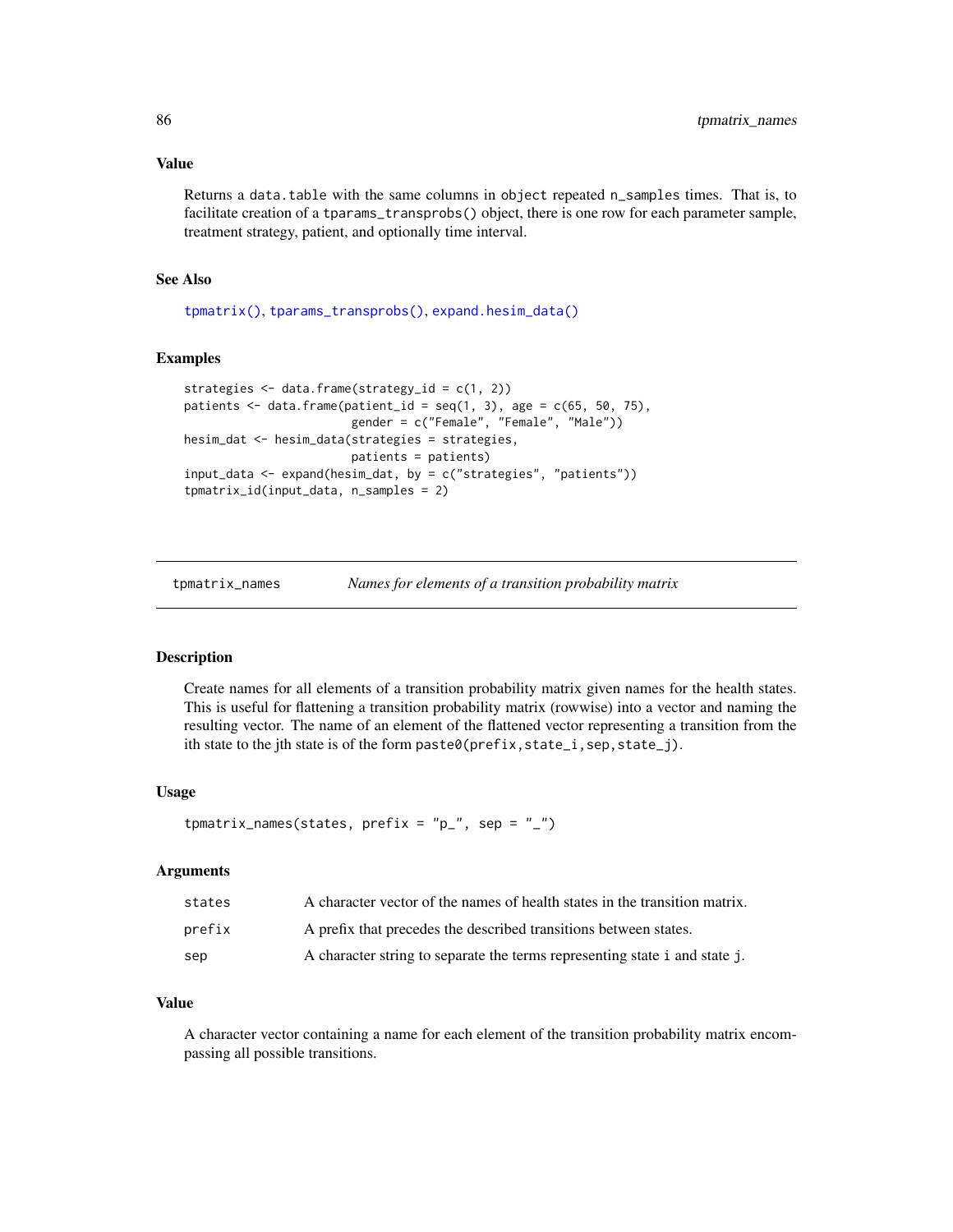#### <span id="page-86-0"></span>weibullNMA  $87$

# Examples

```
tpmatrix_names(LETTERS[1:4])
tpmatrix_names(LETTERS[1:4], prefix = "")
tpmatrix_names(LETTERS[1:4], prefix = ", sep = ".")
```
weibullNMA *Parameterization of the Weibull distribution for network meta-analysis*

#### Description

Density, distribution function, hazards, quantile function and random generation for the Weibull distribution when parameterized for network meta-analysis.

## Usage

```
dweibullNMA(x, a0, a1 = FALSE, log = FALSE)pweibullNMA(q, a0, a1, lower.tail = TRUE, log.p = FALSE)
qweibullNMA(p, a0, a1, lower.tail = TRUE, log.p = FALSE)
rweibullNMA(n, a0, a1)
hweibullNMA(n, a0, a1, log = FALSE)
HweibullNMA(n, a0, a1, log = FALSE)
rmst_weibullNMA(t, a0, a1, start = 0)mean_weibullNMA(a0, a1)
```
# Arguments

| x, q       | Vector of quantiles                                                                                                               |
|------------|-----------------------------------------------------------------------------------------------------------------------------------|
| a0         | Intercept of reparameterization of the Weibull distribution.                                                                      |
| a1         | Slope of the reparameterization of the Weibull distribution.                                                                      |
| log, log.p | logical; if TRUE, probabilities $p$ are given as $log(p)$ .                                                                       |
| lower.tail | logical; if TRUE (default), probabilities are $P(X \le x)$ , otherwise, $P(X > x)$ .                                              |
| p          | Vector of probabilities                                                                                                           |
| n          | Number of observations. If length(n) $> 1$ , the length is taken to be the number<br>required.                                    |
| t          | Vector of times for which restricted mean survival time is evaluated.                                                             |
| start      | Optional left-truncation time or times. The returned restricted mean survival<br>will be conditional on survival up to this time. |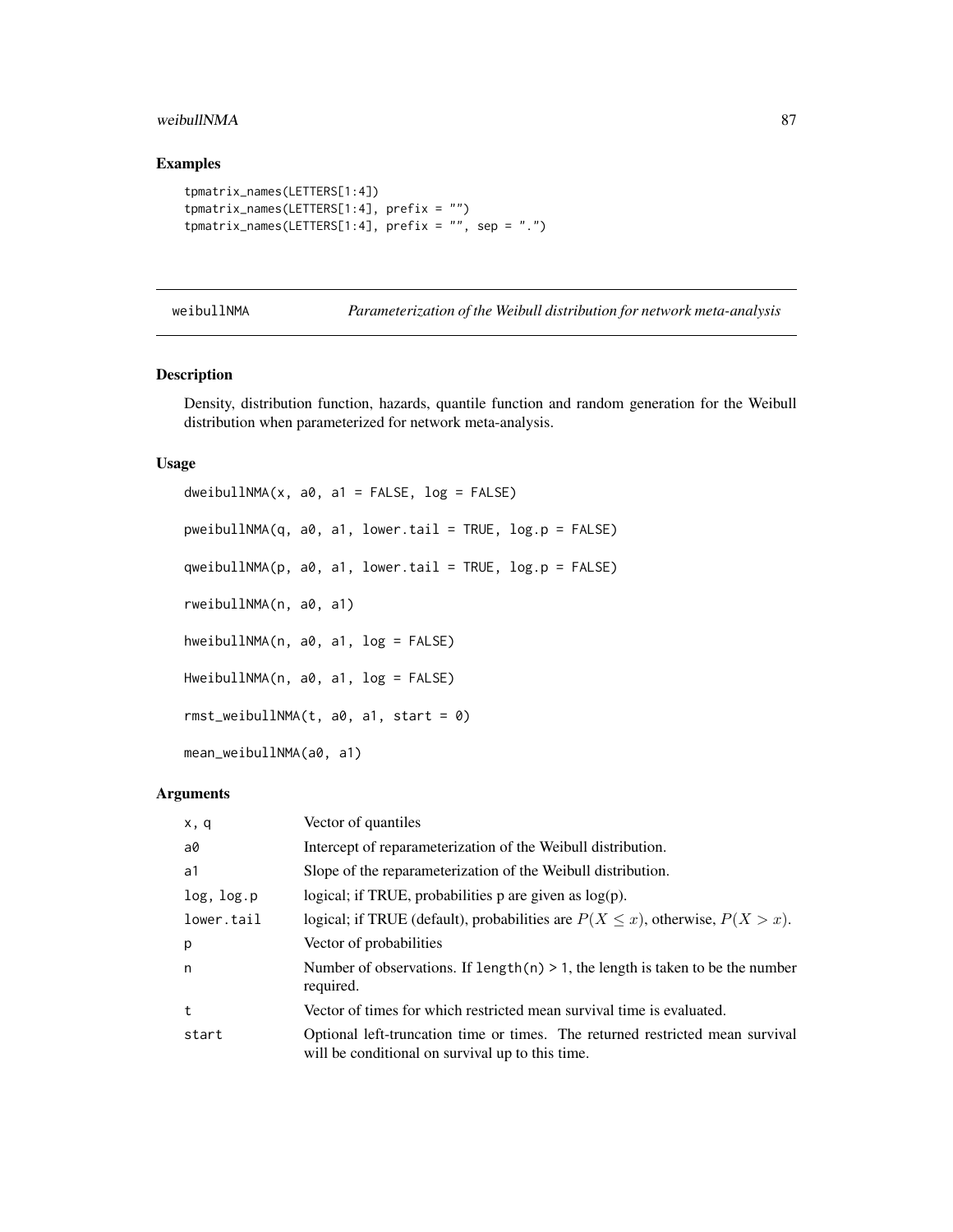# <span id="page-87-0"></span>Value

dweibullNMA gives the density, pweibullNMA gives the distribution function, qweibullNMA gives the quantile function, rweibullNMA generates random deviates, HweibullNMA returns the cumulative hazard and hweibullNMA the hazard.

# See Also

[dweibull](#page-0-0)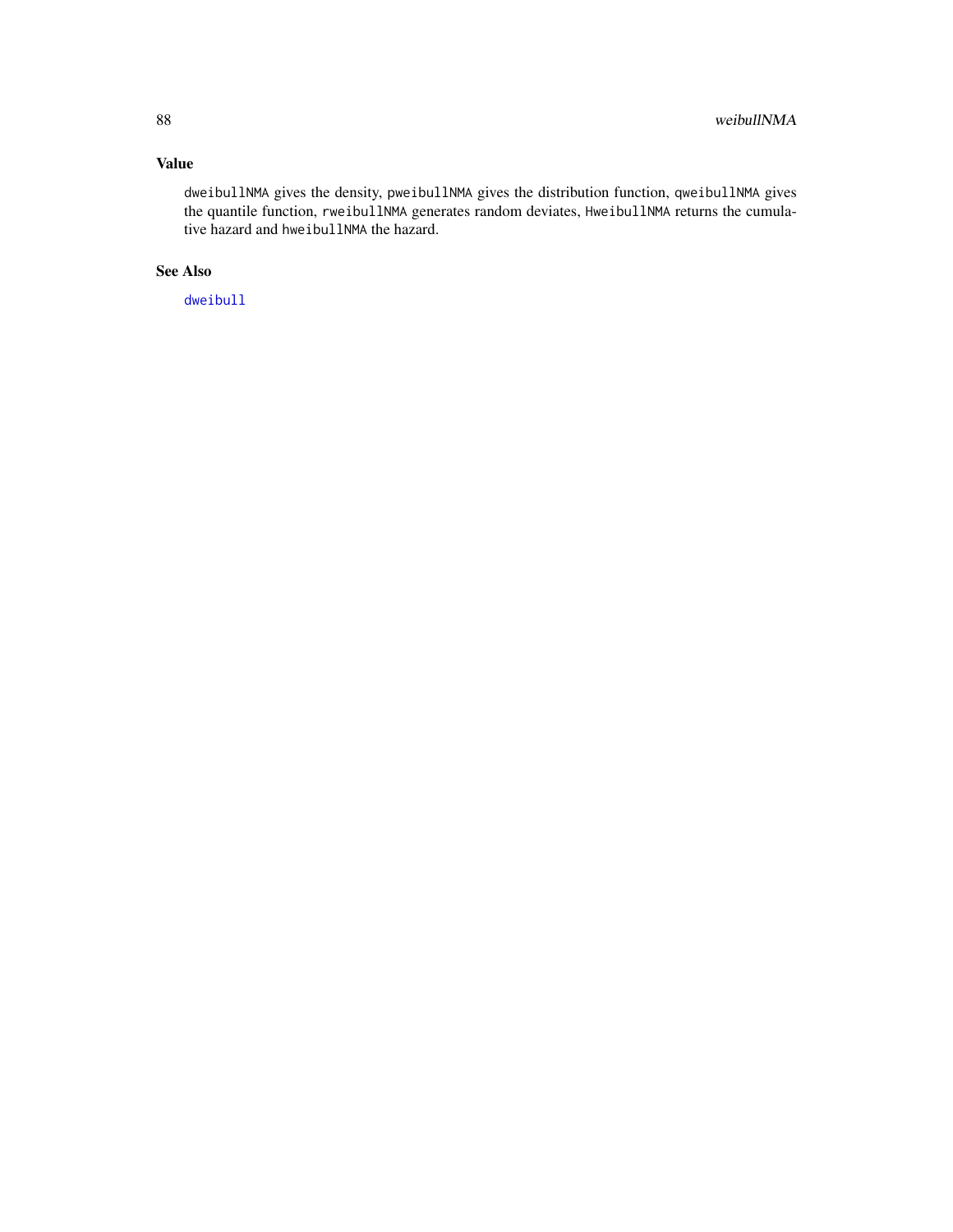# **Index**

∗ datasets hesim\_survdists, [34](#page-33-0) mstate3\_exdata, [50](#page-49-0) multinom3\_exdata, [51](#page-50-0) psm4\_exdata, [65](#page-64-0) beta\_rng *(*rng\_distributions*)*, [72](#page-71-0) bootstrap, [3,](#page-2-0) *[19](#page-18-0)* Braces, *[26](#page-25-1)* braces, *[28](#page-27-0)* ce, [4,](#page-3-1) *[79](#page-78-0)* cea, [5](#page-4-2) cea(), *[5,](#page-4-2) [6](#page-5-0)*, *[35](#page-34-0)*, *[79](#page-78-0)* cea\_pw *(*cea*)*, [5](#page-4-2) cea\_pw(), *[5](#page-4-2)*, *[35,](#page-34-0) [36](#page-35-1)*, *[79](#page-78-0)* check\_edata, [7](#page-6-0) CohortDtstm, [8,](#page-7-1) *[13,](#page-12-1) [14](#page-13-1)* CohortDtstmTrans, *[8](#page-7-1)*, *[10](#page-9-1)*, [11,](#page-10-1) *[14,](#page-13-1) [15](#page-14-0)*, *[84](#page-83-1)* CohortDtstmTrans(), *[85](#page-84-1)* costs, *[8,](#page-7-1) [9](#page-8-0)*, [13,](#page-12-1) *[39](#page-38-0)*, *[41](#page-40-0)*, *[62](#page-61-0)*, *[64](#page-63-0)*, *[79](#page-78-0)* create\_CohortDtstm, [14](#page-13-1) create\_CohortDtstm(), *[10](#page-9-1)*, *[24](#page-23-0)*, *[84](#page-83-1)* create\_CohortDtstmTrans, [14](#page-13-1) create\_CohortDtstmTrans(), *[10](#page-9-1)*, *[13](#page-12-1)* create\_IndivCtstmTrans, [15](#page-14-0) create\_IndivCtstmTrans(), *[23](#page-22-1)*, *[42](#page-41-0)*, *[46](#page-45-0)* create\_input\_mats(), *[47](#page-46-1)* create\_lines\_dt, [17](#page-16-0) create\_params, [18](#page-17-0) create\_PsmCurves, [19](#page-18-0) create\_PsmCurves(), *[64](#page-63-0)*, *[68](#page-67-0)* create\_StateVals, [21,](#page-20-1) *[78](#page-77-0)* create\_trans\_dt, [22](#page-21-0) CtstmTrans, [22](#page-21-0) custom *(*rng\_distributions*)*, [72](#page-71-0) data.table, *[4,](#page-3-1) [5](#page-4-2)*, *[22](#page-21-0)*

define\_model, [23](#page-22-1) define\_model(), *[26](#page-25-1)[–29](#page-28-0)*, *[84,](#page-83-1) [85](#page-84-1)* define\_rng, [26](#page-25-1) define\_rng(), *[25](#page-24-0)*, *[28,](#page-27-0) [29](#page-28-0)*, *[72](#page-71-0)[–74](#page-73-0)* define\_tparams, [27](#page-26-1) define\_tparams(), *[24,](#page-23-0) [25](#page-24-0)*, *[27](#page-26-1)*, *[29](#page-28-0)*, *[84,](#page-83-1) [85](#page-84-1)* dirichlet\_rng *(*rng\_distributions*)*, [72](#page-71-0) disprog, [29,](#page-28-0) *[39](#page-38-0)*, *[45](#page-44-1)* dweibull, *[88](#page-87-0)* dweibullNMA *(*weibullNMA*)*, [87](#page-86-0) eval\_model *(*define\_model*)*, [23](#page-22-1) eval\_model(), *[28](#page-27-0)* eval\_rng *(*define\_rng*)*, [26](#page-25-1) eval\_rng(), *[28](#page-27-0)* eval\_tparams *(*define\_tparams*)*, [27](#page-26-1) eval\_tparams(), *[29](#page-28-0)* expand.grid(), *[30](#page-29-1)* expand.hesim\_data, *[8](#page-7-1)*, *[16](#page-15-0)*, *[20](#page-19-0)*, [30](#page-29-1) expand.hesim\_data(), *[15](#page-14-0)*, *[33](#page-32-1)*, *[38](#page-37-0)*, *[86](#page-85-0)* expanded\_hesim\_data, *[14](#page-13-1)*, *[21](#page-20-1)*, *[24](#page-23-0)*, *[28](#page-27-0)* fast\_rgengamma, [31](#page-30-0) fixed *(*rng\_distributions*)*, [72](#page-71-0) flexsurv, *[34](#page-33-0)* flexsurv.dists, *[34](#page-33-0)* flexsurv::GenGamma, *[59](#page-58-0)* flexsurv::Gompertz, *[59](#page-58-0)* flexsurv::Llogis, *[59](#page-58-0)* flexsurv::Survspline, *[59](#page-58-0)* flexsurv::WeibullPH, *[59](#page-58-0)* flexsurvreg, *[32](#page-31-0)*, *[34](#page-33-0)* flexsurvreg\_list, [32](#page-31-0) flexsurvreg\_list(), *[47](#page-46-1)* gamma\_rng *(*rng\_distributions*)*, [72](#page-71-0) hesim, [32](#page-31-0) hesim::CtstmTrans, *[44](#page-43-0)* hesim\_data, *[22](#page-21-0)*, *[30](#page-29-1)*, [33,](#page-32-1) *[77](#page-76-0)* hesim\_data(), *[38](#page-37-0)* hesim\_survdists, [34](#page-33-0)